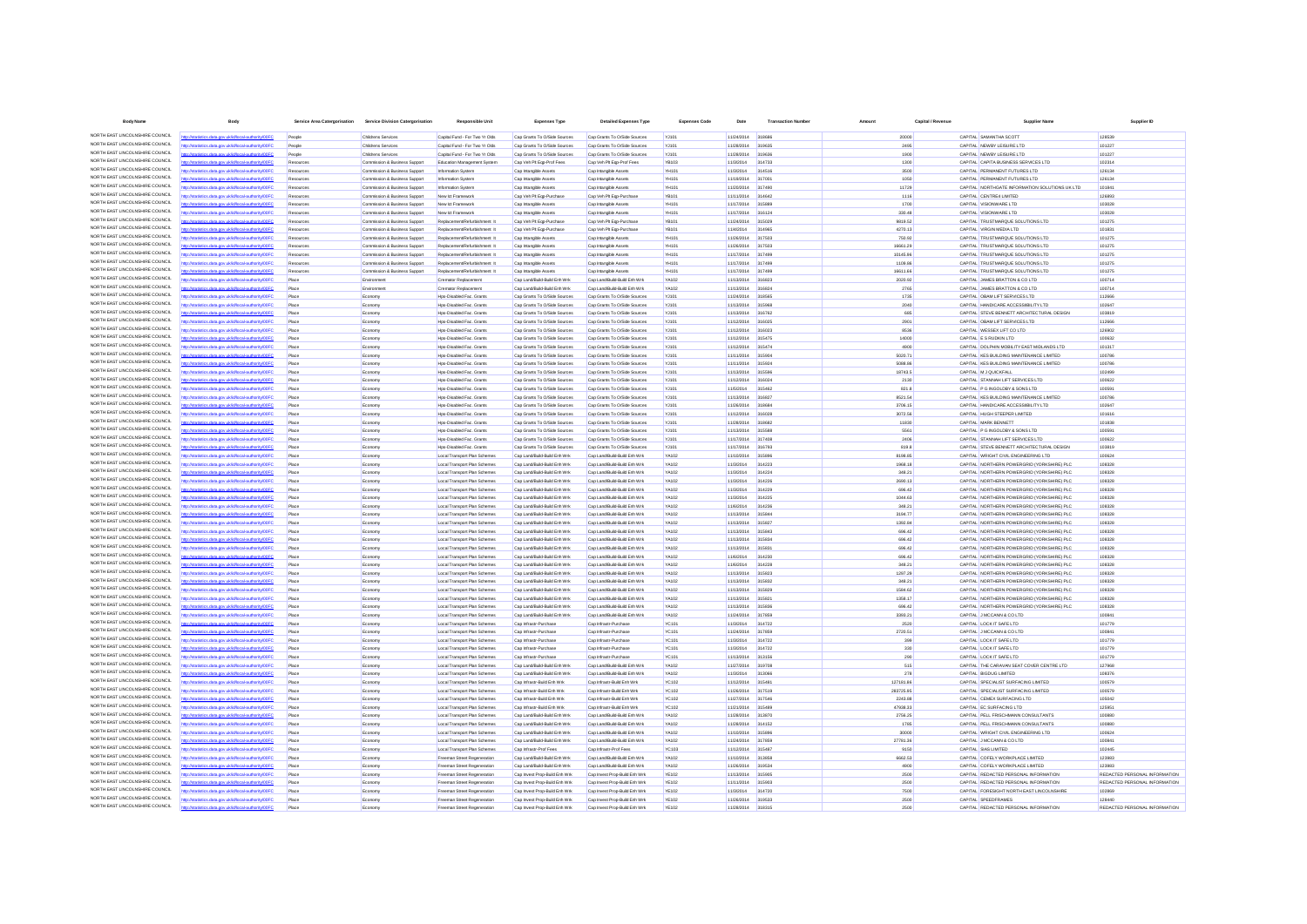| <b>Body Name</b>                                                   | Bod                                                                                    | Service Area Catergorisation  | <b>Service Division Catergorisation</b>                | <b>Responsible Unit</b>                                          | <b>Expenses Type</b>                                           | <b>Detailed Expenses Typ</b>                                 | <b>Expenses Code</b>         | Date                            | <b>Transaction Number</b> |                   | Capital / Revenue    |                                                                                          | Supplier ID                   |
|--------------------------------------------------------------------|----------------------------------------------------------------------------------------|-------------------------------|--------------------------------------------------------|------------------------------------------------------------------|----------------------------------------------------------------|--------------------------------------------------------------|------------------------------|---------------------------------|---------------------------|-------------------|----------------------|------------------------------------------------------------------------------------------|-------------------------------|
| NORTH EAST LINCOLNSHIRE COUNCIL                                    | ttp://statistics.data.gov.uk/id/local-authority/00FC                                   | Place                         | Economy                                                | Freeman Street Regeneration                                      | Cap Invest Prop-Build Enh Wrk                                  | Cap Invest Prop-Build Enh Wrk                                | <b>YE102</b>                 | 11/17/2014 316773               |                           | 7500              |                      | CAPITAL REDACTED PERSONAL INFORMATION                                                    | REDACTED PERSONAL INFORMATION |
| NORTH FAST LINCOLNSHIRE COUNCIL                                    | <b>Uncal-autho</b>                                                                     | Place                         | Economy                                                | Freeman Street Regeneration                                      | Cap Invest Prop-Build Enh Wrk                                  | Cap Invest Prop-Build Enh Wrk                                | <b>YE102</b>                 | 11/17/2014 316787               |                           | 7500              |                      | CAPITAL REDACTED PERSONAL INFORMATION                                                    | REDACTED PERSONAL INFORMATION |
| NORTH EAST LINCOLNSHIRE COUNCIL                                    | ukldhoal-authority/DDFC                                                                | Place                         | Economy                                                | Freeman Street Regeneration                                      | Cap Invest Prop-Build Enh Wrk                                  | Cap Invest Prop-Build Enh Wrk                                | <b>YE102</b>                 | 11/17/2014                      | 316779                    | 7500              |                      | CAPITAL REDACTED PERSONAL INFORMATION                                                    | REDACTED PERSONAL INFORMATION |
| NORTH EAST LINCOLNSHIRE COUNCIL<br>NORTH EAST LINCOLNSHIRE COUNCIL | tics.data.gov.uk/id/local-auth<br>ODFC                                                 | Place                         | Economy                                                | Freeman Street Regeneration                                      | Cap Invest Prop-Build Enh Wrk                                  | Cap Invest Prop-Build Enh Wrk                                | <b>YE102</b>                 | 11/3/2014                       | 314686                    | 2548.87           |                      | CAPITAL DAVID JENKINS MEATS (RETAIL) LTD                                                 | 124157                        |
| NORTH EAST LINCOLNSHIRE COUNCIL                                    |                                                                                        | Place<br>Place                | Economy<br>Economy                                     | Housing Assist Grants And Loan<br>Housing Assist Grants And Loan | Cap Grants To O/Side Sources<br>Cap Grants To O/Side Sources   | Cap Grants To O/Side Sources<br>Cap Grants To O/Side Sources | YJ101<br>YJ101               | 11/17/2014<br>11/28/2014        | 316801<br>318536          | 3480<br>10933.33  |                      | CAPITAL NEWTOWN ELECTRICAL LTD                                                           | 128274<br>104166              |
| NORTH EAST LINCOLNSHIRE COUNCIL                                    | stics.data.gov.uk/id/local-authority/00FC                                              | Place                         | Economy                                                | Housing Assist Grants And Loan                                   | Cap Grants To O/Side Sources                                   | Cap Grants To O/Side Sources                                 | YJ101                        | 11/17/2014 316808               |                           | 10933.33          |                      | CAPITAL PETTIGREW BUILDERS LTD<br>CAPITAL VIC HANSEN BUILDING & JOINERY LTD              | 103981                        |
| NORTH EAST LINCOLNSHIRE COUNCIL                                    | stics.data.gov.uk/id/local-authority/00FC                                              | Place                         | Economy                                                | Housing Assist Grants And Loan                                   | Cap Grants To O/Side Sources                                   | Cap Grants To O/Side Sources                                 | YJ101                        | 11/17/2014 313795               |                           | 5700              |                      | CAPITAL COFELY WORKPLACE LIMITED                                                         | 123983                        |
| NORTH EAST LINCOLNSHIRE COUNCIL                                    | statistics.data.gov.uk/id/local-authority/00FC                                         | Place                         | Economy                                                | Housing Assist Grants And Loan                                   | Cap Grants To O/Side Sources                                   | Cap Grants To O/Side Sources                                 | YJ101                        | 11/13/2014 315980               |                           | 2150              |                      | CAPITAL DEAN WILLETT & SONS                                                              | 101982                        |
| NORTH EAST LINCOLNSHIRE COUNCIL                                    |                                                                                        | Place                         | Economy                                                | Local Sustainable Trans Fund                                     | Cap Infrastr-Build Enh Wrk                                     | Cap Infrastr-Build Enh Wrk                                   | <b>YC102</b>                 | 11/3/2014                       | 314710                    | 571.24            |                      | CAPITAL SOHO CONSULTING                                                                  | 126674                        |
| NORTH EAST LINCOLNSHIRE COUNCIL                                    | tics.data.gov.uk/id/local-auth                                                         | Place                         | Economy                                                | A18 - A180 Link Roar                                             | Cap Infrastr-Build Enh Wrk                                     | Cap Infrastr-Build Enh Wrk                                   | YC102                        | 11/12/2014                      | 316036                    | 6826.82           |                      | CAPITAL EAST RIDING OF YORKSHIRI                                                         | 100377                        |
| NORTH EAST LINCOLNSHIRE COUNCIL<br>NORTH EAST LINCOLNSHIRE COUNCIL | ins data ony uklidingal-auth                                                           | Place                         | Economy                                                | Street Light Low Energy Scheme                                   | Cap Land Build-Build Enh Wrk                                   | Cap Land Build-Build Enh Wrk                                 | <b>YA102</b>                 | 11/24/2014 318232               |                           | 1392.84           |                      | CAPITAL NORTHERN POWERGRID (YORKSHIRE) PLC                                               | 108328                        |
| NORTH EAST LINCOLNSHIRE COUNCIL                                    | stics.data.gov.uk/id/local-authority/00FC                                              | Place<br>Place                | Economy<br>Economy                                     | Street Light Low Energy Scheme<br>Street Light Low Energy Scheme | Cap Land/Build-Build Enh Wrk<br>Cap Land Build-Build Enh Wrk   | Cap Land/Build-Build Enh Wrk<br>Cap Land/Build-Build Enh Wrk | YA102<br>YA102               | 11/3/2014<br>11/3/2014          | 312110<br>312112          | 41504<br>67651.52 |                      | CAPITAL COFELY WORKPLACE LIMITED<br>CAPITAL COFELY WORKPLACE LIMITED                     | 123983<br>123983              |
| NORTH EAST LINCOLNSHIRE COUNCIL                                    |                                                                                        | Place                         | Economy                                                | Street Light Low Energy Scheme                                   | Cap Land Build-Build Enh Wrk                                   | Cap Land/Build-Build Enh Wrk                                 | YA102                        | 11/14/2014                      | 316436                    | 43408             |                      | CAPITAL COFELY WORKPLACE LIMITED                                                         | 123983                        |
| NORTH EAST LINCOLNSHIRE COUNCIL                                    | stics.data.gov.uk/id/local-authority/00FC                                              | Place                         | Economy                                                | Street Light Low Energy Schem                                    | Cap Land/Build-Build Enh Wrk                                   | Cap Land Build-Build Enh Wrk                                 | YA102                        | 11/24/2014                      | 317859                    | 3152.7            |                      | CAPITAL J MCCANN & CO LTD                                                                | 100841                        |
| NORTH EAST LINCOLNSHIRE COUNCIL                                    |                                                                                        | Place                         | Economy                                                | Street Light Low Energy Scheme                                   | Cap Land Build-Build Enh Wrk                                   | Cap Land/Build-Build Enh Wrk                                 | <b>YA102</b>                 | 11/3/2014                       | 314227                    | 409.09            |                      | CAPITAL NORTHERN POWERGRID (YORKSHIRE) PLC                                               | 108328                        |
| NORTH EAST LINCOLNSHIRE COUNCIL                                    | stics.data.gov.uk/id/local-authority/00FC                                              | Place                         | Economy                                                | Street Light Low Energy Scheme                                   | Cap Land/Build-Build Enh Wrk                                   | Cap Land/Build-Build Enh Wrk                                 | YA102                        | 11/3/2014                       | 314222                    | 600.87            |                      | CAPITAL NORTHERN POWERGRID (YORKSHIRE) PLC                                               | 108328                        |
| NORTH EAST LINCOLNSHIRE COUNCIL<br>NORTH FAST LINCOLNSHIRE COUNCIL | ics data ony uklidiocal authority/00FC                                                 | Place                         | Economy                                                | Street Light Low Energy Scheme                                   | Cap Land/Build-Build Enh Wrk                                   | Cap Land/Build-Build Enh Wrk                                 | YA102                        | 11/13/2014                      | 315825                    | 539.99            |                      | CAPITAL NORTHERN POWERGRID (YORKSHIRE) PLC                                               | 108328                        |
| NORTH EAST LINCOLNSHIRE COUNCIL                                    | stics.data.gov.uk/id/local-authr                                                       | Place<br>Place                | Economy<br>Economy                                     | Street Light Low Energy Scheme<br>Street Light Low Energy Scheme | Cap Land Build-Build Enh Wrk<br>Cap Land/Build-Build Enh Wrk   | Cap Land/Build-Build Enh Wrk<br>Cap Land Build-Build Enh Wrk | <b>YA102</b><br>YA102        | 11/13/2014<br>11/13/2014        | 315840<br>315833          | 888.2<br>2089.26  |                      | CAPITAL NORTHERN POWERGRID (YORKSHIRE) PLC<br>CAPITAL NORTHERN POWERGRID (YORKSHIRE) PLC | 108328<br>108328              |
| NORTH EAST LINCOLNSHIRE COUNCIL                                    |                                                                                        | Place                         | Fronomy                                                | Street Light Low Energy Scheme                                   | Cap Land Build-Build Enh Wrk                                   | Cap Land/Build-Build Enh Wrk                                 | <b>YA102</b>                 | 11/13/2014                      | 315838                    | 696.42            |                      | CAPITAL NORTHERN POWERGRID (YORKSHIRE) PLC                                               | 108328                        |
| NORTH EAST LINCOLNSHIRE COUNCIL                                    | istics.data.gov.uk/id/local-authority/00FC                                             | Place                         | Economy                                                | Street Light Low Energy Scheme                                   | Cap Land Build-Build Enh Wrk                                   | Cap Land Build-Build Enh Wrk                                 | <b>YA102</b>                 | 11/13/2014 315824               |                           | 348.21            |                      | CAPITAL NORTHERN POWERGRID (YORKSHIRE) PLC                                               | 108328                        |
| NORTH EAST LINCOLNSHIRE COUNCIL                                    | stics.data.gov.uk/id/local-authority/00FC                                              | Place                         | Economy                                                | <b>Pinchpoint Scheme</b>                                         | Cap Land Build-Prof Fees                                       | Cap LandBuild-Prof Fees                                      | YA103                        | 11/3/2014                       | 314719                    | 35989.29          |                      | CAPITAL PBS CONSTRUCTION (NORTH EAST) LTD                                                | 127459                        |
| NORTH EAST LINCOLNSHIRE COUNCIL                                    | stics.data.gov.uk/id/local-authority/00FC                                              | Place                         | Culture Leisure And Sport                              | New Leisure Centre At Grimsby                                    | Cap Land Build-Build Enh Wrk                                   | Cap Land/Build-Build Enh Wrk                                 | <b>YA102</b>                 | 11/17/2014                      | 316865                    | 3182.4            |                      | CAPITAL TOPCON CONSTRUCTION LTD                                                          | 108462                        |
| NORTH EAST LINCOLNSHIRE COUNCIL<br>NORTH EAST LINCOLNSHIRE COUNCIL |                                                                                        | Place                         | Culture Leisure And Spor                               | New Leisure Centre At Grimsby                                    | Cap Land/Build-Build Enh Wrk                                   | Cap Land Build-Build Enh Wrk                                 | YA102                        | 11/11/2014                      | 316084                    | 301.6             |                      | CAPITAL MOBILE MINI UK LTD                                                               | 105081                        |
| NORTH EAST LINCOLNSHIRE COUNCIL                                    |                                                                                        | Place<br>Place                | Culture Leisure And Sport<br>Culture Leisure And Sport | New Leisure Centre At Grimsby                                    | Cap Land/Build-Build Enh Wrk<br>Cap Land/Build-Build Enh Wrk   | Cap Land Build-Build Enh Wrk<br>Cap Land/Build-Build Enh Wrk | YA102                        | 11/17/2014<br>11/13/2014 316087 | 317414                    | 897.62<br>466     |                      | CAPITAL LINCS ELECTRICAL SERVICES LTD<br>CAPITAL PMC SAFETY NETTING LTD                  | 102044<br>109192              |
| NORTH EAST LINCOLNSHIRE COUNCIL                                    | istics.data.gov.uk/id/local-authority/00FC                                             | Place                         | Culture Leisure And Sport                              | New Leisure Centre At Grimsby<br>New Leisure Centre At Grimsby   | Cap Land/Build-Build Enh Wrk                                   | Cap Land/Build-Build Enh Wrk                                 | YA102<br>YA102               | 11/25/2014 318667               |                           | 22071.58          |                      | CAPITAL LISLE MARSDEN C OF E PRIMARY ACADEMY                                             | 107922                        |
| NORTH EAST LINCOLNSHIRE COUNCIL                                    | stics.data.gov.uk/id/local-authority/00FC                                              | Place                         | Culture Leisure And Sport                              | Immingham Pool                                                   | Cap Land Build-Build Enh Wrk                                   | Cap Land/Build-Build Enh Wrk                                 | <b>YA102</b>                 | 11/24/2014 317867               |                           | 4732.75           |                      | CAPITAL PRODAR SURVEYS LTD                                                               | 103159                        |
| NORTH EAST LINCOLNSHIRE COUNCIL                                    |                                                                                        | Place                         | Assets                                                 | Backlog Maintenance                                              | Cap Land Build-Build Enh Wrk                                   | Cap Land/Build-Build Enh Wrk                                 | YA102                        | 11/10/2014                      | 315567                    | 552.11            |                      | CAPITAL COFELY WORKPLACE LIMITED                                                         | 123983                        |
| NORTH EAST LINCOLNSHIRE COUNCIL                                    | fine data any uklidiscal authority/DDCC                                                | Place                         | Assets                                                 | Backlog Maintenano                                               | Cap Land/Build-Build Enh Wrk                                   | Cap Land/Build-Build Enh Wrk                                 | YA102                        | 11/17/2014                      | 316863                    | 33250             |                      | CAPITAL HAITHS HEATING LTD                                                               | 127639                        |
| NORTH EAST LINCOLNSHIRE COUNCIL                                    | istics.data.gov.uk/id/local-authority/00FC                                             | Place                         | Assets                                                 | Backlog Maintenance                                              | Cap Land/Build-Build Enh Wrk                                   | Cap Land Build Build Enh Wrk                                 | YA102                        | 11/6/2014                       | 315533                    | 9860              |                      | CAPITAL HAITHS HEATING LTD                                                               | 101342                        |
| NORTH EAST LINCOLNSHIRE COUNCIL<br>NORTH EAST LINCOLNSHIRE COUNCIL |                                                                                        | Place                         | Assets                                                 | Backlog Maintenance                                              | Cap Land/Build-Build Enh Wrk                                   | Cap Land/Build-Build Enh Wrk                                 | YA102                        | 11/17/2014 316822               |                           | 1618.75           |                      | CAPITAL ES RUDKIN LTD                                                                    | 100632                        |
| NORTH EAST LINCOLNSHIRE COUNCIL                                    | distics.data.gov.uk/id/local-authority/00FC                                            | Place                         | Assets                                                 | Backlog Maintenance                                              | Cap Land/Build-Build Enh Wrk                                   | Cap Land/Build-Build Enh Wrk                                 | <b>YA102</b><br>YA102        | 11/6/2014                       | 315553                    | 3105<br>250       |                      | CAPITAL LINCS ELECTRICAL SERVICES LTD                                                    | 102044<br>128309              |
| NORTH EAST LINCOLNSHIRE COUNCIL                                    | or about any ideal discontinuations                                                    | Place<br>Place                | Assets<br>Assets                                       | Backlog Maintenance<br>Backlog Maintenance                       | Cap Land Build-Build Enh Wrk<br>Cap Land/Build-Prof Fees       | Cap Land/Build-Build Enh Wrk<br>Cap Land Build-Prof Fees     | YA103                        | 11/17/2014<br>11/27/2014        | 317373<br>319198          | 1667.51           |                      | CAPITAL DEREK COMMANDER<br>CAPITAL COFELY WORKPLACE LIMITED                              | 123983                        |
| NORTH EAST LINCOLNSHIRE COUNCIL                                    | istics.data.gov.uk/id/local-authority/00FC                                             | Place                         | Assets                                                 | Backlog Maintenance                                              | Cap Land Build-Build Enh Wrk                                   | Cap Land Build Build Enh Wrk                                 | YA102                        | 11/11/2014                      | 315569                    | 22391             |                      | CAPITAL COFELY WORKPLACE LIMITED                                                         | 123983                        |
| NORTH EAST LINCOLNSHIRE COUNCIL                                    |                                                                                        | Place                         | Assets                                                 | Property Rationalisation Prog                                    | Cap Land Build-Prof Fees                                       | Cap Land/Build-Prof Fees                                     | YA103                        | 11/6/2014                       | 315537                    | 2222.2            |                      | CAPITAL COFELY WORKPLACE LIMITED                                                         | 123983                        |
| NORTH EAST LINCOLNSHIRE COUNCIL                                    | istics.data.gov.uk/id/local-authority/00FC                                             | Place                         | Assets                                                 | Property Rationalisation Prog                                    | Cap Land Build-Prof Fees                                       | Cap Land Build-Prof Fees                                     | <b>YA103</b>                 | 11/6/2014                       | 315539                    | 792.83            |                      | CAPITAL COFELY WORKPLACE LIMITED                                                         | 123983                        |
| NORTH FAST LINCOLNSHIRE COUNCIL<br>NORTH EAST LINCOLNSHIRE COUNCIL |                                                                                        | Place                         | Assets                                                 | Property Rationalisation Prog-                                   | Cap Infrastr-Purchase                                          | Cap Infrastr-Purchase                                        | <b>YC101</b>                 | 11/5/2014                       | 314995                    | 2273.55           |                      | CAPITAL SPECIALIST COMPUTER CENTRES PLC                                                  | 110715                        |
| NORTH EAST LINCOLNSHIRE COUNCIL                                    | tics.data.gov.uk/id/local-autho<br>stics.data.gov.uk/id/local-authority/00FC           | Place<br>Place                | Assets<br>Assets                                       | Property Rationalisation Prog                                    | Cap Infrastr-Purchase<br>Cap Land Build-Build Enh Wrk          | Cap Infrastr-Purchase<br>Cap Land Build-Build Enh Wrk        | <b>YC101</b><br><b>YA102</b> | 11/13/2014<br>11/17/2014 316816 | 314998                    | 1818.84<br>1715   |                      | CAPITAL SPECIALIST COMPUTER CENTRES PLC<br>CAPITAL MANTA BRC LTD                         | 110715<br>102230              |
| NORTH EAST LINCOLNSHIRE COUNCIL                                    | cs.data.gov.uk/id/local-authority/00FC                                                 | Place                         | Assets                                                 | Property Rationalisation Prog<br>Property Rationalisation Prog   | Cap Land Build-Build Enh Wrk                                   | Cap Land Build Build Enh Wrk                                 | <b>YA102</b>                 | 11/6/2014 312015                |                           | 10816             |                      | CAPITAL LINCS ELECTRICAL SERVICES LTD                                                    | 102044                        |
| NORTH EAST LINCOLNSHIRE COUNCIL                                    | stics.data.gov.uk/id/local-authority/00FC                                              | Place                         | Assets                                                 | Property Rationalisation Prog                                    | Cap Land Build-Prof Fees                                       | Cap Land/Build-Prof Fees                                     | YA103                        | 11/11/2014                      | 315568                    | 10324.2           |                      | CAPITAL COFELY WORKPLACE LIMITED                                                         | 123983                        |
| NORTH EAST LINCOLNSHIRE COUNCIL                                    |                                                                                        | Place                         | Assets                                                 | Depot Investment                                                 | Cap Land/Build-Build Enh Wrk                                   | Cap Land/Build-Build Enh Wrk                                 | YA102                        | 11/17/2014                      | 317428                    | 1805              |                      | CAPITAL OXLEY SHUTTERS LIMITED                                                           | 100931                        |
| NORTH EAST LINCOLNSHIRE COUNCIL                                    | ics.data.gov.uk/id/local-authority/00FC                                                | Place                         | Assets                                                 | Depot Investment                                                 | Cap Land/Build-Build Enh Wrk                                   | Cap Land/Build-Build Enh Wrk                                 | YA102                        | 11/13/2014                      |                           | 3525              |                      | CAPITAL CLUGSTON SURVEY SERVICES                                                         | 105668                        |
| NORTH EAST LINCOLNSHIRE COUNCIL<br>NORTH EAST LINCOLNSHIRE COUNCIL | atistics.data.gov.uk/id/local-authority/00FC                                           | Place                         | Assets                                                 | Depot Investment                                                 | Cap Land Build-Build Enh Wrk                                   | Cap Land/Build-Build Enh Wrk                                 | <b>YA102</b>                 | 11/17/2014 317427               |                           | 4693.5            |                      | CAPITAL MANTA BRC LTD                                                                    | 102230                        |
| NORTH EAST LINCOLNSHIRE COUNCIL                                    |                                                                                        | Place                         | Assets                                                 | Depot Investment                                                 | Cap Land/Build-Build Enh Wrk                                   | Cap Land/Build-Build Enh Wrk                                 | YA102                        | 11/13/2014 316836               |                           | 4620<br>15164.5   |                      | CAPITAL HEMSWELL SURFACING LTD                                                           | 100615<br>126790              |
| NORTH EAST LINCOLNSHIRE COUNCIL                                    | istics.data.gov.uk/id/local-authority/00FC<br>dics data ony uklidiocal authority/OFC   | Public Healt<br>Public Health | Public Healt<br>Public Health                          | Director Public Health<br>Director Public Health                 | Equip / Furniture / Materials<br>Equip / Furniture / Materials | Promotions                                                   | LA124<br>LA124               | 11/27/2014 319202<br>11/17/2014 | 316355                    | 969.38            |                      | REVENUE SPORTING MEMORIES<br>REVENUE WOMENS AID                                          | 100326                        |
| NORTH EAST LINCOLNSHIRE COUNCIL                                    | tics.data.gov.uk/id/local-authority/00FC                                               | Public Healt                  | Public Health                                          | Director Public Health                                           | Miscellaneous Expenses                                         | Other Supplies & Services                                    | LL110                        | 11/10/2014                      | 313642                    | 557               |                      | REVENUE ROTHERHAM MBC - HR SHARED SERVICE CENTRE                                         | 127602                        |
| NORTH EAST LINCOLNSHIRE COUNCIL                                    |                                                                                        | Public Healt                  | Public Health                                          | Director Public Healt                                            | Health Authoritie                                              | Third Pp - Health Auth                                       | PD101                        | 11/5/2014                       | 315446                    | 773               |                      | REVENUE NHS NORTH YORKSHIRE AND HUMBER CSU                                               | 121292                        |
| NORTH EAST LINCOLNSHIRE COUNCIL                                    | data.gov.uk/id/local-author                                                            | Public Health                 | Public Health                                          | Director Public Health                                           | <b>Health Authorities</b>                                      | Third Pp - Health Auth                                       | PD101                        | 11/11/2014 315447               |                           | 772               |                      | REVENUE NHS NORTH YORKSHIRE AND HUMBER CSU                                               | 121292                        |
| NORTH EAST LINCOLNSHIRE COUNCIL                                    | stics.data.gov.uk/id/local-authority/00FC                                              | Public Healt                  | Public Health                                          | Director Public Healt                                            | <b>Health Authorities</b>                                      | Third Pp - Health Auth                                       | PD101                        | 11/12/2014                      | 315449                    | 773               |                      | REVENUE NHS NORTH YORKSHIRE AND HUMBER CSU                                               | 121292                        |
| NORTH EAST LINCOLNSHIRE COUNCIL<br>NORTH EAST LINCOLNSHIRE COUNCIL | ns data ony uklidional authority/00FC<br>stics.data.gov.uk/id/local-authority/00FC     | Public Health                 | Public Health                                          | Sexual Health                                                    | Contributions To Provisions                                    | Contributions - Communities                                  | LK101<br>PH105               | 11/12/2014<br>11/3/2014         | 316479                    | 2652.3            |                      | REVENUE VIRGIN CARE SERVICES LTD                                                         | 120538<br>120538              |
| NORTH EAST LINCOLNSHIRE COUNCIL                                    |                                                                                        | Public Health<br>Public Healt | Public Health<br>Public Healt                          | Sexual Healt                                                     | Private Contractors<br>Private Contractors                     | Contract Payments<br>Contract Payments                       | PH105                        | 11/17/2014                      | 314510<br>316784          | 55401<br>55401    |                      | REVENUE VIRGIN CARE SERVICES LTD<br>REVENUE VIRGIN CARE SERVICES LTD                     | 120538                        |
| NORTH EAST LINCOLNSHIRE COUNCIL                                    | cs.data.gov.uk/id/local-authori                                                        | Public Health                 | Public Health                                          | Sexual Heath                                                     | Private Contractors                                            | Third Party Prov - Private                                   | PH101                        | 11/27/2014 319316               |                           | 320.59            |                      | REVENUE COTTINGHAM PHARMACY                                                              | 104020                        |
| NORTH EAST LINCOLNSHIRE COUNCIL                                    | istics.data.gov.uk/id/local-authority/00FC                                             | Public Healt                  | Public Health                                          | Sexual Healt                                                     | Private Contractors                                            | Third Party Prov - Privat                                    | PH101                        | 11/13/2014 316458               |                           | 269.24            |                      | REVENUE COTTINGHAM PHARMACY                                                              | 104020                        |
| NORTH EAST LINCOLNSHIRE COUNCIL                                    | ing data any uklidional autoopty/00EC                                                  | Public Health                 | Public Health                                          | Sexual Health                                                    | Private Contractors                                            | Third Party Prov - Private                                   | <b>PH101</b>                 | 11/5/2014                       | 314580                    | 315               |                      | REVENUE ASDA PHARMACY                                                                    | 104011                        |
| NORTH EAST LINCOLNSHIRE COUNCIL<br>NORTH EAST LINCOLNSHIRE COUNCIL | ics.data.gov.uk/id/local-authority/00FC                                                | Public Health                 | Public Health                                          | Sexual Heath                                                     | Private Contractors                                            | Third Party Prov - Private                                   | PH101                        | 11/20/2014                      | 317470                    | 345               |                      | REVENUE EA BROADBURN DISPENSING CHEMIST                                                  | 101135                        |
| NORTH EAST LINCOLNSHIRE COUNCIL                                    |                                                                                        | Public Healt                  | Public Healt                                           | Sexual Heat                                                      | Other Agencies                                                 | Health Charges                                               | PJ131                        | 11/24/2014                      | 318142                    | 279.74            |                      | REVENUE THE LEEDS TEACHING HOSPITALS NHS TRUST                                           | 110974                        |
| NORTH EAST LINCOLNSHIRE COUNCIL                                    | stics.data.gov.uk/id/local-authority/00FC<br>stics.data.gov.uk/id/local-authority/00FC | Public Health<br>Public Healt | Public Health<br>Public Health                         | Sexual Health<br>Sexual Healt                                    | Other Agencies<br>Other Agencies                               | <b>Health Charges</b><br>Health Charges                      | PJ131<br>PJ131               | 11/5/2014<br>11/28/2014         | 314579<br>319315          | 831.34<br>532     |                      | REVENUE THE LEEDS TEACHING HOSPITALS NHS TRUST<br>REVENUE VIRGIN CARE SERVICES LTD       | 110974<br>120538              |
| NORTH EAST LINCOLNSHIRE COUNCIL                                    | cs data gov ukřdíhoal-authoritvi00EC                                                   | Public Health                 | Public Health                                          | Sexual Healt                                                     | Other Agencies                                                 | Other                                                        | PJ121                        | 11/14/2014                      | 316487                    | 480               |                      | REVENUE PELHAM MEDICAL GROUP                                                             | 104350                        |
| NORTH EAST LINCOLNSHIRE COUNCIL                                    | tics.data.gov.uk/id/local-authority/00FC                                               | Public Health                 | Public Health                                          | Sexual Health                                                    | Other Agencies                                                 | Other                                                        | PJ121                        | 11/12/2014                      | 316486                    | 400               |                      | REVENUE DR SINHA & DR G DE                                                               | 108111                        |
| NORTH EAST LINCOLNSHIRE COUNCIL                                    |                                                                                        | Public Healt                  | Public Health                                          | Tobacco                                                          | Private Contractors                                            | Third Party Prov - Private                                   | PH101                        | 11/19/2014                      | 317818                    | 325               |                      | REVENUE STUART PHILLIPS T/A B W Y CANINE                                                 | 127246                        |
| NORTH EAST LINCOLNSHIRE COUNCIL                                    | stics.data.gov.uk/id/local-authority/00FC                                              | Other Corporate Budgets       | Other Corp Budgets - Technical                         | Appropriations                                                   | Indirect Employee Expenses                                     | Pension P/Ment Pension Inc Act                               | <b>EB105</b>                 | 11/13/2014                      | 315582                    | 994.42            |                      | REVENUE LINCOLNSHIRE COUNTY COUNCIL                                                      | 100389                        |
| NORTH EAST LINCOLNSHIRE COUNCIL<br>NORTH EAST LINCOLNSHIRE COUNCIL |                                                                                        | Other Corporate Budgets       | Other Corp Budgets - Financing                         | <b>Borrowing Costs</b>                                           | Other Agencies                                                 | Fees Comm Cif Logotech Charges                               | PJ142                        | 11/11/2014 315456               |                           | 650               |                      | REVENUE PSLIVE LTD                                                                       | 125043                        |
| NORTH EAST LINCOLNSHIRE COUNCIL                                    | stics.data.gov.uk/id/local-authority/00FC                                              | Peopl<br>People               | Early Intervention<br>Early Intervention               | Integrated Youth Services<br>Integrated Youth Services           | Contributions To Provisions<br>Miscelaneous Expenses           | Contributions - Other<br>Activities - Service Users          | LK103<br>LL114               | 11/3/2014<br>11/17/2014         | 314165<br>316796          | 750<br>800        |                      | REVENUE IMMINGHAM WASPS RUGBY LEAGUE FC<br>REVENUE EAST COAST PICTURES LTD               | 107072<br>102719              |
| NORTH EAST LINCOLNSHIRE COUNCIL                                    |                                                                                        | People                        | Early Intervention                                     | Integrated Youth Services                                        | Private Contractors                                            | Third Party Prov - Private                                   | PH101                        | 11/11/2014                      | 316256                    | 6000              |                      | REVENUE GRIMSBY TOWN FOOTBALL CLUB PLC                                                   | 112238                        |
| NORTH EAST LINCOLNSHIRE COUNCIL                                    | stics.data.gov.uk/id/local-authority/00FC                                              | People                        | Early Intervention                                     | Integrated Youth Services                                        | Private Contractors                                            | Third Party Prov - Private                                   | PH101                        | 11/11/2014 316256               |                           | 2185              |                      | REVENUE GRIMSBY TOWN FOOTBALL CLUB PLC                                                   | 112238                        |
| NORTH EAST LINCOLNSHIRE COUNCIL                                    | s.data.gov.uk/id/local-authorit                                                        | People                        | Early Intervention                                     | Integrated Youth Services                                        | Public Transport                                               | Public Transport - Serv User                                 | JD102                        | 11/25/2014 319172               |                           | 558.44            |                      | REVENUE YOUTH OFFENDING SERVICES                                                         | 110694                        |
| NORTH EAST LINCOLNSHIRE COUNCIL                                    | dics data ony uklidiocal authority/OFC                                                 | Peopl                         | Early Intervention                                     | Integrated Youth Services                                        | Miscellaneous Expenses                                         | Other Supplies & Services                                    | LL110                        | 11/21/2014                      | 317468                    |                   | REVENUE ASDAN        |                                                                                          | 100877                        |
| NORTH EAST LINCOLNSHIRE COUNCIL<br>NORTH EAST LINCOLNSHIRE COUNCIL | stics.data.gov.uk/id/local-authority/00FC                                              | People                        | Early Intervention                                     | Integrated Youth Services                                        | Miscellaneous Expenses                                         | Other Supplies & Services                                    | LL110                        | 11/21/2014                      | 317451                    | $-145.84$         | <b>REVENUE ASDAN</b> |                                                                                          | 100877                        |
| NORTH EAST LINCOLNSHIRE COUNCIL                                    | stics.data.gov.uk/id/local-authority/00FC                                              | People<br>People              | Early Intervention<br>Early Intervention               | Integrated Youth Services<br>Integrated Youth Services           | Miscellaneous Expenses                                         | Other Supplies & Services<br>Agency Staff                    | LL110<br><b>EA105</b>        | 11/13/2014<br>11/3/2014         | 314954                    | $-72$<br>1530.48  |                      | REVENUE MR T LEDDEN<br>REVENUE VOLUNTARY ACTION NORTH EAST LINCOLNSHIRE                  | 105823<br>103631              |
| NORTH EAST LINCOLNSHIRE COUNCIL                                    | cs.data.gov.uk/id/local-authority/00FC                                                 | People                        | Early Intervention                                     | Childrens Health Provision                                       | Direct Employee Expenses<br>Cleaning And Domestic Supplies     | Refuse Collection                                            | GH104                        | 11/13/2014 316263               |                           | 271.72            |                      | REVENUE OCS LIMITED                                                                      | 101291                        |
| NORTH EAST LINCOLNSHIRE COUNCIL                                    |                                                                                        |                               | Early Intervent                                        | Childrens Health Provision                                       | Direct Transport Costs                                         | Vehicles - Running Cost                                      |                              | 11/3/2014                       | 314149                    | 3628.98           |                      | REVENUE NHS ENGLAND RE PCT SHA CLOSURE                                                   | 127120                        |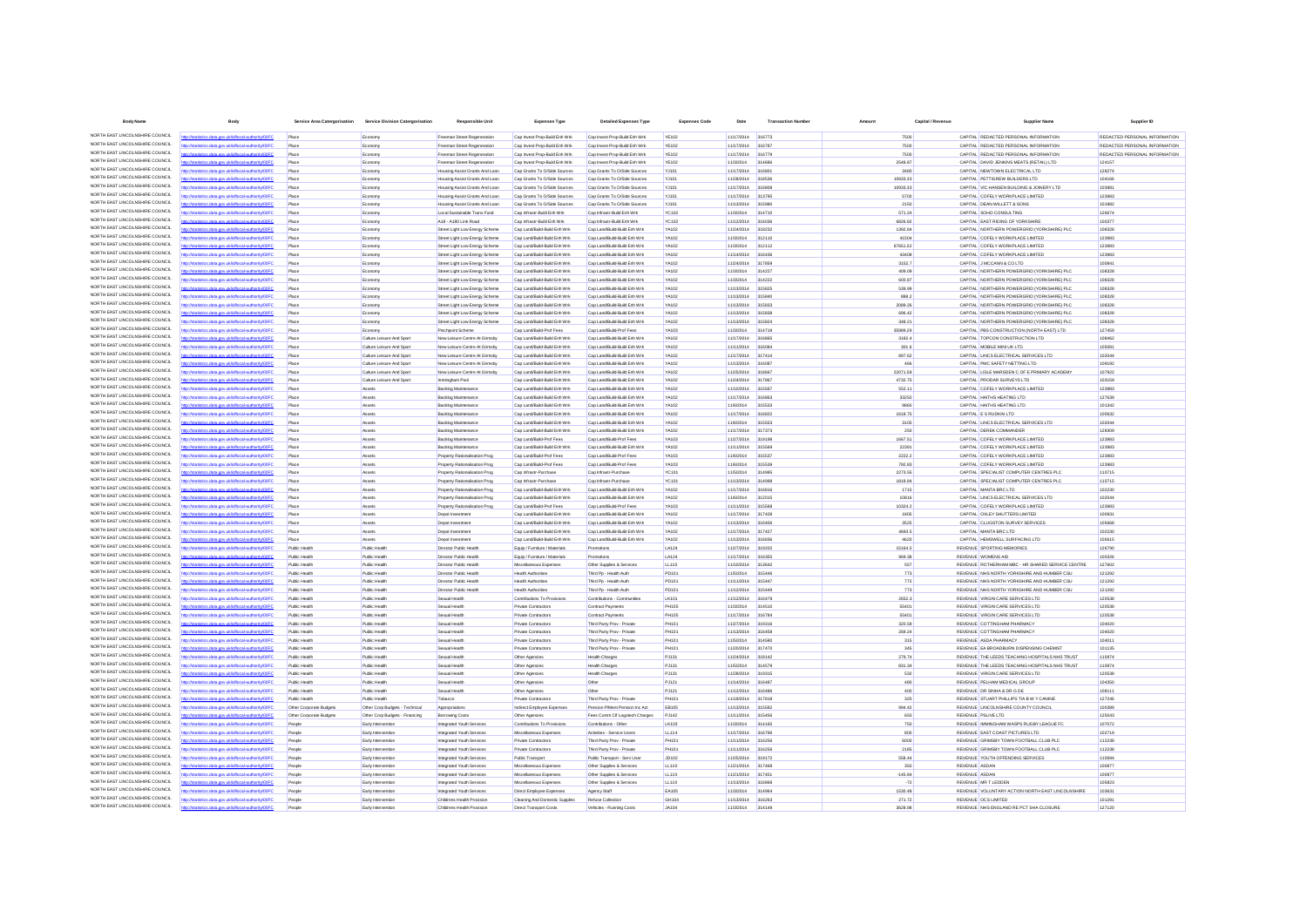| <b>Body Name</b>                                                   |                                                                                          |                  | Service Area Catergorisation Service Division Catergorisation  | <b>Responsible Unit</b>                                          | <b>Expenses Type</b>                                            | <b>Detailed Expenses Type</b>                                  | <b>Expenses Code</b>         | Date                                   | <b>Transaction Number</b> | Amount                 | Capital / Revenue                  |                                                                                         |                  |
|--------------------------------------------------------------------|------------------------------------------------------------------------------------------|------------------|----------------------------------------------------------------|------------------------------------------------------------------|-----------------------------------------------------------------|----------------------------------------------------------------|------------------------------|----------------------------------------|---------------------------|------------------------|------------------------------------|-----------------------------------------------------------------------------------------|------------------|
| NORTH EAST LINCOLNSHIRE COUNCIL                                    | ttp://statistics.data.gov.uk/id/local-authority/00FC                                     | People           | Early Intervention                                             | Childrens Health Provision                                       | Direct Transport Costs                                          | Vehicles - Running Costs                                       | <b>JA104</b>                 | 11/3/2014                              | 314149                    | 288                    |                                    | REVENUE NHS ENGLAND RE PCT SHA CLOSURE                                                  | 127120           |
| NORTH EAST LINCOLNSHIRE COUNCIL                                    |                                                                                          | Penni            | Farly Intervention                                             | Childrens Health Provision                                       | Communications And Computing                                    | Telephones                                                     | <b>IF112</b>                 | 11/3/2014                              | 314628                    | 499.34                 |                                    | REVENUE ASSURA MEDICAL CENTRES LIMITED                                                  | 125380           |
| NORTH EAST LINCOLNSHIRE COUNCIL                                    |                                                                                          | People           | Early Intervention                                             | Childrens Health Provision                                       | Miscellaneous Expenses                                          | Medical Supplies And Services                                  | LL109                        | 11/14/2014 312372                      |                           | 5680                   |                                    | REVENUE HARLOW PRINTING LTD                                                             | 104753           |
| NORTH EAST LINCOLNSHIRE COUNCIL<br>NORTH EAST LINCOLNSHIRE COUNCIL | atistics.data.gov.uk/id/local-authority/00FC                                             | People           | Early Intervention                                             | Childrens Health Provision                                       | Print Stationery / Gen Off Exp                                  | Printing And Stationery                                        | 10103                        | 11/27/2014                             | 319588                    | .55.94                 |                                    | REVENUE OFFICE FRIENDS LTD                                                              | 102454           |
| NORTH EAST LINCOLNSHIRE COUNCIL                                    | ics.data.gov.uk/id/local-authority/00FC                                                  | People<br>People | Early Intervention<br>Early Intervention                       | Childrens Centre Development<br>Childrens Centre Developmen      | Rep Aterations Maint Building<br>Rep Alterations Maint Building | Buildings - Repairs And Maint<br>Buildings - Repairs And Maint | GA102<br>GA102               | 11/25/2014<br>11/27/2014               | 318656<br>319223          | 750<br>377.18          |                                    | REVENUE HAITHS HEATING LTD<br>REVENUE LINCS ELECTRICAL SERVICES LTD                     | 101342<br>102044 |
| NORTH EAST LINCOLNSHIRE COUNCIL                                    |                                                                                          | People           | Early Intervention                                             | Childrens Centre Development                                     | Energy Costs                                                    |                                                                | GR101                        | 11/27/2014                             | 318316                    | 765.43                 |                                    | REVENUE BRITISH GAS TRADING LTD                                                         | 101507           |
| NORTH EAST LINCOLNSHIRE COUNCIL                                    | stics.data.gov.uk/id/local-authority/00FC                                                | People           | Early Intervention                                             | Childrens Centre Development                                     | Rates                                                           | Rates                                                          | GD101                        | 11/13/2014 316485                      |                           | 15938.97               |                                    | REVENUE NORTH EAST LINCOLNSHIRE COUNCIL                                                 | 100894           |
| NORTH EAST LINCOLNSHIRE COUNCIL                                    | ttp://statistics.data.gov.uk/id/local-authority/00FC                                     | People           | Early Intervention                                             | Childrens Centre Development                                     | Rates                                                           | Rates                                                          | GD101                        | 11/14/2014 316482                      |                           | 11657.25               |                                    | REVENUE NORTH EAST LINCOLNSHIRE COUNCIL                                                 | 100894           |
| NORTH EAST LINCOLNSHIRE COUNCIL                                    | ics data ony uklidiocal authority/00FC                                                   | People           | Early Intervention                                             | Childrens Centre Development                                     | Cleaning And Domestic Supplies                                  | Cleaning - Services                                            | GH102                        | 11/27/2014 319300                      |                           | 544.87                 |                                    | REVENUE FUTURE CLEANING SERVICES LTD                                                    | 102557           |
| NORTH EAST LINCOLNSHIRE COUNCIL<br>NORTH EAST LINCOLNSHIRE COUNCIL | cs.data.gov.uk/id/local-authority/00FC                                                   | People           | Early Intervention                                             | Childrens Centre Development                                     | Catering                                                        |                                                                | LB101                        | 11/10/2014                             | 314581                    | 399.8                  |                                    | REVENUE MOISERS (GRIMSBY) LTD                                                           | 100746           |
| NORTH EAST LINCOLNSHIRE COUNCIL                                    | istics.data.gov.uk/id/local-authority/00FC                                               | People<br>People | Early Interventic<br>Early Intervention                        | Childrens Centre Development<br>Childrens Centre Development     | Other Agencies<br>Rep Alterations Maint Building                | Child Care Payment<br>Buildings - Repairs And Maint            | PJ104<br>GA102               | 11/13/2014<br>11/17/2014 316939        | 316451                    | 1240.38<br>327.64      |                                    | REVENUE PRE SCHOOL LEARNING ALLIANCE<br>REVENUE EXCELL ELECTRICAL CONTRACTORS           | 101437<br>100601 |
| NORTH EAST LINCOLNSHIRE COUNCIL                                    | ics.data.gov.uk/id/local-authority/00FC                                                  | People           | Early Intervention                                             | Childrens Centre Development                                     | Rep Alterations Maint Building                                  | Buildings - Repairs And Maint                                  | GA102                        | 11/24/2014 318550                      |                           | 1080                   |                                    | REVENUE EXCELL ELECTRICAL CONTRACTORS                                                   | 100601           |
| NORTH EAST LINCOLNSHIRE COUNCIL                                    | cs.data.gov.uk/id/local-autho                                                            | People           | Early Intervention                                             | Childrens Centre Development                                     | Rep Aterations Maint Building                                   | Buildings - Repairs And Maint                                  | GA102                        | 11/19/2014                             | 317644                    | 1364                   |                                    | REVENUE SYLVESTER-KEAL LTD                                                              | 100593           |
| NORTH EAST LINCOLNSHIRE COUNCIL                                    | tics.data.gov.uk/id/local-authority/00FC                                                 | People           | Early Intervention                                             | Childrens Centre Development                                     | Rep Alterations Maint Building                                  | Security Alarms And Cctv                                       | GA101                        | 11/19/2014                             | 317645                    | 602.2                  |                                    | REVENUE N-FORCE SECURITY SOLUTIONS LTD                                                  | 105280           |
| NORTH EAST LINCOLNSHIRE COUNCIL<br>NORTH EAST LINCOLNSHIRE COUNCIL |                                                                                          | Peopl            | Early Interventic                                              | Childrens Centre Development                                     | Equip / Furniture / Materials                                   | Non-Teaching Resources                                         | LA118                        | 11/13/2014                             | 316118                    | 349.9                  |                                    | REVENUE FINDEL EDUCATION LTD                                                            | 101237           |
| NORTH EAST LINCOLNSHIRE COUNCIL                                    | stics.data.gov.uk/id/local-authority/00FC                                                | People<br>People | Early Intervention                                             | Childrens Centre Development                                     | Equip / Furniture / Materials                                   | Non-Teaching Resources<br>Non-Teaching Resources               | LA118<br>LA118               | 11/13/2014 316118<br>11/20/2014 317445 |                           | 359.9<br>299.95        |                                    | REVENUE FINDEL EDUCATION LTD<br>REVENUE FINDEL EDUCATION LTD                            | 101237<br>101237 |
| NORTH EAST LINCOLNSHIRE COUNCIL                                    | cs.data.gov.uk/id/local-author                                                           | People           | Early Intervention<br>Early Intervention                       | Childrens Centre Development<br>Childrens Centre Development     | Equip / Furniture / Materials<br>Private Contractors            | Third Party Prov - Private                                     | PH101                        | 11/12/2014 316039                      |                           | 1684                   |                                    | REVENUE N LINCS & GOOLE HOSPITALS NHS                                                   | 111074           |
| NORTH EAST LINCOLNSHIRE COUNCIL                                    | cs.data.gov.uk/id/local-authority/00FC                                                   | People           | Early Intervention                                             | Childrens Centre Development                                     | Private Contractors                                             | Third Party Prov - Private                                     | PH101                        | 11/12/2014                             | 316042                    | 7647                   |                                    | REVENUE N LINCS & GOOLE HOSPITALS NHS                                                   | 111074           |
| NORTH EAST LINCOLNSHIRE COUNCIL                                    |                                                                                          | Peopl            | Early Interventic                                              | Childrens Centre Development                                     | <b>Rep Aterations Maint Building</b>                            | Buildings - Repairs And Main                                   | GA102                        | 11/25/2014                             | 318642                    | 330                    |                                    | REVENUE N H DRAIN SERVICES                                                              | 100630           |
| NORTH EAST LINCOLNSHIRE COUNCIL                                    | istics.data.gov.uk/id/local-authority/00FC                                               | People           | Early Intervention                                             | Childrens Centre Development                                     | Other Agencies                                                  | Child Care Payments                                            | PJ104                        | 11/19/2014 317835                      |                           | 1390.48                |                                    | REVENUE PRE SCHOOL LEARNING ALLIANCE                                                    | 101437           |
| NORTH EAST LINCOLNSHIRE COUNCIL<br>NORTH EAST LINCOLNSHIRE COUNCIL |                                                                                          | People           | Early Intervention                                             | Childrens Centre Development                                     | Other Agencies                                                  | Child Care Payments                                            | PJ104                        | 11/19/2014 317834                      |                           | 850.5                  |                                    | REVENUE FOR UNDER FIVES LTD                                                             | 100647           |
| NORTH FAST LINCOLNSHIRE COUNCIL                                    | stics.data.gov.uk/id/local-authority/00FC<br>stics.data.oov.uk/id/local-authority/00FC   | People<br>People | Early Intervention<br>Early Intervention                       | Childrens Centre Development<br>Childrens Centre Development     | Other Agencies<br>Rep Alterations Maint Building                | <b>Educational Visits</b><br>Buildings - Repairs And Maint     | PJ152<br>GA102               | 11/14/2014 316534<br>11/26/2014        | 319565                    | 315<br>1260            |                                    | REVENUE GRIMSBY AUDITORIUM<br>REVENUE MR ASH BUCKTHORE                                  | 128160<br>105399 |
| NORTH EAST LINCOLNSHIRE COUNCIL                                    |                                                                                          | People           | Early Interventi                                               | Childrens Centre Development                                     | Other Agencies                                                  | Child Care Payment                                             | PJ104                        | 11/17/2014                             | 317444                    | 568.85                 |                                    | REVENUE FOR UNDER FIVES                                                                 | 101931           |
| NORTH EAST LINCOLNSHIRE COUNCIL                                    | stics.data.gov.uk/id/local-authority/00FC                                                | People           | Early Intervention                                             | Childrens Centre Development                                     | Print Stationery / Gen Off Exp                                  | Printing And Stationery                                        | LD103                        | 11/10/2014 308465                      |                           | $-14.8$                |                                    | REVENUE LYRECO UK LIMITED                                                               | 101120           |
| NORTH EAST LINCOLNSHIRE COUNCIL                                    |                                                                                          | People           | Early Intervention                                             | Childrens Centre Development                                     | Rep Aterations Maint Building                                   | Buildings - Repairs And Maint                                  | GA102                        | 11/20/2014 317375                      |                           | 810                    |                                    | REVENUE OXLEY SHUTTERS LIMITED                                                          | 100931           |
| NORTH EAST LINCOLNSHIRE COUNCIL                                    | stics.data.gov.uk/id/local-authority/00FC                                                | People           | Early Intervention                                             | Childrens Centre Development                                     | <b>Energy Costs</b>                                             | Electricity                                                    | GR102                        | 11/26/2014 318601                      |                           | 2921.38                |                                    | REVENUE REYNOLDS PRIMARY ACADEMY                                                        | 122175           |
| NORTH EAST LINCOLNSHIRE COUNCIL<br>NORTH EAST LINCOLNSHIRE COUNCIL |                                                                                          | People           | Early Intervention                                             | Childrens Centre Development                                     | Equip / Furniture / Materials                                   | Furniture - Purchase                                           | LA105                        | 11/11/2014 315104                      |                           | 400                    |                                    | REVENUE GREENHEART                                                                      | 103114           |
| NORTH EAST LINCOLNSHIRE COUNCIL                                    | stics.data.gov.uk/id/local-authority/00FC                                                | People<br>People | Early Interventic<br>Early Intervention                        | Childrens Centre Development<br>Childrens Centre Development     | Other Agencies<br>Rep Aterations Maint Building                 | <b>Educational Visits</b><br>Buildings - Repairs And Maint     | PJ152<br>GA102               | 11/26/2014<br>11/27/2014 319228        | 318612                    | 600<br>498.4           |                                    | REVENUE CLEETHORPES SENIOR CITIZENS CLUB<br>REVENUE FRED MARGARSON LTD                  | 103967<br>100592 |
| NORTH EAST LINCOLNSHIRE COUNCIL                                    | data.gov.uk/id/local-author.                                                             | People           | Early Intervention                                             | Childrens Centre Development                                     | Rep Alterations Maint Building                                  | Buildings - Repairs And Maint                                  | GA102                        | 11/17/2014 316961                      |                           | 319.31                 |                                    | REVENUE EXCELL ELECTRICAL CONTRACTORS                                                   | 100601           |
| NORTH EAST LINCOLNSHIRE COUNCIL                                    | stics.data.gov.uk/id/local-authority/00FC                                                | People           | Early Intervention                                             | Childrens Centre Development                                     | Rep Alterations Maint Building                                  | Security Alarms And Cctv                                       | GA101                        | 11/4/2014                              | 313684                    | 912                    |                                    | REVENUE THRUNSCOE PRIMARY AND NURSERY ACADEMY                                           | 118749           |
| NORTH EAST LINCOLNSHIRE COUNCIL                                    | ns data ony uklidihoakauth                                                               | People           | Early Intervention                                             | Childrens Centre Development                                     | Cleaning And Domestic Supplies                                  | Cleaning - Services                                            | GH102                        | 11/4/2014                              | 313684                    | 344.31                 |                                    | REVENUE THRUNSCOE PRIMARY AND NURSERY ACADEMY                                           | 118749           |
| NORTH EAST LINCOLNSHIRE COUNCIL<br>NORTH EAST LINCOLNSHIRE COUNCIL |                                                                                          | People           | Early Intervention                                             | Childrens Centre Development                                     | Cleaning And Domestic Supplies                                  | Cleaning - Services                                            | GH102                        | 11/4/2014                              | 313684                    | 545.76                 |                                    | REVENUE THRUNSCOE PRIMARY AND NURSERY ACADEMY                                           | 118749           |
| NORTH EAST LINCOLNSHIRE COUNCIL                                    | stics.data.gov.uk/id/local-authority/00FC                                                | People           | Early Intervention                                             | Childrens Centre Development                                     | Rep Alterations Maint Building                                  | Buildings - Repairs And Maint                                  | GA102                        | 11/17/2014                             | 316973                    | 332.59                 |                                    | REVENUE EXCELL ELECTRICAL CONTRACTORS                                                   | 100601           |
| NORTH EAST LINCOLNSHIRE COUNCIL                                    | istics.data.gov.uk/id/local-authority/00FC                                               | People<br>People | Early Intervention<br>Early Intervention                       | Childrens Centre Development<br>Childrens Centre Development     | <b>Energy Costs</b><br>Energy Costs                             | Gas                                                            | GB101<br>GB101               | 11/25/2014 319313<br>11/25/2014 319307 |                           | $-308.34$<br>$-216.37$ |                                    | REVENUE WILLOWS PRIMARY ACADEMY<br>REVENUE WILLOWS PRIMARY ACADEMY                      | 120478<br>120478 |
| NORTH EAST LINCOLNSHIRE COUNCIL                                    | dics data ony uklidiocal authority/OFC                                                   | People           | Early Intervention                                             | Childrens Centre Development                                     | Energy Costs                                                    | Gas                                                            | GB101                        | 11/27/2014 319353                      |                           | 293.19                 |                                    | REVENUE WILLOWS PRIMARY ACADEMY                                                         | 120478           |
| NORTH EAST LINCOLNSHIRE COUNCIL                                    | ics.data.gov.uk/id/local-authority/00FC                                                  | People           | Early Intervention                                             | Childrens Centre Development                                     | Cleaning And Domestic Supplies                                  | Cleaning - Services                                            | GH102                        | 11/12/2014                             | 315556                    | 710.78                 |                                    | REVENUE FUTURE CLEANING SERVICES LTD                                                    | 102557           |
| NORTH EAST LINCOLNSHIRE COUNCIL                                    | stics.data.gov.uk/id/local-authority/00FC                                                | People           | Early Intervention                                             | Childrens Centre Develcoment                                     | Cleaning And Domestic Supplies                                  | Cleaning - Services                                            | GH102                        | 11/13/2014 315557                      |                           | 885                    |                                    | REVENUE FUTURE CLEANING SERVICES LTD                                                    | 102557           |
| NORTH EAST LINCOLNSHIRE COUNCIL<br>NORTH EAST LINCOLNSHIRE COUNCIL | s.data.gov.uk/id/local-authori                                                           | People           | Early Intervention                                             | Childrens Centre Development                                     | Equip / Furniture / Materials                                   | Non-Teaching Resources                                         | LA118                        | 11/13/2014 316539                      |                           | 4.95                   |                                    | REVENUE LYRECO UK LIMITED                                                               | 101120           |
| NORTH EAST LINCOLNSHIRE COUNCIL                                    | stics.data.gov.uk/id/local-authority/00FC<br>ns data ony uklidihoakautho                 | Peopl<br>People  | Early Intervention<br>Early Intervention                       | Childrens Centre Development<br>Childrens Centre Development     | Equip / Furniture / Materials<br>Equip / Furniture / Materials  | Non-Teaching Resources<br>Non-Teaching Resources               | <b>LA118</b><br><b>LA118</b> | 11/13/2014<br>11/13/2014               | 316539                    | $-10.91$<br>$-4.95$    |                                    | REVENUE LYRECO UK LIMITED<br>REVENUE LYRECO UK LIMITED                                  | 101120<br>101120 |
| NORTH EAST LINCOLNSHIRE COUNCIL                                    | tics.data.gov.uk/id/local-authority/00FC                                                 | People           | Early Intervention                                             | Childrens Centre Development                                     | Other Agencies                                                  | Child Care Payments                                            | PJ104                        | 11/24/2014                             | 316539<br>317515          | 751.16                 |                                    | REVENUE PRE SCHOOL LEARNING ALLIANCE                                                    | 101437           |
| NORTH EAST LINCOLNSHIRE COUNCIL                                    | istics.data.gov.uk/id/local-authority/00FC                                               | People           | Early Intervention                                             | Childrens Centre Development                                     | Equip / Furniture / Materials                                   | Equipment - Purchase                                           | LA101                        | 11/5/2014                              | 314578                    | 370                    |                                    | REVENUE COMMUNITY PRODUCTS (UK) LTD                                                     | 101007           |
| NORTH EAST LINCOLNSHIRE COUNCIL                                    | cs.data.gov.uk/id/local-author                                                           | People           | Early Intervention                                             | Child Protection / Safeguardin                                   | Direct Employee Expenses                                        | Agency Staf                                                    | EA105                        | 11/11/2014 315419                      |                           | 356.31                 | REVENUE ESP LTD                    |                                                                                         | 101231           |
| NORTH EAST LINCOLNSHIRE COUNCIL                                    | istics.data.gov.uk/id/local-authority/00FC                                               | People           | Early Intervention                                             | Child Protection / Safeguardin                                   | Direct Employee Expenses                                        | Agency Staf                                                    | EA105                        | 11/12/2014                             | 315598                    | 2201.87                | REVENUE ESP LTD                    |                                                                                         | 101231           |
| NORTH EAST LINCOLNSHIRE COUNCIL<br>NORTH EAST LINCOLNSHIRE COUNCIL | ics data ony ukkilocal-autho                                                             | People           | Early Intervention                                             | Child Protection / Safeguardin                                   | Direct Employee Expenses                                        | Agency Staf                                                    | EA105                        | 11/3/2014                              | 314515                    | 2201.87                | REVENUE ESP LTD                    |                                                                                         | 101231           |
| NORTH EAST LINCOLNSHIRE COUNCIL                                    | ics.data.gov.uk/id/local-authority/00FC                                                  | People<br>Peopl  | Early Intervention<br>Early Intervent                          | Child Protection / Safeguardin<br>Child Protection / Safeguardin | Direct Employee Expenses<br>Direct Employee Expenses            | Agency Staf<br>Agency Staf                                     | EA105<br>EA105               | 11/17/2014<br>11/24/2014               | 317443<br>318588          | 1921.3<br>2663.26      | REVENUE ESP LTD<br>REVENUE ESP LTD |                                                                                         | 101231<br>101231 |
| NORTH FAST LINCOLNSHIRE COUNCIL                                    | ns data ony uklidingal-autho                                                             | People           | Early Intervention                                             | Child Protection / Safeguardin                                   | Rents                                                           | Rent                                                           | GC101                        | 11/26/2014 318616                      |                           | 410                    |                                    | REVENUE GRIMSBY CENTRAL HALL TRUST                                                      | 100882           |
| NORTH EAST LINCOLNSHIRE COUNCIL                                    | distics.data.gov.uk/id/local-authority/00FC                                              | Peopl            | Early Intervention                                             | Child Protection / Safeguardin                                   | Car Allowances                                                  | Travel - Employees                                             | JF101                        | 11/24/2014 318746                      |                           | 276.41                 |                                    | REVENUE CLICK TRAVEL                                                                    | 127476           |
| NORTH EAST LINCOLNSHIRE COUNCIL                                    | on about a computabilities and another                                                   | People           | Early Intervention                                             | Child Protection / Safeguardin                                   | Communications And Computing                                    | Internet Connection                                            | LF110                        | 11/21/2014 318286                      |                           | 576                    |                                    | REVENUE SPECIALIST COMPUTER CENTRES PLC                                                 | 110715           |
| NORTH EAST LINCOLNSHIRE COUNCIL<br>NORTH EAST LINCOLNSHIRE COUNCIL | stics.data.gov.uk/id/local-authority/00FC                                                | People           | Early Intervention                                             | Child Protection / Safeguardin                                   | Car Allowances                                                  | Travel - Employees                                             | JF101                        | 11/12/2014                             | 316706                    | $-133.81$              |                                    | REVENUE NYS CORPORATE                                                                   | 102444           |
| NORTH EAST LINCOLNSHIRE COUNCIL                                    | ns data ony uklidional auth                                                              | People<br>People | Early Intervention<br>Early Intervention                       | Child Protection / Safeguardin<br>Child Protection / Safeguardin | Private Contractors<br>Private Contractors                      | Contract Payments<br>Third Party Prov - Private                | PH105<br>PH101               | 11/26/2014<br>11/26/2014 318631        | 318630                    | 2200<br>1093.96        | REVENUE TRIX                       | REVENUE SIMUL LTD                                                                       | 126174<br>122141 |
| NORTH EAST LINCOLNSHIRE COUNCIL                                    | stics.data.gov.uk/id/local-authority/00FC                                                | People           | Early Intervention                                             | Child Protection / Safeguardin                                   | Consultancy                                                     | Consultancy                                                    | PL101                        | 11/24/2014 318626                      |                           | 1425                   |                                    | REVENUE SANCTUARY PERSONNEL LTD                                                         | 125055           |
| NORTH EAST LINCOLNSHIRE COUNCIL                                    | ing state and distinguishment and                                                        | People           | Early Intervention                                             | Child Protection / Safeguardin                                   | Consultancy                                                     | Consultancy                                                    | PL101                        | 11/26/2014 318628                      |                           | 2375                   |                                    | REVENUE SANCTUARY PERSONNEL LTD                                                         | 125055           |
| NORTH EAST LINCOLNSHIRE COUNCIL                                    | ics.data.gov.uk/id/local-authority/00FC                                                  | People           | Early Intervention                                             | Child Protection / Safeguardin                                   | Consultancy                                                     | Consultancy                                                    | PL101                        | 11/26/2014                             | 318629                    | 950                    |                                    | REVENUE SANCTUARY PERSONNEL LTD                                                         | 125055           |
| NORTH EAST LINCOLNSHIRE COUNCIL<br>NORTH EAST LINCOLNSHIRE COUNCIL |                                                                                          | People           | Early Intervention                                             | Child Protection / Safeguardin                                   | Consultancy                                                     | Consultancy                                                    | PL101                        | 11/26/2014                             | 318627                    | 2375                   |                                    | REVENUE SANCTUARY PERSONNEL LTD                                                         | 125055           |
| NORTH EAST LINCOLNSHIRE COUNCIL                                    | stics.data.gov.uk/id/local-authority/00FC<br>distics.data.gov.uk/id/local-authority/00FC | People<br>People | Early Intervention<br>Early Intervention                       | Head Of Child Hith - Fam Supp<br>Head Of Child Hith - Fam Supp   | Indirect Employee Expenses<br>Rents                             | Staff Training<br>Service Charge                               | <b>EB122</b><br>GC102        | 11/5/2014<br>11/6/2014                 | 315099<br>315607          | 6701.48                |                                    | REVENUE BEVAN ASSOCIATES LTD<br>REVENUE MEDICX PROPERTIES VI LTD                        | 125247<br>121936 |
| NORTH EAST LINCOLNSHIRE COUNCIL                                    | cs data gov ukřdíhoal-authoritvi00EC                                                     | People           | Adult Serv & Hith Improvement                                  | <b>Supporting People</b>                                         | Other Agencies                                                  | Third Pp - Block Gross                                         | PJ103                        | 11/12/2014                             | 316742                    | 426.66                 |                                    | REVENUE ANCHOR TRUST                                                                    | 100327           |
| NORTH EAST LINCOLNSHIRE COUNCIL                                    | stics.data.gov.uk/id/local-authority/00FC                                                | People           | Adult Serv & Hith Improvement                                  | Supporting People                                                | Other Agencies                                                  | Third Pp - Block Gross                                         | PJ103                        | 11/12/2014                             | 316737                    | 7745.4                 |                                    | REVENUE CARE LTD                                                                        | 100314           |
| NORTH EAST LINCOLNSHIRE COUNCIL                                    |                                                                                          | People           | Adult Serv & Hith Improvement                                  | Supporting People                                                | Other Agencies                                                  | Third Pp - Block Gross                                         | PJ103                        | 11/12/2014                             | 316750                    | 17510.04               |                                    | REVENUE CARE PLUS GROUP                                                                 | 106467           |
| NORTH EAST LINCOLNSHIRE COUNCIL                                    | stics.data.gov.uk/id/local-authority/00FC                                                | People           | Adult Serv & Hith Improvement                                  | Supporting People                                                | Other Agencies                                                  | Third Po - Block Gross                                         | PJ103                        | 11/12/2014                             | 316751                    | 6825.05                |                                    | REVENUE CREATIVE SUPPORT LTD                                                            | 107198           |
| NORTH EAST LINCOLNSHIRE COUNCIL<br>NORTH EAST LINCOLNSHIRE COUNCIL |                                                                                          | People           | Adult Serv & Hith Improvement                                  | Supporting People                                                | Other Agencies                                                  | Third Pp - Block Gross                                         | PJ103                        | 11/12/2014 316734                      |                           | 15753.87               |                                    | REVENUE DOORSTEP                                                                        | 100310           |
| NORTH EAST LINCOLNSHIRE COUNCIL                                    | stics.data.gov.uk/id/local-authority/00FC                                                | People<br>People | Adult Serv & Hith Improvement<br>Adult Serv & Hith Improvement | <b>Supporting People</b><br>Supporting People                    | Other Agencies<br>Other Agencies                                | Third Pp - Block Gross<br>Third Pp - Block Gross               | PJ103<br>PJ103               | 11/12/2014 316731<br>11/12/2014        | 316732                    | 29598.05<br>295.5      |                                    | REVENUE GRIMSBY CLEETHORPES & HUMBER REGION YMCA<br>REVENUE HANOVER HOUSING ASSOCIATION | 100305<br>100307 |
| NORTH EAST LINCOLNSHIRE COUNCIL                                    |                                                                                          | People           | Adult Serv & Hith Improvement                                  | Supporting People                                                | Other Agencies                                                  | Third Pp - Block Gross                                         | PJ103                        | 11/12/2014                             | 316740                    | 25111.55               |                                    | REVENUE HOUSING & SUPPORT SOLUTIONS                                                     | 100321           |
| NORTH EAST LINCOLNSHIRE COUNCIL                                    | stics.data.gov.uk/id/local-authority/00FC                                                | People           | Adult Serv & Hith Improvement                                  | Supporting People                                                | Other Agencies                                                  | Third Pp - Block Gross                                         | PJ103                        | 11/12/2014 316738                      |                           | 4535.71                | <b>REVENUE HICA</b>                |                                                                                         | 100319           |
| NORTH EAST LINCOLNSHIRE COUNCIL                                    | cs.data.gov.uk/id/local-authori                                                          | People           | Adult Serv & Hith Improvement                                  | Supporting People                                                | Other Agencies                                                  | Third Pp - Block Gross                                         | PJ103                        | 11/12/2014 316739                      |                           | 642.34                 |                                    | REVENUE HOUSING 21                                                                      | 100320           |
| NORTH EAST LINCOLNSHIRE COUNCIL<br>NORTH EAST LINCOLNSHIRE COUNCIL | dics data ony uklidiocal authority/OFC                                                   | Peopl            | Adult Serv & Hith Improvement                                  | <b>Supporting People</b>                                         | Other Agencies                                                  | Third Pp - Block Gross                                         | PJ103                        | 11/12/2014                             | 316735                    | 7910.85                |                                    | REVENUE HUMBERCARE LTD                                                                  | 100311           |
| NORTH EAST LINCOLNSHIRE COUNCIL                                    | stics.data.gov.uk/id/local-authority/00FC                                                | People           | Adult Serv & Hith Improvement                                  | Supporting People                                                | Other Agencies                                                  | Third Pp - Block Gross                                         | PJ103                        | 11/12/2014                             | 316736                    | 5822.23                |                                    | REVENUE HUMBERCARE LTD                                                                  | 100311           |
| NORTH EAST LINCOLNSHIRE COUNCIL                                    | stics.data.gov.uk/id/local-authority/00FC                                                | People<br>People | Adult Serv & Hith Improvement<br>Adult Serv & Hith Improvement | Supporting People<br>Supporting People                           | Other Agencies<br>Other Agencies                                | Third Pp - Block Gross<br>Third Pp - Block Gross               | PJ103<br>PJ103               | 11/12/2014<br>11/12/2014 316746        | 316745                    | 72018.97<br>8063.97    |                                    | REVENUE LONGHURST AND HAVELOK HOMES LTD<br>REVENUE LONGHURST AND HAVELOK HOMES LTD      | 100342<br>100342 |
| NORTH EAST LINCOLNSHIRE COUNCIL                                    | cs.data.gov.uk/id/local-authority/00FC                                                   | People           | Adult Serv & Hith Improvement                                  | Supporting People                                                | Other Agencies                                                  | Third Pp - Block Gross                                         | PJ103                        | 11/12/2014 316749                      |                           | 12790.05               | REVENUE NAVIGO                     |                                                                                         | 104262           |
| NORTH EAST LINCOLNSHIRE COUNCIL                                    |                                                                                          |                  | Adult Serv & Hith Improvement                                  | Supporting People                                                | Other Agencies                                                  | Third Pp - Block Gross                                         | PJ103                        | 11/12/2014                             | 316747                    | 5612.94                |                                    | REVENUE OPEN DOOR                                                                       | 103147           |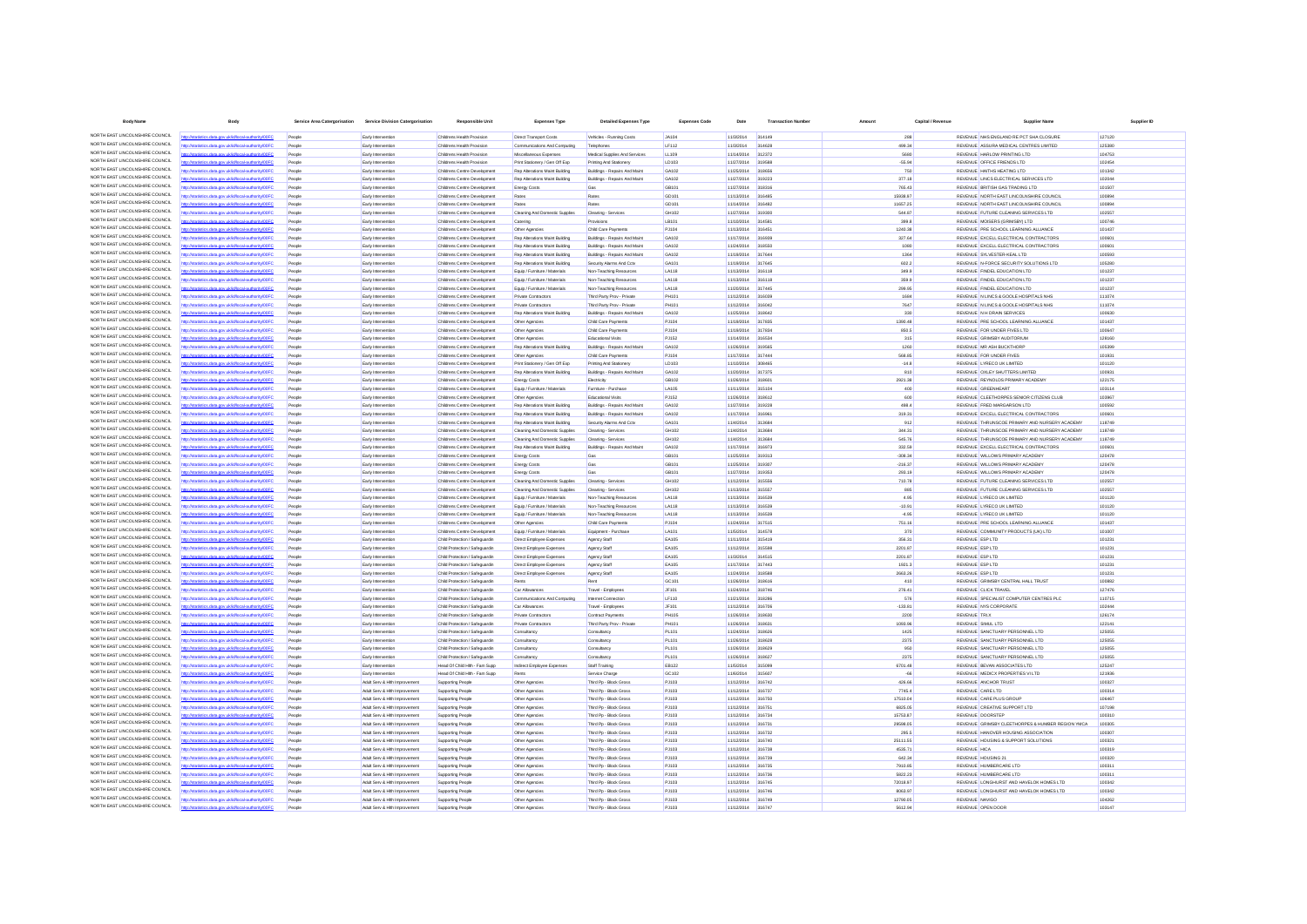|                                                                    |                                                                                        | Service Area Catergorisation | <b>Service Division Catergorisation</b>                        | Responsible Unit                                                 | <b>Expenses Type</b>                                             | <b>Detailed Expenses Type</b>                          | <b>Expenses Code</b>  | Date                            | <b>Transaction Numbe</b><br>Amount | Capital / Revenue    |                                                                                   |                                                                |
|--------------------------------------------------------------------|----------------------------------------------------------------------------------------|------------------------------|----------------------------------------------------------------|------------------------------------------------------------------|------------------------------------------------------------------|--------------------------------------------------------|-----------------------|---------------------------------|------------------------------------|----------------------|-----------------------------------------------------------------------------------|----------------------------------------------------------------|
| NORTH EAST LINCOLNSHIRE COUNCIL                                    | ttp://statistics.data.gov.uk/id/local-authority/00FC                                   | People                       | Adult Serv & Hith Improvement                                  | Supporting People                                                | Other Agencies                                                   | Third Pp - Block Gross                                 | PJ103                 | 11/12/2014 316748               |                                    | 4063.82              | REVENUE SANCTUARY HOUSING ASSOCIATION                                             | 103289                                                         |
| NORTH EAST LINCOLNSHIRE COUNCIL                                    |                                                                                        | Peopl                        | Arkit Serv & Hith Immovement                                   | Supporting People                                                | Other America                                                    | Third Po - Block Gross                                 | P.1103                | 11/12/2014                      | 316733                             | 13512.09             | REVENUE THE SALVATION ARMY                                                        | 100309                                                         |
| NORTH EAST LINCOLNSHIRE COUNCIL                                    |                                                                                        | People                       | Adult Serv & Hith Improvement                                  | Supporting People                                                | Other Agencies                                                   | Third Pp - Block Gross                                 | PJ103                 | 11/12/2014 316741               |                                    | 14677.89             | REVENUE WOMENS AID                                                                | 100326                                                         |
| NORTH EAST LINCOLNSHIRE COUNCIL                                    | distics.data.gov.uk/id/local-authority/00FC                                            | People                       | Adult Serv & Hith Improvement                                  | <b>Supporting People</b>                                         | Other Agencies                                                   | Third Pp - Block Gross                                 | P.1103                | 11/12/2014                      | 316744                             | 3846.08              | REVENUE YORK HOUSING ASSOCIATION LTD                                              | 100341                                                         |
| NORTH EAST LINCOLNSHIRE COUNCIL<br>NORTH EAST LINCOLNSHIRE COUNCIL |                                                                                        | People                       | Adult Serv & Hith Improvement                                  | Supporting People                                                | Other Agencies                                                   | Third Pp - Block Subsidy                               | PJ102                 | 11/12/2014                      | 315554                             | 4750                 | REVENUE NHS NORTH EAST LINCOLNSHIRE CCG                                           | 121549                                                         |
| NORTH EAST LINCOLNSHIRE COUNCIL                                    | ics.data.gov.uk/id/local-authority/00FC                                                | Peopl<br>People              | Adult Serv & Hith Improvement<br>Adult Serv & Hith Improvement | <b>Supporting People</b><br>Home Online                          | Other Agencies<br>Private Contractor:                            | Third Pp - Block Subsidy<br>Third Party Prov - Private | PJ102<br>PH101        | 11/13/2014<br>11/24/2014        | 317819                             | 4802<br>264          | REVENUE NHS NORTH EAST LINCOLNSHIRE CCG<br>REVENUE CARE PLUS GROUP                | 121549<br>106467                                               |
| NORTH EAST LINCOLNSHIRE COUNCIL                                    | stics.data.gov.uk/id/local-authority/00FC                                              | People                       | Adult Serv & Hith Improvement                                  | <b>Home Options</b>                                              | Rents                                                            | Rent                                                   | GC101                 | 11/5/2014                       | 314702                             | 1215                 | REVENUE LONGHURST AND HAVELOK HOMES LTD                                           | 100342                                                         |
| NORTH EAST LINCOLNSHIRE COUNCIL                                    | ttp://statistics.data.gov.uk/id/local-authority/00FC                                   | People                       | Adult Serv & Hith Improvement                                  | Home Options                                                     | Rents                                                            | Rent                                                   | GC101                 | 11/12/2014                      | 316034                             | 408.33               | REVENUE REDACTED PERSONAL INFORMATION                                             | REDACTED PERSONAL INFORMATION                                  |
| NORTH EAST LINCOLNSHIRE COUNCIL                                    | ics data gov uklidiocal authority/00FC                                                 | People                       | Adult Serv & Hith Improvement                                  | Home Options                                                     | Rents                                                            | Rent                                                   | GC101                 | 11/14/2014                      | 316258                             | 408.33               | REVENUE REDACTED PERSONAL INFORMATION                                             | REDACTED PERSONAL INFORMATION                                  |
| NORTH EAST LINCOLNSHIRE COUNCIL                                    | ics.data.gov.uk/id/local-authority/00FC                                                | People                       | Adult Serv & Hith Improvement                                  | Home Options                                                     | Rents                                                            | Rent                                                   | GC101                 | 11/21/2014                      | 317636                             | 1290                 | REVENUE REDACTED PERSONAL INFORMATION                                             | REDACTED PERSONAL INFORMATION                                  |
| NORTH EAST LINCOLNSHIRE COUNCIL<br>NORTH EAST LINCOLNSHIRE COUNCIL |                                                                                        | People                       | Adult Serv & Hith Improvement                                  | Home Option                                                      | Rents                                                            | Rent                                                   | GC101                 | 11/24/2014                      | 317638                             | 1290                 | REVENUE REDACTED PERSONAL INFORMATION                                             | REDACTED PERSONAL INFORMATION                                  |
| NORTH EAST LINCOLNSHIRE COUNCIL                                    | stics.data.gov.uk/id/local-authority/00FC<br>cs.data.gov.uk/id/local-authority/00FC    | People<br>People             | Adult Serv & Hith Improvement<br>Adult Serv & Hith Improvement | Home Options                                                     | Rents                                                            | Rent                                                   | GC101<br>GC101        | 11/26/2014 318965<br>11/26/2014 |                                    | 408.33<br>270        | REVENUE REDACTED PERSONAL INFORMATION<br>REVENUE REDACTED PERSONAL INFORMATION    | REDACTED PERSONAL INFORMATION<br>REDACTED PERSONAL INFORMATION |
| NORTH EAST LINCOLNSHIRE COUNCIL                                    | cs.data.gov.uk/id/local-autho                                                          | People                       | Adult Serv & Hith Improvement                                  | Home Options<br><b>Home Options</b>                              | Rents<br>Miscellaneous Income                                    | Rent<br>Misc Income - O/Side Sco Vat 4                 | VG117                 | 11/20/2014                      | 318963<br>317389                   | 712.57               | REVENUE NORTH EAST LINCOLNSHIRE COUNCIL                                           | 100894                                                         |
| NORTH EAST LINCOLNSHIRE COUNCIL                                    | ics.data.gov.uk/id/local-authority/00FC                                                | Peopl                        | Adult Serv & Hith Improvement                                  | Home Options                                                     | Contributions To Provisions                                      | <b>Bad Debt Provision</b>                              | LK104                 | 11/5/2014                       | 315049                             | 250                  | REVENUE LETSAND (GRIMSBY                                                          | 123288                                                         |
| NORTH EAST LINCOLNSHIRE COUNCIL                                    |                                                                                        | Peopl                        | Adult Serv & Hith Improvement                                  | Home Options                                                     | Contributions To Provisions                                      | <b>Bad Debt Provision</b>                              | LK104                 | 11/3/2014                       | 314692                             | 500                  | REVENUE ALEXANDRA PROPERTY MAINTENANCE LTD                                        | 128019                                                         |
| NORTH EAST LINCOLNSHIRE COUNCIL                                    | stics.data.gov.uk/id/local-authority/00FC                                              | People                       | Adult Serv & Hith Improvement                                  | Home Options                                                     | Private Contractors                                              | Third Party Prov - Private                             | PH101                 | 11/19/2014                      | 317640                             | 500                  | REVENUE SHORELINE HOUSING PARTNERSHIP LTD                                         | 100139                                                         |
| NORTH EAST LINCOLNSHIRE COUNCIL<br>NORTH EAST LINCOLNSHIRE COUNCIL |                                                                                        | People                       | Adult Serv & Hith Improvement                                  | <b>Home Options</b>                                              | Private Contractors                                              | Third Party Prov - Private                             | PH101                 | 11/3/2014                       | 314505                             | 700                  | REVENUE SHORELINE HOUSING PARTNERSHIP LTD                                         | 100139                                                         |
| NORTH EAST LINCOLNSHIRE COUNCIL                                    | os data nov uklidiocal authority/00EC<br>ics.data.gov.uk/id/local-authority/00FC       | People<br>People             | Adult Serv & Hith Improvement                                  | Improved Health Operational<br>Improved Health Operationa        | Equip / Furniture / Materials                                    | Health & Safety Supplies<br>Health & Safety Supplies   | LA116<br>LA116        | 11/3/2014<br>11/21/2014         | 314249<br>313782                   | 283.5<br>268.48      | REVENUE DRIVE MEDICAL<br>REVENUE INVACARE (UK) LTD                                | 101627<br>101008                                               |
| NORTH EAST LINCOLNSHIRE COUNCIL                                    |                                                                                        | Peopl                        | Adult Serv & Hith Improvement<br>Adult Serv & Hith Improvement | ed Health Operations                                             | Equip / Furniture / Materials<br>Equip / Furniture / Materials   | Health & Safety Supplier                               | LA116                 | 11/21/2014                      | 313782                             | 254.36               | REVENUE INVACARE (UK) LTD                                                         | 101008                                                         |
| NORTH EAST LINCOLNSHIRE COUNCIL                                    | stics.data.gov.uk/id/local-authority/00FC                                              | People                       | Adult Serv & Hith Improvement                                  | Improved Health Operational                                      | Equip / Furniture / Materials                                    | Health & Safety Supplies                               | LA116                 | 11/5/2014                       | 314585                             | 490                  | REVENUE LISCLARE LTD                                                              | 101785                                                         |
| NORTH EAST LINCOLNSHIRE COUNCIL                                    |                                                                                        | People                       | Adult Serv & Hith Improvement                                  | Improved Health Operational                                      | Equip / Furniture / Materials                                    | Health & Safety Supplies                               | LA116                 | 11/21/2014 313782               |                                    | 2715.88              | REVENUE INVACARE (UK) LTD                                                         | 101008                                                         |
| NORTH EAST LINCOLNSHIRE COUNCIL                                    | stics.data.gov.uk/id/local-authority/00FC                                              | People                       | Adult Serv & Hith Improvement                                  | Improved Health Operational                                      | Equip / Furniture / Materials                                    | Health & Safety Supplies                               | LA116                 | 11/11/2014                      | 313779                             | 298.95               | REVENUE CEFNDY HEALTHCARE                                                         | 103209                                                         |
| NORTH FAST LINCOLNSHIRE COUNCIL<br>NORTH EAST LINCOLNSHIRE COUNCIL | ics.data.gov.uk/id/local-authr                                                         | People                       | Adult Serv & Hith Improvement                                  | Improved Health Operationa                                       | Equip / Furniture / Materials                                    | Health & Safety Supplies                               | LA116                 | 11/3/2014                       | 314757                             | 296.25               | REVENUE LISCLARE LTD                                                              | 101785                                                         |
| NORTH EAST LINCOLNSHIRE COUNCIL                                    | istics.data.gov.uk/id/local-authority/00FC                                             | Peopl<br>People              | Adult Serv & Hith Improvement<br>Adult Serv & Hith Improvement | ealth Operationa<br>Improved Health Operational                  | Equip / Furniture / Materials<br>Equip / Furniture / Materials   | Health & Safety Supplie<br>Health & Safety Supplies    | LA116<br>LA116        | 11/5/2014<br>11/3/2014          | 31458<br>314757                    | 296.25<br>2883.75    | REVENUE LISCLARE LTD<br>REVENUE LISCLARE LTD                                      | 101785<br>101785                                               |
| NORTH EAST LINCOLNSHIRE COUNCIL                                    |                                                                                        | People                       | Adult Serv & Hith Improvement                                  | Improved Health Operational                                      | Equip / Furniture / Materials                                    | Health & Safety Supplies                               | LA116                 | 11/5/2014                       | 314586                             | 2883.75              | REVENUE LISCLARE LTD                                                              | 101785                                                         |
| NORTH EAST LINCOLNSHIRE COUNCIL                                    | stics.data.gov.uk/id/local-authority/00FC                                              | People                       | Adult Serv & Hith Improvement                                  | Improved Health Operational                                      | Equip / Furniture / Materials                                    | Health & Safety Supplies                               | LA116                 | 11/12/2014                      | 315043                             | 612.25               | REVENUE NORTHGATE VEHICLE HIRE LTD                                                | 109432                                                         |
| NORTH EAST LINCOLNSHIRE COUNCIL                                    | ics data gov ukldihoakaut                                                              | People                       | Adult Serv & Hith Improvement                                  | Improved Health Operational                                      | Equip / Furniture / Materials                                    | Health & Safety Supplies                               | LA116                 | 11/27/2014                      | 318907                             | 290.32               | REVENUE PICKERINGS EUROPE LIMITED                                                 | 100897                                                         |
| NORTH EAST LINCOLNSHIRE COUNCIL                                    |                                                                                        | Peopl                        | Adult Serv & Hith Improvement                                  | mproved Health Operationa                                        | Equip / Furniture / Materials                                    | Health & Safety Supplie                                | LA116                 | 11/27/2014                      | 318908                             | 504.24               | REVENUE PICKERINGS EUROPE LIMITED                                                 | 100897                                                         |
| NORTH EAST LINCOLNSHIRE COUNCIL                                    | istics.data.gov.uk/id/local-authority/00FC                                             | People                       | Adult Serv & Hith Improvement                                  | Improved Health Operational                                      | Equip / Furniture / Materials                                    | Health & Safety Supplies                               | LA116                 | 11/3/2014                       | 314254                             | 585                  | REVENUE NOTTINGHAM REHAB LIMITED                                                  | 101715                                                         |
| NORTH EAST LINCOLNSHIRE COUNCIL<br>NORTH EAST LINCOLNSHIRE COUNCIL |                                                                                        | People                       | Adult Serv & Hith Improvement                                  | Improved Health Operational                                      | Equip / Furniture / Materials                                    | Health & Safety Supplies                               | LA116                 | 11/13/2014 316708               |                                    | $-202.4$             | REVENUE AIDAPT BATHROOMS LTD                                                      | 101164<br>123983                                               |
| NORTH EAST LINCOLNSHIRE COUNCIL                                    | stics.data.gov.uk/id/local-authority/00FC<br>ns data ony uklidihoakautho               | People<br>People             | Adult Serv & Hith Improvement<br>Adult Serv & Hith Improvement | mproved Health Operational<br>Improved Health Operational        | Equip / Furniture / Materials<br>Equip / Furniture / Materials   | Health & Safety Supplies<br>Health & Safety Supplies   | LA116<br>LA116        | 11/12/2014<br>11/12/2014        | 316813<br>316820                   | 27648.82<br>26619.17 | REVENUE COFELY WORKPLACE LIMITED<br>REVENUE COFELY WORKPLACE LIMITED              | 123983                                                         |
| NORTH EAST LINCOLNSHIRE COUNCIL                                    |                                                                                        | Peopl                        | Adult Serv & Hith Improvement                                  | Improved Health Operational                                      | Equip / Furniture / Materials                                    | Health & Safety Supplier                               | LA116                 | 11/12/2014                      | 313789                             | 1511.42              | REVENUE PRISM MEDICAL UP                                                          | 119507                                                         |
| NORTH EAST LINCOLNSHIRE COUNCIL                                    | stics.data.gov.uk/id/local-authority/00FC                                              | People                       | Adult Serv & Hith Improvement                                  | Improved Health Operational                                      | Equip / Furniture / Materials                                    | Health & Safety Supplies                               | LA116                 | 11/11/2014                      | 315441                             | 669.69               | REVENUE PRISM MEDICAL UK                                                          | 119507                                                         |
| NORTH EAST LINCOLNSHIRE COUNCIL                                    |                                                                                        | People                       | Adult Serv & Hith Improvement                                  | Improved Health Operational                                      | Equip / Furniture / Materials                                    | Health & Safety Supplies                               | LA116                 | 11/11/2014 315439               |                                    | 504.96               | REVENUE PRISM MEDICAL UK                                                          | 119507                                                         |
| NORTH EAST LINCOLNSHIRE COUNCIL                                    | stics.data.gov.uk/id/local-authority/00FC                                              | People                       | Adult Serv & Hith Improvement                                  | Improved Health Operational                                      | Equip / Furniture / Materials                                    | <b>Health &amp; Safety Supplies</b>                    | LA116                 | 11/12/2014                      | 315440                             | 337.59               | REVENUE PRISM MEDICAL UK                                                          | 119507                                                         |
| NORTH EAST LINCOLNSHIRE COUNCIL<br>NORTH EAST LINCOLNSHIRE COUNCIL |                                                                                        | People                       | Adult Serv & Hith Improvement                                  | Improved Health Operational                                      | Equip / Furniture / Materials                                    | Health & Safety Supplies                               | LA116                 | 11/3/2014                       | 314251                             | 1767                 | REVENUE G & S SMIRTHWAITE LIMITED                                                 | 111970                                                         |
| NORTH EAST LINCOLNSHIRE COUNCIL                                    | cs.data.gov.uk/id/local-authority/00FC<br>atistics.data.gov.uk/id/local-authority/00FC | People<br>People             | Adult Serv & Hith Improvement<br>Adult Serv & Hith Improvement | Improved Health Operationa<br>Improved Health Operational        | Equip / Furniture / Materials<br>Equip / Furniture / Materials   | Health & Safety Supplies<br>Health & Safety Supplies   | LA116<br>LA116        | 11/5/2014<br>11/11/2014 315993  | 315005                             | 1429.5<br>2865       | REVENUE GREEN OF LINCOLN<br>REVENUE GREEN OF LINCOLN                              | 100533<br>100533                                               |
| NORTH EAST LINCOLNSHIRE COUNCIL                                    | s.data.gov.uk/id/local-authority/00FC                                                  | People                       | Adult Serv & Hith Improvement                                  | Improved Health Operational                                      | Equip / Furniture / Materials                                    | Health & Safety Supplies                               | LA116                 | 11/17/2014 317450               |                                    | 2112                 | REVENUE R82 UK LTD                                                                | 101710                                                         |
| NORTH EAST LINCOLNSHIRE COUNCIL                                    | istics.data.gov.uk/id/local-authority/00FC                                             | Peopl                        | Adult Serv & Hith Improvement                                  | mproved Health Operationa                                        | Equip / Furniture / Materials                                    | <b>Health &amp; Safety Supplies</b>                    | LA116                 | 11/24/2014                      | 317872                             | 2408                 | REVENUE R82 UK LTD                                                                | 101710                                                         |
| NORTH EAST LINCOLNSHIRE COUNCIL                                    | ics data ony uklidiocal-authorit                                                       | People                       | Adult Serv & Hith Improvement                                  | Improved Health Operational                                      | Equip / Furniture / Materials                                    | Health & Safety Supplies                               | LA116                 | 11/17/2014                      | 317017                             | 893.1                | REVENUE PICKERINGS EUROPE LIMITED                                                 | 100897                                                         |
| NORTH EAST LINCOLNSHIRE COUNCIL                                    | ics.data.gov.uk/id/local-authority/00FC                                                | Peopl                        | Adult Serv & Hith Improvement                                  | Improved Health Operational                                      | Equip / Furniture / Materials                                    | Health & Safety Supplies                               | LA116                 | 11/20/2014                      | 317494                             | 325                  | REVENUE THERAPOSTURE LTD                                                          | 103613                                                         |
| NORTH EAST LINCOLNSHIRE COUNCIL<br>NORTH EAST LINCOLNSHIRE COUNCIL | istics.data.gov.uk/id/local-authority/00FC                                             | People                       | Adult Serv & Hith Improvement                                  | Improved Health Operational                                      | Equip / Furniture / Materials                                    | Health & Safety Supplies                               | LA116                 | 11/11/2014                      | 315314                             | 345                  | REVENUE SILVALEA LTD                                                              | 101260                                                         |
| NORTH EAST LINCOLNSHIRE COUNCIL                                    | stics.data.gov.uk/id/local-authority/00FC                                              | People<br>Peopl              | Adult Serv & Hith Improvement<br>Adult Serv & Hith Improvement | Improved Health Operational<br>mproved Health Operationa         | Equip / Furniture / Materials<br>Equip / Furniture / Materials   | Health & Safety Supplies<br>Health & Safety Supplier   | LA116<br><b>LA116</b> | 11/11/2014 315314<br>11/11/2014 | 315314                             | 345<br>345           | REVENUE SILVALEA LTD<br>REVENUE SILVALEA LTD                                      | 101260<br>101260                                               |
| NORTH EAST LINCOLNSHIRE COUNCIL                                    | tics.data.gov.uk/id/local-authority/00FC                                               | People                       | Adult Serv & Hith Improvement                                  | Improved Health Operational                                      | Equip / Furniture / Materials                                    | Health & Safety Supplies                               | LA116                 | 11/11/2014                      | 315314                             | 345                  | REVENUE SILVALEA LTD                                                              | 101260                                                         |
| NORTH EAST LINCOLNSHIRE COUNCIL                                    | ics.data.gov.uk/id/local-authority/00FC                                                | People                       | Adult Serv & Hith Improvement                                  | Improved Health Operational                                      | Equip / Furniture / Materials                                    | Health & Safety Supplies                               | LA116                 | 11/5/2014                       | 314599                             | 2750                 | REVENUE ULTIMATE CARE GROUP LTD                                                   | 103469                                                         |
| NORTH EAST LINCOLNSHIRE COUNCIL                                    |                                                                                        | Peopl                        | Adult Serv & Hith Improvement                                  | Health Operations                                                | Equip / Furniture / Materials                                    | Health & Safety Supplier                               | <b>LA116</b>          | 11/5/2014                       | 314606                             | 2750                 | REVENUE ULTIMATE CARE GROUP LTD                                                   | 103469                                                         |
| NORTH FAST LINCOLNSHIRE COUNCIL                                    | ics data ony uklidiocal authority/00FC                                                 | People                       | Adult Serv & Hith Improvement                                  | Improved Health Operational                                      | Equip / Furniture / Materials                                    | Health & Safety Supplies                               | LA116                 | 11/3/2014                       | 314253                             | 522.15               | REVENUE DRIVE MEDICAL                                                             | 101627                                                         |
| NORTH EAST LINCOLNSHIRE COUNCIL<br>NORTH EAST LINCOLNSHIRE COUNCIL | istics.data.gov.uk/id/local-authority/00FC                                             | Peopl                        | Adult Serv & Hith Improvement                                  | Improved Health Operationa                                       | Equip / Furniture / Materials                                    | Health & Safety Supplier                               | LA116                 | 11/19/2014                      | 317830                             | 277.5                | REVENUE ULTIMATE CARE GROUP LTD                                                   | 103469                                                         |
| NORTH EAST LINCOLNSHIRE COUNCIL                                    | stics.data.gov.uk/id/local-authority/00FC                                              | People<br>People             | Adult Serv & Hith Improvement<br>Adult Serv & Hith Improvement | Prevention And Welbeing<br>Prevention And Welbeing               | Private Contractors<br>Private Contractors                       | Contract Payments<br><b>Contract Payments</b>          | <b>PH105</b><br>PH105 | 11/11/2014<br>11/12/2014        | 315106<br>316538                   | 11472.25<br>28009.25 | REVENUE CARERS FEDERATION LTD<br>REVENUE NORTH BANK FORUM                         | 121719<br>120031                                               |
| NORTH EAST LINCOLNSHIRE COUNCIL                                    |                                                                                        | Peopl                        | Adult Serv & Hith Improvement                                  | Prevention And Welbeing                                          | Private Contractor                                               | Third Party Prov - Private                             | PH101                 | 11/5/2014                       | 315153                             | 1000                 | REVENUE MP CONSULTING (UK) LTD                                                    | 123037                                                         |
| NORTH EAST LINCOLNSHIRE COUNCIL                                    | ts data one uklidional authr                                                           | People                       | Adult Serv & Hith Improvement                                  | Prevention And Welbeing                                          | Private Contractors                                              | Third Party Prov - Private                             | PH101                 | 11/5/2014                       | 315152                             | 1113.43              | REVENUE MP CONSULTING (UK) LTD                                                    | 123037                                                         |
| NORTH EAST LINCOLNSHIRE COUNCIL                                    | stics.data.gov.uk/id/local-authority/00FC                                              | People                       | Adult Serv & Hith Improvement                                  | Prevention And Welbeing                                          | Private Contractors                                              | Contract Payments                                      | PH105                 | 11/11/2014                      | 315048                             | 12600                | REVENUE UNI CONSULTING UNIQUE IMPROVEMENTS LTD                                    | 112344                                                         |
| NORTH EAST LINCOLNSHIRE COUNCIL                                    |                                                                                        | People                       | Adult Serv & Hith Improvement                                  | Prevention And Welbeing                                          | Private Contractors                                              | Contract Payments                                      | <b>PH105</b>          | 11/24/2014                      | 317521                             | 2000                 | REVENUE UNI CONSULTING UNIQUE IMPROVEMENTS LTD                                    | 112344                                                         |
| NORTH EAST LINCOLNSHIRE COUNCIL<br>NORTH EAST LINCOLNSHIRE COUNCIL | ics.data.gov.uk/id/local-authority/00FC                                                | People                       | Adult Serv & Hith Improvement                                  | Prevention And Welbeing                                          | Private Contractors                                              | Third Party Prov - Private                             | PH101                 | 11/17/2014                      | 316122                             | 1211.43              | REVENUE MP CONSULTING (UK) LTD                                                    | 123037                                                         |
| NORTH EAST LINCOLNSHIRE COUNCIL                                    | stics.data.gov.uk/id/local-authority/00FC                                              | People<br>People             | Adult Serv & Hith Improvement<br>Adult Serv & Hith Improvement | Lifestyle Services Team<br>Lifestyle Services Team               | Print Stationery / Gen Off Exp<br>Print Stationery / Gen Off Exp | Printing And Stationery<br>Printing And Stationery     | LD103<br>LD103        | 11/17/2014<br>11/17/2014 317433 | 317430                             | 677<br>263           | REVENUE LEE CREATIVE MARKETING LTD<br>REVENUE LEE CREATIVE MARKETING LTD          | 104460<br>104460                                               |
| NORTH EAST LINCOLNSHIRE COUNCIL                                    | stics.data.gov.uk/id/local-authority/00FC                                              | Peopl                        | Adult Serv & Hith Improvement                                  | Lifestyle Services Team                                          | Print Stationery / Gen Off Exp                                   | Printing And Stationery                                | LD103                 | 11/17/2014 317432               |                                    | 426                  | REVENUE LEE CREATIVE MARKETING LTD                                                | 104460                                                         |
| NORTH EAST LINCOLNSHIRE COUNCIL                                    | ics data gov uklidiocal authority/00FC                                                 | People                       | Adult Serv & Hith Improvement                                  | Lifestyle Services Team                                          | Miscellaneous Expense                                            | Medical Supplies And Services                          | LL109                 | 11/11/2014                      | 316510                             | 543.97               | REVENUE BIRMINGHAM CHEMIST                                                        | 103907                                                         |
| NORTH EAST LINCOLNSHIRE COUNCIL                                    | tics.data.gov.uk/id/local-authority/00FC                                               | People                       | Adult Serv & Hith Improvement                                  | Lifestyle Services Team                                          | Miscelaneous Expenses                                            | Medical Supplies And Services                          | LL109                 | 11/11/2014                      | 316512                             | 464.95               | REVENUE BOOTS THE CHEMIST                                                         | 103922                                                         |
| NORTH EAST LINCOLNSHIRE COUNCIL                                    |                                                                                        | Peopl                        | Adult Serv & Hith Improvement                                  | Lifestyle Services Team                                          | Miscelaneous Expenses                                            | Medical Supplies And Services                          | LL109                 | 11/11/2014                      | 316518                             | 260.53               | REVENUE BOOTS THE CHEMIST                                                         | 106166                                                         |
| NORTH EAST LINCOLNSHIRE COUNCIL                                    | stics.data.gov.uk/id/local-authority/00FC                                              | People                       | Adult Serv & Hith Improvement                                  | Lifestyle Services Team                                          | Private Contractors                                              | Third Party Prov - Private                             | PH101                 | 11/3/2014                       | 313195                             | 953.18               | REVENUE DR HOPPER & PARTNERS                                                      | 103900                                                         |
| NORTH EAST LINCOLNSHIRE COUNCIL<br>NORTH EAST LINCOLNSHIRE COUNCIL |                                                                                        | People                       | Adult Serv & Hith Improvement                                  | Lifestyle Services Team                                          | Private Contractors                                              | Third Party Prov - Private                             | PH101                 | 11/3/2014                       | 313201                             | 542.06               | REVENUE CLEE MEDICAL CENTRE                                                       | 105319                                                         |
| NORTH EAST LINCOLNSHIRE COUNCIL                                    | tics.data.gov.uk/id/local-authority/00FC                                               | Peopl<br>People              | Adult Serv & Hith Improvement<br>Adult Serv & Hith Improvement | Developing Healthier Comn<br>Developing Healthier Comm           | Catering<br>Contributions To Provisions                          | Provision<br>Contributions - Communities               | LB101<br>LK101        | 11/5/2014<br>11/14/2014         | 315180<br>317315                   | 305.75<br>996.57     | REVENUE NELC FOOD4FITNESS<br>REVENUE SPRINGFIELD PRIMARY SCHOOL FUND              | 102602<br>110407                                               |
| NORTH EAST LINCOLNSHIRE COUNCIL                                    |                                                                                        | People                       | Adult Serv & Hith Improvement                                  | Developing Healthier Comm                                        | Contributions To Provisions                                      | Contributions - Communities                            | LK101                 | 11/13/2014                      | 315936                             | 950                  | REVENUE GREAT COATES PRI SCHOOL BUDGET A/C                                        | 101436                                                         |
| NORTH EAST LINCOLNSHIRE COUNCIL                                    | stics.data.gov.uk/id/local-authority/00FC                                              | People                       | Adult Serv & Hith Improvement                                  | Developing Healthier Comm                                        | Contributions To Provisions                                      | Contributions - Other                                  | LK103                 | 11/19/2014                      | 315559                             | 7620.7               | REVENUE WILKIN CHAPMAN LLP                                                        | 110675                                                         |
| NORTH EAST LINCOLNSHIRE COUNCIL                                    | s.data.gov.uk/id/local-authorit                                                        | People                       | Childrens Services                                             | School Access Governor Student                                   | Grants And Subscriptions                                         | Subscriptions                                          | LJ101                 | 11/14/2014 316440               |                                    | 575                  | REVENUE LEXISNEXIS UK                                                             | 101447                                                         |
| NORTH EAST LINCOLNSHIRE COUNCIL<br>NORTH EAST LINCOLNSHIRE COUNCIL | tics data gov uklidiocal authority/DDFC                                                | Peopl                        | Childrens Services                                             | School Access Governor Student                                   | Contract Hire-Operating Leases                                   | Vehicles - Contract Hire                               | JC101                 | 11/5/2014                       | 314611                             | 1152                 | REVENUE REDACTED PERSONAL INFORMATION                                             | REDACTED PERSONAL INFORMATION                                  |
| NORTH EAST LINCOLNSHIRE COUNCIL                                    | stics.data.gov.uk/id/local-authority/00FC                                              | People                       | Childrens Services                                             | School Access Governor Student                                   | Contract Hire-Operating Leases                                   | Vehicles - Contract Hire                               | JC101                 | 11/19/2014                      | 317318                             | 3015                 | REVENUE AMVALE LIMITED                                                            | 101030                                                         |
| NORTH EAST LINCOLNSHIRE COUNCIL                                    | stics.data.gov.uk/id/local-authority/00FC                                              | People<br>People             | Childrens Services<br><b>Childrens Services</b>                | School Access Governor Student<br>School Access Governor Student | Contract Hire-Operating Leases<br>Contract Hire-Operating Leases | Vehicles - Contract Hire<br>Vehicles - Contract Hire   | JC101<br>JC101        | 11/19/2014<br>11/3/2014         | 317328<br>314726                   | 559.8<br>815.5       | REVENUE REDACTED PERSONAL INFORMATION<br>REVENUE WHEELCHAIR FRIENDLY TAXI SERVICE | REDACTED PERSONAL INFORMATION<br>101915                        |
| NORTH EAST LINCOLNSHIRE COUNCIL                                    | ics.data.gov.uk/id/local-authority/00FC                                                | People                       | Childrens Services                                             | School Access Governor Student                                   | Contract Hire-Operating Leases                                   | Vehicles - Contract Hire                               | JC101                 | 11/12/2014 315506               |                                    | 452                  | REVENUE AA RADIO CARS LTD                                                         | 101222                                                         |
| NORTH EAST LINCOLNSHIRE COUNCIL                                    |                                                                                        |                              | Childrens Services                                             | School Access Governor Student                                   | Contract Hire-Operating Leases                                   |                                                        |                       | 11/5/2014                       |                                    | 332.1                | REVENUE REVELLS TAXIS (ED/SOC SERV)                                               | 100559                                                         |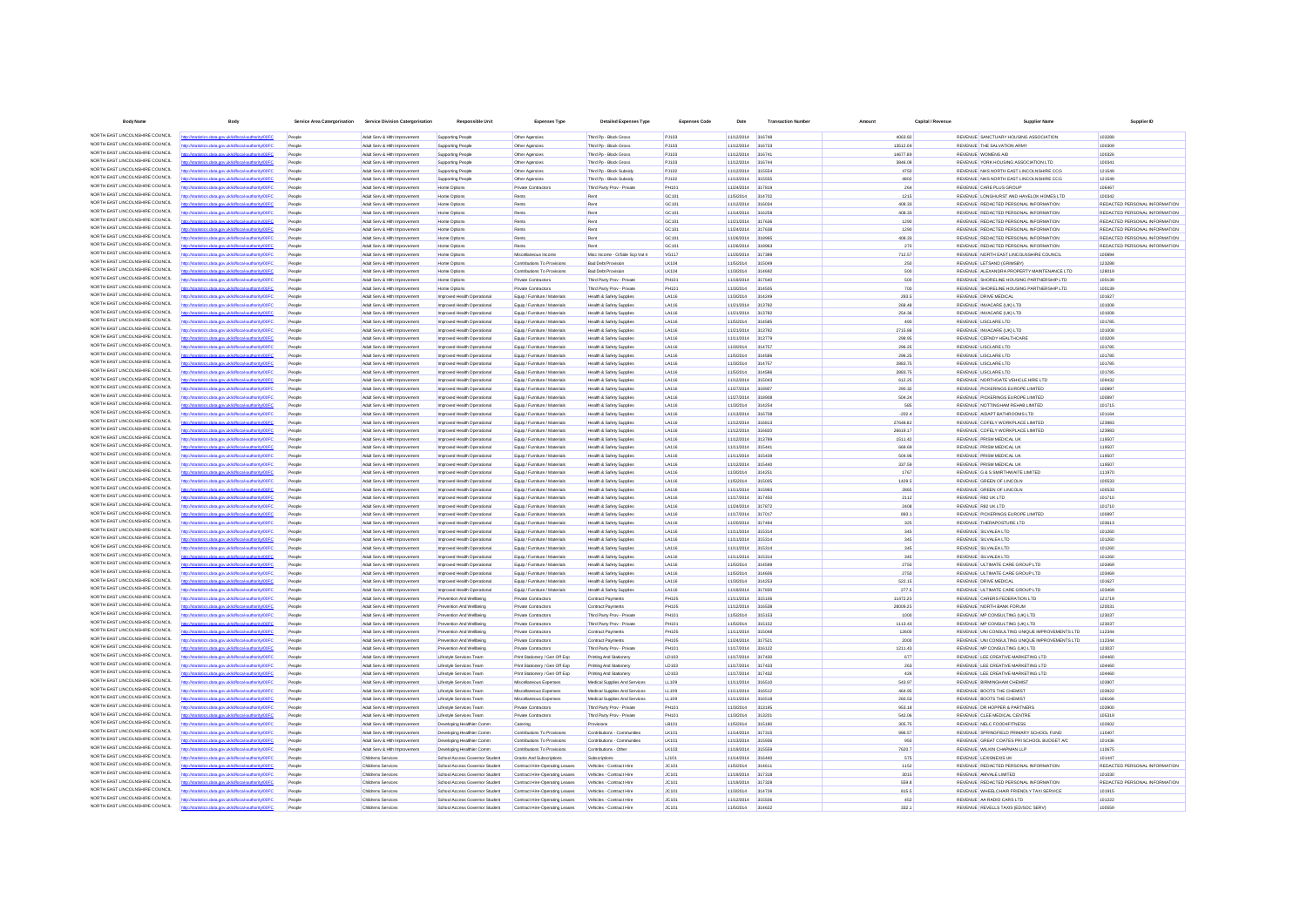| <b>Body Name</b>                                                   |                                                                               | <b>Service Area Catergorisation</b> | <b>Service Division Catergorisation</b>  | Responsible Uni                                                  | <b>Expenses Type</b>                                             | <b>Detailed Expenses Type</b>                        | <b>Expenses Code</b> | Date                            | <b>Transaction Number</b> | Capital / Revenue<br>Amount |                                                                        |                               |
|--------------------------------------------------------------------|-------------------------------------------------------------------------------|-------------------------------------|------------------------------------------|------------------------------------------------------------------|------------------------------------------------------------------|------------------------------------------------------|----------------------|---------------------------------|---------------------------|-----------------------------|------------------------------------------------------------------------|-------------------------------|
| NORTH EAST LINCOLNSHIRE COUNCIL                                    | //statistics.data.gov.uk/id/local-authority/00FC                              | People                              | Childrens Services                       | School Access Governor Student                                   | Contract Hire-Operating Leases                                   | Vehicles - Contract Hire                             | JC101                | 11/5/2014                       | 314620                    | 657.75                      | REVENUE REVELLS TAXIS (ED/SOC SERV)                                    | 100559                        |
| NORTH EAST LINCOLNSHIRE COUNCIL                                    |                                                                               | People                              | Childrens Services                       | School Access Governor Student                                   | Contract Hire-Operation Leases                                   | Vehicles - Contract Hire                             | AC101                | 11/3/2014                       | 314621                    | 468.8                       | REVENUE REVELLS TAXIS (ED/SOC SERV)                                    | 100559                        |
| NORTH EAST LINCOLNSHIRE COUNCIL                                    |                                                                               | People                              | Childrens Services                       | School Access Governor Student                                   | Contract Hire-Operating Leases                                   | Vehicles - Contract Hire                             | JC101                | 11/3/2014                       | 314727                    | 941                         | REVENUE WHEELCHAIR FRIENDLY TAXI SERVICE                               | 101915                        |
| NORTH EAST LINCOLNSHIRE COUNCIL<br>NORTH EAST LINCOLNSHIRE COUNCIL | atistics.data.gov.uk/id/local-authority/00FC                                  | People                              | Childrens Services                       | School Access Governor Student                                   | Contract Hire-Operating Leases                                   | Vehicles - Contract Hire                             | <b>JC101</b>         | 11/3/2014                       | 314730                    | 918                         | REVENUE MINICABS CLEETHORPES (LINCS) LTD                               | 102124                        |
| NORTH EAST LINCOLNSHIRE COUNCIL                                    | ics.data.gov.uk/id/local-authorit                                             | People<br>People                    | Childrens Services<br>Childrens Services | School Access Governor Student<br>School Access Governor Student | Contract Hire-Operating Leases                                   | Vehicles - Contract Hire                             | JC101<br>JC101       | 11/3/2014<br>11/3/2014          | 314504<br>314729          | 1019<br>1020.24             | REVENUE AA RADIO CARS LTD<br>REVENUE REVELLS TAXIS (ED/SOC SERV)       | 101222<br>100559              |
| NORTH EAST LINCOLNSHIRE COUNCIL                                    |                                                                               | People                              | Childrens Services                       | School Access Governor Student                                   | Contract Hire-Operating Leases<br>Contract Hire-Operating Leases | Vehicles - Contract Hire<br>Vehicles - Contract Hire | JC101                | 11/3/2014                       | 314624                    | 442                         | REVENUE REVELLS TAXIS (ED/SOC SERV)                                    | 100559                        |
| NORTH EAST LINCOLNSHIRE COUNCIL                                    | stics.data.gov.uk/id/local-authority/00FC                                     | People                              | Childrens Services                       | School Access Governor Student                                   | Contract Hire-Operating Leases                                   | Vehicles - Contract Hire                             | JC101                | 11/3/2014                       | 314737                    | 360                         | REVENUE MINICABS CLEETHORPES (LINCS) LTD                               | 102124                        |
| NORTH EAST LINCOLNSHIRE COUNCIL                                    | y/statistics.data.gov.uk/id/local-authority/00FC                              | People                              | Childrens Services                       | School Access Governor Student                                   | Contract Hire-Operating Leases                                   | Vehicles - Contract Hire                             | JC101                | 11/10/2014                      | 314615                    | 280.3                       | REVENUE COXONS CARS LIMITED                                            | 100578                        |
| NORTH EAST LINCOLNSHIRE COUNCIL<br>NORTH EAST LINCOLNSHIRE COUNCIL | ins data ony uklidional autho                                                 | People                              | Childrens Services                       | School Access Governor Student                                   | Contract Hire-Operating Leases                                   | Vehicles - Contract Hire                             | JC101                | 11/19/2014                      | 316927                    | 544                         | REVENUE REDACTED PERSONAL INFORMATION                                  | REDACTED PERSONAL INFORMATION |
| NORTH EAST LINCOLNSHIRE COUNCIL                                    | ics.data.gov.uk/id/local-authority/00FC                                       | People                              | Childrens Services                       | School Access Governor Studen                                    | Contract Hire-Operating Leases                                   | Vehicles - Contract Hire                             | JC101                | 11/5/2014                       | 31480                     | 459                         | REVENUE COXONS CARS LIMITED                                            | 100578                        |
| NORTH EAST LINCOLNSHIRE COUNCIL                                    | istics.data.gov.uk/id/local-authority/00FC                                    | People<br>People                    | Childrens Service<br>Childrens Services  | School Access Governor Student<br>School Access Governor Student | Contract Hire-Operating Leases<br>Contract Hire-Operating Leases | Vehicles - Contract Hire<br>Vehicles - Contract Hire | JC101<br>JC101       | 11/5/2014<br>11/11/2014 31467   | 314619                    | 756<br>304.52               | REVENUE REVELLS TAXIS (ED/SOC SERV)<br>REVENUE COXONS CARS LIMITED     | 100559<br>100578              |
| NORTH EAST LINCOLNSHIRE COUNCIL                                    | cs.data.gov.uk/id/local-authority/00FC                                        | People                              | Childrens Services                       | School Access Governor Student                                   | Contract Hire-Operating Leases                                   | Vehicles - Contract Hire                             | JC101                | 11/3/2014                       | 31466                     | 306                         | REVENUE COXONS CARS LIMITED                                            | 100578                        |
| NORTH EAST LINCOLNSHIRE COUNCIL                                    | s data ony uklidingal-auth                                                    | People                              | Childrens Services                       | School Access Governor Student                                   | Contract Hire-Operating Leases                                   | Vehicles - Contract Hire                             | JC101                | 11/3/2014                       | 314623                    | 262.8                       | REVENUE REVELLS TAXIS (ED/SOC SERV)                                    | 100559                        |
| NORTH EAST LINCOLNSHIRE COUNCIL                                    | tics.data.gov.uk/id/local-authority/00FC                                      | People                              | Childrens Services                       | School Access Governor Student                                   | Contract Hire-Operating Leases                                   | Vehicles - Contract Hire                             | JC101                | 11/10/2014                      | 31555                     | 419.4                       | REVENUE REVELLS TAXIS (ED/SOC SERV)                                    | 100559                        |
| NORTH EAST LINCOLNSHIRE COUNCIL<br>NORTH EAST LINCOLNSHIRE COUNCIL |                                                                               | People                              | Childrens Service                        | School Access Governor Student                                   |                                                                  | Vehicles - Contract Hire                             | JC101                | 11/10/2014                      | 315548                    | 478.8                       | REVENUE REVELLS TAXIS (ED/SOC SERV)                                    | 100559                        |
| NORTH EAST LINCOLNSHIRE COUNCIL                                    | istics.data.gov.uk/id/local-authority/00FC                                    | People<br>People                    | Childrens Services<br>Childrens Services | School Access Governor Student<br>School Access Governor Student | Contract Hire-Operating Leases<br>Contract Hire-Operating Leases | Vehicles - Contract Hire<br>Vehicles - Contract Hire | JC101<br>JC101       | 11/3/2014<br>11/12/2014         | 314766<br>31558           | 540<br>270                  | <b>REVENUE LINKS TAXIS</b><br>REVENUE LINKS TAXIS                      | 100546<br>100546              |
| NORTH EAST LINCOLNSHIRE COUNCIL                                    | is data ony uklidingal auth                                                   | People                              | Childrens Services                       | School Access Governor Student                                   | Contract Hire-Operating Leases                                   | Vehicles - Contract Hire                             | JC101                | 11/5/2014                       | 314974                    | 261.36                      | <b>REVENUE LINKS TAXIS</b>                                             | 100546                        |
| NORTH EAST LINCOLNSHIRE COUNCIL                                    | ics.data.gov.uk/id/local-autho                                                | People                              | Childrens Services                       | School Access Governor Student                                   | Contract Hire-Operating Leases                                   | Vehicles - Contract Hire                             | JC101                | 11/5/2014                       | 314808                    | 720                         | REVENUE LINKS TAXIS                                                    | 100546                        |
| NORTH EAST LINCOLNSHIRE COUNCIL                                    |                                                                               | Peopl                               | Childrens Service                        | School Access Governor Studen                                    | Contract Hire-Operating Leases                                   | ehicles - Contract Hire                              | JC101                | 11/5/2014                       | 314973                    | 360                         | REVENUE LINKS TAXIS                                                    | 100546                        |
| NORTH EAST LINCOLNSHIRE COUNCIL                                    | istics.data.gov.uk/id/local-authority/00FC                                    | People                              | Childrens Services                       | School Access Governor Student                                   | Contract Hire-Operating Leases                                   | Vehicles - Contract Hire                             | JC101                | 11/3/2014                       | 314663                    | 616                         | <b>REVENUE LINKS TAXIS</b>                                             | 100546                        |
| NORTH EAST LINCOLNSHIRE COUNCIL<br>NORTH EAST LINCOLNSHIRE COUNCIL |                                                                               | People<br>People                    | Childrens Services                       | School Access Governor Student                                   | Contract Hire-Operating Leases<br>Contract Hire-Operating Leases | Vehicles - Contract Hire                             | JC101<br>JC101       | 11/3/2014                       | 31468                     | 640                         | REVENUE LINKS TAXIS                                                    | 100546<br>100546              |
| NORTH FAST LINCOLNSHIRE COLINCIL                                   | distics.data.gov.uk/id/local-authority/00FC<br>lics.data.gov.uk/id/local-autl | People                              | Childrens Services<br>Childrens Services | School Access Governor Student<br>School Access Governor Student | Contract Hire-Operating Leases                                   | Vehicles - Contract Hire<br>Vehicles - Contract Hire | JC101                | 11/10/2014<br>11/20/2014        | 315583<br>318158          | 262.5<br>576                | <b>REVENUE LINKS TAXIS</b><br><b>REVENUE LINKS TAXIS</b>               | 100546                        |
| NORTH EAST LINCOLNSHIRE COUNCIL                                    |                                                                               | Peopl                               | Childrens Service                        | School Access Governor Studen                                    | Contract Hire-Operating Leases                                   | Vehicles - Contract Hi                               | JC101                | 11/20/2014                      | 31815                     | 560                         | REVENUE LINKS TAXIS                                                    | 100546                        |
| NORTH EAST LINCOLNSHIRE COUNCIL                                    | stics.data.gov.uk/id/local-authority/00FC                                     | People                              | Childrens Services                       | School Access Governor Student                                   | Private Contractors                                              | Concessionary Fares                                  | PH104                | 11/19/2014                      | 316925                    | 1529.2                      | REVENUE STAGECOACH SERVICES                                            | 101404                        |
| NORTH EAST LINCOLNSHIRE COUNCIL                                    |                                                                               | People                              | Childrens Services                       | School Access Governor Student                                   | Contract Hire-Operating Leases                                   | Vehicles - Contract Hire                             | JC101                | 11/5/2014                       | 314809                    | 465                         | REVENUE LINKS TAXIS                                                    | 100546                        |
| NORTH EAST LINCOLNSHIRE COUNCIL<br>NORTH EAST LINCOLNSHIRE COUNCIL | istics.data.gov.uk/id/local-authority/00FC                                    | People                              | Childrens Services                       | School Access Governor Student                                   | Contract Hire-Operating Leases                                   | Vehicles - Contract Hire                             | JC101                | 11/3/2014                       | 314736                    | 1080                        | REVENUE MINICABS CLEETHORPES (LINCS) LTD                               | 102124                        |
| NORTH EAST LINCOLNSHIRE COUNCIL                                    | ins data ony uklidional aut                                                   | People<br>People                    | Childrens Services<br>Childrens Service  | School Access Governor Student<br>School Access Governor Studen  | Contract Hire-Operating Leases<br>Contract Hire-Operating Leases | Vehicles - Contract Hire<br>Vehicles - Contract Hire | JC101<br>JC101       | 11/14/2014<br>11/14/2014        | 316900                    | 1890<br>2070                | REVENUE AMVALE LIMITED<br>REVENUE AMVALE LIMITED                       | 101030<br>101030              |
| NORTH EAST LINCOLNSHIRE COUNCIL                                    | istics.data.gov.uk/id/local-authority/00FC                                    | People                              | Childrens Services                       | School Access Governor Student                                   | Contract Hire-Operating Leases                                   | Vehicles - Contract Hire                             | JC101                | 11/14/2014                      | 316895                    | 2070                        | REVENUE AMVALE LIMITED                                                 | 101030                        |
| NORTH EAST LINCOLNSHIRE COUNCIL                                    |                                                                               | People                              | Childrens Services                       | School Access Governor Student                                   | Contract Hire-Operating Leases                                   | Vehicles - Contract Hire                             | JC101                | 11/5/2014 314609                |                           | 510                         | REVENUE REDACTED PERSONAL INFORMATION                                  | REDACTED PERSONAL INFORMATION |
| NORTH EAST LINCOLNSHIRE COUNCIL                                    | distics.data.gov.uk/id/local-authority/00FC                                   | People                              | Childrens Services                       | School Access Governor Student                                   | Contract Hire-Operating Leases                                   | Vehicles - Contract Hire                             | JC101                | 11/3/2014                       | 314607                    | 1260                        | REVENUE REDACTED PERSONAL INFORMATION                                  | REDACTED PERSONAL INFORMATION |
| NORTH EAST LINCOLNSHIRE COUNCIL<br>NORTH EAST LINCOLNSHIRE COUNCIL | s data ooy uklidingal auti                                                    | People                              | Childrens Services                       | School Access Governor Student                                   | Contract Hire-Operating Leases                                   | Vehicles - Contract Hire                             | JC101                | 11/11/2014                      | 315505                    | 2826                        | REVENUE SHERWOOD TRAVEL                                                | 100868                        |
| NORTH EAST LINCOLNSHIRE COUNCIL                                    | stics.data.gov.uk/id/local-authority/00FC                                     | People<br>People                    | Childrens Services<br>Childrens Services | School Access Governor Student<br>School Access Governor Student | Contract Hire-Operating Leases<br>Contract Hire-Operating Leases | Vehicles - Contract Hire<br>Vehicles - Contract Hire | JC101<br>JC101       | 11/3/2014<br>11/14/2014         | 314738<br>316935          | 2862<br>2790                | REVENUE FISHERS OF GRIMSBY<br>REVENUE AMVALE LIMITED                   | 111965<br>101030              |
| NORTH EAST LINCOLNSHIRE COUNCIL                                    |                                                                               | People                              | Childrens Services                       | School Access Governor Student                                   | Contract Hire-Operating Leases                                   | Vehicles - Contract Hire                             | JC101                | 11/3/2014                       | 314741                    | 2835.9                      | REVENUE COOPERS TOURS (LINCS) LTD                                      | 111878                        |
| NORTH EAST LINCOLNSHIRE COUNCIL                                    | istics.data.gov.uk/id/local-authority/00FC                                    | People                              | Childrens Services                       | School Access Governor Student                                   | Contract Hire-Operating Leases                                   | Vehicles - Contract Hire                             | JC101                | 11/14/2014                      | 316932                    | 2790                        | REVENUE AMVALE LIMITED                                                 | 101030                        |
| NORTH EAST LINCOLNSHIRE COUNCIL                                    | ins data ony uklidional aut                                                   | People                              | Childrens Services                       | School Access Governor Student                                   | Contract Hire-Operating Leases                                   | Vehicles - Contract Hire                             | JC101                | 11/3/2014                       | 314769                    | 468                         | <b>REVENUE LINKS TAXIS</b>                                             | 100546                        |
| NORTH EAST LINCOLNSHIRE COUNCIL                                    | cs.data.gov.uk/id/local-autho                                                 | People                              | Childrens Services                       | School Access Governor Studen                                    | Contract Hire-Operating Leases                                   | Vehicles - Contract Hire                             | JC101                | 11/3/2014                       | 314662                    | 297                         | REVENUE COXONS CARS LIMITED                                            | 100578                        |
| NORTH EAST LINCOLNSHIRE COUNCIL<br>NORTH EAST LINCOLNSHIRE COUNCIL | //statistics.data.gov.uk/id/local-authority/00FC                              | People                              | Childrens Services                       | School Access Governor Student                                   | Contract Hire-Operating Leases                                   | Vehicles - Contract Hire                             | JC101                | 11/3/2014                       | 314612                    | 2208                        | REVENUE MILLMAN COACHES                                                | 100700                        |
| NORTH EAST LINCOLNSHIRE COUNCIL                                    | data.gov.uk/id/local-autho<br>istics.data.gov.uk/id/local-authority/00FC      | People<br>Peopl                     | Childrens Services<br>Childrens Services | School Access Governor Student<br>School Access Governor Student | Private Contractors<br>Indirect Employee Expenses                | Concessionary Fares<br><b>Staff Training</b>         | PH104<br>EB122       | 11/19/2014 316925<br>11/20/2014 | 31791                     | 1543<br>875.5               | REVENUE STAGECOACH SERVICES<br>REVENUE PHOENIX TRAINING                | 101404<br>108095              |
| NORTH EAST LINCOLNSHIRE COUNCIL                                    | is data ony uklidingal auth                                                   | People                              | Childrens Services                       | School Access Governor Student                                   | Contract Hire-Operating Leases                                   | Vehicles - Contract Hire                             | JC101                | 11/14/2014                      | 31691                     | 754                         | REVENUE AA RADIO CARS LTD                                              | 101222                        |
| NORTH EAST LINCOLNSHIRE COUNCIL                                    | tics.data.gov.uk/id/local-authority/00FC                                      | People                              | Childrens Services                       | School Access Governor Studen                                    | Contract Hire-Operating Leases                                   | Vehicles - Contract Hire                             | JC101                | 11/3/2014                       | 314774                    | 585                         | REVENUE LINKS TAXIS                                                    | 100546                        |
| NORTH EAST LINCOLNSHIRE COUNCIL                                    | stics.data.gov.uk/id/local-authority/00FC                                     | People                              | Childrens Services                       | School Access Governor Student                                   | Contract Hire-Operating Leases                                   | Vehicles - Contract Hire                             | JC101                | 11/28/2014                      | 318301                    | 288                         | REVENUE AA RADIO CARS LTD                                              | 101222                        |
| NORTH EAST LINCOLNSHIRE COUNCIL<br>NORTH EAST LINCOLNSHIRE COUNCIL |                                                                               | People                              | Childrens Services                       | School Access Governor Student                                   | Contract Hire-Operating Leases                                   | Vehicles - Contract Hire                             | JC101                | 11/10/2014                      | 31558                     | 962                         | <b>REVENUE LINKS TAXIS</b>                                             | 100546                        |
| NORTH EAST LINCOLNSHIRE COUNCIL                                    | istics.data.gov.uk/id/local-authority/00FC<br>tins data ony uklidihoakauthori | Peopl<br>People                     | Childrens Services<br>Childrens Services | School Access Governor Student<br>School Access Governor Student | Contract Hire-Operating Leases<br>Contract Hire-Operating Leases | Vehicles - Contract Hire<br>Vehicles - Contract Hire | JC101<br>JC101       | 11/3/2014<br>11/3/2014          | 314773<br>314771          | 504<br>432                  | REVENUE LINKS TAXIS<br><b>REVENUE LINKS TAXIS</b>                      | 100546<br>100546              |
| NORTH EAST LINCOLNSHIRE COUNCIL                                    | ics.data.gov.uk/id/local-authority/00FC                                       | People                              | Childrens Services                       | School Access Governor Student                                   | Contract Hire-Operating Leases                                   | Vehicles - Contract Hire                             | JC101                | 11/14/2014                      | 316906                    | 490                         | REVENUE AA RADIO CARS LTD                                              | 101222                        |
| NORTH EAST LINCOLNSHIRE COUNCIL                                    |                                                                               | Peopl                               | Childrens Service                        | School Access Governor Studen                                    | Contract Hire-Operating Leases                                   |                                                      | JC101                | 11/3/2014                       | 314657                    | 432                         | REVENUE COXONS CARS LIMITED                                            | 100578                        |
| NORTH FAST LINCOLNSHIRE COLINCIL                                   | ics data ony ukkilocal autho                                                  | People                              | Childrens Services                       | School Access Governor Student                                   | Contract Hire-Operating Leases                                   | Vehicles - Contract Hire                             | JC101                | 11/10/2014                      | 315585                    | 504                         | <b>REVENUE LINKS TAXIS</b>                                             | 100546                        |
| NORTH EAST LINCOLNSHIRE COUNCIL<br>NORTH EAST LINCOLNSHIRE COUNCIL | istics.data.gov.uk/id/local-authority/00FC                                    | Peopl                               | Childrens Services                       | School Access Governor Student                                   | Contract Hire-Operating Leases                                   | Vehicles - Contract Hire                             | JC101                | 11/5/2014                       | 314810                    | 648                         | REVENUE LINKS TAXIS                                                    | 100546                        |
| NORTH EAST LINCOLNSHIRE COUNCIL                                    | stics.data.gov.uk/id/local-authority/00FC                                     | People<br>People                    | Childrens Services<br>Childrens Services | School Access Governor Student<br>School Access Governor Student | Contract Hire-Operating Leases<br>Contract Hire-Operating Leases | Vehicles - Contract Hire<br>Vehicles - Contract Hire | JC101<br>JC101       | 11/14/2014<br>11/14/2014        | 316930<br>316885          | 2484<br>1600.2              | REVENUE AMVALE LIMITED<br>REVENUE AMVALE LIMITED                       | 101030<br>101030              |
| NORTH EAST LINCOLNSHIRE COUNCIL                                    |                                                                               | Peopl                               | Childrens Service                        | School Access Governor Studen                                    | Contract Hire-Operating Leases                                   |                                                      | JC101                | 11/10/2014                      | 31558                     | 900                         | REVENUE LINKS TAXIS                                                    | 100546                        |
| NORTH FAST LINCOLNSHIRE COUNCIL                                    | s data ony uklidingal aut                                                     | People                              | Childrens Services                       | School Access Governor Student                                   | Contract Hire-Operating Leases                                   | Vehicles - Contract Hire                             | JC101                | 11/12/2014                      | 315010                    | 820                         | REVENUE AMVALE LIMITED                                                 | 101030                        |
| NORTH EAST LINCOLNSHIRE COUNCIL                                    | istics.data.gov.uk/id/local-authority/00FC                                    | People                              | Childrens Services                       | School Access Governor Student                                   | Contract Hire-Operating Leases                                   | Vehicles - Contract Hire                             | JC101                | 11/10/2014                      | 315009                    | 820                         | REVENUE AMVALE LIMITED                                                 | 101030                        |
| NORTH EAST LINCOLNSHIRE COUNCIL<br>NORTH EAST LINCOLNSHIRE COUNCIL | ing state and deliving a later                                                | People                              | Childrens Services                       | School Access Governor Student                                   | Contract Hire-Operating Leases                                   | Vehicles - Contract Hire                             | JC101                | 11/12/2014                      | 315007                    | 820                         | REVENUE AMVALE LIMITED                                                 | 101030                        |
| NORTH EAST LINCOLNSHIRE COUNCIL                                    | tics.data.gov.uk/id/local-authority/00FC                                      | People<br>People                    | Childrens Services<br>Childrens Services | School Access Governor Student<br>School Access Governor Student | Contract Hire-Operating Leases<br>Contract Hire-Operating Leases | Vehicles - Contract Hire<br>Vehicles - Contract Hire | JC101<br>JC101       | 11/5/2014<br>11/3/2014          | 314804<br>314734          | 726<br>756                  | <b>REVENUE LINKS TAXIS</b><br>REVENUE MINICABS CLEETHORPES (LINCS) LTD | 100546<br>102124              |
| NORTH EAST LINCOLNSHIRE COUNCIL                                    | stics.data.gov.uk/id/local-authority/00FC                                     | People                              | Childrens Services                       | School Access Governor Student                                   | Contract Hire-Operating Leases                                   | Vehicles - Contract Hire                             | JC101                | 11/5/2014                       | 314811                    | 462                         | <b>REVENUE LINKS TAXIS</b>                                             | 100546                        |
| NORTH EAST LINCOLNSHIRE COUNCIL                                    | atistics.data.gov.uk/id/local-authority/00FC                                  | Peopl                               | Childrens Services                       | School Access Governor Student                                   | Contract Hire-Operating Leases                                   | Vehicles - Contract Hire                             | JC101                | 11/14/2014                      | 317019                    | 360                         | REVENUE LINKS TAXIS                                                    | 100546                        |
| NORTH EAST LINCOLNSHIRE COUNCIL                                    | ins data ony uklidihoal-authority/00FC                                        | People                              | Childrens Services                       | School Access Governor Student                                   | Contract Hire-Operating Leases                                   | Vehicles - Contract Hire                             | JC101                | 11/17/2014                      | 317345                    | 527                         | REVENUE COXONS CARS LIMITED                                            | 100578                        |
| NORTH EAST LINCOLNSHIRE COUNCIL<br>NORTH EAST LINCOLNSHIRE COUNCIL | tics.data.gov.uk/id/local-authority/00FC                                      | People                              | Childrens Services                       | School Access Governor Student                                   | Contract Hire-Operating Leases                                   | Vehicles - Contract Hire                             | JC101                | 11/14/2014                      | 316905                    | 810                         | <b>REVENUE LINKS TAXIS</b>                                             | 100546                        |
| NORTH EAST LINCOLNSHIRE COUNCIL                                    | stics.data.gov.uk/id/local-authority/00FC                                     | People<br>People                    | Childrens Services<br>Childrens Services | School Access Governor Student<br>School Access Governor Student | Contract Hire-Operating Leases<br>Contract Hire-Operating Leases | Vehicles - Contract Hire<br>Vehicles - Contract Hire | JC101<br>JC101       | 11/3/2014<br>11/5/2014          | 314803                    | 378                         | REVENUE AA RADIO CARS LTD<br><b>REVENUE LINKS TAXIS</b>                | 101222<br>100546              |
| NORTH EAST LINCOLNSHIRE COUNCIL                                    |                                                                               | People                              | Childrens Services                       | School Access Governor Student                                   | Contract Hire-Operating Leases                                   | Vehicles - Contract Hire                             | JC101                | 11/11/2014                      | 315591                    | 800<br>870                  | <b>REVENUE LINKS TAXIS</b>                                             | 100546                        |
| NORTH EAST LINCOLNSHIRE COUNCIL                                    |                                                                               | Peopl                               | Childrens Services                       | School Access Governor Student                                   | Contract Hire-Operating Leases                                   | Vehicles - Contract Hire                             | JC101                | 11/10/2014                      | 315580                    | 825                         | <b>REVENUE LINKS TAXIS</b>                                             | 100546                        |
| NORTH EAST LINCOLNSHIRE COUNCIL                                    | stics.data.gov.uk/id/local-authority/00FC                                     | People                              | Childrens Services                       | School Access Governor Student                                   | Contract Hire-Operating Leases                                   | Vehicles - Contract Hire                             | JC101                | 11/3/2014                       | 314731                    | 1184                        | REVENUE MINICABS CLEETHORPES (LINCS) LTD                               | 102124                        |
| NORTH EAST LINCOLNSHIRE COUNCIL                                    |                                                                               | People                              | Childrens Services                       | School Access Governor Student                                   | Contract Hire-Operating Leases                                   | Vehicles - Contract Hire                             | JC101                | 11/28/2014                      | 318530                    | 1612                        | REVENUE LINKS TAXIS                                                    | 100546                        |
| NORTH EAST LINCOLNSHIRE COUNCIL<br>NORTH EAST LINCOLNSHIRE COUNCIL | istics.data.gov.uk/id/local-authority/00FC                                    | People                              | Childrens Services                       | School Access Governor Student                                   | Contract Hire-Operating Leases                                   | Vehicles - Contract Hire                             | JC101                | 11/3/2014                       | 314725                    | 2214                        | REVENUE MINICABS CLEETHORPES (LINCS) LTD                               | 102124                        |
| NORTH EAST LINCOLNSHIRE COUNCIL                                    | stics data ony uklidiocal authority/OFC                                       | People<br>Peopl                     | Childrens Services<br>Childrens Services | School Access Governor Student<br>School Access Governor Student | Contract Hire-Operating Leases<br>Contract Hire-Operating Leases | Vehicles - Contract Hire<br>Vehicles - Contract Hire | JC101<br>JC101       | 11/19/2014 317318<br>11/3/2014  | 314707                    | 1485<br>420.75              | REVENUE AMVALE LIMITED<br>REVENUE COXONS CARS LIMITED                  | 101030<br>100578              |
| NORTH EAST LINCOLNSHIRE COUNCIL                                    | stics.data.gov.uk/id/local-authority/00FC                                     | People                              | Childrens Services                       | School Access Governor Student                                   | Contract Hire-Operating Leases                                   | Vehicles - Contract Hire                             | JC101                | 11/14/2014                      | 316926                    | 1798.2                      | REVENUE AMVALE LIMITED                                                 | 101030                        |
| NORTH EAST LINCOLNSHIRE COUNCIL                                    |                                                                               | People                              | Childrens Services                       | School Access Governor Student                                   | Contract Hire-Operating Leases                                   | Vehicles - Contract Hire                             | JC101                | 11/14/2014                      | 316915                    | 702                         | REVENUE MINICABS CLEETHORPES (LINCS) LTD                               | 102124                        |
| NORTH EAST LINCOLNSHIRE COUNCIL                                    | stics.data.gov.uk/id/local-authority/00FC                                     | People                              | Childrens Services                       | School Access Governor Student                                   | Contract Hire-Operating Leases                                   | Vehicles - Contract Hire                             | JC101                | 11/14/2014                      | 317022                    | 560                         | <b>REVENUE LINKS TAXIS</b>                                             | 100546                        |
| NORTH EAST LINCOLNSHIRE COUNCIL<br>NORTH EAST LINCOLNSHIRE COUNCIL | cs.data.gov.uk/id/local-authority/00FC                                        | People                              | Childrens Services                       | School Access Governor Student                                   | Contract Hire-Operating Leases                                   | Vehicles - Contract Hire                             | JC101                | 11/14/2014 316916               |                           | 969                         | REVENUE MINICABS CLEETHORPES (LINCS) LTD                               | 102124                        |
|                                                                    |                                                                               |                                     | Childrens Services                       | School Access Governor Student                                   | Contract Hire-Operating Leases                                   |                                                      |                      | 11/14/2014                      |                           | 900                         | <b>REVENUE LINKS TAXIS</b>                                             | 100546                        |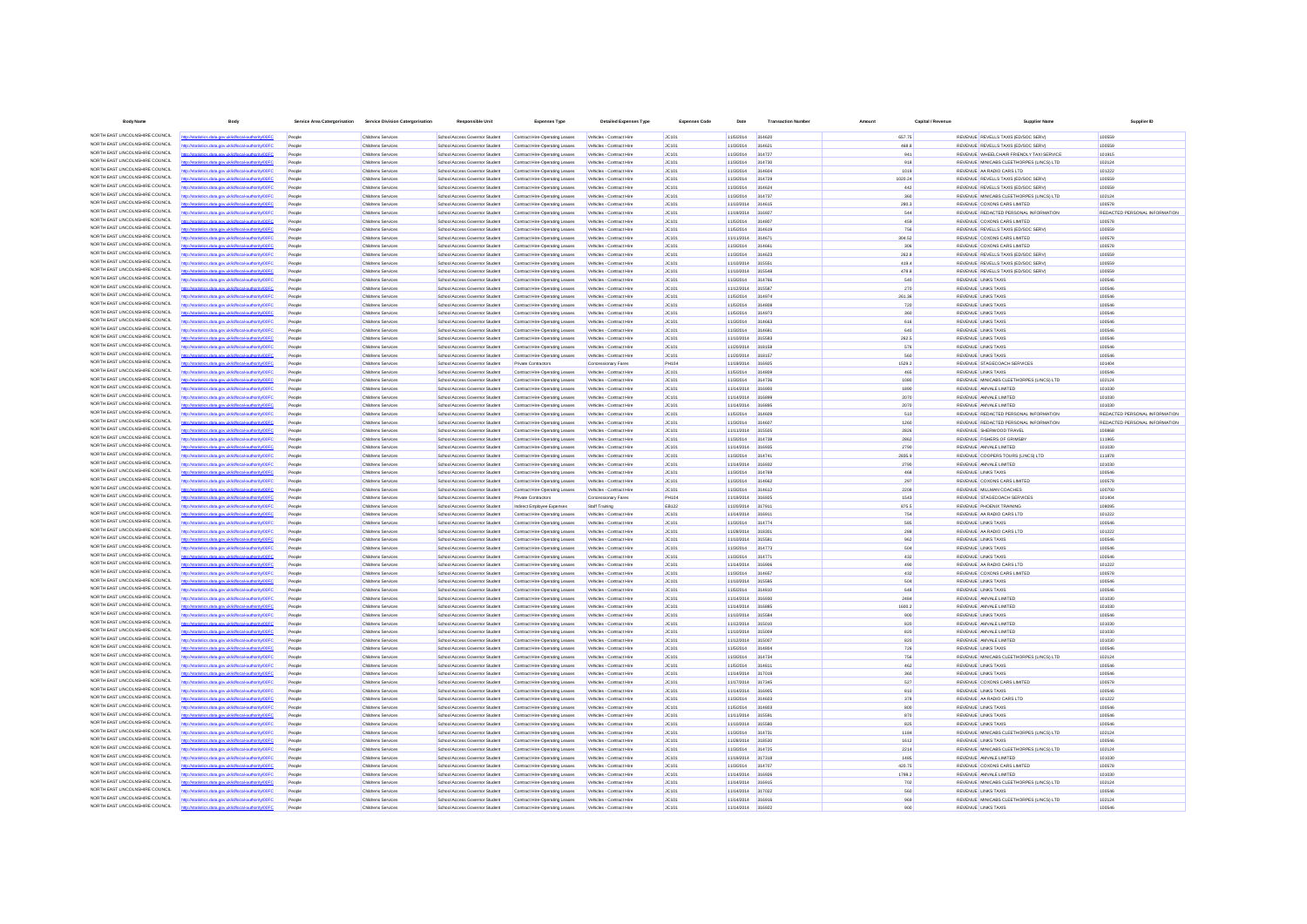| <b>Body Name</b>                                                   |                                                                              |                  | Service Area Catergorisation Service Division Catergorisation | <b>Responsible Unit</b>                                          | <b>Expenses Type</b>                                             | <b>Detailed Expenses Type</b>                              | <b>Expenses Code</b> | Date                            | <b>Transaction Numbe</b> | Amoun                | Capital / Revenue |                                                                                        |                                                                |
|--------------------------------------------------------------------|------------------------------------------------------------------------------|------------------|---------------------------------------------------------------|------------------------------------------------------------------|------------------------------------------------------------------|------------------------------------------------------------|----------------------|---------------------------------|--------------------------|----------------------|-------------------|----------------------------------------------------------------------------------------|----------------------------------------------------------------|
| NORTH EAST LINCOLNSHIRE COUNCIL                                    | //statistics.data.gov.uk/id/local-authority/00FC                             | People           | Childrens Services                                            | School Access Governor Student                                   | Contract Hire-Operating Leases                                   | Vehicles - Contract Hire                                   | JC101                | 11/3/2014                       | 314602                   | 602                  |                   | REVENUE AA RADIO CARS LTD                                                              | 101222                                                         |
| NORTH EAST LINCOLNSHIRE COUNCIL                                    |                                                                              | People           | Childrens Services                                            | School Access Governor Student                                   | Contract Hire-Operation Leases                                   | Vehicles - Contract Hire                                   | <b>JC101</b>         | 11/5/2014                       | 314970                   |                      |                   | REVENUE REVELLS TAXIS (ED/SOC SERV)                                                    | 100559                                                         |
| NORTH EAST LINCOLNSHIRE COUNCIL                                    |                                                                              | People           | Childrens Services                                            | School Access Governor Student                                   | Contract Hire-Operating Leases                                   | Vehicles - Contract Hire                                   | JC101                | 11/3/2014                       | 314767                   | 1800                 |                   | REVENUE LINKS TAXIS                                                                    | 100546                                                         |
| NORTH EAST LINCOLNSHIRE COUNCIL<br>NORTH EAST LINCOLNSHIRE COUNCIL | tatistics.data.gov.uk/id/local-authority/00FC                                | People           | Childrens Services                                            | School Access Governor Student                                   | Contract Hire-Operating Leases                                   | Vehicles - Contract Hire                                   | <b>JC101</b>         | 11/3/2014                       | 314613                   | 2700                 |                   | REVENUE MILLMAN COACHES                                                                | 100700                                                         |
| NORTH EAST LINCOLNSHIRE COUNCIL                                    | fics.data.gov.uk/id/local-authority/00FC                                     | People<br>Peopl  | Childrens Services<br>Childrens Services                      | School Access Governor Student<br>School Access Governor Student | Contract Hire-Operating Leases<br>Contract Hire-Operating Leases | Vehicles - Contract Hire<br>Vehicles - Contract Hire       | JC101<br>JC101       | 11/3/2014<br>11/3/2014          | 314610                   | 2187<br>2160         |                   | REVENUE GRIMSBY MINIBUSES LTD<br>REVENUE GRIMSBY MINIBUSES LTD                         | 121524<br>121524                                               |
| NORTH EAST LINCOLNSHIRE COUNCIL                                    |                                                                              | People           | Childrens Services                                            | School Access Governor Student                                   | Contract Hire-Operating Leases                                   | Vehicles - Contract Hire                                   | 10101                | 11/5/2014                       | 314802                   | 936                  |                   | REVENUE LINKS TAXIS                                                                    | 100546                                                         |
| NORTH EAST LINCOLNSHIRE COUNCIL                                    | stics.data.gov.uk/id/local-authority/00FC                                    | People           | Childrens Services                                            | School Access Governor Student                                   | Contract Hire-Operating Leases                                   | Vehicles - Contract Hire                                   | JC101                | 11/14/2014                      | 317021                   | 683                  |                   | REVENUE COXONS CARS LIMITED                                                            | 100578                                                         |
| NORTH EAST LINCOLNSHIRE COUNCIL<br>NORTH EAST LINCOLNSHIRE COUNCIL | ttp://statistics.data.gov.uk/id/local-authority/00FC                         | People           | Childrens Services                                            | School Access Governor Student                                   | Contract Hire-Operating Leases                                   | Vehicles - Contract Hire                                   | JC101                | 11/11/2014                      | 315549                   | 1620                 |                   | REVENUE HANSONS AIRPORT EXPRESS                                                        | 111879                                                         |
| NORTH EAST LINCOLNSHIRE COUNCIL                                    | ics data gov ukřdíhoal-authority/00EC                                        | People           | Childrens Services                                            | School Access Governor Student                                   | Contract Hire-Operating Leases                                   | Vehicles - Contract Hire                                   | JC101                | 11/5/2014                       | 314972                   | 2332.5               |                   | <b>REVENUE THE BUS RUN</b>                                                             | 101522                                                         |
| NORTH EAST LINCOLNSHIRE COUNCIL                                    | fics.data.gov.uk/id/local-authority/00FC                                     | People<br>People | Childrens Services<br>Childrens Service                       | School Access Governor Studen<br>School Access Governor Student  | Contract Hire-Operating Leases<br>Contract Hire-Operating Leases | Vehicles - Contract Hire<br>Vehicles - Contract Hire       | JC101<br>JC101       | 11/12/2014<br>11/3/2014         | 315592<br>314625         | 756<br>569.7         |                   | REVENUE LINKS TAXIS<br>REVENUE REVELLS TAXIS (ED/SOC SERV)                             | 100546<br>100559                                               |
| NORTH EAST LINCOLNSHIRE COUNCIL                                    | Vstatistics.data.gov.uk/id/local-authority/00FC                              | People           | Childrens Services                                            | School Access Governor Student                                   | Contract Hire-Operating Leases                                   | Vehicles - Contract Hire                                   | JC101                | 11/5/2014                       | 314806                   | 1116                 |                   | REVENUE WHEELCHAIR FRIENDLY TAXI SERVICE                                               | 101915                                                         |
| NORTH EAST LINCOLNSHIRE COUNCIL                                    | fics.data.gov.uk/id/local-authority/00FC                                     | People           | Childrens Services                                            | School Access Governor Student                                   | Contract Hire-Operating Leases                                   | Vehicles - Contract Hire                                   | JC101                | 11/3/2014                       | 314723                   | 1260                 |                   | REVENUE MINICABS CLEETHORPES (LINCS) LTD                                               | 102124                                                         |
| NORTH EAST LINCOLNSHIRE COUNCIL                                    | ics.data.gov.uk/id/local-autho                                               | People           | Childrens Services                                            | School Access Governor Student                                   | Contract Hire-Operating Leases                                   | Vehicles - Contract Hire                                   | JC101                | 11/3/2014                       | 314605                   | 936                  |                   | REVENUE AA RADIO CARS LTD                                                              | 101222                                                         |
| NORTH EAST LINCOLNSHIRE COUNCIL<br>NORTH EAST LINCOLNSHIRE COUNCIL | stics.data.gov.uk/id/local-authority/00FC                                    | People           | Childrens Services                                            | School Access Governor Student                                   | Contract Hire-Operating Leases                                   | Vehicles - Contract Hire                                   | JC101                | 11/5/2014                       | 31480                    | 1440                 |                   | REVENUE LINKS TAXIS                                                                    | 10054                                                          |
| NORTH EAST LINCOLNSHIRE COUNCIL                                    | istics.data.gov.uk/id/local-authority/00FC                                   | People<br>People | Childrens Service<br>Childrens Services                       | School Access Governor Student<br>School Access Governor Student | Contract Hire-Operating Leases                                   | Vehicles - Contract Hire<br>Vehicles - Contract Hire       | JC101<br>JC101       | 11/5/2014<br>11/14/2014         | 314611<br>316893         | 1728<br>3564         |                   | REVENUE REDACTED PERSONAL INFORMATION<br>REVENUE AMVALE LIMITED                        | REDACTED PERSONAL INFORMATION<br>101030                        |
| NORTH EAST LINCOLNSHIRE COUNCIL                                    | s.data.gov.uk/id/local-authority/00FC                                        | People           | Childrens Services                                            | School Access Governor Student                                   | Contract Hire-Operating Leases                                   | Vehicles - Contract Hire                                   | JC101                | 11/3/2014                       | 314670                   | 1520                 |                   | REVENUE REDACTED PERSONAL INFORMATION                                                  | REDACTED PERSONAL INFORMATION                                  |
| NORTH EAST LINCOLNSHIRE COUNCIL                                    | is data ony uklidiocal authority/00EC.                                       | People           | Childrens Services                                            | School Access Governor Student                                   | Contract Hire-Operating Leases                                   | Vehicles - Contract Hire                                   | JC101                | 11/3/2014                       | 314728                   | 1170                 |                   | REVENUE WHEELCHAIR FRIENDLY TAXI SERVICE                                               | 101915                                                         |
| NORTH EAST LINCOLNSHIRE COUNCIL                                    | ics.data.gov.uk/id/local-autho<br><b>ity/OOFC</b>                            | People           | Childrens Services                                            | School Access Governor Student                                   | Contract Hire-Operating Leases                                   | Vehicles - Contract Hire                                   | JC101                | 11/14/2014                      | 316917                   | 994                  |                   | REVENUE MINICABS CLEETHORPES (LINCS) LTD                                               | 102124                                                         |
| NORTH EAST LINCOLNSHIRE COUNCIL<br>NORTH EAST LINCOLNSHIRE COUNCIL |                                                                              | Peopl            | Childrens Service                                             | School Access Governor Studen                                    | Contract Hire-Operating Leases                                   | /ehicles - Contract Hire                                   | JC101                | 11/14/2014                      | 31689                    | 3600                 |                   | REVENUE AMVALE LIMITED                                                                 | 101030                                                         |
| NORTH EAST LINCOLNSHIRE COUNCIL                                    | //statistics.data.gov.uk/id/local-authority/00FC                             | People           | Childrens Services                                            | School Access Governor Student                                   | Contract Hire-Operating Leases                                   | Vehicles - Contract Hire                                   | JC101                | 11/14/2014                      | 316889                   | 3240                 |                   | REVENUE AMVALE LIMITED                                                                 | 101030                                                         |
| NORTH EAST LINCOLNSHIRE COUNCIL                                    | tatistics.data.gov.uk/id/local-authority/00FC                                | People<br>People | Childrens Services<br>Childrens Services                      | School Access Governor Student<br>School Access Governor Student | Contract Hire-Operating Leases<br>Contract Hire-Operating Leases | Vehicles - Contract Hire<br>Vehicles - Contract Hire       | JC101<br>JC101       | 11/14/2014<br>11/3/2014         | 316887<br>314768         | 3240<br>1080         |                   | REVENUE AMVALE LIMITED<br><b>REVENUE LINKS TAXIS</b>                                   | 101030<br>100546                                               |
| NORTH FAST LINCOLNSHIRE COUNCIL                                    | stics.data.oov.uk/id/local-authority/00FC                                    | People           | Childrens Services                                            | School Access Governor Student                                   | Contract Hire-Operating Leases                                   | Vehicles - Contract Hire                                   | JC101                | 11/3/2014                       | 314772                   | 504                  |                   | <b>REVENUE LINKS TAXIS</b>                                                             | 100546                                                         |
| NORTH EAST LINCOLNSHIRE COUNCIL                                    |                                                                              | Peopl            | Childrens Service                                             | School Access Governor Studen                                    | Contract Hire-Operating Leases                                   | Vehicles - Contract Hire                                   | JC101                | 11/3/2014                       | 314770                   | 550                  |                   | REVENUE LINKS TAXIS                                                                    | 100546                                                         |
| NORTH EAST LINCOLNSHIRE COUNCIL                                    | stics.data.gov.uk/id/local-authority/00FC                                    | People           | Childrens Services                                            | School Access Governor Student                                   | Contract Hire-Operating Leases                                   | Vehicles - Contract Hire                                   | JC101                | 11/10/2014                      | 315577                   | 550                  |                   | <b>REVENUE LINKS TAXIS</b>                                                             | 100546                                                         |
| NORTH EAST LINCOLNSHIRE COUNCIL<br>NORTH EAST LINCOLNSHIRE COUNCIL |                                                                              | People           | Childrens Services                                            | School Access Governor Student                                   | Contract Hire-Operating Leases                                   | Vehicles - Contract Hire                                   | JC101                | 11/14/2014                      | 316918                   | 672                  |                   | REVENUE LINKS TAXIS                                                                    | 100546                                                         |
| NORTH EAST LINCOLNSHIRE COUNCIL                                    | istics.data.gov.uk/id/local-authority/00FC                                   | People<br>People | Childrens Services<br>Childrens Services                      | School Access Governor Student<br>School Access Governor Student | Contract Hire-Operating Leases<br>Contract Hire-Operating Leases | Vehicles - Contract Hire<br>Vehicles - Contract Hire       | JC101<br>JC101       | 11/3/2014<br>11/14/2014         | 314732<br>317020         | 728<br>1020          |                   | REVENUE MINICABS CLEETHORPES (LINCS) LTD<br><b>REVENUE LINKS TAXIS</b>                 | 102124<br>100546                                               |
| NORTH EAST LINCOLNSHIRE COUNCIL                                    |                                                                              | People           | Childrens Services                                            | School Access Governor Student                                   | Contract Hire-Operating Leases                                   | Vehicles - Contract Hire                                   | JC101                | 11/14/2014                      | 31692                    | 846.8                |                   | REVENUE LINKS TAXIS                                                                    | 100546                                                         |
| NORTH EAST LINCOLNSHIRE COUNCIL                                    | istics.data.gov.uk/id/local-authority/00FC                                   | People           | Childrens Services                                            | School Access Governor Student                                   | Contributions To Provisions                                      | Contributions - Other                                      | LK103                | 11/13/2014 275845               |                          | 1054.24              |                   | REVENUE REDACTED PERSONAL INFORMATION                                                  | REDACTED PERSONAL INFORMATION                                  |
| NORTH EAST LINCOLNSHIRE COUNCIL                                    |                                                                              | People           | Childrens Services                                            | Strategic Management                                             | Indirect Employee Expenses                                       | Allowances - Employees                                     | EB110                | 11/17/2014 316892               |                          | 378                  |                   | REVENUE GRIMSBY & DISTRICT TEACHERS ASSOCIATION                                        | 107358                                                         |
| NORTH EAST LINCOLNSHIRE COUNCIL<br>NORTH EAST LINCOLNSHIRE COUNCIL | atistics.data.gov.uk/id/local-authority/00FC                                 | People           | Childrens Services                                            | Strategic Managemen                                              | Indirect Employee Expenses                                       | Allowances - Employees                                     | EB110                | 11/17/2014                      | 317331                   | 607.5                |                   | REVENUE NASUWT G76 GRIMSBY & DISTRICT                                                  | 107363                                                         |
| NORTH EAST LINCOLNSHIRE COUNCIL                                    |                                                                              | People           | Childrens Services                                            | Sen/Inclusion                                                    | Direct Employee Expenses                                         | Agency Staff                                               | <b>EA105</b>         | 11/5/2014                       | 315037                   | 7825                 |                   | REVENUE ALAN STEWART                                                                   | 126468                                                         |
| NORTH EAST LINCOLNSHIRE COUNCIL                                    | istics.data.gov.uk/id/local-authority/00FC                                   | People<br>People | Childrens Services<br>Childrens Services                      | Sen/Inclusion                                                    | Direct Employee Expenses<br>Consultancy                          | Agency Staf<br>Consultancy                                 | EA105<br>PL101       | 11/13/2014<br>11/10/2014        | 315963<br>315809         | 3548.36<br>297.4     |                   | REVENUE IDM CONSULTING<br>REVENUE GLENN ALLGOOD                                        | 119926<br>109255                                               |
| NORTH EAST LINCOLNSHIRE COUNCIL                                    |                                                                              | People           | Childrens Services                                            | Sen/Inclusion                                                    | Consultancy                                                      | Consultancy                                                | PL101                | 11/10/2014                      | 315808                   | 3084.71              |                   | REVENUE GLENN ALLGOOD                                                                  | 109255                                                         |
| NORTH EAST LINCOLNSHIRE COUNCIL                                    | distics.data.gov.uk/id/local-authority/00FC                                  | People           | Childrens Services                                            | Sen/Inclusion                                                    | Consultancy                                                      | Consultancy                                                | PL101                | 11/26/2014                      | 317871                   | 458.36               |                   | REVENUE GLENN ALLGOOD                                                                  | 109255                                                         |
| NORTH EAST LINCOLNSHIRE COUNCIL                                    | tics data ony uklidingal-authority/00FC                                      | People           | Childrens Services                                            | Sen/Inclusion                                                    | Consultancy                                                      | Consultancy                                                | PL101                | 11/27/2014                      | 317836                   | 4200                 |                   | REVENUE GLENN ALLGOOD                                                                  | 109255                                                         |
| NORTH EAST LINCOLNSHIRE COUNCIL<br>NORTH EAST LINCOLNSHIRE COUNCIL | fics.data.gov.uk/id/local-authority/00FC                                     | People           | Childrens Services                                            | Sen/Inclusion                                                    | Other Local Authorities                                          | Third Pp - Other Local Auth                                | PC101                | 11/26/2014                      | 318976                   | 5023.83              |                   | REVENUE REDACTED PERSONAL INFORMATION                                                  | REDACTED PERSONAL INFORMATION                                  |
| NORTH EAST LINCOLNSHIRE COUNCIL                                    | istics.data.gov.uk/id/local-authority/00FC<br>s.data.gov.uk/id/local-autho   | People<br>People | Childrens Services<br>Childrens Services                      | Sen/Inclusion<br>Sen/Inclusion                                   | Other Local Authorities<br>Other Local Authorities               | Third Po - Other Local Auth<br>Third Pp - Other Local Auth | PC101<br>PC101       | 11/26/2014<br>11/11/2014 315878 | 318639                   | 9109.79<br>2394.73   |                   | REVENUE REDACTED PERSONAL INFORMATION<br>REVENUE REDACTED PERSONAL INFORMATION         | REDACTED PERSONAL INFORMATION<br>REDACTED PERSONAL INFORMATION |
| NORTH EAST LINCOLNSHIRE COUNCIL                                    | datistics.data.gov.uk/id/local-authority/00FC                                | Peop             | Childrens Service                                             | Sen/Inclusion                                                    | Other Local Authoritie                                           | Third Pp - Other Local Auth                                | PC101                | 11/21/2014                      | 317832                   | 2807                 |                   | REVENUE REDACTED PERSONAL INFORMATION                                                  | REDACTED PERSONAL INFORMATION                                  |
| NORTH EAST LINCOLNSHIRE COUNCIL                                    |                                                                              | People           | Childrens Services                                            | Sen/Inclusion                                                    | Other Local Authorities                                          | Third Pp - Other Local Auth                                | PC101                | 11/11/2014                      | 315490                   | 56250                |                   | REVENUE REDACTED PERSONAL INFORMATION                                                  | REDACTED PERSONAL INFORMATION                                  |
| NORTH EAST LINCOLNSHIRE COUNCIL                                    | fics.data.gov.uk/id/local-authority/00FC                                     | People           | Childrens Services                                            | Sen/Inclusion                                                    | Other Local Authorities                                          | Third Pp - Other Local Auth                                | PC101                | 11/17/2014                      | 317311                   | 16000                |                   | REVENUE REDACTED PERSONAL INFORMATION                                                  | REDACTED PERSONAL INFORMATION                                  |
| NORTH EAST LINCOLNSHIRE COUNCIL<br>NORTH EAST LINCOLNSHIRE COUNCIL | tatistics.data.gov.uk/id/local-authority/00FC                                | People           | Childrens Services                                            | Sen/Inclusion                                                    | Other Local Authoritie                                           | Third Po - Other Local Auth                                | PC101                | 11/17/2014                      | 317298                   | 1000                 |                   | REVENUE REDACTED PERSONAL INFORMATION                                                  | REDACTED PERSONAL INFORMATION                                  |
| NORTH EAST LINCOLNSHIRE COUNCIL                                    | s.data.gov.uk/id/local-autho<br>atistics.data.gov.uk/id/local-authority/00FC | People<br>Peopl  | Childrens Services<br>Childrens Services                      | Sen/Inclusion<br>Sen/Inclusion                                   | Other Local Authorities<br>Other Local Authoritie                | Third Pp - Other Local Auth<br>Third Pp - Other Local Auth | PC101<br>PC101       | 11/17/2014 317299<br>11/17/2014 | 317305                   | 9500<br>4750         |                   | REVENUE REDACTED PERSONAL INFORMATION<br>REVENUE REDACTED PERSONAL INFORMATION         | REDACTED PERSONAL INFORMATION<br>REDACTED PERSONAL INFORMATION |
| NORTH EAST LINCOLNSHIRE COUNCIL                                    |                                                                              | People           | Childrens Services                                            | Sen/Inclusion                                                    | Other Local Authoritie                                           | Third Pp - Other Local Auth                                | PC101                | 11/17/2014                      | 317307                   | 9500                 |                   | REVENUE REDACTED PERSONAL INFORMATION                                                  | REDACTED PERSONAL INFORMATION                                  |
| NORTH EAST LINCOLNSHIRE COUNCIL                                    | stics.data.gov.uk/id/local-authority/00FC                                    | People           | Childrens Services                                            | Sen/Inclusion                                                    | Other Local Authoritie                                           | Third Pp - Other Local Auth                                | PC101                | 11/17/2014                      | 317309                   | 9500                 |                   | REVENUE REDACTED PERSONAL INFORMATION                                                  | REDACTED PERSONAL INFORMATION                                  |
| NORTH EAST LINCOLNSHIRE COUNCIL                                    |                                                                              | Peopl            | Childrens Service                                             | Sen/Inclusio                                                     | Other Local Authoritie                                           | Third Pp - Other Local Auth                                | PC101                | 11/17/2014                      | 317314                   | 9500                 |                   | REVENUE REDACTED PERSONAL INFORMATION                                                  | REDACTED PERSONAL INFORMATION                                  |
| NORTH FAST LINCOLNSHIRE COUNCIL<br>NORTH EAST LINCOLNSHIRE COUNCIL | ns data ony uklidional authr                                                 | People           | Childrens Services                                            | Sen/Inclusion                                                    | Other Local Authorities                                          | Third Po - Other Local Auth                                | PC101                | 11/17/2014 317300               |                          | 15500                |                   | REVENUE REDACTED PERSONAL INFORMATION                                                  | REDACTED PERSONAL INFORMATION                                  |
| NORTH EAST LINCOLNSHIRE COUNCIL                                    | tatistics.data.gov.uk/id/local-authority/00FC                                | People<br>People | Childrens Services<br>Childrens Services                      | Sen/Inclusio<br>Sen/Inclusion                                    | Other Local Authorities<br>Other Local Authorities               | Third Pp - Other Local Auth<br>Third Pp - Other Local Auth | PC101<br>PC101       | 11/17/2014<br>11/17/2014        | 317302<br>317304         | 9500<br>9500         |                   | REVENUE REDACTED PERSONAL INFORMATION<br>REVENUE REDACTED PERSONAL INFORMATION         | REDACTED PERSONAL INFORMATION<br>REDACTED PERSONAL INFORMATION |
| NORTH EAST LINCOLNSHIRE COUNCIL                                    | stics.data.gov.uk/id/local-authority/00FC                                    | People           | Childrens Services                                            | Sen/Inclusion                                                    | Other Local Authorities                                          | Third Pp - Other Local Auth                                | PC101                | 11/17/2014                      | 317306                   | 15500                |                   | REVENUE REDACTED PERSONAL INFORMATION                                                  | REDACTED PERSONAL INFORMATION                                  |
| NORTH EAST LINCOLNSHIRE COUNCIL                                    |                                                                              | Peopl            | Childrens Service                                             |                                                                  | Other Local Authoritie                                           | Third Pp - Other Local Auth                                | PC101                | 11/17/2014                      | 317310                   | 1000                 |                   | REVENUE REDACTED PERSONAL INFORMATION                                                  | REDACTED PERSONAL INFORMATION                                  |
| NORTH EAST LINCOLNSHIRE COUNCIL                                    |                                                                              | People           | Childrens Services                                            | Sen/Inclusion                                                    | Other Local Authorities                                          | Third Po - Other Local Auth                                | PC101                | 11/17/2014                      | 317316                   | 4750                 |                   | REVENUE REDACTED PERSONAL INFORMATION                                                  | REDACTED PERSONAL INFORMATION                                  |
| NORTH EAST LINCOLNSHIRE COUNCIL<br>NORTH EAST LINCOLNSHIRE COUNCIL | atistics.data.gov.uk/id/local-authority/00FC                                 | People           | Childrens Services                                            | Sen/Inclusior                                                    | Other Local Authorities                                          | Third Pp - Other Local Auth                                | PC101                | 11/27/2014                      | 319567                   | 9000                 |                   | REVENUE REDACTED PERSONAL INFORMATION                                                  | REDACTED PERSONAL INFORMATION                                  |
| NORTH EAST LINCOLNSHIRE COUNCIL                                    |                                                                              | People           | Childrens Services                                            | Sen/Inclusion                                                    | Other Local Authoritie                                           | Third Pp - Other Local Auth                                | PC101                | 11/27/2014                      | 319569                   | soon                 |                   | REVENUE REDACTED PERSONAL INFORMATION                                                  | REDACTED PERSONAL INFORMATION                                  |
| NORTH EAST LINCOLNSHIRE COUNCIL                                    | ics.data.gov.uk/id/local-authority/00FC                                      | People<br>People | Childrens Services<br>Childrens Services                      | Sen/Inclusion<br>Sen/Inclusio                                    | Other Local Authorities<br>Other Local Authoritie                | Third Pp - Other Local Auth<br>Third Pp - Other Local Auth | PC101<br>PC101       | 11/26/2014<br>11/26/2014        | 318974<br>318975         | 3768.63<br>7956      |                   | REVENUE REDACTED PERSONAL INFORMATION<br>REVENUE REDACTED PERSONAL INFORMATION         | REDACTED PERSONAL INFORMATION<br>REDACTED PERSONAL INFORMATION |
| NORTH EAST LINCOLNSHIRE COUNCIL                                    | istics.data.gov.uk/id/local-authority/00FC                                   | People           | Childrens Services                                            | Sen/Inclusion                                                    | Other Local Authorities                                          | Third Po - Other Local Auth                                | PC101                | 11/3/2014                       | 314630                   | 35827.3              |                   | REVENUE REDACTED PERSONAL INFORMATION                                                  | REDACTED PERSONAL INFORMATION                                  |
| NORTH EAST LINCOLNSHIRE COUNCIL                                    | ttp://statistics.data.gov.uk/id/local-authority/00FC                         | People           | Childrens Services                                            | Sen/Inclusio                                                     | Other Local Authoritie                                           | Third Pp - Other Local Auth                                | PC101                | 11/3/2014                       | 314629                   | 4065.66              |                   | REVENUE REDACTED PERSONAL INFORMATION                                                  | REDACTED PERSONAL INFORMATION                                  |
| NORTH EAST LINCOLNSHIRE COUNCIL                                    | cs data gov ukřdílocal authority/00EC                                        | People           | Childrens Service                                             | Sen/Inclusion                                                    | Private Contractors                                              | Third Party Prov - Privat                                  | PH101                | 11/11/2014                      | 315524                   | 19463.56             |                   | REVENUE REFLEXION CARE GROUP LIMITED                                                   | 106975                                                         |
| NORTH EAST LINCOLNSHIRE COUNCIL<br>NORTH EAST LINCOLNSHIRE COUNCIL | stics.data.gov.uk/id/local-authority/00FC                                    | People           | Childrens Services                                            | Sen/Inclusion                                                    | Private Contractors                                              | Third Party Prov - Private                                 | PH101                | 11/11/2014                      | 315491                   | 21478.66             |                   | REVENUE PHYSIS QUANTUM                                                                 | 118777                                                         |
| NORTH EAST LINCOLNSHIRE COUNCIL                                    | stics.data.gov.uk/id/local-authority/00FC                                    | People<br>People | Childrens Services<br>Childrens Services                      | Sen/Inclusio<br>Sen/Inclusion                                    | Private Contractors<br>Private Contractors                       | Third Party Prov - Private<br>Third Party Prov - Private   | PH101<br>PH101       | 11/6/2014<br>11/11/2014         | 315476<br>315513         | 15057.01<br>19268.92 |                   | REVENUE MEADOWS CARE LTD<br>REVENUE REFLEXION CARE GROUP LIMITED                       | 120773<br>106975                                               |
| NORTH EAST LINCOLNSHIRE COUNCIL                                    |                                                                              | People           | Childrens Services                                            | Sen/Inclusion                                                    | Private Contractors                                              | Third Party Prov - Private                                 | PH101                | 11/19/2014                      | 316886                   | 8414.33              |                   | REVENUE KEYS CHILDCARE LTD                                                             | 122934                                                         |
| NORTH EAST LINCOLNSHIRE COUNCIL                                    |                                                                              | Peopl            | Childrens Services                                            | Sen/Inclusion                                                    | Direct Employee Expenses                                         | Agency Staff                                               | EA105                | 11/5/2014                       | 315047                   | 2728                 |                   | REVENUE INCLUSIVE SOLUTIONS UK LTD                                                     | 126756                                                         |
| NORTH EAST LINCOLNSHIRE COUNCIL                                    | stics.data.gov.uk/id/local-authority/00FC                                    | People           | Childrens Services                                            | Sen/Inclusion                                                    | Direct Employee Expenses                                         | Agency Staff                                               | <b>EA105</b>         | 11/17/2014                      | 316450                   | 3410                 |                   | REVENUE INCLUSIVE SOLUTIONS UK LTD                                                     | 126756                                                         |
| NORTH EAST LINCOLNSHIRE COUNCIL                                    |                                                                              | People           | Childrens Services                                            | Sen/Inclusio                                                     | Contributions To Provisions                                      | Contributions - Other                                      | LK103                | 11/19/2014                      | 316880                   | 600                  |                   | REVENUE COMMUNITY ACCORD                                                               | 106613                                                         |
| NORTH EAST LINCOLNSHIRE COUNCIL<br>NORTH EAST LINCOLNSHIRE COUNCIL | stics.data.gov.uk/id/local-authority/00FC                                    | People           | Childrens Services                                            | Sen/Inclusion                                                    | Contributions To Provisions                                      | Contributions - Other                                      | LK103                | 11/19/2014                      | 317308                   | 3000                 |                   | REVENUE N LINCS & GOOLE HOSPITALS NHS                                                  | 111074                                                         |
| NORTH EAST LINCOLNSHIRE COUNCIL                                    | <b>IDDFC</b><br>istics.data.gov.uk/id/local-authority/00FC                   | People<br>Peopl  | Childrens Services<br>Childrens Services                      | Sen/Inclusion<br>Sen/Inclusion                                   | Contributions To Provisions<br>Contributions To Provisions       | Contributions - Other<br>Contributions - Other             | LK103<br>LK103       | 11/19/2014 317303<br>11/19/2014 | 317317                   | 1900<br>900          |                   | REVENUE N LINCS & GOOLE HOSPITALS NHS<br>REVENUE N LINCS & GOOLE HOSPITALS NHS         | 111074<br>111074                                               |
| NORTH EAST LINCOLNSHIRE COUNCIL                                    | stics.data.gov.uk/id/local-authority/00FC                                    | People           | Childrens Services                                            | Sen/Inclusion                                                    | Direct Employee Expenses                                         | Agency Staff                                               | <b>EA105</b>         | 11/21/2014                      | 318289                   | 2048.57              |                   | REVENUE CPO MEDIA                                                                      | 102186                                                         |
| NORTH EAST LINCOLNSHIRE COUNCIL                                    |                                                                              | People           | Childrens Services                                            | Sen/Inclusio                                                     | Direct Employee Expenses                                         | <b>Agency Staff</b>                                        | EA105                | 11/24/2014                      | 317512                   | 3027.9               |                   | REVENUE CPO MEDIA                                                                      | 102186                                                         |
| NORTH EAST LINCOLNSHIRE COUNCIL<br>NORTH EAST LINCOLNSHIRE COUNCIL | stics.data.gov.uk/id/local-authority/00FC                                    | People           | Childrens Services                                            | Sen/Inclusion                                                    | Private Contractors                                              | Concessionary Fare                                         | PH104                | 11/14/2014                      | 317015                   | 600.3                |                   | <b>REVENUE LINKS TAXIS</b>                                                             | 100546                                                         |
| NORTH EAST LINCOLNSHIRE COUNCIL                                    | cs.data.gov.uk/id/local-authority/00FC                                       | People           | Childrens Services<br>Childrens Services                      | Sen/Inclusion<br>Sen/Inclusio                                    | Private Contractors<br>Private Contractors                       | Concessionary Fares                                        | PH104<br>PH104       | 11/17/2014 317458<br>1/20/2014  | 317459                   | $-20$                |                   | REVENUE DKM ASSESSMENT & VERIFICATION LTD<br>REVENUE DKM ASSESSMENT & VERIFICATION LTD | 101643<br>101643                                               |
|                                                                    |                                                                              |                  |                                                               |                                                                  |                                                                  |                                                            |                      |                                 |                          |                      |                   |                                                                                        |                                                                |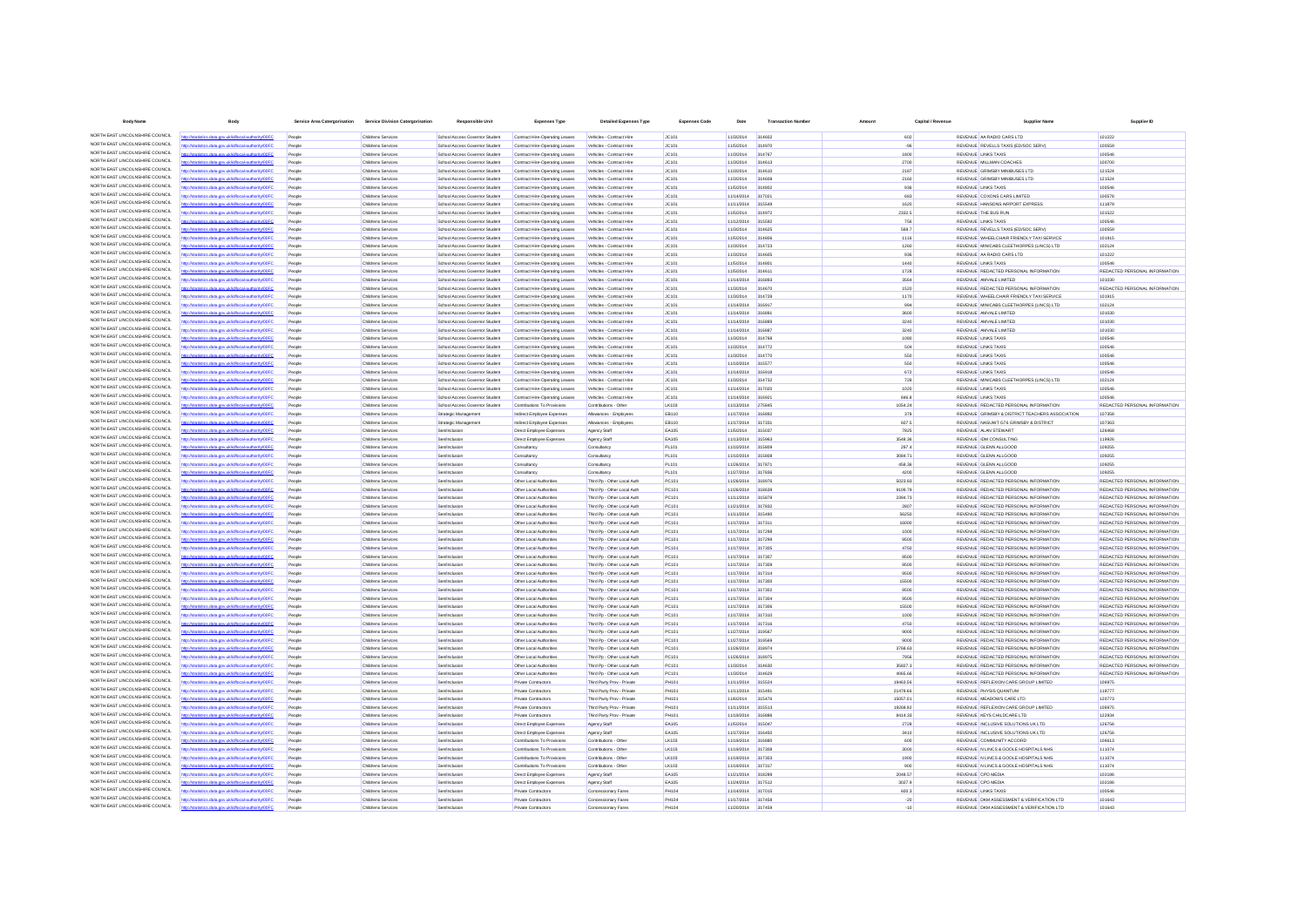|                                                                    |                                                                                        |                  | Service Area Catergorisation Service Division Catergorisation | <b>Responsible Unit</b>                    | <b>Expenses Type</b>                                 | <b>Detailed Expenses Type</b>                            | <b>Expenses Code</b>  | Date                            | <b>Transaction Numbe</b> | Amount           | Capital / Revenue |                                                                                 |                                                                |
|--------------------------------------------------------------------|----------------------------------------------------------------------------------------|------------------|---------------------------------------------------------------|--------------------------------------------|------------------------------------------------------|----------------------------------------------------------|-----------------------|---------------------------------|--------------------------|------------------|-------------------|---------------------------------------------------------------------------------|----------------------------------------------------------------|
| NORTH EAST LINCOLNSHIRE COUNCIL                                    | ttp://statistics.data.gov.uk/id/local-authority/00FC                                   | People           | Childrens Services                                            | Sen/Inclusio                               | Private Contractors                                  | Third Party Prov - Private                               | PH101                 | 11/17/2014 316806               |                          | 500              |                   | REVENUE MICHAEL BURTON                                                          | 127904                                                         |
| NORTH EAST LINCOLNSHIRE COUNCIL                                    |                                                                                        | Penni            | Childrens Services                                            | Senfortusio                                | Private Contractors                                  | Third Party Prov - Privat                                | <b>PH101</b>          | 11/17/2014                      | 316790                   | 500              |                   | REVENUE MICHAEL BURTON                                                          | 127904                                                         |
| NORTH EAST LINCOLNSHIRE COUNCIL<br>NORTH EAST LINCOLNSHIRE COUNCIL |                                                                                        | People           | Childrens Services                                            | Sen/Inclusion                              | Private Contractors                                  | Third Party Prov - Private                               | PH101                 | 11/17/2014 316797               |                          | 500              |                   | REVENUE MICHAEL BURTON                                                          | 127904                                                         |
| NORTH EAST LINCOLNSHIRE COUNCIL                                    | distics.data.gov.uk/id/local-authority/00FC                                            | People<br>People | Childrens Services<br>Childrens Services                      | Sen/Inclusion<br>Sen/Inclusion             | Private Contractors<br>Private Contractors           | Third Party Prov - Private<br>Third Party Prov - Private | <b>PH101</b><br>PH101 | 11/17/2014<br>11/20/2014        | 316809<br>317905         | son<br>393       |                   | REVENUE MICHAEL BURTON<br>REVENUE DKM ASSESSMENT & VERIFICATION LTD             | 127904<br>101643                                               |
| NORTH EAST LINCOLNSHIRE COUNCIL                                    | cs.data.gov.uk/id/local-authority/00FC                                                 | People           | Childrens Services                                            | Sen/Inclusio                               | Private Contractors                                  | Third Party Prov - Private                               | PH101                 | 11/19/2014                      |                          | 760              |                   | REVENUE A4E CONSULT LTD                                                         | 101656                                                         |
| NORTH EAST LINCOLNSHIRE COUNCIL                                    |                                                                                        | People           | Childrens Services                                            | Senfortusio                                | Direct Employee Expenses                             | Agency Staf                                              | EA105                 | 11/20/2014                      | 317542                   | 1661.4           |                   | REVENUE IRWIN EDUCATION LTD                                                     | 106910                                                         |
| NORTH EAST LINCOLNSHIRE COUNCIL<br>NORTH EAST LINCOLNSHIRE COUNCIL | stics.data.gov.uk/id/local-authority/00FC                                              | People           | Childrens Services                                            | Sen/Inclusion<br>Senthriusion              | Direct Employee Expenses                             | Agency Staff                                             | EA105                 | 11/13/2014 316444               |                          | 1661.4           |                   | REVENUE IRWIN EDUCATION LTD                                                     | 106910                                                         |
| NORTH EAST LINCOLNSHIRE COUNCIL                                    | ttp://statistics.data.gov.uk/id/local-authority/00FC<br>ins data ony uklidional-author | People<br>People | Childrens Services<br>Childrens Services                      | Sen/Inclusion                              | Direct Employee Expenses<br>Direct Employee Expenses | Agency Staf<br>Agency Staf                               | EA105<br>EA105        | 11/24/2014 317541<br>11/26/2014 | 318598                   | 1661.4<br>1661.4 |                   | REVENUE IRWIN EDUCATION LTD<br>REVENUE IRWIN EDUCATION LTD                      | 106910<br>106910                                               |
| NORTH EAST LINCOLNSHIRE COUNCIL                                    | cs.data.gov.uk/id/local-authority/00FC                                                 | People           | Childrens Services                                            | Sen/Inclusio                               | Direct Employee Expenses                             | Agency Staf                                              | EA105                 | 11/20/2014                      | 317589                   | 18480            |                   | REVENUE SERCO SHARED SERVICES CENTRE                                            | 101875                                                         |
| NORTH EAST LINCOLNSHIRE COUNCIL                                    |                                                                                        | Peopl            | Childrens Service                                             | Sen/Inclusio                               | Direct Employee Expenses                             | Agency Staf                                              | EA105                 | 11/13/2014                      | 316091                   | 563.75           |                   | REVENUE TEACHING PERSONNEL LTD                                                  | 101305                                                         |
| NORTH EAST LINCOLNSHIRE COUNCIL<br>NORTH EAST LINCOLNSHIRE COUNCIL | stics.data.gov.uk/id/local-authority/00FC                                              | People           | Childrens Services                                            | Sen/Inclusion                              | Direct Employee Expenses                             | Agency Staf                                              | EA105                 | 11/20/2014                      | 317553                   | 573.3            |                   | REVENUE TEACHING PERSONNEL LTD                                                  | 101305                                                         |
| NORTH EAST LINCOLNSHIRE COUNCIL                                    | cs.data.gov.uk/id/local-authr                                                          | People<br>People | Childrens Services<br>Childrens Services                      | Sen/Inclusion<br>Sen/Inclusion             | Direct Employee Expenses<br>Private Contractors      | Agency Staff<br>Third Party Prov - Private               | EA105<br>PH101        | 11/25/2014<br>11/3/2014         | 318902<br>272665         | 570.95<br>593.68 |                   | REVENUE TEACHING PERSONNEL LTD<br>REVENUE REDACTED PERSONAL INFORMATION         | 101305<br>REDACTED PERSONAL INFORMATION                        |
| NORTH EAST LINCOLNSHIRE COUNCIL                                    | tics.data.gov.uk/id/local-authority/00FC                                               | People           | Childrens Services                                            | Sen/Inclusio                               | Private Contractors                                  | Third Party Prov - Private                               | PH101                 | 11/13/2014                      | 316756                   | 280              |                   | REVENUE LINKAGE COMMUNITY TRUST LTD                                             | 10447                                                          |
| NORTH EAST LINCOLNSHIRE COUNCIL                                    |                                                                                        | Peopl            | Childrens Service                                             | Sen/Inclusi                                | Private Contractors                                  | Third Party Prov - Privat                                | PH101                 | 11/12/2014                      | 316123                   | 15977.95         |                   | REVENUE LINKAGE COMMUNITY TRUST LTD                                             | 104471                                                         |
| NORTH EAST LINCOLNSHIRE COUNCIL                                    | stics.data.gov.uk/id/local-authority/00FC                                              | People           | Childrens Services                                            | Sen/Inclusion                              | Private Contractors                                  | Third Party Prov - Private                               | PH101                 | 11/26/2014                      | 318623                   | 15560.8          |                   | REVENUE LINKAGE COMMUNITY TRUST LTD                                             | 104471                                                         |
| NORTH EAST LINCOLNSHIRE COUNCIL<br>NORTH EAST LINCOLNSHIRE COUNCIL |                                                                                        | People           | Childrens Services                                            | Sen/Inclusion                              | Private Contractors                                  | Third Party Prov - Private                               | PH101                 | 11/13/2014                      | 316053                   | 360              |                   | REVENUE LINKAGE COMMUNITY TRUST LTD                                             | 104471                                                         |
| NORTH EAST LINCOLNSHIRE COUNCIL                                    | ns data ony uklidihoakautho<br>ics.data.gov.uk/id/local-autho                          | People<br>People | Childrens Services<br>Childrens Services                      | Sen/Inclusion<br>Sen/Inclusion             | Miscellaneous Expenses<br>Miscelaneous Expenses      | Contingency Reserve<br>Contingency Reserve               | LL123<br>LL123        | 11/3/2014<br>11/20/2014         | 314544<br>318202         | 52225<br>131143  |                   | REVENUE PHOENIX PARK ACADEMY<br>REVENUE THE CAMBRIDGE PARK ACADEMY              | 126685<br>107472                                               |
| NORTH EAST LINCOLNSHIRE COUNCIL                                    |                                                                                        | Peopl            | Childrens Services                                            | Sen/Inclusion                              | Miscelaneous Expense                                 | Contingency Reserv                                       | LL123                 | 11/20/2014                      | 318201                   | 98713            |                   | REVENUE HUMBERSTON PARK SPECIAL SCHOOL                                          | 107911                                                         |
| NORTH EAST LINCOLNSHIRE COUNCIL                                    | istics.data.gov.uk/id/local-authority/00FC                                             | People           | Childrens Services                                            | Placement & Support                        | <b>Direct Transport Costs</b>                        | Vehicles - Running Costs                                 | <b>JA104</b>          | 11/5/2014                       | 315145                   | 329.14           |                   | REVENUE ALLSTAR BUSINESS SOLUTIONS LTD                                          | 108278                                                         |
| NORTH EAST LINCOLNSHIRE COUNCIL                                    |                                                                                        | People           | Childrens Services                                            | Placement & Suppor                         | Equip / Furniture / Materials                        | Equipment - Maintenance                                  | LA104                 | 11/14/2014                      | 315882                   | 511.1            |                   | REVENUE HOWARTH TIMBER MERCHANTS LTD                                            | 101068                                                         |
| NORTH EAST LINCOLNSHIRE COUNCIL<br>NORTH FAST LINCOLNSHIRE COUNCIL | stics.data.gov.uk/id/local-authority/00FC                                              | People<br>People | Childrens Services                                            | Placement & Support<br>Placement & Suppor  | Miscellaneous Expenses<br>Miscellaneous Expenses     | Activities - Service Users<br>Activities - Service Users | LL114<br>LL114        | 11/13/2014<br>11/13/2014        | 316774<br>316776         | 600<br>400       |                   | REVENUE REGENT MOTORCROSS LTD<br>REVENUE REGENT MOTORCROSS LTD                  | 101953<br>101953                                               |
| NORTH EAST LINCOLNSHIRE COUNCIL                                    | stics.data.gov.uk/id/local-authorit                                                    | People           | Childrens Services<br>Childrens Services                      | Placement & Suppor                         | Private Contractors                                  | Third Party Prov                                         | PH101                 | 11/11/2014                      | 316092                   | 773              |                   | REVENUE REVELLS TAXIS (ED/SOC SERV)                                             | 100555                                                         |
| NORTH EAST LINCOLNSHIRE COUNCIL                                    | stics.data.gov.uk/id/local-authority/00FC                                              | People           | Childrens Services                                            | Placement & Support                        | Other Agencies                                       | Additional Cos                                           | PJ114                 | 11/4/2014                       | 273406                   | 4000             |                   | REVENUE REDACTED PERSONAL INFORMATION                                           | REDACTED PERSONAL INFORMATION                                  |
| NORTH EAST LINCOLNSHIRE COUNCIL                                    |                                                                                        | People           | Childrens Services                                            | Placement & Support                        | Other Agencies                                       | Additional Cost                                          | PJ114                 | 11/11/2014                      | 274959                   | 250              |                   | REVENUE REDACTED PERSONAL INFORMATION                                           | REDACTED PERSONAL INFORMATION                                  |
| NORTH EAST LINCOLNSHIRE COUNCIL<br>NORTH EAST LINCOLNSHIRE COUNCIL | stics.data.gov.uk/id/local-authority/00FC                                              | People           | Childrens Services                                            | Placement & Suppor                         | Other Agencies                                       | Additional Cost                                          | PJ114                 | 11/10/2014                      | 314576                   | 450              |                   | REVENUE READY RENT A CAR (GRIMSBY) LTD                                          | 100557                                                         |
| NORTH EAST LINCOLNSHIRE COUNCIL                                    |                                                                                        | People<br>People | Childrens Services<br>Childrens Services                      | Placement & Support<br>Placement & Suppor  | Other Agencies<br>Other Agencies                     | Additional Cost<br>Child Care Payment                    | <b>PJ114</b><br>PJ104 | 11/10/2014<br>11/4/2014         | 314563<br>27348          | 450<br>316       |                   | REVENUE READY RENT A CAR (GRIMSBY) LTD<br>REVENUE REDACTED PERSONAL INFORMATION | 100557<br>REDACTED PERSONAL INFORMATION                        |
| NORTH EAST LINCOLNSHIRE COUNCIL                                    | stics.data.gov.uk/id/local-authority/00FC                                              | People           | Childrens Services                                            | Placement & Support                        | Other Agencies                                       | Child Care Payments                                      | PJ104                 | 11/4/2014                       | 273508                   | 336              |                   | REVENUE REDACTED PERSONAL INFORMATION                                           | REDACTED PERSONAL INFORMATION                                  |
| NORTH EAST LINCOLNSHIRE COUNCIL                                    |                                                                                        | People           | Childrens Services                                            | Placement & Support                        | Other Agencies                                       | Child Care Payments                                      | PJ104                 | 11/4/2014                       | 273511                   | 640              |                   | REVENUE REDACTED PERSONAL INFORMATION                                           | REDACTED PERSONAL INFORMATION                                  |
| NORTH EAST LINCOLNSHIRE COUNCIL<br>NORTH EAST LINCOLNSHIRE COUNCIL | stics.data.gov.uk/id/local-authority/00FC                                              | People           | Childrens Services                                            | Placement & Suppor                         | Other Agencies                                       | Child Care Payments                                      | PJ104                 | 11/4/2014                       | 273514                   | 968              |                   | REVENUE REDACTED PERSONAL INFORMATION                                           | REDACTED PERSONAL INFORMATION                                  |
| NORTH EAST LINCOLNSHIRE COUNCIL                                    |                                                                                        | People           | Childrens Services                                            | Placement & Support                        | Other Agencies                                       | Child Care Payments                                      | PJ104                 | 11/4/2014                       | 273515                   | 697              |                   | REVENUE REDACTED PERSONAL INFORMATION                                           | REDACTED PERSONAL INFORMATION                                  |
| NORTH EAST LINCOLNSHIRE COUNCIL                                    | stics.data.gov.uk/id/local-authority/00FC                                              | People<br>People | Childrens Services<br>Childrens Services                      | Placement & Suppor<br>Placement & Support  | Other Agencies<br>Other Agencies                     | Child Care Payment<br>Child Care Payments                | PJ104<br>PJ104        | 11/4/2014<br>11/4/2014          | 273563                   | 608<br>316       |                   | REVENUE REDACTED PERSONAL INFORMATION<br>REVENUE REDACTED PERSONAL INFORMATION  | REDACTED PERSONAL INFORMATION<br>REDACTED PERSONAL INFORMATION |
| NORTH EAST LINCOLNSHIRE COUNCIL                                    |                                                                                        | People           | Childrens Services                                            | Placement & Support                        | Other Agencies                                       | Child Care Payments                                      | PJ104                 | 11/4/2014                       | 273323                   | 316              |                   | REVENUE REDACTED PERSONAL INFORMATION                                           | REDACTED PERSONAL INFORMATION                                  |
| NORTH EAST LINCOLNSHIRE COUNCIL                                    | stics.data.gov.uk/id/local-authority/00FC                                              | People           | Childrens Services                                            | Placement & Suppor                         | Other Agencies                                       | Child Care Payment                                       | PJ104                 | 11/4/2014                       | 273325                   | 336              |                   | REVENUE REDACTED PERSONAL INFORMATION                                           | REDACTED PERSONAL INFORMATION                                  |
| NORTH EAST LINCOLNSHIRE COUNCIL<br>NORTH EAST LINCOLNSHIRE COUNCIL | tics data gov uklidiocal authority/00FC                                                | People           | Childrens Services                                            | Placement & Support                        | Other Agencies                                       | Child Care Payments                                      | PJ104                 | 11/4/2014                       | 273530                   | 936              |                   | REVENUE REDACTED PERSONAL INFORMATION                                           | REDACTED PERSONAL INFORMATION                                  |
| NORTH EAST LINCOLNSHIRE COUNCIL                                    | ics.data.gov.uk/id/local-authority/00FC<br>stics.data.gov.uk/id/local-authority/00FC   | People<br>People | Childrens Services<br>Childrens Services                      | Placement & Suppor<br>Placement & Support  | Other Agencies<br>Other Agencies                     | Child Care Payment<br>Child Care Payment                 | PJ104<br>PJ104        | 11/4/2014<br>11/4/2014          | 27354<br>273544          | 608<br>672       |                   | REVENUE REDACTED PERSONAL INFORMATION<br>REVENUE REDACTED PERSONAL INFORMATION  | REDACTED PERSONAL INFORMATION<br>REDACTED PERSONAL INFORMATION |
| NORTH EAST LINCOLNSHIRE COUNCIL                                    | s.data.gov.uk/id/local-author                                                          | People           | Childrens Services                                            | Placement & Support                        | Other Agencies                                       | Child Care Payments                                      | PJ104                 | 11/4/2014                       | 273327                   | 336              |                   | REVENUE REDACTED PERSONAL INFORMATION                                           | REDACTED PERSONAL INFORMATION                                  |
| NORTH EAST LINCOLNSHIRE COUNCIL                                    | stics.data.gov.uk/id/local-authority/00FC                                              | Peopl            | Childrens Services                                            | Placement & Suppor                         | Other Agencies                                       | Child Care Payment                                       | PJ104                 | 11/4/2014                       | 273330                   | 632              |                   | REVENUE REDACTED PERSONAL INFORMATION                                           | REDACTED PERSONAL INFORMATION                                  |
| NORTH EAST LINCOLNSHIRE COUNCIL                                    |                                                                                        | People           | Childrens Services                                            | Placement & Support                        | Other Agencies                                       | Child Care Payments                                      | PJ104                 | 11/4/2014                       | 273331                   | 282.29           |                   | REVENUE REDACTED PERSONAL INFORMATION                                           | REDACTED PERSONAL INFORMATION                                  |
| NORTH EAST LINCOLNSHIRE COUNCIL<br>NORTH EAST LINCOLNSHIRE COUNCIL | tics.data.gov.uk/id/local-authorit                                                     | People           | Childrens Services                                            | Placement & Support                        | Other Agencies                                       | Child Care Payments                                      | PJ104                 | 11/4/2014                       | 273332                   | 1013             |                   | REVENUE REDACTED PERSONAL INFORMATION                                           | REDACTED PERSONAL INFORMATION                                  |
| NORTH EAST LINCOLNSHIRE COUNCIL                                    | istics.data.gov.uk/id/local-authority/00FC<br>cs.data.gov.uk/id/local-autho            | People<br>People | Childrens Services<br>Childrens Services                      | Placement & Support<br>Placement & Support | Other Agencies<br>Other Agencies                     | Child Care Payments<br>Child Care Payments               | PJ104<br>PJ104        | 11/4/2014<br>11/4/2014          | 273335<br>273340         | 620<br>632       |                   | REVENUE REDACTED PERSONAL INFORMATION<br>REVENUE REDACTED PERSONAL INFORMATION  | REDACTED PERSONAL INFORMATION<br>REDACTED PERSONAL INFORMATION |
| NORTH EAST LINCOLNSHIRE COUNCIL                                    | istics.data.gov.uk/id/local-authority/00FC                                             | Peopl            | Childrens Services                                            | Placement & Suppor                         | Other Agencies                                       | Child Care Payment                                       | PJ104                 | 11/4/2014                       | 273342                   | 924              |                   | REVENUE REDACTED PERSONAL INFORMATION                                           | REDACTED PERSONAL INFORMATIO                                   |
| NORTH EAST LINCOLNSHIRE COUNCIL                                    | ins data one uklidional authr                                                          | People           | Childrens Services                                            | Placement & Suppor                         | Other Agencies                                       | Child Care Payments                                      | PJ104                 | 11/4/2014                       | 273343                   | 316              |                   | REVENUE REDACTED PERSONAL INFORMATION                                           | REDACTED PERSONAL INFORMATION                                  |
| NORTH EAST LINCOLNSHIRE COUNCIL                                    | tics.data.gov.uk/id/local-authority/00FC                                               | People           | Childrens Services                                            | Placement & Support                        | Other Agencies                                       | Child Care Payments                                      | PJ104                 | 11/4/2014                       | 273344                   | 672              |                   | REVENUE REDACTED PERSONAL INFORMATION                                           | REDACTED PERSONAL INFORMATION                                  |
| NORTH EAST LINCOLNSHIRE COUNCIL<br>NORTH FAST LINCOLNSHIRE COUNCIL | ns data ony uklidingal-autho                                                           | Peopl            | Childrens Services                                            | Placement & Suppo                          | Other Agencie                                        | Child Care Payment                                       | PJ104                 | 11/4/2014                       | 273352                   | 576              |                   | REVENUE REDACTED PERSONAL INFORMATION                                           | REDACTED PERSONAL INFORMATION                                  |
| NORTH EAST LINCOLNSHIRE COUNCIL                                    | stics.data.gov.uk/id/local-authority/00FC                                              | People<br>Peopl  | Childrens Services<br>Childrens Services                      | Placement & Support<br>Placement & Suppor  | Other Agencies<br>Other Agencies                     | Child Care Payments<br>Child Care Payments               | PJ104<br>PJ104        | 11/4/2014<br>11/4/2014          | 273353<br>273355         | 387.57<br>316    |                   | REVENUE REDACTED PERSONAL INFORMATION<br>REVENUE REDACTED PERSONAL INFORMATION  | REDACTED PERSONAL INFORMATION<br>REDACTED PERSONAL INFORMATION |
| NORTH EAST LINCOLNSHIRE COUNCIL                                    |                                                                                        | People           | Childrens Services                                            | Placement & Support                        | Other Agencies                                       | Child Care Payments                                      | <b>PJ104</b>          | 11/4/2014                       | 273364                   | 1013             |                   | REVENUE REDACTED PERSONAL INFORMATION                                           | REDACTED PERSONAL INFORMATION                                  |
| NORTH EAST LINCOLNSHIRE COUNCIL                                    | stics.data.gov.uk/id/local-authority/00FC                                              | People           | Childrens Services                                            | Placement & Support                        | Other Agencies                                       | Child Care Payments                                      | PJ104                 | 11/4/2014                       | 273369                   | 632              |                   | REVENUE REDACTED PERSONAL INFORMATION                                           | REDACTED PERSONAL INFORMATION                                  |
| NORTH EAST LINCOLNSHIRE COUNCIL<br>NORTH EAST LINCOLNSHIRE COUNCIL |                                                                                        | People           | Childrens Services                                            | Placement & Suppor                         | Other Agencies                                       | Child Care Payment                                       | PJ104                 | 11/4/2014                       | 273372                   | 632              |                   | REVENUE REDACTED PERSONAL INFORMATION                                           | REDACTED PERSONAL INFORMATION                                  |
| NORTH EAST LINCOLNSHIRE COUNCIL                                    | stics.data.gov.uk/id/local-authority/00FC                                              | People<br>People | Childrens Services<br>Childrens Services                      | Placement & Support<br>Placement & Suppor  | Other Agencies<br>Other Agencies                     | Child Care Payments<br>Child Care Payments               | PJ104<br>PJ104        | 11/4/2014<br>11/4/2014          | 273373<br>273375         | 608<br>1033      |                   | REVENUE REDACTED PERSONAL INFORMATION<br>REVENUE REDACTED PERSONAL INFORMATION  | REDACTED PERSONAL INFORMATION<br>REDACTED PERSONAL INFORMATION |
| NORTH EAST LINCOLNSHIRE COUNCIL                                    | or data assumblidheed authoritating?                                                   | People           | Childrens Services                                            | Placement & Support                        | Other Agencies                                       | Child Care Payments                                      | PJ104                 | 11/4/2014                       | 273376                   | 632              |                   | REVENUE REDACTED PERSONAL INFORMATION                                           | REDACTED PERSONAL INFORMATION                                  |
| NORTH EAST LINCOLNSHIRE COUNCIL                                    | ics.data.gov.uk/id/local-authority/00FC                                                | People           | Childrens Services                                            | Placement & Support                        | Other Agencies                                       | Child Care Payments                                      | PJ104                 | 11/4/2014                       | 273378                   | 316              |                   | REVENUE REDACTED PERSONAL INFORMATION                                           | REDACTED PERSONAL INFORMATION                                  |
| NORTH EAST LINCOLNSHIRE COUNCIL                                    |                                                                                        | People           | Childrens Services                                            | Placement & Suppor                         | Other Agencies                                       | Child Care Payment                                       | PJ104                 | 11/4/2014                       | 273380                   | 1033             |                   | REVENUE REDACTED PERSONAL INFORMATION                                           | REDACTED PERSONAL INFORMATION                                  |
| NORTH EAST LINCOLNSHIRE COUNCIL<br>NORTH EAST LINCOLNSHIRE COUNCIL | stics.data.gov.uk/id/local-authority/00FC                                              | People           | Childrens Services                                            | Placement & Support                        | Other Agencies                                       | Child Care Payments                                      | PJ104                 | 11/4/2014                       | 273385                   | 936              |                   | REVENUE REDACTED PERSONAL INFORMATION                                           | REDACTED PERSONAL INFORMATION                                  |
| NORTH EAST LINCOLNSHIRE COUNCIL                                    | stics.data.gov.uk/id/local-authority/00FC<br>cs data gov ukřdíhoal-authoritvi00EC      | People<br>People | Childrens Services<br>Childrens Services                      | Placement & Suppor<br>Placement & Support  | Other Agencies<br>Other Agencies                     | Child Care Payment<br>Child Care Payment                 | PJ104<br>PJ104        | 11/4/2014<br>11/4/2014          | 273397<br>273406         | 620<br>1329.14   |                   | REVENUE REDACTED PERSONAL INFORMATION<br>REVENUE REDACTED PERSONAL INFORMATION  | REDACTED PERSONAL INFORMATION<br>REDACTED PERSONAL INFORMATION |
| NORTH EAST LINCOLNSHIRE COUNCIL                                    | tics.data.gov.uk/id/local-authority/00FC                                               | People           | Childrens Services                                            | Placement & Support                        | Other Agencies                                       | Child Care Payments                                      | PJ104                 | 11/4/2014                       | 273408                   | 697              |                   | REVENUE REDACTED PERSONAL INFORMATION                                           | REDACTED PERSONAL INFORMATION                                  |
| NORTH EAST LINCOLNSHIRE COUNCIL                                    |                                                                                        | People           | Childrens Services                                            | Placement & Suppor                         | Other Agencies                                       | Child Care Payments                                      | PJ104                 | 11/4/2014                       | 273410                   | 968              |                   | REVENUE REDACTED PERSONAL INFORMATION                                           | REDACTED PERSONAL INFORMATION                                  |
| NORTH EAST LINCOLNSHIRE COUNCIL                                    | stics.data.gov.uk/id/local-authority/00FC                                              | People           | Childrens Services                                            | Placement & Support                        | Other Agencies                                       | Child Care Payments                                      | PJ104                 | 11/4/2014                       | 273413                   | 336              |                   | REVENUE REDACTED PERSONAL INFORMATION                                           | REDACTED PERSONAL INFORMATION                                  |
| NORTH EAST LINCOLNSHIRE COUNCIL<br>NORTH EAST LINCOLNSHIRE COUNCIL |                                                                                        | People           | Childrens Services                                            | Placement & Support                        | Other Agencies                                       | Child Care Payments                                      | PJ104                 | 11/4/2014                       | 273417                   | 640              |                   | REVENUE REDACTED PERSONAL INFORMATION                                           | REDACTED PERSONAL INFORMATION                                  |
| NORTH EAST LINCOLNSHIRE COUNCIL                                    | stics.data.gov.uk/id/local-authority/00FC                                              | People<br>People | Childrens Services<br>Childrens Services                      | Placement & Suppor<br>Placement & Support  | Other Agencies<br>Other Agencies                     | Child Care Payment<br>Child Care Payments                | PJ104<br>PJ104        | 11/4/2014<br>11/4/2014          | 273420<br>273426         | 924<br>608       |                   | REVENUE REDACTED PERSONAL INFORMATION<br>REVENUE REDACTED PERSONAL INFORMATION  | REDACTED PERSONAL INFORMATION<br>REDACTED PERSONAL INFORMATION |
| NORTH EAST LINCOLNSHIRE COUNCIL                                    |                                                                                        | People           | Childrens Services                                            | Placement & Suppor                         | Other Agencies                                       | Child Care Payments                                      | PJ104                 | 11/4/2014                       | 273431                   | 672              |                   | REVENUE REDACTED PERSONAL INFORMATION                                           | REDACTED PERSONAL INFORMATION                                  |
| NORTH EAST LINCOLNSHIRE COUNCIL                                    | stics.data.gov.uk/id/local-authority/00FC                                              | People           | Childrens Services                                            | Placement & Support                        | Other Agencies                                       | Child Care Payments                                      | PJ104                 | 11/4/2014                       | 273435                   | 632              |                   | REVENUE REDACTED PERSONAL INFORMATION                                           | REDACTED PERSONAL INFORMATION                                  |
| NORTH EAST LINCOLNSHIRE COUNCIL<br>NORTH EAST LINCOLNSHIRE COUNCIL | cs.data.gov.uk/id/local-author                                                         | People           | Childrens Services                                            | Placement & Support                        | Other Agencies                                       | Child Care Payments                                      | PJ104                 | 11/4/2014                       | 273444                   | 1252             |                   | REVENUE REDACTED PERSONAL INFORMATION                                           | REDACTED PERSONAL INFORMATION                                  |
| NORTH EAST LINCOLNSHIRE COUNCIL                                    | dics data ony uklidiocal authority/OFC                                                 | Peopl            | Childrens Services                                            | Placement & Suppor                         | Other Agencies                                       | Child Care Payment                                       | PJ104                 | 11/4/2014                       | 273455<br>273461         | 936<br>936       |                   | REVENUE REDACTED PERSONAL INFORMATION                                           | REDACTED PERSONAL INFORMATION                                  |
| NORTH EAST LINCOLNSHIRE COUNCIL                                    | stics.data.gov.uk/id/local-authority/00FC                                              | People<br>People | Childrens Services<br>Childrens Services                      | Placement & Support<br>Placement & Suppor  | Other Agencies<br>Other Agencies                     | Child Care Payments<br>Child Care Payments               | PJ104<br>PJ104        | 11/4/2014<br>11/4/2014          | 273465                   | 620              |                   | REVENUE REDACTED PERSONAL INFORMATION<br>REVENUE REDACTED PERSONAL INFORMATION  | REDACTED PERSONAL INFORMATION<br>REDACTED PERSONAL INFORMATION |
| NORTH EAST LINCOLNSHIRE COUNCIL                                    | stics.data.gov.uk/id/local-authority/00FC                                              | People           | Childrens Services                                            | Placement & Support                        | Other Agencies                                       | Child Care Payments                                      | PJ104                 | 11/11/2014                      | 274940                   | 316              |                   | REVENUE REDACTED PERSONAL INFORMATION                                           | REDACTED PERSONAL INFORMATION                                  |
| NORTH EAST LINCOLNSHIRE COUNCIL                                    | ics.data.gov.uk/id/local-authority/00FC                                                | People           | Childrens Services                                            | Placement & Support                        | Other Agencies                                       | Child Care Payments                                      | PJ104                 | 11/11/2014 274942               |                          | 336              |                   | REVENUE REDACTED PERSONAL INFORMATION                                           | REDACTED PERSONAL INFORMATION                                  |
| NORTH EAST LINCOLNSHIRE COUNCIL                                    |                                                                                        |                  | Childrens Services                                            | Placement & Suppor                         | Other Agencies                                       | Child Care Payment                                       | PJ104                 | 11/11/2014                      |                          |                  |                   | REVENUE REDACTED PERSONAL INFORMATION                                           | REDACTED PERSONAL INFORMATION                                  |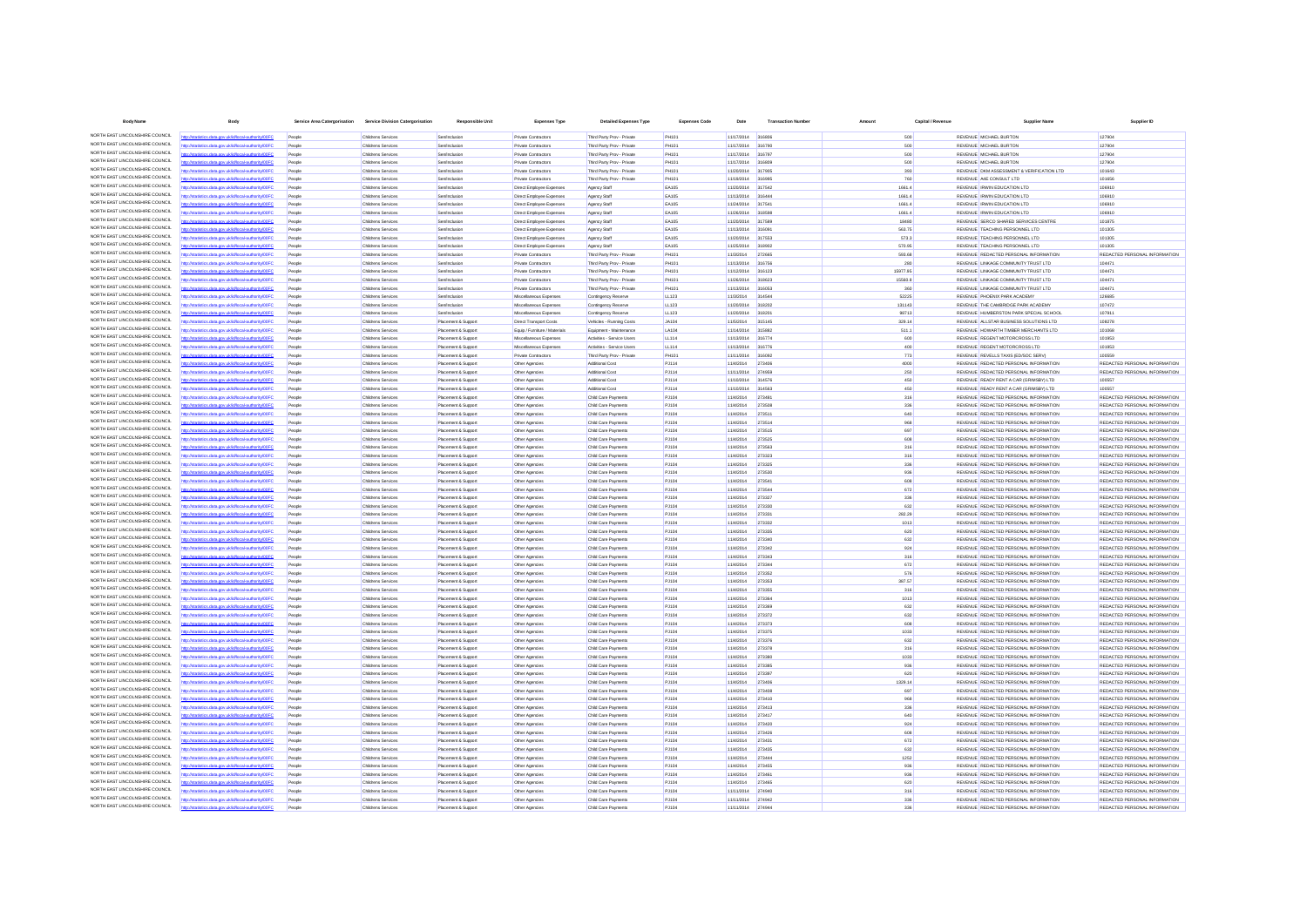| <b>Body Name</b>                                                   | Bod                                                                                      |                  | Service Area Catergorisation Service Division Catergorisation | <b>Responsible Unit</b>                    | <b>Expenses Type</b>             | <b>Detailed Expenses Type</b>              | <b>Expenses Code</b> | Date                                   | <b>Transaction Numbe</b> |               | Capital / Revenue | <b>Supplier Name</b>                                                           | Supplier ID                                                    |
|--------------------------------------------------------------------|------------------------------------------------------------------------------------------|------------------|---------------------------------------------------------------|--------------------------------------------|----------------------------------|--------------------------------------------|----------------------|----------------------------------------|--------------------------|---------------|-------------------|--------------------------------------------------------------------------------|----------------------------------------------------------------|
| NORTH EAST LINCOLNSHIRE COUNCIL                                    | ttp://statistics.data.gov.uk/id/local-authority/00FC                                     | People           | Childrens Services                                            | Placement & Support                        | Other Agencies                   | Child Care Payments                        | PJ104                | 11/11/2014 274947                      |                          | 632           |                   | REVENUE REDACTED PERSONAL INFORMATION                                          | REDACTED PERSONAL INFORMATION                                  |
| NORTH FAST LINCOLNSHIRE COUNCIL                                    |                                                                                          | People           | Childrens Services                                            | Placement & Support                        | Other Agencies                   | Child Care Payments                        | PJ104                | 11/11/2014 274949                      |                          | 1013          |                   | REVENUE REDACTED PERSONAL INFORMATION                                          | REDACTED PERSONAL INFORMATION                                  |
| NORTH EAST LINCOLNSHIRE COUNCIL                                    | stins data ony uklidihoal-authority/00EC                                                 | People           | Childrens Services                                            | Placement & Suppor                         | Other Agencies                   | Child Care Payments                        | PJ104                | 11/11/2014 274952                      |                          | 620           |                   | REVENUE REDACTED PERSONAL INFORMATION                                          | REDACTED PERSONAL INFORMATION                                  |
| NORTH EAST LINCOLNSHIRE COUNCIL<br>NORTH EAST LINCOLNSHIRE COUNCIL | fics.data.gov.uk/id/local-autho<br>tylOOFC                                               | People<br>People | Childrens Services                                            | Placement & Support                        | Other Agencies                   | Child Care Payments                        | PJ104                | 11/11/2014 274957                      |                          | 632           |                   | REVENUE REDACTED PERSONAL INFORMATION                                          | REDACTED PERSONAL INFORMATION                                  |
| NORTH EAST LINCOLNSHIRE COUNCIL                                    | stics.data.gov.uk/id/local-authority/00FC                                                | People           | Childrens Services<br>Childrens Services                      | Placement & Support<br>Placement & Support | Other Agencies<br>Other Agencies | Child Care Payments<br>Child Care Payment  | PJ104<br>PJ104       | 11/11/2014<br>11/11/2014               | 274959<br>274959         | 620<br>304    |                   | REVENUE REDACTED PERSONAL INFORMATION<br>REVENUE REDACTED PERSONAL INFORMATION | REDACTED PERSONAL INFORMATION<br>REDACTED PERSONAL INFORMATION |
| NORTH EAST LINCOLNSHIRE COUNCIL                                    |                                                                                          | People           | Childrens Services                                            | Placement & Support                        | Other Agencies                   | Child Care Payment                         | PJ104                | 11/11/2014 274960                      |                          | 316           |                   | REVENUE REDACTED PERSONAL INFORMATION                                          | REDACTED PERSONAL INFORMATION                                  |
| NORTH EAST LINCOLNSHIRE COUNCIL                                    | istics.data.gov.uk/id/local-authority/00FC                                               | People           | Childrens Services                                            | Placement & Support                        | Other Agencies                   | Child Care Payment                         | PJ104                | 11/11/2014 274961                      |                          | 672           |                   | REVENUE REDACTED PERSONAL INFORMATION                                          | REDACTED PERSONAL INFORMATION                                  |
| NORTH EAST LINCOLNSHIRE COUNCIL<br>NORTH EAST LINCOLNSHIRE COUNCIL | //statistics.data.gov.uk/id/local-authority/00FC                                         | People           | Childrens Services                                            | Placement & Support                        | Other Agencies                   | Child Care Payment                         | PJ104                | 11/11/2014 274969                      |                          | 336           |                   | REVENUE REDACTED PERSONAL INFORMATION                                          | REDACTED PERSONAL INFORMATION                                  |
| NORTH EAST LINCOLNSHIRE COUNCIL                                    | stics.data.gov.uk/id/local-authorit                                                      | People<br>People | Childrens Services<br>Childrens Services                      | Placement & Support<br>Placement & Suppo   | Other Agencies<br>Other Agencie  | Child Care Payment<br>Child Care Paymen    | PJ104<br>PJ104       | 11/11/2014 274970<br>11/11/2014 274972 |                          | 336<br>316    |                   | REVENUE REDACTED PERSONAL INFORMATION<br>REVENUE REDACTED PERSONAL INFORMATION | REDACTED PERSONAL INFORMATION<br>REDACTED PERSONAL INFORMATION |
| NORTH EAST LINCOLNSHIRE COUNCIL                                    |                                                                                          | People           | Childrens Services                                            | Placement & Support                        | Other Agencies                   | Child Care Payment                         | PJ104                | 11/11/2014 274981                      |                          | 1013          |                   | REVENUE REDACTED PERSONAL INFORMATION                                          | REDACTED PERSONAL INFORMATION                                  |
| NORTH EAST LINCOLNSHIRE COUNCIL                                    | ttp://statistics.data.gov.uk/id/local-authority/00FC                                     | People           | Childrens Services                                            | Placement & Support                        | Other Agencies                   | Child Care Payment                         | PJ104                | 11/11/2014 274986                      |                          | 632           |                   | REVENUE REDACTED PERSONAL INFORMATION                                          | REDACTED PERSONAL INFORMATION                                  |
| NORTH EAST LINCOLNSHIRE COUNCIL                                    |                                                                                          | Peopl            | Childrens Services                                            | Placement & Support                        | Other Agencies                   | Child Care Payment                         | PJ104                | 11/11/2014 274989                      |                          | 632           |                   | REVENUE REDACTED PERSONAL INFORMATION                                          | REDACTED PERSONAL INFORMATION                                  |
| NORTH EAST LINCOLNSHIRE COUNCIL<br>NORTH EAST LINCOLNSHIRE COUNCIL |                                                                                          | People           | Childrens Services                                            | Placement & Support                        | Other Agencies                   | Child Care Payments                        | PJ104                | 11/11/2014                             | 274990                   | 608           |                   | REVENUE REDACTED PERSONAL INFORMATION                                          | REDACTED PERSONAL INFORMATION                                  |
| NORTH EAST LINCOLNSHIRE COUNCIL                                    | stics.data.gov.uk/id/local-authority/00FC                                                | Peopl            | Childrens Services<br>Childrens Services                      | Placement & Suppor<br>Placement & Support  | Other Agencies<br>Other Agencies | Child Care Payment<br>Child Care Payment   | PJ104<br>PJ104       | 11/11/2014<br>11/11/2014 274993        |                          | 1033          |                   | REVENUE REDACTED PERSONAL INFORMATION                                          | REDACTED PERSONAL INFORMATION<br>REDACTED PERSONAL INFORMATION |
| NORTH EAST LINCOLNSHIRE COUNCIL                                    | istics.data.gov.uk/id/local-authority/00FC                                               | People<br>People | Childrens Services                                            | Placement & Support                        | Other Agencies                   | Child Care Payments                        | PJ104                | 11/11/2014 274995                      |                          | 632<br>316    |                   | REVENUE REDACTED PERSONAL INFORMATION<br>REVENUE REDACTED PERSONAL INFORMATION | REDACTED PERSONAL INFORMATION                                  |
| NORTH EAST LINCOLNSHIRE COUNCIL                                    |                                                                                          | People           | Childrens Services                                            | Placement & Suppor                         | Other Agencies                   | Child Care Payment                         | PJ104                | 11/11/2014 274997                      |                          | 1033          |                   | REVENUE REDACTED PERSONAL INFORMATION                                          | REDACTED PERSONAL INFORMATION                                  |
| NORTH FAST LINCOLNSHIRE COUNCIL                                    |                                                                                          | People           | Childrens Services                                            | Placement & Support                        | Other Agencies                   | Child Care Payment                         | PJ104                | 11/11/2014 275002                      |                          | 936           |                   | REVENUE REDACTED PERSONAL INFORMATION                                          | REDACTED PERSONAL INFORMATION                                  |
| NORTH EAST LINCOLNSHIRE COUNCIL                                    |                                                                                          | People           | Childrens Services                                            | Placement & Suppor                         | Other Agencies                   | Child Care Payment                         | PJ104                | 11/11/2014                             |                          | 620           |                   | REVENUE REDACTED PERSONAL INFORMATION                                          | REDACTED PERSONAL INFORMATION                                  |
| NORTH EAST LINCOLNSHIRE COUNCIL<br>NORTH EAST LINCOLNSHIRE COUNCIL |                                                                                          | People           | Childrens Services                                            | Placement & Sunnor                         | Other Agencies                   | Child Care Payment                         | PJ104                | 11/11/2014 275024                      |                          | 968           |                   | REVENUE REDACTED PERSONAL INFORMATION                                          | REDACTED PERSONAL INFORMATION                                  |
| NORTH EAST LINCOLNSHIRE COUNCIL                                    | ttp://statistics.data.gov.uk/id/local-authority/00FC                                     | People<br>People | Childrens Services<br>Childrens Services                      | Placement & Support<br>Placement & Support | Other Agencies<br>Other Agencies | Child Care Payments<br>Child Care Payment  | PJ104<br>PJ104       | 11/11/2014 275026<br>11/11/2014 275028 |                          | 697<br>968    |                   | REVENUE REDACTED PERSONAL INFORMATION<br>REVENUE REDACTED PERSONAL INFORMATION | REDACTED PERSONAL INFORMATION<br>REDACTED PERSONAL INFORMATION |
| NORTH EAST LINCOLNSHIRE COUNCIL                                    | istics.data.gov.uk/id/local-authority/00FC                                               | People           | Childrens Services                                            | Placement & Support                        | Other Agencies                   | Child Care Payment                         | PJ104                | 11/11/2014                             | 275032                   | 381.14        |                   | REVENUE REDACTED PERSONAL INFORMATION                                          | REDACTED PERSONAL INFORMATION                                  |
| NORTH EAST LINCOLNSHIRE COUNCIL                                    |                                                                                          | People           | Childrens Services                                            | Placement & Suppor                         | Other Agencies                   | Child Care Payment                         | PJ104                | 11/11/2014                             |                          | 640           |                   | REVENUE REDACTED PERSONAL INFORMATION                                          | REDACTED PERSONAL INFORMATION                                  |
| NORTH EAST LINCOLNSHIRE COUNCIL                                    |                                                                                          | People           | Childrens Services                                            | Placement & Support                        | Other Agencies                   | Child Care Payment                         | <b>PJ104</b>         | 11/11/2014                             | 275039                   | 924           |                   | REVENUE REDACTED PERSONAL INFORMATION                                          | REDACTED PERSONAL INFORMATION                                  |
| NORTH EAST LINCOLNSHIRE COUNCIL                                    | istics.data.gov.uk/id/local-authority/00FC                                               | People           | Childrens Services                                            | Placement & Support                        | Other Agencies                   | Child Care Payments                        | PJ104                | 11/11/2014 275045                      |                          | 608           |                   | REVENUE REDACTED PERSONAL INFORMATION                                          | REDACTED PERSONAL INFORMATION                                  |
| NORTH EAST LINCOLNSHIRE COUNCIL<br>NORTH EAST LINCOLNSHIRE COUNCIL | statistics.data.gov.uk/id/local-authority/00FC                                           | People           | Childrens Services                                            | Placement & Support                        | Other Agencies                   | Child Care Payment                         | PJ104                | 11/11/2014 275050                      |                          | 672           |                   | REVENUE REDACTED PERSONAL INFORMATION                                          | REDACTED PERSONAL INFORMATION                                  |
| NORTH EAST LINCOLNSHIRE COUNCIL                                    | istics.data.gov.uk/id/local-authority/00FC                                               | People           | Childrens Services                                            | Placement & Support                        | Other Agencies                   | Child Care Payment                         | PJ104<br>PJ104       | 11/11/2014 275055<br>11/11/2014 275064 |                          | 632<br>1252   |                   | REVENUE REDACTED PERSONAL INFORMATION                                          | REDACTED PERSONAL INFORMATION                                  |
| NORTH EAST LINCOLNSHIRE COUNCIL                                    |                                                                                          | People<br>Peopl  | Childrens Services<br>Childrens Services                      | Placement & Support<br>Placement & Suppo   | Other Agencies<br>Other Agencie  | Child Care Payment<br>Child Care Paymen    | PJ104                | 11/11/2014                             | 275076                   | 936           |                   | REVENUE REDACTED PERSONAL INFORMATION<br>REVENUE REDACTED PERSONAL INFORMATION | REDACTED PERSONAL INFORMATION<br>REDACTED PERSONAL INFORMATION |
| NORTH EAST LINCOLNSHIRE COUNCIL                                    | istics.data.gov.uk/id/local-authority/00FC                                               | People           | Childrens Services                                            | Placement & Support                        | Other Agencies                   | Child Care Payment                         | PJ104                | 11/11/2014 275082                      |                          | 936           |                   | REVENUE REDACTED PERSONAL INFORMATION                                          | REDACTED PERSONAL INFORMATION                                  |
| NORTH EAST LINCOLNSHIRE COUNCIL                                    |                                                                                          | People           | Childrens Services                                            | Placement & Support                        | Other Agencies                   | Child Care Payments                        | PJ104                | 11/11/2014 275086                      |                          | 620           |                   | REVENUE REDACTED PERSONAL INFORMATION                                          | REDACTED PERSONAL INFORMATION                                  |
| NORTH EAST LINCOLNSHIRE COUNCIL<br>NORTH EAST LINCOLNSHIRE COUNCIL | distics.data.gov.uk/id/local-authority/00FC                                              | People           | Childrens Services                                            | Placement & Support                        | Other Agencies                   | Child Care Payment                         | PJ104                | 11/11/2014 275102                      |                          | 316           |                   | REVENUE REDACTED PERSONAL INFORMATION                                          | REDACTED PERSONAL INFORMATION                                  |
| NORTH EAST LINCOLNSHIRE COUNCIL                                    |                                                                                          | People           | Childrens Services                                            | Placement & Support                        | Other Agencies                   | Child Care Payment                         | PJ104                | 11/11/2014                             | 275129                   | 336           |                   | REVENUE REDACTED PERSONAL INFORMATION                                          | REDACTED PERSONAL INFORMATION                                  |
| NORTH EAST LINCOLNSHIRE COUNCIL                                    | distics.data.gov.uk/id/local-authority/00FC                                              | Peopl<br>People  | Childrens Services<br>Childrens Services                      | Placement & Suppor<br>Placement & Support  | Other Agencies<br>Other Agencies | Child Care Payment<br>Child Care Payments  | PJ104<br>PJ104       | 11/11/2014<br>11/11/2014 275135        | 275132                   | 640<br>968    |                   | REVENUE REDACTED PERSONAL INFORMATION<br>REVENUE REDACTED PERSONAL INFORMATION | REDACTED PERSONAL INFORMATION<br>REDACTED PERSONAL INFORMATION |
| NORTH EAST LINCOLNSHIRE COUNCIL                                    |                                                                                          | People           | Childrens Services                                            | Placement & Support                        | Other Agencies                   | Child Care Payments                        | PJ104                | 11/11/2014 275136                      |                          | 697           |                   | REVENUE REDACTED PERSONAL INFORMATION                                          | REDACTED PERSONAL INFORMATION                                  |
| NORTH EAST LINCOLNSHIRE COUNCIL                                    | distics.data.gov.uk/id/local-authority/00FC                                              | People           | Childrens Services                                            | Placement & Support                        | Other Agencies                   | Child Care Payment                         | PJ104                | 11/11/2014 275146                      |                          | 608           |                   | REVENUE REDACTED PERSONAL INFORMATION                                          | REDACTED PERSONAL INFORMATION                                  |
| NORTH EAST LINCOLNSHIRE COUNCIL                                    |                                                                                          | People           | Childrens Services                                            | Placement & Support                        | Other Agencies                   | Child Care Payment                         | PJ104                | 11/11/2014 275151                      |                          | 936           |                   | REVENUE REDACTED PERSONAL INFORMATION                                          | REDACTED PERSONAL INFORMATION                                  |
| NORTH EAST LINCOLNSHIRE COUNCIL<br>NORTH EAST LINCOLNSHIRE COUNCIL | stics.data.gov.uk/id/local-authority/00FC                                                | People           | Childrens Services                                            | Placement & Suppor                         | Other Agencies                   | Child Care Payment                         | PJ104                | 11/11/2014                             | 275162                   | 608           |                   | REVENUE REDACTED PERSONAL INFORMATION                                          | REDACTED PERSONAL INFORMATION                                  |
| NORTH EAST LINCOLNSHIRE COUNCIL                                    | ttp://statistics.data.gov.uk/id/local-authority/00FC                                     | People           | Childrens Services                                            | Placement & Support<br>Placement & Support | Other Agencies                   | Child Care Payment<br>Child Care Payments  | PJ104<br>PJ104       | 11/11/2014 275165<br>11/11/2014 275183 |                          | 672<br>324.57 |                   | REVENUE REDACTED PERSONAL INFORMATION<br>REVENUE REDACTED PERSONAL INFORMATION | REDACTED PERSONAL INFORMATION<br>REDACTED PERSONAL INFORMATION |
| NORTH EAST LINCOLNSHIRE COUNCIL                                    | tatistics.data.gov.uk/id/local-authority/00FC                                            | People<br>People | Childrens Services<br>Childrens Services                      | Placement & Support                        | Other Agencies<br>Other Agencies | Child Care Payment                         | PJ104                | 11/18/2014                             | 276606                   | 316           |                   | REVENUE REDACTED PERSONAL INFORMATION                                          | REDACTED PERSONAL INFORMATION                                  |
| NORTH EAST LINCOLNSHIRE COUNCIL                                    | tics data ony uklidiheal-authority/00FC                                                  | People           | Childrens Services                                            | Placement & Support                        | Other Agencies                   | Child Care Payments                        | PJ104                | 11/18/2014                             | 276608                   | 336           |                   | REVENUE REDACTED PERSONAL INFORMATION                                          | REDACTED PERSONAL INFORMATION                                  |
| NORTH EAST LINCOLNSHIRE COUNCIL                                    | fics.data.gov.uk/id/local-authority/00FC                                                 | People           | Childrens Services                                            | Placement & Support                        | Other Agencies                   | Child Care Payment                         | PJ104                | 11/18/2014                             |                          | 336           |                   | REVENUE REDACTED PERSONAL INFORMATION                                          | REDACTED PERSONAL INFORMATION                                  |
| NORTH EAST LINCOLNSHIRE COUNCIL                                    | istics.data.gov.uk/id/local-authority/00FC                                               | People           | Childrens Services                                            | Placement & Support                        | Other Agencies                   | Child Care Payments                        | PJ104                | 11/18/2014 276613                      |                          | 632           |                   | REVENUE REDACTED PERSONAL INFORMATION                                          | REDACTED PERSONAL INFORMATION                                  |
| NORTH EAST LINCOLNSHIRE COUNCIL<br>NORTH EAST LINCOLNSHIRE COUNCIL |                                                                                          | People           | Childrens Services                                            | Placement & Support                        | Other Agencies                   | Child Care Payment                         | PJ104                | 11/18/2014 276614                      |                          | 1632          |                   | REVENUE REDACTED PERSONAL INFORMATION<br>REVENUE REDACTED PERSONAL INFORMATION | REDACTED PERSONAL INFORMATION                                  |
| NORTH EAST LINCOLNSHIRE COUNCIL                                    | atistics.data.gov.uk/id/local-authority/00FC<br>stics data nov uklidihoal-authority/00EC | Peopl<br>People  | Childrens Services<br>Childrens Services                      | Placement & Support<br>Placement & Support | Other Agencies<br>Other Agencies | Child Care Payment<br>Child Care Payment   | PJ104<br>PJ104       | 11/18/2014 276615<br>11/18/2014 276618 |                          | 1109<br>620   |                   | REVENUE REDACTED PERSONAL INFORMATION                                          | REDACTED PERSONAL INFORMATION<br>REDACTED PERSONAL INFORMATION |
| NORTH EAST LINCOLNSHIRE COUNCIL                                    | stics.data.gov.uk/id/local-authority/00FC                                                | People           | Childrens Services                                            | Placement & Suppor                         | Other Agencies                   | Child Care Payment                         | PJ104                | 11/18/2014                             | 276623                   | 267.44        |                   | REVENUE REDACTED PERSONAL INFORMATION                                          | REDACTED PERSONAL INFORMATION                                  |
| NORTH EAST LINCOLNSHIRE COUNCIL                                    |                                                                                          | Peopl            | Childrens Services                                            | Placement & Suppo                          | Other Agencie                    | Child Care Payment                         | PJ104                | 11/18/2014                             | 276624                   | 632           |                   | REVENUE REDACTED PERSONAL INFORMATION                                          | REDACTED PERSONAL INFORMATION                                  |
| NORTH EAST LINCOLNSHIRE COUNCIL                                    | tics.data.gov.uk/id/local-authority/00FC                                                 | People           | Childrens Services                                            | Placement & Support                        | Other Agencies                   | Child Care Payment                         | PJ104                | 11/18/2014 276626                      |                          | 924           |                   | REVENUE REDACTED PERSONAL INFORMATION                                          | REDACTED PERSONAL INFORMATION                                  |
| NORTH EAST LINCOLNSHIRE COUNCIL<br>NORTH EAST LINCOLNSHIRE COUNCIL | atistics.data.gov.uk/id/local-authority/00FC                                             | Peopl            | Childrens Services                                            | Placement & Support                        | Other Agencies                   | Child Care Payment                         | PJ104                | 11/18/2014 276627                      |                          | 316           |                   | REVENUE REDACTED PERSONAL INFORMATION                                          | REDACTED PERSONAL INFORMATION                                  |
| NORTH EAST LINCOLNSHIRE COUNCIL                                    | stics.data.gov.uk/id/local-authority/00FC                                                | People<br>People | Childrens Services<br>Childrens Services                      | Placement & Support<br>Placement & Support | Other Agencies<br>Other Agencies | Child Care Payment<br>Child Care Payments  | PJ104<br>PJ104       | 11/18/2014<br>11/18/2014               | 276628<br>276636         | 672<br>336    |                   | REVENUE REDACTED PERSONAL INFORMATION<br>REVENUE REDACTED PERSONAL INFORMATION | REDACTED PERSONAL INFORMATION<br>REDACTED PERSONAL INFORMATION |
| NORTH EAST LINCOLNSHIRE COUNCIL                                    |                                                                                          | Peopl            | Childrens Services                                            | Placement & Suppo                          | Other Agencie                    | Child Care Payment                         | PJ104                | 11/18/2014                             |                          | 586.71        |                   | REVENUE REDACTED PERSONAL INFORMATION                                          | REDACTED PERSONAL INFORMATION                                  |
| NORTH EAST LINCOLNSHIRE COUNCIL                                    | ics.data.gov.uk/id/local-autho                                                           | People           | Childrens Services                                            | Placement & Support                        | Other Agencies                   | Child Care Payments                        | PJ104                | 11/18/2014 276639                      |                          | 316           |                   | REVENUE REDACTED PERSONAL INFORMATION                                          | REDACTED PERSONAL INFORMATION                                  |
| NORTH EAST LINCOLNSHIRE COUNCIL                                    | tatistics.data.gov.uk/id/local-authority/00FC                                            | People           | Childrens Services                                            | Placement & Support                        | Other Agencies                   | Child Care Payment                         | PJ104                | 11/18/2014 276648                      |                          | 1013          |                   | REVENUE REDACTED PERSONAL INFORMATION                                          | REDACTED PERSONAL INFORMATION                                  |
| NORTH EAST LINCOLNSHIRE COUNCIL<br>NORTH EAST LINCOLNSHIRE COUNCIL | ing about any solution and continued                                                     | People           | Childrens Services                                            | Placement & Support                        | Other Agencies                   | Child Care Payment                         | <b>PJ104</b>         | 11/18/2014 276653                      |                          | 632           |                   | REVENUE REDACTED PERSONAL INFORMATION                                          | REDACTED PERSONAL INFORMATION                                  |
| NORTH EAST LINCOLNSHIRE COUNCIL                                    | tics.data.gov.uk/id/local-authority/00FC                                                 | People<br>People | Childrens Services<br>Childrens Services                      | Placement & Support<br>Placement & Suppor  | Other Agencies<br>Other Agencies | Child Care Payment<br>Child Care Payment   | PJ104<br>PJ104       | 11/18/2014 276656<br>11/18/2014        |                          | 632<br>781.72 |                   | REVENUE REDACTED PERSONAL INFORMATION<br>REVENUE REDACTED PERSONAL INFORMATION | REDACTED PERSONAL INFORMATION<br>REDACTED PERSONAL INFORMATION |
| NORTH EAST LINCOLNSHIRE COUNCIL                                    | //statistics.data.gov.uk/id/local-authority/00FC                                         | People           | Childrens Services                                            | Placement & Support                        | Other Agencies                   | Child Care Payments                        | PJ104                | 11/18/2014 276659                      |                          | 1033          |                   | REVENUE REDACTED PERSONAL INFORMATION                                          | REDACTED PERSONAL INFORMATION                                  |
| NORTH EAST LINCOLNSHIRE COUNCIL                                    | statistics.data.gov.uk/id/local-authority/00FC                                           | Peopl            | Childrens Services                                            | Placement & Support                        | Other Agencies                   | Child Care Payment                         | PJ104                | 11/18/2014 27666                       |                          | 632           |                   | REVENUE REDACTED PERSONAL INFORMATION                                          | REDACTED PERSONAL INFORMATION                                  |
| NORTH EAST LINCOLNSHIRE COUNCIL                                    | ics data ony ukłokocał authority/00FC                                                    | People           | Childrens Services                                            | Placement & Support                        | Other Agencies                   | Child Care Payment                         | <b>PJ104</b>         | 11/18/2014 276662                      |                          | 316           |                   | REVENUE REDACTED PERSONAL INFORMATION                                          | REDACTED PERSONAL INFORMATION                                  |
| NORTH EAST LINCOLNSHIRE COUNCIL                                    | fics.data.gov.uk/id/local-authority/00FC                                                 | People           | Childrens Services                                            | Placement & Support                        | Other Agencies                   | Child Care Payments                        | PJ104                | 11/18/2014                             | 276664                   | 1033          |                   | REVENUE REDACTED PERSONAL INFORMATION                                          | REDACTED PERSONAL INFORMATION                                  |
| NORTH EAST LINCOLNSHIRE COUNCIL<br>NORTH EAST LINCOLNSHIRE COUNCIL |                                                                                          | People           | Childrens Services                                            | Placement & Support                        | Other Agencies                   | Child Care Payment                         | PJ104                | 11/18/2014                             |                          | 936           |                   | REVENUE REDACTED PERSONAL INFORMATION                                          | REDACTED PERSONAL INFORMATION                                  |
| NORTH EAST LINCOLNSHIRE COUNCIL                                    | stics.data.gov.uk/id/local-authority/00FC                                                | People           | Childrens Services                                            | Placement & Support<br>Placement & Support | Other Agencies                   | Child Care Payments<br>Child Care Payments | PJ104<br>PJ104       | 11/18/2014 276682<br>11/18/2014 276691 |                          | 620<br>968    |                   | REVENUE REDACTED PERSONAL INFORMATION<br>REVENUE REDACTED PERSONAL INFORMATION | REDACTED PERSONAL INFORMATION<br>REDACTED PERSONAL INFORMATION |
| NORTH EAST LINCOLNSHIRE COUNCIL                                    | ins data nov ukřdíhoal-authoritvi00EC                                                    | People<br>People | Childrens Services<br>Childrens Services                      | Placement & Support                        | Other Agencies<br>Other Agencies | Child Care Payment                         | PJ104                | 11/18/2014 276693                      |                          | 697           |                   | REVENUE REDACTED PERSONAL INFORMATION                                          | REDACTED PERSONAL INFORMATION                                  |
| NORTH EAST LINCOLNSHIRE COUNCIL                                    | stics.data.gov.uk/id/local-authority/00FC                                                | People           | Childrens Services                                            | Placement & Support                        | Other Agencies                   | Child Care Payments                        | PJ104                | 11/18/2014 276695                      |                          | 968           |                   | REVENUE REDACTED PERSONAL INFORMATION                                          | REDACTED PERSONAL INFORMATION                                  |
| NORTH EAST LINCOLNSHIRE COUNCIL                                    |                                                                                          | People           | Childrens Services                                            | Placement & Support                        | Other Agencies                   | Child Care Payment                         | PJ104                | 11/18/2014                             | 276699                   | 336           |                   | REVENUE REDACTED PERSONAL INFORMATION                                          | REDACTED PERSONAL INFORMATION                                  |
| NORTH EAST LINCOLNSHIRE COUNCIL                                    | stics.data.gov.uk/id/local-authority/00FC                                                | People           | Childrens Services                                            | Placement & Support                        | Other Agencies                   | Child Care Payment                         | PJ104                | 11/18/2014 276703                      |                          | 640           |                   | REVENUE REDACTED PERSONAL INFORMATION                                          | REDACTED PERSONAL INFORMATION                                  |
| NORTH EAST LINCOLNSHIRE COUNCIL<br>NORTH EAST LINCOLNSHIRE COUNCIL | s.data.gov.uk/id/local-authority/00FC                                                    | People           | Childrens Services                                            | Placement & Support                        | Other Agencies                   | Child Care Payments                        | PJ104                | 11/18/2014 276706                      |                          | 924           |                   | REVENUE REDACTED PERSONAL INFORMATION                                          | REDACTED PERSONAL INFORMATION                                  |
| NORTH EAST LINCOLNSHIRE COUNCIL                                    | istics data ony uklidiocal authority/OFC<br>stics.data.gov.uk/id/local-authority/00FC    | Peopl<br>People  | Childrens Services<br>Childrens Services                      | Placement & Support<br>Placement & Support | Other Agencies<br>Other Agencies | Child Care Payment<br>Child Care Payments  | PJ104<br>PJ104       | 11/18/2014 276712<br>11/18/2014        | 276717                   | 608<br>672    |                   | REVENUE REDACTED PERSONAL INFORMATION<br>REVENUE REDACTED PERSONAL INFORMATION | REDACTED PERSONAL INFORMATION<br>REDACTED PERSONAL INFORMATION |
| NORTH EAST LINCOLNSHIRE COUNCIL                                    |                                                                                          | People           | Childrens Services                                            | Placement & Suppor                         | Other Agencies                   | Child Care Payment                         | PJ104                | 11/18/2014                             | 276722                   | 632           |                   | REVENUE REDACTED PERSONAL INFORMATION                                          | REDACTED PERSONAL INFORMATION                                  |
| NORTH EAST LINCOLNSHIRE COUNCIL                                    | istics.data.gov.uk/id/local-authority/00FC                                               | People           | Childrens Services                                            | Placement & Support                        | Other Agencies                   | Child Care Payment                         | PJ104                | 11/18/2014 276731                      |                          | 1252          |                   | REVENUE REDACTED PERSONAL INFORMATION                                          | REDACTED PERSONAL INFORMATION                                  |
| NORTH EAST LINCOLNSHIRE COUNCIL                                    | cs.data.gov.uk/id/local-authority/00FC                                                   | People           | Childrens Services                                            | Placement & Support                        | Other Agencies                   | Child Care Payments                        | PJ104                | 11/18/2014 276743                      |                          | 936           |                   | REVENUE REDACTED PERSONAL INFORMATION                                          | REDACTED PERSONAL INFORMATION                                  |
| NORTH EAST LINCOLNSHIRE COUNCIL                                    |                                                                                          |                  | Childrens Services                                            | Placement & Suppor                         | Other Agencies                   | Child Care Payment                         | PJ104                | 11/18/2014                             |                          |               |                   | REVENUE REDACTED PERSONAL INFORMATION                                          | REDACTED PERSONAL INFORMATION                                  |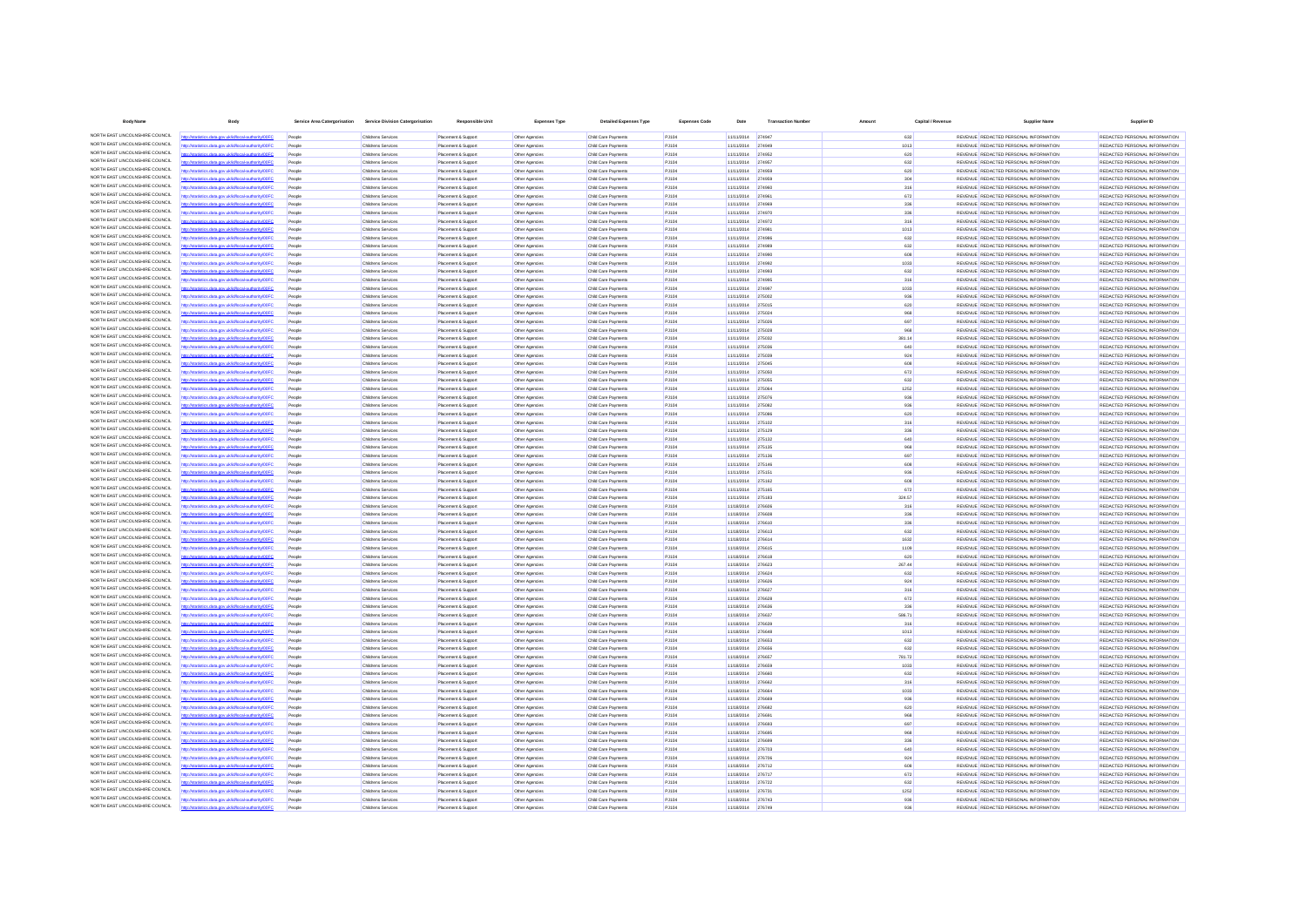| <b>Body Name</b>                                                   | <b>Body</b>                                                                           |                  | Service Area Catergorisation Service Division Catergorisation | <b>Responsible Unit</b>                    | <b>Expenses Type</b>             | <b>Detailed Expenses Type</b>              | <b>Expenses Code</b>  | Date                                   | <b>Transaction Number</b> | Amoun         | Capital / Revenue | <b>Supplier Name</b>                                                           | Supplier ID                                                    |
|--------------------------------------------------------------------|---------------------------------------------------------------------------------------|------------------|---------------------------------------------------------------|--------------------------------------------|----------------------------------|--------------------------------------------|-----------------------|----------------------------------------|---------------------------|---------------|-------------------|--------------------------------------------------------------------------------|----------------------------------------------------------------|
| NORTH EAST LINCOLNSHIRE COUNCIL                                    | http://statistics.data.gov.uk/id/local-authority/00FC                                 | People           | Childrens Services                                            | Placement & Support                        | Other Agencies                   | Child Care Payments                        | PJ104                 | 11/18/2014 276753                      |                           | 620           |                   | REVENUE REDACTED PERSONAL INFORMATION                                          | REDACTED PERSONAL INFORMATION                                  |
| NORTH EAST LINCOLNSHIRE COUNCIL                                    |                                                                                       | People           | Childrens Services                                            | Placement & Support                        | Other Agencies                   | Child Care Payments                        | <b>PJ104</b>          | 11/18/2014 276769                      |                           | 316           |                   | REVENUE REDACTED PERSONAL INFORMATION                                          | REDACTED PERSONAL INFORMATION                                  |
| NORTH EAST LINCOLNSHIRE COUNCIL<br>NORTH EAST LINCOLNSHIRE COUNCIL | s data ony uklidingal authority/OFC                                                   | People           | Childrens Services                                            | Placement & Support                        | Other Agencies                   | Child Care Payments                        | <b>PJ104</b>          | 11/18/2014 276796                      |                           | 528           |                   | REVENUE REDACTED PERSONAL INFORMATION                                          | REDACTED PERSONAL INFORMATION                                  |
| NORTH EAST LINCOLNSHIRE COUNCIL                                    | cs.data.gov.uk/id/local-auti                                                          | People<br>People | Childrens Services<br>Childrens Services                      | Placement & Support<br>Placement & Support | Other Agencies<br>Other Agencies | Child Care Payment<br>Child Care Payment   | <b>PJ104</b><br>PJ104 | 11/18/2014<br>11/18/2014               | 276799<br>276802          | 640<br>968    |                   | REVENUE REDACTED PERSONAL INFORMATION<br>REVENUE REDACTED PERSONAL INFORMATION | REDACTED PERSONAL INFORMATION                                  |
| NORTH EAST LINCOLNSHIRE COUNCIL                                    | stics.data.gov.uk/id/local-authority/00FC                                             | People           | Childrens Services                                            | Placement & Support                        | Other Agencies                   | Child Care Payment                         | PJ104                 | 11/18/2014 276803                      |                           | 697           |                   | REVENUE REDACTED PERSONAL INFORMATION                                          | REDACTED PERSONAL INFORMATION                                  |
| NORTH EAST LINCOLNSHIRE COUNCIL                                    |                                                                                       | People           | Childrens Services                                            | Placement & Support                        | Other Agencies                   | Child Care Payments                        | PJ104                 | 11/18/2014 276813                      |                           | 304           |                   | REVENUE REDACTED PERSONAL INFORMATION                                          | REDACTED PERSONAL INFORMATION                                  |
| NORTH EAST LINCOLNSHIRE COUNCIL                                    | istics.data.gov.uk/id/local-authority/00FC                                            | People           | Childrens Services                                            | Placement & Support                        | Other Agencies                   | Child Care Payment                         | PJ104                 | 11/18/2014 276813                      |                           | 304           |                   | REVENUE REDACTED PERSONAL INFORMATION                                          | REDACTED PERSONAL INFORMATION                                  |
| NORTH EAST LINCOLNSHIRE COUNCIL<br>NORTH EAST LINCOLNSHIRE COUNCIL | istics.data.gov.uk/id/local-authority/00FC                                            | People           | Childrens Services                                            | Placement & Support                        | Other Agencies                   | Child Care Payment                         | PJ104                 | 11/18/2014 276818                      |                           | 936           |                   | REVENUE REDACTED PERSONAL INFORMATION                                          | REDACTED PERSONAL INFORMATION                                  |
| NORTH EAST LINCOLNSHIRE COUNCIL                                    | distics.data.gov.uk/id/local-authority/00FC                                           | People<br>People | Childrens Services<br>Childrens Services                      | Placement & Suppor<br>Placement & Support  | Other Agencies<br>Other Agencies | Child Care Payment<br>Child Care Payment   | PJ104<br>PJ104        | 11/18/2014<br>11/18/2014 276831        | 276828                    | 608<br>672    |                   | REVENUE REDACTED PERSONAL INFORMATION<br>REVENUE REDACTED PERSONAL INFORMATION | REDACTED PERSONAL INFORMATION<br>REDACTED PERSONAL INFORMATION |
| NORTH EAST LINCOLNSHIRE COUNCIL                                    |                                                                                       | People           | Childrens Services                                            | Placement & Support                        | Other Agencies                   | Child Care Payment                         | PJ104                 | 11/18/2014 276850                      |                           | 336           |                   | REVENUE REDACTED PERSONAL INFORMATION                                          | REDACTED PERSONAL INFORMATION                                  |
| NORTH EAST LINCOLNSHIRE COUNCIL                                    | statistics.data.gov.uk/id/local-authority/00FC                                        | Peopl            | Childrens Services                                            | Placement & Support                        | Other Agencies                   | Child Care Payment                         | PJ104                 | 11/25/2014 279042                      |                           | 608           |                   | REVENUE REDACTED PERSONAL INFORMATION                                          | REDACTED PERSONAL INFORMATION                                  |
| NORTH EAST LINCOLNSHIRE COUNCIL<br>NORTH EAST LINCOLNSHIRE COUNCIL |                                                                                       | People           | Childrens Services                                            | Placement & Support                        | Other Agencies                   | Child Care Payment                         | PJ104                 | 11/25/2014                             | 279047                    | 936           |                   | REVENUE REDACTED PERSONAL INFORMATION                                          | REDACTED PERSONAL INFORMATION                                  |
| NORTH EAST LINCOLNSHIRE COUNCIL                                    | stics.data.gov.uk/id/local-authority/00FC                                             | People<br>People | Childrens Services<br>Childrens Services                      | Placement & Support<br>Placement & Sunnor  | Other Agencies<br>Other Agencies | Child Care Payment<br>Child Care Payment   | PJ104<br>PJ104        | 11/25/2014<br>11/25/2014               | 279058<br>279061          | 608           |                   | REVENUE REDACTED PERSONAL INFORMATION<br>REVENUE REDACTED PERSONAL INFORMATION | REDACTED PERSONAL INFORMATION<br>REDACTED PERSONAL INFORMATION |
| NORTH EAST LINCOLNSHIRE COUNCIL                                    |                                                                                       | People           | Childrens Services                                            | Placement & Support                        | Other Agencies                   | Child Care Payment                         | PJ104                 | 11/25/2014 279081                      |                           | 672<br>336    |                   | REVENUE REDACTED PERSONAL INFORMATION                                          | REDACTED PERSONAL INFORMATION                                  |
| NORTH EAST LINCOLNSHIRE COUNCIL                                    | atistics.data.gov.uk/id/local-authority/00FC                                          | People           | Childrens Services                                            | Placement & Support                        | Other Agencies                   | Child Care Payment                         | PJ104                 | 11/25/2014 278834                      |                           | 316           |                   | REVENUE REDACTED PERSONAL INFORMATION                                          | REDACTED PERSONAL INFORMATION                                  |
| NORTH EAST LINCOLNSHIRE COUNCIL                                    | fine state and ukilstingal authoritainnEC                                             | People           | Childrens Services                                            | Placement & Support                        | Other Agencies                   | Child Care Payment                         | <b>PJ104</b>          | 11/25/2014 278836                      |                           | 336           |                   | REVENUE REDACTED PERSONAL INFORMATION                                          | REDACTED PERSONAL INFORMATION                                  |
| NORTH EAST LINCOLNSHIRE COUNCIL                                    |                                                                                       | People           | Childrens Services                                            | Placement & Support                        | Other Agencies                   | Child Care Payment                         | PJ104                 | 11/25/2014                             | 278838                    | 336           |                   | REVENUE REDACTED PERSONAL INFORMATION                                          | REDACTED PERSONAL INFORMATION                                  |
| NORTH EAST LINCOLNSHIRE COUNCIL<br>NORTH EAST LINCOLNSHIRE COUNCIL | istics.data.gov.uk/id/local-authority/00FC                                            | People           | Childrens Services                                            | Placement & Suppor                         | Other Agencies                   | Child Care Payment                         | PJ104                 | 11/25/2014                             | 27884                     | 316           |                   | REVENUE REDACTED PERSONAL INFORMATION                                          | REDACTED PERSONAL INFORMATION                                  |
| NORTH EAST LINCOLNSHIRE COUNCIL                                    | tics data ony uklidiocal auth<br>ttp://statistics.data.gov.uk/id/local-authority/00FC | People<br>People | Childrens Services<br>Childrens Services                      | Placement & Support<br>Placement & Support | Other Agencies<br>Other Agencies | Child Care Payment<br>Child Care Payment   | PJ104<br>PJ104        | 11/25/2014 278843<br>11/25/2014 278846 |                           | 1013<br>620   |                   | REVENUE REDACTED PERSONAL INFORMATION<br>REVENUE REDACTED PERSONAL INFORMATION | REDACTED PERSONAL INFORMATION<br>REDACTED PERSONAL INFORMATION |
| NORTH EAST LINCOLNSHIRE COUNCIL                                    |                                                                                       | People           | Childrens Services                                            | Placement & Support                        | Other Agencies                   | Child Care Payment                         | PJ104                 | 11/25/2014                             | 278852                    | 632           |                   | REVENUE REDACTED PERSONAL INFORMATION                                          | REDACTED PERSONAL INFORMATION                                  |
| NORTH EAST LINCOLNSHIRE COUNCIL                                    | stics.data.gov.uk/id/local-author<br><b>ity/OOFC</b>                                  | People           | Childrens Services                                            | Placement & Support                        | Other Agencies                   | Child Care Payments                        | PJ104                 | 11/25/2014                             | 278854                    | 924           |                   | REVENUE REDACTED PERSONAL INFORMATION                                          | REDACTED PERSONAL INFORMATION                                  |
| NORTH EAST LINCOLNSHIRE COUNCIL                                    | statistics.data.gov.uk/id/local-authority/00FC                                        | People           | Childrens Services                                            | Placement & Suppo                          | Other Agencie                    | Child Care Payment                         | PJ104                 | 11/25/2014                             | 278855                    | 316           |                   | REVENUE REDACTED PERSONAL INFORMATION                                          | REDACTED PERSONAL INFORMATION                                  |
| NORTH EAST LINCOLNSHIRE COUNCIL                                    | ics data ony uklidiocal-autho                                                         | People           | Childrens Services                                            | Placement & Support                        | Other Agencies                   | Child Care Payment                         | PJ104                 | 11/25/2014                             | 278856                    | 672           |                   | REVENUE REDACTED PERSONAL INFORMATION                                          | REDACTED PERSONAL INFORMATION                                  |
| NORTH EAST LINCOLNSHIRE COUNCIL<br>NORTH EAST LINCOLNSHIRE COUNCIL | istics.data.gov.uk/id/local-authority/00FC                                            | People           | Childrens Services                                            | Placement & Support                        | Other Agencies                   | Child Care Payment                         | PJ104                 | 11/25/2014 278864                      |                           | 336           |                   | REVENUE REDACTED PERSONAL INFORMATION                                          | REDACTED PERSONAL INFORMATION                                  |
| NORTH EAST LINCOLNSHIRE COUNCIL                                    |                                                                                       | People           | Childrens Services                                            | Placement & Support                        | Other Agencies                   | Child Care Payment                         | PJ104                 | 11/25/2014 278865                      |                           | 672           |                   | REVENUE REDACTED PERSONAL INFORMATION                                          | REDACTED PERSONAL INFORMATION                                  |
| NORTH EAST LINCOLNSHIRE COUNCIL                                    | istics.data.gov.uk/id/local-authority/00FC                                            | People<br>People | Childrens Services<br>Childrens Services                      | Placement & Support<br>Placement & Support | Other Agencies<br>Other Agencies | Child Care Payment<br>Child Care Payment   | PJ104<br>PJ104        | 11/25/2014 278867<br>11/25/2014        | 278868                    | 316<br>401.86 |                   | REVENUE REDACTED PERSONAL INFORMATION<br>REVENUE REDACTED PERSONAL INFORMATION | REDACTED PERSONAL INFORMATION<br>REDACTED PERSONAL INFORMATION |
| NORTH EAST LINCOLNSHIRE COUNCIL                                    | fine and www.ukildhood.cuttoob.mg/C                                                   | People           | Childrens Services                                            | Placement & Sunnor                         | Other Agencies                   | Child Care Payment                         | PJ104                 | 11/25/2014 278877                      |                           | 1013          |                   | REVENUE REDACTED PERSONAL INFORMATION                                          | REDACTED PERSONAL INFORMATION                                  |
| NORTH EAST LINCOLNSHIRE COUNCIL                                    | ttp://statistics.data.gov.uk/id/local-authority/00FC                                  | People           | Childrens Services                                            | Placement & Support                        | Other Agencies                   | Child Care Payment                         | PJ104                 | 11/25/2014 278881                      |                           | 632           |                   | REVENUE REDACTED PERSONAL INFORMATION                                          | REDACTED PERSONAL INFORMATION                                  |
| NORTH EAST LINCOLNSHIRE COUNCIL                                    |                                                                                       | People           | Childrens Services                                            | Placement & Support                        | Other Agencies                   | Child Care Payment                         | PJ104                 | 11/25/2014 278884                      |                           | 632           |                   | REVENUE REDACTED PERSONAL INFORMATION                                          | REDACTED PERSONAL INFORMATION                                  |
| NORTH EAST LINCOLNSHIRE COUNCIL<br>NORTH EAST LINCOLNSHIRE COUNCIL | atistics.data.gov.uk/id/local-authority/00FC                                          | People           | Childrens Services                                            | Placement & Support                        | Other Agencies                   | Child Care Payment                         | PJ104                 | 11/25/2014                             | 278885                    | 1346.29       |                   | REVENUE REDACTED PERSONAL INFORMATION                                          | REDACTED PERSONAL INFORMATION                                  |
| NORTH EAST LINCOLNSHIRE COUNCIL                                    |                                                                                       | People<br>People | Childrens Services<br>Childrens Services                      | Placement & Support<br>Placement & Sunnor  | Other Agencies<br>Other Agencies | Child Care Payment<br>Child Care Payment   | PJ104<br>PJ104        | 11/25/2014<br>11/25/2014               | 278887<br>278888          | 1033          |                   | REVENUE REDACTED PERSONAL INFORMATION<br>REVENUE REDACTED PERSONAL INFORMATION | REDACTED PERSONAL INFORMATION<br>REDACTED PERSONAL INFORMATION |
| NORTH EAST LINCOLNSHIRE COUNCIL                                    | istics.data.gov.uk/id/local-authority/00FC                                            | People           | Childrens Services                                            | Placement & Support                        | Other Agencies                   | Child Care Payments                        | PJ104                 | 11/25/2014 278890                      |                           | 632<br>316    |                   | REVENUE REDACTED PERSONAL INFORMATION                                          | REDACTED PERSONAL INFORMATION                                  |
| NORTH EAST LINCOLNSHIRE COUNCIL                                    |                                                                                       | People           | Childrens Services                                            | Placement & Support                        | Other Agencies                   | Child Care Payment                         | PJ104                 | 11/25/2014 278892                      |                           | 1033          |                   | REVENUE REDACTED PERSONAL INFORMATION                                          | REDACTED PERSONAL INFORMATION                                  |
| NORTH EAST LINCOLNSHIRE COUNCIL                                    | atistics.data.gov.uk/id/local-authority/00FC                                          | People           | Childrens Services                                            | Placement & Support                        | Other Agencies                   | Child Care Payment                         | PJ104                 | 11/25/2014 278897                      |                           | 936           |                   | REVENUE REDACTED PERSONAL INFORMATION                                          | REDACTED PERSONAL INFORMATION                                  |
| NORTH EAST LINCOLNSHIRE COUNCIL<br>NORTH EAST LINCOLNSHIRE COUNCIL |                                                                                       | People           | Childrens Services                                            | Placement & Support                        | Other Agencies                   | Child Care Payment                         | PJ104                 | 11/25/2014                             | 278910                    | 620           |                   | REVENUE REDACTED PERSONAL INFORMATION                                          | REDACTED PERSONAL INFORMATION                                  |
| NORTH EAST LINCOLNSHIRE COUNCIL                                    | istics.data.gov.uk/id/local-authority/00FC                                            | People           | Childrens Services                                            | Placement & Suppor                         | Other Agencie                    | Child Care Paymen                          | PJ104                 | 11/25/2014                             | 278919                    | 968           |                   | REVENUE REDACTED PERSONAL INFORMATION                                          | REDACTED PERSONAL INFORMATION                                  |
| NORTH EAST LINCOLNSHIRE COUNCIL                                    | stics.data.gov.uk/id/local-authority/00FC                                             | People<br>People | Childrens Services<br>Childrens Services                      | Placement & Support<br>Placement & Support | Other Agencies<br>Other Agencies | Child Care Payment<br>Child Care Payment   | PJ104<br>PJ104        | 11/25/2014 278921<br>11/25/2014 278923 |                           | 697<br>968    |                   | REVENUE REDACTED PERSONAL INFORMATION<br>REVENUE REDACTED PERSONAL INFORMATION | REDACTED PERSONAL INFORMATION<br>REDACTED PERSONAL INFORMATION |
| NORTH EAST LINCOLNSHIRE COUNCIL                                    | statistics.data.gov.uk/id/local-authority/00FC                                        | People           | Childrens Services                                            | Placement & Support                        | Other Agencies                   | Child Care Payment                         | PJ104                 | 11/25/2014                             | 278927                    | 1013.14       |                   | REVENUE REDACTED PERSONAL INFORMATION                                          | REDACTED PERSONAL INFORMATION                                  |
| NORTH EAST LINCOLNSHIRE COUNCIL                                    |                                                                                       | People           | Childrens Services                                            | Placement & Support                        | Other Agencies                   | Child Care Payments                        | PJ104                 | 11/25/2014                             | 278931                    | 640           |                   | REVENUE REDACTED PERSONAL INFORMATION                                          | REDACTED PERSONAL INFORMATION                                  |
| NORTH EAST LINCOLNSHIRE COUNCIL                                    | stics.data.gov.uk/id/local-authority/00FC                                             | Peopl            | Childrens Services                                            | Placement & Suppor                         | Other Agencies                   | Child Care Payment                         | PJ104                 | 11/25/2014                             |                           | 924           |                   | REVENUE REDACTED PERSONAL INFORMATION                                          | REDACTED PERSONAL INFORMATION                                  |
| NORTH EAST LINCOLNSHIRE COUNCIL<br>NORTH EAST LINCOLNSHIRE COUNCIL | istics.data.gov.uk/id/local-authority/00FC                                            | People           | Childrens Services                                            | Placement & Support                        | Other Agencies                   | Child Care Payment                         | PJ104                 | 11/25/2014 278940                      |                           | 608           |                   | REVENUE REDACTED PERSONAL INFORMATION                                          | REDACTED PERSONAL INFORMATION                                  |
| NORTH EAST LINCOLNSHIRE COUNCIL                                    | atistics.data.gov.uk/id/local-authority/00FC                                          | People<br>People | Childrens Services<br>Childrens Services                      | Placement & Support<br>Placement & Support | Other Agencies<br>Other Agencies | Child Care Payment<br>Child Care Payment   | PJ104<br>PJ104        | 11/25/2014 278945<br>11/25/2014 278950 |                           | 672<br>632    |                   | REVENUE REDACTED PERSONAL INFORMATION<br>REVENUE REDACTED PERSONAL INFORMATION | REDACTED PERSONAL INFORMATION<br>REDACTED PERSONAL INFORMATION |
| NORTH EAST LINCOLNSHIRE COUNCIL                                    |                                                                                       | People           | Childrens Services                                            | Placement & Support                        | Other Agencies                   | Child Care Payment                         | PJ104                 | 11/25/2014 278959                      |                           | 1252          |                   | REVENUE REDACTED PERSONAL INFORMATION                                          | REDACTED PERSONAL INFORMATION                                  |
| NORTH EAST LINCOLNSHIRE COUNCIL                                    | stics.data.gov.uk/id/local-authority/00FC                                             | People           | Childrens Services                                            | Placement & Support                        | Other Agencies                   | Child Care Payment                         | PJ104                 | 11/25/2014                             |                           | 936           |                   | REVENUE REDACTED PERSONAL INFORMATION                                          | REDACTED PERSONAL INFORMATION                                  |
| NORTH EAST LINCOLNSHIRE COUNCIL                                    |                                                                                       | People           | Childrens Services                                            | Placement & Support                        | Other Agencies                   | Child Care Payment                         | PJ104                 | 11/25/2014 278977                      |                           | 936           |                   | REVENUE REDACTED PERSONAL INFORMATION                                          | REDACTED PERSONAL INFORMATION                                  |
| NORTH EAST LINCOLNSHIRE COUNCIL<br>NORTH EAST LINCOLNSHIRE COUNCIL | cs.data.gov.uk/id/local-authority/00FC                                                | People           | Childrens Services                                            | Placement & Support                        | Other Agencies                   | Child Care Payment                         | PJ104                 | 11/25/2014 278981                      |                           | 706.86        |                   | REVENUE REDACTED PERSONAL INFORMATION                                          | REDACTED PERSONAL INFORMATION                                  |
| NORTH EAST LINCOLNSHIRE COUNCIL                                    | distics.data.gov.uk/id/local-authority/00FC                                           | People           | Childrens Services                                            | Placement & Support                        | Other Agencies                   | Child Care Payment                         | PJ104                 | 11/25/2014                             | 278997                    | 316           |                   | REVENUE REDACTED PERSONAL INFORMATION                                          | REDACTED PERSONAL INFORMATION                                  |
| NORTH EAST LINCOLNSHIRE COUNCIL                                    | stics.data.gov.uk/id/local-authority/00FC                                             | People<br>People | Childrens Services<br>Childrens Services                      | Placement & Support<br>Placement & Suppor  | Other Agencies<br>Other Agencies | Child Care Payment<br>Child Care Payment   | PJ104<br>PJ104        | 11/25/2014<br>11/25/2014               | 279025<br>279028          | 480<br>640    |                   | REVENUE REDACTED PERSONAL INFORMATION<br>REVENUE REDACTED PERSONAL INFORMATION | REDACTED PERSONAL INFORMATION<br>REDACTED PERSONAL INFORMATION |
| NORTH EAST LINCOLNSHIRE COUNCIL                                    |                                                                                       | Peopl            | Childrens Services                                            | Placement & Suppor                         | Other Agencie                    | Child Care Payment                         | PJ104                 | 11/25/2014                             | 279031                    | 968           |                   | REVENUE REDACTED PERSONAL INFORMATION                                          | REDACTED PERSONAL INFORMATION                                  |
| NORTH EAST LINCOLNSHIRE COUNCIL                                    |                                                                                       | People           | Childrens Services                                            | Placement & Support                        | Other Agencies                   | Child Care Payments                        | PJ104                 | 11/25/2014 279032                      |                           | 697           |                   | REVENUE REDACTED PERSONAL INFORMATION                                          | REDACTED PERSONAL INFORMATION                                  |
| NORTH EAST LINCOLNSHIRE COUNCIL                                    | tatistics.data.gov.uk/id/local-authority/00FC                                         | Peopl            | Childrens Services                                            | Placement & Support                        | Other Agencies                   | Child Care Payment                         | PJ104                 | 11/4/2014                              | 273552                    | 276           |                   | REVENUE REDACTED PERSONAL INFORMATION                                          | REDACTED PERSONAL INFORMATION                                  |
| NORTH EAST LINCOLNSHIRE COUNCIL<br>NORTH EAST LINCOLNSHIRE COUNCIL | tins data one uklidihnakautho                                                         | People           | Childrens Services                                            | Placement & Support                        | Other Agencies                   | Child Care Payment                         | PJ104                 | 11/4/2014                              | 273558                    | 268           |                   | REVENUE REDACTED PERSONAL INFORMATION                                          | REDACTED PERSONAL INFORMATION                                  |
| NORTH EAST LINCOLNSHIRE COUNCIL                                    | stics.data.gov.uk/id/local-authority/00FC                                             | People           | Childrens Services                                            | Placement & Support                        | Other Agencies                   | Child Care Payment                         | PJ104                 | 11/4/2014                              | 273567                    | 308           |                   | REVENUE REDACTED PERSONAL INFORMATION                                          | REDACTED PERSONAL INFORMATION                                  |
| NORTH EAST LINCOLNSHIRE COUNCIL                                    | istics.data.gov.uk/id/local-authority/00FC                                            | Peopl<br>People  | Childrens Services<br>Childrens Services                      | Placement & Suppor<br>Placement & Support  | Other Agencie<br>Other Agencies  | Child Care Payment<br>Child Care Payment   | PJ104<br>PJ104        | 11/4/2014<br>11/4/2014                 | 273571<br>273324          | 268<br>366    |                   | REVENUE REDACTED PERSONAL INFORMATION<br>REVENUE REDACTED PERSONAL INFORMATION | REDACTED PERSONAL INFORMATION<br>REDACTED PERSONAL INFORMATION |
| NORTH EAST LINCOLNSHIRE COUNCIL                                    | statistics.data.gov.uk/id/local-authority/00FC                                        | Peopl            | Childrens Services                                            | Placement & Suppor                         | Other Agencies                   | Child Care Payment                         | PJ104                 | 11/4/2014                              | 273548                    | 256           |                   | REVENUE REDACTED PERSONAL INFORMATION                                          | REDACTED PERSONAL INFORMATION                                  |
| NORTH EAST LINCOLNSHIRE COUNCIL                                    | ics data ony ukłokocał authority/00FC                                                 | People           | Childrens Services                                            | Placement & Support                        | Other Agencies                   | Child Care Payment                         | <b>PJ104</b>          | 11/4/2014                              | 273581                    | 1540          |                   | REVENUE REDACTED PERSONAL INFORMATION                                          | REDACTED PERSONAL INFORMATION                                  |
| NORTH EAST LINCOLNSHIRE COUNCIL<br>NORTH EAST LINCOLNSHIRE COUNCIL | tics.data.gov.uk/id/local-authority/00FC                                              | People           | Childrens Services                                            | Placement & Support                        | Other Agencies                   | Child Care Payments                        | <b>PJ104</b>          | 11/4/2014                              | 273328                    | 333           |                   | REVENUE REDACTED PERSONAL INFORMATION                                          | REDACTED PERSONAL INFORMATION                                  |
| NORTH EAST LINCOLNSHIRE COUNCIL                                    |                                                                                       | People           | Childrens Services                                            | Placement & Support                        | Other Agencies                   | Child Care Payment                         | PJ104                 | 11/4/2014                              | 273334                    | 333           |                   | REVENUE REDACTED PERSONAL INFORMATION                                          | REDACTED PERSONAL INFORMATION                                  |
| NORTH EAST LINCOLNSHIRE COUNCIL                                    | stics.data.gov.uk/id/local-authority/00FC                                             | People<br>People | Childrens Services<br>Childrens Services                      | Placement & Support<br>Placement & Support | Other Agencies<br>Other Agencies | Child Care Payments<br>Child Care Payments | PJ104<br>PJ104        | 11/4/2014<br>11/4/2014                 | 273347<br>273360          | 308<br>268    |                   | REVENUE REDACTED PERSONAL INFORMATION<br>REVENUE REDACTED PERSONAL INFORMATION | REDACTED PERSONAL INFORMATION<br>REDACTED PERSONAL INFORMATION |
| NORTH EAST LINCOLNSHIRE COUNCIL                                    |                                                                                       | People           | Childrens Services                                            | Placement & Support                        | Other Agencies                   | Child Care Payment                         | PJ104                 | 11/4/2014                              | 273371                    | 358           |                   | REVENUE REDACTED PERSONAL INFORMATION                                          | REDACTED PERSONAL INFORMATION                                  |
| NORTH EAST LINCOLNSHIRE COUNCIL                                    | tics.data.gov.uk/id/local-authority/00FC                                              | People           | Childrens Services                                            | Placement & Support                        | Other Agencies                   | Child Care Payment                         | PJ104                 | 11/4/2014                              | 273374                    | 268           |                   | REVENUE REDACTED PERSONAL INFORMATION                                          | REDACTED PERSONAL INFORMATION                                  |
| NORTH EAST LINCOLNSHIRE COUNCIL                                    |                                                                                       | People           | Childrens Services                                            | Placement & Suppor                         | Other Agencies                   | Child Care Payment                         | PJ104                 | 11/4/2014                              | 273401                    | 366           |                   | REVENUE REDACTED PERSONAL INFORMATION                                          | REDACTED PERSONAL INFORMATION                                  |
| NORTH EAST LINCOLNSHIRE COUNCIL                                    | stics.data.gov.uk/id/local-authority/00FC                                             | People           | Childrens Services                                            | Placement & Support                        | Other Agencies                   | Child Care Payment                         | PJ104                 | 11/4/2014                              | 273409                    | 268           |                   | REVENUE REDACTED PERSONAL INFORMATION                                          | REDACTED PERSONAL INFORMATION                                  |
| NORTH EAST LINCOLNSHIRE COUNCIL<br>NORTH EAST LINCOLNSHIRE COUNCIL | stics data ony uklidiocal authority/OPC                                               | People           | Childrens Services                                            | Placement & Support                        | Other Agencies                   | Child Care Payments                        | PJ104                 | 11/4/2014                              | 273430                    | 268           |                   | REVENUE REDACTED PERSONAL INFORMATION                                          | REDACTED PERSONAL INFORMATION                                  |
| NORTH EAST LINCOLNSHIRE COUNCIL                                    | stics.data.gov.uk/id/local-authority/00FC                                             | Peopl<br>People  | Childrens Services<br>Childrens Services                      | Placement & Support<br>Placement & Support | Other Agencies<br>Other Agencies | Child Care Payment<br>Child Care Payments  | PJ104<br>PJ104        | 11/11/2014<br>11/11/2014               | 274941<br>274945          | 366<br>333    |                   | REVENUE REDACTED PERSONAL INFORMATION<br>REVENUE REDACTED PERSONAL INFORMATION | REDACTED PERSONAL INFORMATION<br>REDACTED PERSONAL INFORMATION |
| NORTH EAST LINCOLNSHIRE COUNCIL                                    |                                                                                       | People           | Childrens Services                                            | Placement & Suppor                         | Other Agencies                   | Child Care Payment                         | PJ104                 | 11/11/2014                             |                           | 333           |                   | REVENUE REDACTED PERSONAL INFORMATION                                          | REDACTED PERSONAL INFORMATION                                  |
| NORTH EAST LINCOLNSHIRE COUNCIL                                    | istics.data.gov.uk/id/local-authority/00FC                                            | People           | Childrens Services                                            | Placement & Support                        | Other Agencies                   | Child Care Payment                         | PJ104                 | 11/11/2014 274964                      |                           | 308           |                   | REVENUE REDACTED PERSONAL INFORMATION                                          | REDACTED PERSONAL INFORMATION                                  |
| NORTH EAST LINCOLNSHIRE COUNCIL                                    | cs.data.gov.uk/id/local-authority/00FC                                                | People           | Childrens Services                                            | Placement & Support                        | Other Agencies                   | Child Care Payments                        | PJ104                 | 11/11/2014 274977                      |                           | 268           |                   | REVENUE REDACTED PERSONAL INFORMATION                                          | REDACTED PERSONAL INFORMATION                                  |
| NORTH EAST LINCOLNSHIRE COUNCIL                                    |                                                                                       |                  | Childrens Services                                            | Placement & Suppor                         | Other Agencies                   | Child Care Payment                         | PJ104                 | 11/11/2014                             |                           |               |                   | REVENUE REDACTED PERSONAL INFORMATION                                          | REDACTED PERSONAL INFORMATION                                  |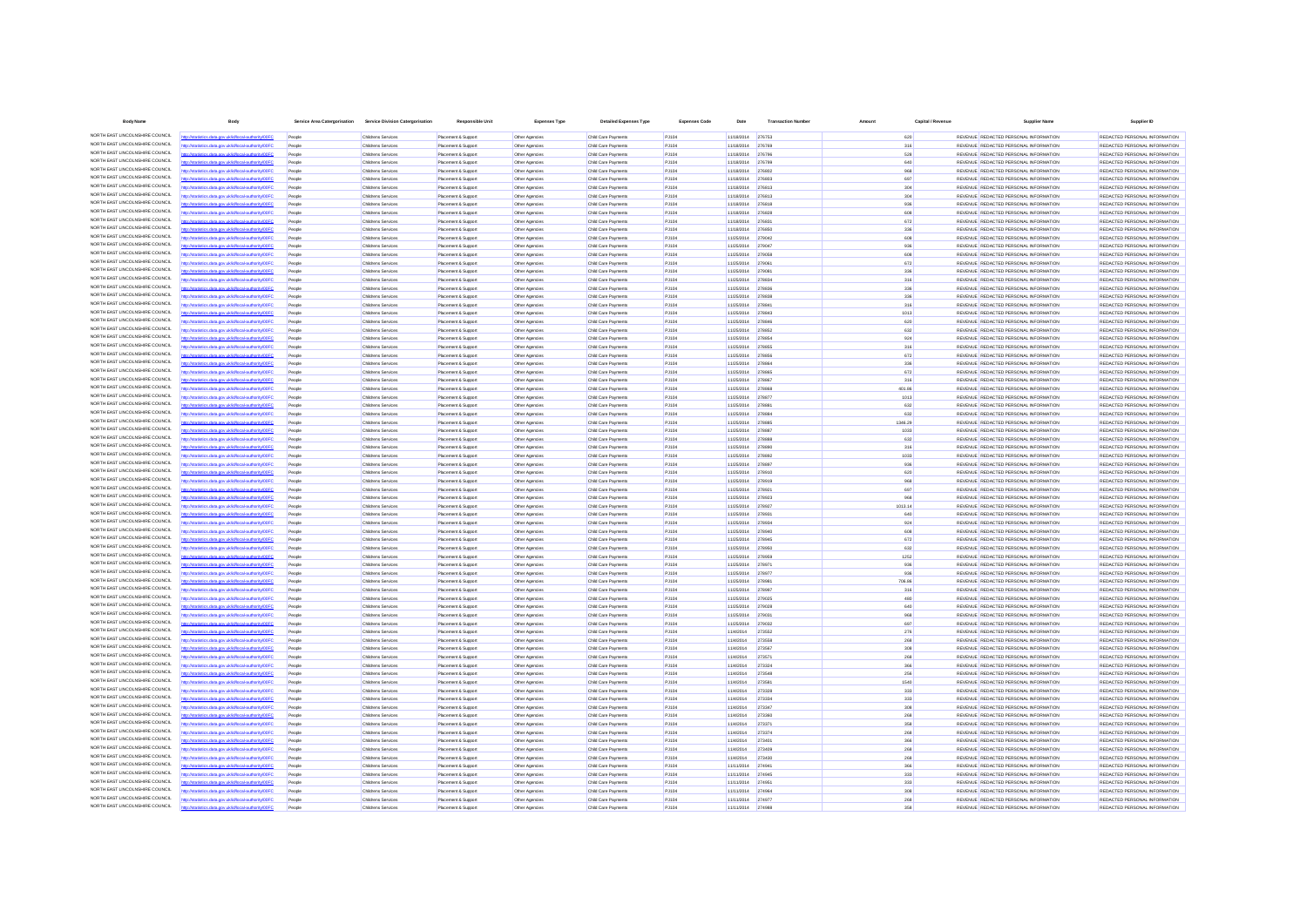| <b>Body Name</b>                                                   | Bod                                                                                               |                  | Service Area Catergorisation Service Division Catergorisation | <b>Responsible Unit</b>                    | <b>Expenses Type</b>             | <b>Detailed Expenses Type</b>             | <b>Expenses Code</b> | Date                                   | <b>Transaction Numbe</b> |            | Capital / Revenue | <b>Supplier Name</b>                                                           | Supplier ID                                                    |
|--------------------------------------------------------------------|---------------------------------------------------------------------------------------------------|------------------|---------------------------------------------------------------|--------------------------------------------|----------------------------------|-------------------------------------------|----------------------|----------------------------------------|--------------------------|------------|-------------------|--------------------------------------------------------------------------------|----------------------------------------------------------------|
| NORTH EAST LINCOLNSHIRE COUNCIL                                    | ttp://statistics.data.gov.uk/id/local-authority/00FC                                              | People           | Childrens Services                                            | Placement & Support                        | Other Agencies                   | Child Care Payments                       | PJ104                | 11/11/2014 274991                      |                          | 268        |                   | REVENUE REDACTED PERSONAL INFORMATION                                          | REDACTED PERSONAL INFORMATION                                  |
| NORTH FAST LINCOLNSHIRE COUNCIL                                    |                                                                                                   | People           | Childrens Services                                            | Placement & Support                        | Other Agencies                   | Child Care Payments                       | PJ104                | 11/11/2014 275019                      |                          |            |                   | REVENUE REDACTED PERSONAL INFORMATION                                          | REDACTED PERSONAL INFORMATION                                  |
| NORTH EAST LINCOLNSHIRE COUNCIL                                    | stins data ony uklidihoal-authority/00EC                                                          | People           | Childrens Services                                            | Placement & Suppor                         | Other Agencies                   | Child Care Payments                       | PJ104                | 11/11/2014 275027                      |                          |            |                   | REVENUE REDACTED PERSONAL INFORMATION                                          | REDACTED PERSONAL INFORMATION                                  |
| NORTH EAST LINCOLNSHIRE COUNCIL<br>NORTH EAST LINCOLNSHIRE COUNCIL | fics.data.gov.uk/id/local-autho<br><b>MOOFC</b>                                                   | People<br>People | Childrens Services                                            | Placement & Support                        | Other Agencies                   | Child Care Payments                       | PJ104                | 11/11/2014 275049                      |                          | 268        |                   | REVENUE REDACTED PERSONAL INFORMATION                                          | REDACTED PERSONAL INFORMATION                                  |
| NORTH EAST LINCOLNSHIRE COUNCIL                                    | stics.data.gov.uk/id/local-authority/00FC                                                         | People           | Childrens Services<br>Childrens Services                      | Placement & Support<br>Placement & Support | Other Agencies<br>Other Agencies | Child Care Payments<br>Child Care Payment | PJ104<br>PJ104       | 11/11/2014<br>11/11/2014               | 275168<br>275172         | 256<br>276 |                   | REVENUE REDACTED PERSONAL INFORMATION<br>REVENUE REDACTED PERSONAL INFORMATION | REDACTED PERSONAL INFORMATION<br>REDACTED PERSONAL INFORMATION |
| NORTH EAST LINCOLNSHIRE COUNCIL                                    |                                                                                                   | People           | Childrens Services                                            | Placement & Support                        | Other Agencies                   | Child Care Payment                        | PJ104                | 11/11/2014 275178                      |                          | 268        |                   | REVENUE REDACTED PERSONAL INFORMATION                                          | REDACTED PERSONAL INFORMATION                                  |
| NORTH EAST LINCOLNSHIRE COUNCIL                                    | istics.data.gov.uk/id/local-authority/00FC                                                        | People           | Childrens Services                                            | Placement & Support                        | Other Agencies                   | Child Care Payment                        | PJ104                | 11/11/2014 275187                      |                          | 308        |                   | REVENUE REDACTED PERSONAL INFORMATION                                          | REDACTED PERSONAL INFORMATION                                  |
| NORTH EAST LINCOLNSHIRE COUNCIL<br>NORTH EAST LINCOLNSHIRE COUNCIL | //statistics.data.gov.uk/id/local-authority/00FC                                                  | People           | Childrens Services                                            | Placement & Support                        | Other Agencies                   | Child Care Payment                        | PJ104                | 11/11/2014 275190                      |                          | 268        |                   | REVENUE REDACTED PERSONAL INFORMATION                                          | REDACTED PERSONAL INFORMATION                                  |
| NORTH EAST LINCOLNSHIRE COUNCIL                                    | stics.data.gov.uk/id/local-authori                                                                | People<br>People | Childrens Services<br>Childrens Services                      | Placement & Support<br>Placement & Suppo   | Other Agencies<br>Other Agencie  | Child Care Payments<br>Child Care Paymen  | PJ104<br>PJ104       | 11/18/2014 276607<br>11/18/2014        | 27661                    | 366<br>333 |                   | REVENUE REDACTED PERSONAL INFORMATION<br>REVENUE REDACTED PERSONAL INFORMATION | REDACTED PERSONAL INFORMATION<br>REDACTED PERSONAL INFORMATION |
| NORTH EAST LINCOLNSHIRE COUNCIL                                    |                                                                                                   | People           | Childrens Services                                            | Placement & Support                        | Other Agencies                   | Child Care Payment                        | PJ104                | 11/18/2014 276617                      |                          | 333        |                   | REVENUE REDACTED PERSONAL INFORMATION                                          | REDACTED PERSONAL INFORMATION                                  |
| NORTH EAST LINCOLNSHIRE COUNCIL                                    | ttp://statistics.data.gov.uk/id/local-authority/00FC                                              | People           | Childrens Services                                            | Placement & Support                        | Other Agencies                   | Child Care Payment                        | PJ104                | 11/18/2014 276631                      |                          | 308        |                   | REVENUE REDACTED PERSONAL INFORMATION                                          | REDACTED PERSONAL INFORMATION                                  |
| NORTH EAST LINCOLNSHIRE COUNCIL                                    |                                                                                                   | Peopl            | Childrens Services                                            | Placement & Support                        | Other Agencies                   | Child Care Payment                        | PJ104                | 11/18/2014 276644                      |                          | 268        |                   | REVENUE REDACTED PERSONAL INFORMATION                                          | REDACTED PERSONAL INFORMATION                                  |
| NORTH EAST LINCOLNSHIRE COUNCIL<br>NORTH EAST LINCOLNSHIRE COUNCIL |                                                                                                   | People           | Childrens Services                                            | Placement & Support                        | Other Agencies                   | Child Care Payments                       | PJ104                | 11/18/2014                             | 276655                   | 358        |                   | REVENUE REDACTED PERSONAL INFORMATION                                          | REDACTED PERSONAL INFORMATION                                  |
| NORTH EAST LINCOLNSHIRE COUNCIL                                    | stics.data.gov.uk/id/local-authority/00FC                                                         | Peopl<br>People  | Childrens Services<br>Childrens Services                      | Placement & Suppor<br>Placement & Support  | Other Agencies<br>Other Agencies | Child Care Payment<br>Child Care Payment  | PJ104<br>PJ104       | 11/18/2014<br>11/18/2014 276667        |                          | 268<br>288 |                   | REVENUE REDACTED PERSONAL INFORMATION<br>REVENUE REDACTED PERSONAL INFORMATION | REDACTED PERSONAL INFORMATION<br>REDACTED PERSONAL INFORMATION |
| NORTH EAST LINCOLNSHIRE COUNCIL                                    | istics.data.gov.uk/id/local-authority/00FC                                                        | People           | Childrens Services                                            | Placement & Support                        | Other Agencies                   | Child Care Payments                       | PJ104                | 11/18/2014 276686                      |                          | 366        |                   | REVENUE REDACTED PERSONAL INFORMATION                                          | REDACTED PERSONAL INFORMATION                                  |
| NORTH EAST LINCOLNSHIRE COUNCIL                                    |                                                                                                   | People           | Childrens Services                                            | Placement & Suppor                         | Other Agencies                   | Child Care Payment                        | PJ104                | 11/18/2014 276694                      |                          | 268        |                   | REVENUE REDACTED PERSONAL INFORMATION                                          | REDACTED PERSONAL INFORMATION                                  |
| NORTH FAST LINCOLNSHIRE COUNCIL                                    |                                                                                                   | People           | Childrens Services                                            | Placement & Support                        | Other Agencies                   | Child Care Payment                        | PJ104                | 11/18/2014 276716                      |                          | 268        |                   | REVENUE REDACTED PERSONAL INFORMATION                                          | REDACTED PERSONAL INFORMATION                                  |
| NORTH EAST LINCOLNSHIRE COUNCIL<br>NORTH EAST LINCOLNSHIRE COUNCIL | tics.data.gov.uk/id/local-autho                                                                   | People           | Childrens Services                                            | Placement & Suppor                         | Other Agencies                   | Child Care Payment                        | PJ104                | 11/18/2014                             |                          | 366        |                   | REVENUE REDACTED PERSONAL INFORMATION                                          | REDACTED PERSONAL INFORMATION                                  |
| NORTH EAST LINCOLNSHIRE COUNCIL                                    | ttp://statistics.data.gov.uk/id/local-authority/00FC                                              | People<br>People | Childrens Services                                            | Placement & Sunnor                         | Other Agencies                   | Child Care Payment                        | PJ104<br>PJ104       | 11/18/2014 276835<br>11/18/2014 276839 |                          | 256<br>276 |                   | REVENUE REDACTED PERSONAL INFORMATION<br>REVENUE REDACTED PERSONAL INFORMATION | REDACTED PERSONAL INFORMATION<br>REDACTED PERSONAL INFORMATION |
| NORTH EAST LINCOLNSHIRE COUNCIL                                    |                                                                                                   | People           | Childrens Services<br>Childrens Services                      | Placement & Support<br>Placement & Support | Other Agencies<br>Other Agencies | Child Care Payments<br>Child Care Payment | PJ104                | 11/18/2014 27684                       |                          | 268        |                   | REVENUE REDACTED PERSONAL INFORMATION                                          | REDACTED PERSONAL INFORMATION                                  |
| NORTH EAST LINCOLNSHIRE COUNCIL                                    | istics.data.gov.uk/id/local-authority/00FC                                                        | People           | Childrens Services                                            | Placement & Support                        | Other Agencies                   | Child Care Payments                       | PJ104                | 11/18/2014                             | 276854                   | 264        |                   | REVENUE REDACTED PERSONAL INFORMATION                                          | REDACTED PERSONAL INFORMATION                                  |
| NORTH EAST LINCOLNSHIRE COUNCIL                                    |                                                                                                   | People           | Childrens Services                                            | Placement & Suppor                         | Other Agencies                   | Child Care Payment                        | PJ104                | 11/18/2014                             |                          | 268        |                   | REVENUE REDACTED PERSONAL INFORMATION                                          | REDACTED PERSONAL INFORMATION                                  |
| NORTH EAST LINCOLNSHIRE COUNCIL                                    |                                                                                                   | People           | Childrens Services                                            | Placement & Support                        | Other Agencies                   | Child Care Payment                        | <b>PJ104</b>         | 11/18/2014                             | 276864                   | 2002       |                   | REVENUE REDACTED PERSONAL INFORMATION                                          | REDACTED PERSONAL INFORMATION                                  |
| NORTH EAST LINCOLNSHIRE COUNCIL<br>NORTH EAST LINCOLNSHIRE COUNCIL | istics.data.gov.uk/id/local-authority/00FC                                                        | People           | Childrens Services                                            | Placement & Support                        | Other Agencies                   | Child Care Payments                       | PJ104                | 11/25/2014 279065                      |                          | 256        |                   | REVENUE REDACTED PERSONAL INFORMATION                                          | REDACTED PERSONAL INFORMATION                                  |
| NORTH EAST LINCOLNSHIRE COUNCIL                                    | statistics.data.gov.uk/id/local-authority/00FC<br>istics.data.gov.uk/id/local-authority/00FC      | People<br>People | Childrens Services<br>Childrens Services                      | Placement & Support<br>Placement & Support | Other Agencies<br>Other Agencies | Child Care Payment<br>Child Care Payment  | PJ104<br>PJ104       | 11/25/2014 279069<br>11/25/2014 279076 |                          | 276<br>268 |                   | REVENUE REDACTED PERSONAL INFORMATION<br>REVENUE REDACTED PERSONAL INFORMATION | REDACTED PERSONAL INFORMATION<br>REDACTED PERSONAL INFORMATION |
| NORTH EAST LINCOLNSHIRE COUNCIL                                    |                                                                                                   | People           | Childrens Services                                            | Placement & Support                        | Other Agencies                   | Child Care Payment                        | PJ104                | 11/25/2014                             | 278835                   | 366        |                   | REVENUE REDACTED PERSONAL INFORMATION                                          | REDACTED PERSONAL INFORMATION                                  |
| NORTH EAST LINCOLNSHIRE COUNCIL                                    |                                                                                                   | Peopl            | Childrens Services                                            | Placement & Suppo                          | Other Agencie                    | Child Care Paymen                         | PJ104                | 11/25/2014                             | 278839                   | 333        |                   | REVENUE REDACTED PERSONAL INFORMATION                                          | REDACTED PERSONAL INFORMATION                                  |
| NORTH EAST LINCOLNSHIRE COUNCIL                                    | istics.data.gov.uk/id/local-authority/00FC                                                        | People           | Childrens Services                                            | Placement & Support                        | Other Agencies                   | Child Care Payments                       | PJ104                | 11/25/2014 278840                      |                          | 296.28     |                   | REVENUE REDACTED PERSONAL INFORMATION                                          | REDACTED PERSONAL INFORMATION                                  |
| NORTH EAST LINCOLNSHIRE COUNCIL                                    |                                                                                                   | People           | Childrens Services                                            | Placement & Support                        | Other Agencies                   | Child Care Payments                       | PJ104                | 11/25/2014 278845                      |                          | 333        |                   | REVENUE REDACTED PERSONAL INFORMATION                                          | REDACTED PERSONAL INFORMATION                                  |
| NORTH EAST LINCOLNSHIRE COUNCIL<br>NORTH EAST LINCOLNSHIRE COUNCIL | distics.data.gov.uk/id/local-authority/00FC                                                       | People           | Childrens Services                                            | Placement & Support                        | Other Agencies                   | Child Care Payments                       | PJ104                | 11/25/2014 279088                      |                          | 268        |                   | REVENUE REDACTED PERSONAL INFORMATION                                          | REDACTED PERSONAL INFORMATION                                  |
| NORTH EAST LINCOLNSHIRE COUNCIL                                    |                                                                                                   | People<br>Peopl  | Childrens Services<br>Childrens Services                      | Placement & Support<br>Placement & Suppo   | Other Agencies<br>Other Agencies | Child Care Payments<br>Child Care Payment | PJ104<br>PJ104       | 11/25/2014<br>11/25/2014               | 279095                   | 308<br>308 |                   | REVENUE REDACTED PERSONAL INFORMATION<br>REVENUE REDACTED PERSONAL INFORMATION | REDACTED PERSONAL INFORMATION<br>REDACTED PERSONAL INFORMATION |
| NORTH EAST LINCOLNSHIRE COUNCIL                                    | distics.data.gov.uk/id/local-authority/00FC                                                       | People           | Childrens Services                                            | Placement & Support                        | Other Agencies                   | Child Care Payments                       | PJ104                | 11/25/2014 278873                      |                          | 268        |                   | REVENUE REDACTED PERSONAL INFORMATION                                          | REDACTED PERSONAL INFORMATION                                  |
| NORTH EAST LINCOLNSHIRE COUNCIL                                    |                                                                                                   | People           | Childrens Services                                            | Placement & Support                        | Other Agencies                   | Child Care Payments                       | PJ104                | 11/25/2014 278883                      |                          | 358        |                   | REVENUE REDACTED PERSONAL INFORMATION                                          | REDACTED PERSONAL INFORMATION                                  |
| NORTH EAST LINCOLNSHIRE COUNCIL                                    | distics.data.gov.uk/id/local-authority/00FC                                                       | People           | Childrens Services                                            | Placement & Support                        | Other Agencies                   | Child Care Payment                        | PJ104                | 11/25/2014 278886                      |                          | 268        |                   | REVENUE REDACTED PERSONAL INFORMATION                                          | REDACTED PERSONAL INFORMATION                                  |
| NORTH EAST LINCOLNSHIRE COUNCIL<br>NORTH EAST LINCOLNSHIRE COUNCIL |                                                                                                   | People           | Childrens Services                                            | Placement & Support                        | Other Agencies                   | Child Care Payment                        | PJ104                | 11/25/2014 278895                      |                          | 288        |                   | REVENUE REDACTED PERSONAL INFORMATION                                          | REDACTED PERSONAL INFORMATION                                  |
| NORTH EAST LINCOLNSHIRE COUNCIL                                    | stics.data.gov.uk/id/local-authority/00FC<br>ttp://statistics.data.gov.uk/id/local-authority/00FC | People<br>People | Childrens Services<br>Childrens Services                      | Placement & Suppor<br>Placement & Support  | Other Agencies<br>Other Agencies | Child Care Payment<br>Child Care Payment  | PJ104<br>PJ104       | 11/25/2014<br>11/25/2014 278922        |                          | 366<br>268 |                   | REVENUE REDACTED PERSONAL INFORMATION<br>REVENUE REDACTED PERSONAL INFORMATION | REDACTED PERSONAL INFORMATION<br>REDACTED PERSONAL INFORMATION |
| NORTH EAST LINCOLNSHIRE COUNCIL                                    |                                                                                                   | People           | Childrens Services                                            | Placement & Support                        | Other Agencies                   | Child Care Payment                        | PJ104                | 11/25/2014 278944                      |                          | 268        |                   | REVENUE REDACTED PERSONAL INFORMATION                                          | REDACTED PERSONAL INFORMATION                                  |
| NORTH EAST LINCOLNSHIRE COUNCIL                                    | tatistics.data.gov.uk/id/local-authority/00FC                                                     | People           | Childrens Services                                            | Placement & Support                        | Other Agencies                   | Christma                                  | PJ109                | 11/25/2014                             | 279047                   | 390        |                   | REVENUE REDACTED PERSONAL INFORMATION                                          | REDACTED PERSONAL INFORMATION                                  |
| NORTH EAST LINCOLNSHIRE COUNCIL                                    | tics data ony uklidiocal authority/00FC                                                           | People           | Childrens Services                                            | Placement & Support                        | Other Agencies                   | Christmas                                 | PJ109                | 11/25/2014                             | 279061                   | 308        |                   | REVENUE REDACTED PERSONAL INFORMATION                                          | REDACTED PERSONAL INFORMATION                                  |
| NORTH EAST LINCOLNSHIRE COUNCIL                                    | fics.data.gov.uk/id/local-authority/00FC                                                          | People           | Childrens Services                                            | Placement & Support                        | Other Agencies                   | Christma                                  | PJ109                | 11/25/2014                             |                          | 256        |                   | REVENUE REDACTED PERSONAL INFORMATION                                          | REDACTED PERSONAL INFORMATION                                  |
| NORTH EAST LINCOLNSHIRE COUNCIL<br>NORTH EAST LINCOLNSHIRE COUNCIL | istics.data.gov.uk/id/local-authority/00FC                                                        | People           | Childrens Services                                            | Placement & Support                        | Other Agencies                   | Christmas                                 | PJ109                | 11/25/2014 279069                      |                          | 276        |                   | REVENUE REDACTED PERSONAL INFORMATION<br>REVENUE REDACTED PERSONAL INFORMATION | REDACTED PERSONAL INFORMATION<br>REDACTED PERSONAL INFORMATION |
| NORTH EAST LINCOLNSHIRE COUNCIL                                    | atistics.data.gov.uk/id/local-authority/00FC                                                      | People<br>Peopl  | Childrens Services<br>Childrens Services                      | Placement & Support<br>Placement & Support | Other Agencies<br>Other Agencies | Christmas<br>Christmas                    | PJ109<br>PJ109       | 11/25/2014 279076<br>11/25/2014 278835 |                          | 268<br>366 |                   | REVENUE REDACTED PERSONAL INFORMATION                                          | REDACTED PERSONAL INFORMATION                                  |
| NORTH EAST LINCOLNSHIRE COUNCIL                                    | stics data nov uklidihoal-authority/00EC                                                          | People           | Childrens Services                                            | Placement & Support                        | Other Agencies                   | Christmas                                 | PJ109                | 11/25/2014 278839                      |                          | 333        |                   | REVENUE REDACTED PERSONAL INFORMATION                                          | REDACTED PERSONAL INFORMATION                                  |
| NORTH EAST LINCOLNSHIRE COUNCIL                                    | stics.data.gov.uk/id/local-authority/00FC                                                         | People           | Childrens Services                                            | Placement & Suppor                         | Other Agencies                   | Christmas                                 | PJ109                | 11/25/2014                             | 278843                   | 467        |                   | REVENUE REDACTED PERSONAL INFORMATION                                          | REDACTED PERSONAL INFORMATION                                  |
| NORTH EAST LINCOLNSHIRE COUNCIL                                    |                                                                                                   | Peopl            | Childrens Services                                            | Placement & Suppo                          | Other Agencie                    | Christma                                  | PJ109                | 11/25/2014                             | 278845                   | 333        |                   | REVENUE REDACTED PERSONAL INFORMATION                                          | REDACTED PERSONAL INFORMATION                                  |
| NORTH EAST LINCOLNSHIRE COUNCIL<br>NORTH EAST LINCOLNSHIRE COUNCIL | tics.data.gov.uk/id/local-authority/00FC                                                          | People           | Childrens Services                                            | Placement & Support                        | Other Agencies                   | Christmas                                 | PJ109                | 11/25/2014 278846                      |                          | 256        |                   | REVENUE REDACTED PERSONAL INFORMATION                                          | REDACTED PERSONAL INFORMATION                                  |
| NORTH EAST LINCOLNSHIRE COUNCIL                                    | atistics.data.gov.uk/id/local-authority/00FC                                                      | Peopl<br>People  | Childrens Services<br>Childrens Services                      | Placement & Support<br>Placement & Support | Other Agencies<br>Other Agencies | Christmas<br>Christmas                    | PJ109<br>PJ109       | 11/25/2014 279088<br>11/25/2014        | 279095                   | 268<br>308 |                   | REVENUE REDACTED PERSONAL INFORMATION<br>REVENUE REDACTED PERSONAL INFORMATION | REDACTED PERSONAL INFORMATION<br>REDACTED PERSONAL INFORMATION |
| NORTH EAST LINCOLNSHIRE COUNCIL                                    | stics.data.gov.uk/id/local-authority/00FC                                                         | People           | Childrens Services                                            | Placement & Support                        | Other Agencies                   | Christmas                                 | PJ109                | 11/25/2014                             | 278852                   | 268        |                   | REVENUE REDACTED PERSONAL INFORMATION                                          | REDACTED PERSONAL INFORMATION                                  |
| NORTH EAST LINCOLNSHIRE COUNCIL                                    |                                                                                                   | Peopl            | Childrens Services                                            | Placement & Suppo                          | Other Agencie                    | Christma                                  | PJ109                | 11/25/2014                             | 278854                   | 378        |                   | REVENUE REDACTED PERSONAL INFORMATION                                          | REDACTED PERSONAL INFORMATION                                  |
| NORTH EAST LINCOLNSHIRE COUNCIL                                    | ics.data.gov.uk/id/local-autho                                                                    | People           | Childrens Services                                            | Placement & Support                        | Other Agencies                   | Christmas                                 | PJ109                | 11/25/2014 278855                      |                          | 378        |                   | REVENUE REDACTED PERSONAL INFORMATION                                          | REDACTED PERSONAL INFORMATION                                  |
| NORTH EAST LINCOLNSHIRE COUNCIL<br>NORTH EAST LINCOLNSHIRE COUNCIL | tatistics.data.gov.uk/id/local-authority/00FC                                                     | People           | Childrens Services                                            | Placement & Support                        | Other Agencies                   | Christmas                                 | PJ109                | 11/25/2014 278856                      |                          | 308        |                   | REVENUE REDACTED PERSONAL INFORMATION                                          | REDACTED PERSONAL INFORMATION                                  |
| NORTH EAST LINCOLNSHIRE COUNCIL                                    | ing about any solution and continued<br>tics.data.gov.uk/id/local-authority/00FC                  | People<br>People | Childrens Services<br>Childrens Services                      | Placement & Support<br>Placement & Support | Other Agencies<br>Other Agencies | Christmas<br>Christmas                    | PJ109<br>PJ109       | 11/25/2014 278859<br>11/25/2014        | 278865                   | 308<br>308 |                   | REVENUE REDACTED PERSONAL INFORMATION<br>REVENUE REDACTED PERSONAL INFORMATION | REDACTED PERSONAL INFORMATION<br>REDACTED PERSONAL INFORMATION |
| NORTH EAST LINCOLNSHIRE COUNCIL                                    |                                                                                                   | People           | Childrens Services                                            | Placement & Suppor                         | Other Agencies                   | Christmas                                 | PJ109                | 11/25/2014                             |                          | 268        |                   | REVENUE REDACTED PERSONAL INFORMATION                                          | REDACTED PERSONAL INFORMATION                                  |
| NORTH EAST LINCOLNSHIRE COUNCIL                                    | //statistics.data.gov.uk/id/local-authority/00FC                                                  | People           | Childrens Services                                            | Placement & Support                        | Other Agencies                   | Christmas                                 | PJ109                | 11/25/2014 278877                      |                          | 467        |                   | REVENUE REDACTED PERSONAL INFORMATION                                          | REDACTED PERSONAL INFORMATION                                  |
| NORTH EAST LINCOLNSHIRE COUNCIL                                    | statistics.data.gov.uk/id/local-authority/00FC                                                    | Peopl            | Childrens Services                                            | Placement & Support                        | Other Agencies                   | Christmas                                 | <b>PJ109</b>         | 11/25/2014 27888                       |                          | 268        |                   | REVENUE REDACTED PERSONAL INFORMATION                                          | REDACTED PERSONAL INFORMATION                                  |
| NORTH EAST LINCOLNSHIRE COUNCIL<br>NORTH EAST LINCOLNSHIRE COUNCIL | ics data ony ukłokocał authority/00FC                                                             | Peopl            | Childrens Services                                            | Placement & Support                        | Other Agencies                   | Christmas                                 | <b>PJ109</b>         | 11/25/2014                             | 278883                   | 358        |                   | REVENUE REDACTED PERSONAL INFORMATION                                          | REDACTED PERSONAL INFORMATION                                  |
| NORTH EAST LINCOLNSHIRE COUNCIL                                    | fics.data.gov.uk/id/local-authority/00FC                                                          | People           | Childrens Services                                            | Placement & Support                        | Other Agencies                   | Christmas                                 | PJ109                | 11/25/2014                             | 278884                   | 268        |                   | REVENUE REDACTED PERSONAL INFORMATION                                          | REDACTED PERSONAL INFORMATION                                  |
| NORTH EAST LINCOLNSHIRE COUNCIL                                    | stics.data.gov.uk/id/local-authority/00FC                                                         | People<br>People | Childrens Services<br>Childrens Services                      | Placement & Support<br>Placement & Support | Other Agencies<br>Other Agencies | Christmas<br>Christmas                    | PJ109<br>PJ109       | 11/25/2014<br>11/25/2014 278887        |                          | 268<br>487 |                   | REVENUE REDACTED PERSONAL INFORMATION<br>REVENUE REDACTED PERSONAL INFORMATION | REDACTED PERSONAL INFORMATION<br>REDACTED PERSONAL INFORMATION |
| NORTH EAST LINCOLNSHIRE COUNCIL                                    |                                                                                                   | People           | Childrens Services                                            | Placement & Support                        | Other Agencies                   | Christmas                                 | PJ109                | 11/25/2014 278888                      |                          | 268        |                   | REVENUE REDACTED PERSONAL INFORMATION                                          | REDACTED PERSONAL INFORMATION                                  |
| NORTH EAST LINCOLNSHIRE COUNCIL                                    | ins data nov ukřdíhoal-authoritvi00EC                                                             | People           | Childrens Services                                            | Placement & Support                        | Other Agencies                   | Christmas                                 | PJ109                | 11/25/2014 278892                      |                          | 487        |                   | REVENUE REDACTED PERSONAL INFORMATION                                          | REDACTED PERSONAL INFORMATION                                  |
| NORTH EAST LINCOLNSHIRE COUNCIL                                    | stics.data.gov.uk/id/local-authority/00FC                                                         | People           | Childrens Services                                            | Placement & Support                        | Other Agencies                   | Christmas                                 | PJ109                | 11/25/2014 278895                      |                          | 288        |                   | REVENUE REDACTED PERSONAL INFORMATION                                          | REDACTED PERSONAL INFORMATION                                  |
| NORTH EAST LINCOLNSHIRE COUNCIL<br>NORTH EAST LINCOLNSHIRE COUNCIL |                                                                                                   | People           | Childrens Services                                            | Placement & Support                        | Other Agencies                   | Christmas                                 | PJ109                | 11/25/2014                             | 27889                    | 390        |                   | REVENUE REDACTED PERSONAL INFORMATION                                          | REDACTED PERSONAL INFORMATION                                  |
| NORTH EAST LINCOLNSHIRE COUNCIL                                    | stics.data.gov.uk/id/local-authority/00FC<br>s.data.gov.uk/id/local-authority/00FC                | People           | Childrens Services                                            | Placement & Support                        | Other Agencies                   | Christmas                                 | PJ109<br>PJ109       | 11/25/2014 278910<br>11/25/2014 278914 |                          | 256        |                   | REVENUE REDACTED PERSONAL INFORMATION<br>REVENUE REDACTED PERSONAL INFORMATION | REDACTED PERSONAL INFORMATION<br>REDACTED PERSONAL INFORMATION |
| NORTH EAST LINCOLNSHIRE COUNCIL                                    | stins data ony uklidingal authority/ORC                                                           | People<br>Peopl  | Childrens Services<br>Childrens Services                      | Placement & Support<br>Placement & Support | Other Agencies<br>Other Agencies | Christmas<br>Christmas                    | PJ109                | 11/25/2014 278919                      |                          | 366<br>422 |                   | REVENUE REDACTED PERSONAL INFORMATION                                          | REDACTED PERSONAL INFORMATION                                  |
| NORTH EAST LINCOLNSHIRE COUNCIL                                    | stics.data.gov.uk/id/local-authority/00FC                                                         | People           | Childrens Services                                            | Placement & Support                        | Other Agencies                   | Christmas                                 | PJ109                | 11/25/2014                             | 278921                   | 333        |                   | REVENUE REDACTED PERSONAL INFORMATION                                          | REDACTED PERSONAL INFORMATION                                  |
| NORTH EAST LINCOLNSHIRE COUNCIL                                    |                                                                                                   | People           | Childrens Services                                            | Placement & Suppor                         | Other Agencies                   | Christmas                                 | PJ109                | 11/25/2014                             | 278922                   | 268        |                   | REVENUE REDACTED PERSONAL INFORMATION                                          | REDACTED PERSONAL INFORMATION                                  |
| NORTH EAST LINCOLNSHIRE COUNCIL<br>NORTH EAST LINCOLNSHIRE COUNCIL | istics.data.gov.uk/id/local-authority/00FC                                                        | People           | Childrens Services                                            | Placement & Support                        | Other Agencies                   | Christmas                                 | PJ109                | 11/25/2014 278923                      |                          | 422        |                   | REVENUE REDACTED PERSONAL INFORMATION                                          | REDACTED PERSONAL INFORMATION                                  |
| NORTH EAST LINCOLNSHIRE COUNCIL                                    | ics.data.gov.uk/id/local-authority/00FC                                                           | People           | Childrens Services<br>Childrens Services                      | Placement & Support<br>Placement & Suppor  | Other Agencies<br>Other Agencies | Christmas                                 | PJ109<br>PJ109       | 11/25/2014 278927<br>11/25/2014        |                          | 441.14     |                   | REVENUE REDACTED PERSONAL INFORMATION<br>REVENUE REDACTED PERSONAL INFORMATION | REDACTED PERSONAL INFORMATION<br>REDACTED PERSONAL INFORMATION |
|                                                                    |                                                                                                   |                  |                                                               |                                            |                                  |                                           |                      |                                        |                          |            |                   |                                                                                |                                                                |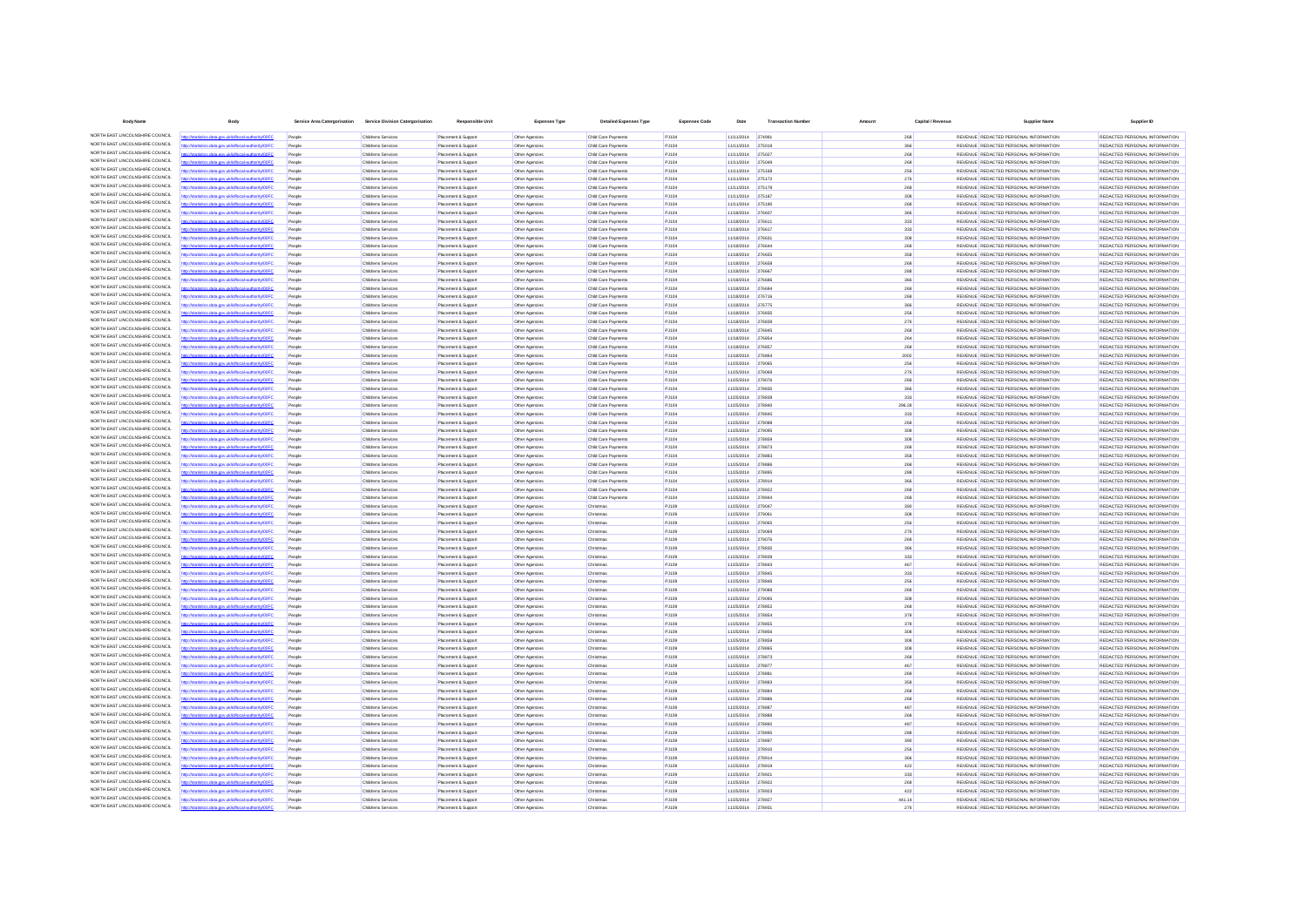| <b>Body Name</b>                                                   | Bod                                                                                               |                  | Service Area Catergorisation Service Division Catergorisation | <b>Responsible Unit</b>                    | <b>Expenses Type</b>             | <b>Detailed Expenses Type</b>                    | <b>Expenses Code</b>         | Date                                   | <b>Transaction Numbe</b> |                  | Capital / Revenue | <b>Supplier Name</b>                                                           | Supplier ID                                                    |
|--------------------------------------------------------------------|---------------------------------------------------------------------------------------------------|------------------|---------------------------------------------------------------|--------------------------------------------|----------------------------------|--------------------------------------------------|------------------------------|----------------------------------------|--------------------------|------------------|-------------------|--------------------------------------------------------------------------------|----------------------------------------------------------------|
| NORTH EAST LINCOLNSHIRE COUNCIL                                    | ttp://statistics.data.gov.uk/id/local-authority/00FC                                              | People           | Childrens Services                                            | Placement & Support                        | Other Agencies                   | Christmas                                        | PJ109                        | 11/25/2014 278934                      |                          | 378              |                   | REVENUE REDACTED PERSONAL INFORMATION                                          | REDACTED PERSONAL INFORMATION                                  |
| NORTH FAST LINCOLNSHIRE COUNCIL                                    |                                                                                                   | People           | Childrens Services                                            | Placement & Support                        | Other Agencies                   | Christmas                                        | PJ109                        | 11/25/2014 278935                      |                          | 313.71           |                   | REVENUE REDACTED PERSONAL INFORMATION                                          | REDACTED PERSONAL INFORMATION                                  |
| NORTH EAST LINCOLNSHIRE COUNCIL                                    | u ukłoślocał authority/ODEC                                                                       | People           | Childrens Services                                            | Placement & Suppor                         | Other Agencies                   | Christmas                                        | <b>PJ109</b>                 | 11/25/2014 278944                      |                          | 268              |                   | REVENUE REDACTED PERSONAL INFORMATION                                          | REDACTED PERSONAL INFORMATION                                  |
| NORTH EAST LINCOLNSHIRE COUNCIL<br>NORTH EAST LINCOLNSHIRE COUNCIL | fics.data.gov.uk/id/local-autho                                                                   | People<br>People | Childrens Services                                            | Placement & Support                        | Other Agencies                   | Christmas                                        | PJ109                        | 11/25/2014                             | 278945                   | 308              |                   | REVENUE REDACTED PERSONAL INFORMATION                                          | REDACTED PERSONAL INFORMATION                                  |
| NORTH EAST LINCOLNSHIRE COUNCIL                                    | stics.data.gov.uk/id/local-authority/00FC                                                         | People           | Childrens Services<br>Childrens Services                      | Placement & Support<br>Placement & Support | Other Agencies<br>Other Agencies | Christmas<br>Christmas                           | PJ109<br>PJ109               | 11/25/2014<br>11/25/2014               | 278950<br>278959         | 268<br>524       |                   | REVENUE REDACTED PERSONAL INFORMATION<br>REVENUE REDACTED PERSONAL INFORMATION | REDACTED PERSONAL INFORMATION<br>REDACTED PERSONAL INFORMATION |
| NORTH EAST LINCOLNSHIRE COUNCIL                                    |                                                                                                   | People           | Childrens Services                                            | Placement & Support                        | Other Agencies                   | Christmas                                        | PJ109                        | 11/25/2014 278971                      |                          | 390              |                   | REVENUE REDACTED PERSONAL INFORMATION                                          | REDACTED PERSONAL INFORMATION                                  |
| NORTH EAST LINCOLNSHIRE COUNCIL                                    | stics.data.gov.uk/id/local-authority/00FC                                                         | People           | Childrens Services                                            | Placement & Support                        | Other Agencies                   | Christmas                                        | PJ109                        | 11/25/2014 27897                       |                          | 390              |                   | REVENUE REDACTED PERSONAL INFORMATION                                          | REDACTED PERSONAL INFORMATION                                  |
| NORTH EAST LINCOLNSHIRE COUNCIL<br>NORTH EAST LINCOLNSHIRE COUNCIL | //statistics.data.gov.uk/id/local-authority/00FC                                                  | People           | Childrens Services                                            | Placement & Support                        | Other Agencies                   | Christmas                                        | PJ109                        | 11/25/2014 278981                      |                          | 256              |                   | REVENUE REDACTED PERSONAL INFORMATION                                          | REDACTED PERSONAL INFORMATION                                  |
| NORTH EAST LINCOLNSHIRE COUNCIL                                    | stics.data.gov.uk/id/local-authori                                                                | People<br>People | Childrens Services<br>Childrens Services                      | Placement & Support<br>Placement & Suppo   | Other Agencies<br>Other Agencie  | Christmas<br>Christmas                           | PJ109<br>PJ109               | 11/25/2014 279028<br>11/25/2014        | 279031                   | 276<br>422       |                   | REVENUE REDACTED PERSONAL INFORMATION<br>REVENUE REDACTED PERSONAL INFORMATION | REDACTED PERSONAL INFORMATION<br>REDACTED PERSONAL INFORMATION |
| NORTH EAST LINCOLNSHIRE COUNCIL                                    |                                                                                                   | People           | Childrens Services                                            | Placement & Support                        | Other Agencies                   | Christmas                                        | PJ109                        | 11/25/2014 279032                      |                          | 333              |                   | REVENUE REDACTED PERSONAL INFORMATION                                          | REDACTED PERSONAL INFORMATION                                  |
| NORTH EAST LINCOLNSHIRE COUNCIL                                    | ttp://statistics.data.gov.uk/id/local-authority/00FC                                              | People           | Childrens Services                                            | Placement & Support                        | Other Agencies                   | Contract Plus                                    | PJ135                        | 11/4/2014 273495                       |                          | 315              |                   | REVENUE REDACTED PERSONAL INFORMATION                                          | REDACTED PERSONAL INFORMATION                                  |
| NORTH EAST LINCOLNSHIRE COUNCIL                                    |                                                                                                   | Peopl            | Childrens Services                                            | Placement & Support                        | Other Agencies                   | Contract Plus                                    | PJ135                        | 11/4/2014                              | 273325                   | 315              |                   | REVENUE REDACTED PERSONAL INFORMATION                                          | REDACTED PERSONAL INFORMATION                                  |
| NORTH EAST LINCOLNSHIRE COUNCIL<br>NORTH EAST LINCOLNSHIRE COUNCIL |                                                                                                   | People           | Childrens Services                                            | Placement & Support                        | Other Agencies                   | Contract Plus                                    | PJ135                        | 11/4/2014                              | 273543                   | 315              |                   | REVENUE REDACTED PERSONAL INFORMATION                                          | REDACTED PERSONAL INFORMATION                                  |
| NORTH EAST LINCOLNSHIRE COUNCIL                                    | stics.data.gov.uk/id/local-authority/00FC                                                         | Peopl<br>People  | Childrens Services<br>Childrens Services                      | Placement & Suppor<br>Placement & Support  | Other Agencies<br>Other Agencies | Contract Plus<br>Contract Plus                   | PJ135<br>PJ135               | 11/4/2014<br>11/4/2014                 | 273545<br>273328         | 315<br>315       |                   | REVENUE REDACTED PERSONAL INFORMATION<br>REVENUE REDACTED PERSONAL INFORMATION | REDACTED PERSONAL INFORMATION<br>REDACTED PERSONAL INFORMATION |
| NORTH EAST LINCOLNSHIRE COUNCIL                                    | istics.data.gov.uk/id/local-authority/00FC                                                        | People           | Childrens Services                                            | Placement & Support                        | Other Agencies                   | Contract Plus                                    | PJ135                        | 11/4/2014                              | 273334                   | 315              |                   | REVENUE REDACTED PERSONAL INFORMATION                                          | REDACTED PERSONAL INFORMATION                                  |
| NORTH EAST LINCOLNSHIRE COUNCIL                                    |                                                                                                   | People           | Childrens Services                                            | Placement & Suppor                         | Other Agencies                   | Contract Plus                                    | PJ135                        | 11/4/2014                              | 273347                   | 315              |                   | REVENUE REDACTED PERSONAL INFORMATION                                          | REDACTED PERSONAL INFORMATION                                  |
| NORTH FAST LINCOLNSHIRE COUNCIL                                    |                                                                                                   | People           | Childrens Services                                            | Placement & Support                        | Other Agencies                   | Contract Plus                                    | PJ135                        | 11/4/2014                              | 273360                   | 315              |                   | REVENUE REDACTED PERSONAL INFORMATION                                          | REDACTED PERSONAL INFORMATION                                  |
| NORTH EAST LINCOLNSHIRE COUNCIL<br>NORTH EAST LINCOLNSHIRE COUNCIL |                                                                                                   | People           | Childrens Services                                            | Placement & Suppor                         | Other Agencies                   | Contract Plus                                    | PJ135                        | 11/4/2014                              | 273370                   | 315              |                   | REVENUE REDACTED PERSONAL INFORMATION                                          | REDACTED PERSONAL INFORMATION                                  |
| NORTH EAST LINCOLNSHIRE COUNCIL                                    | ttp://statistics.data.gov.uk/id/local-authority/00FC                                              | People<br>People | Childrens Services                                            | Placement & Sunnort                        | Other Agencies                   | Contract Plus                                    | PJ135<br>PJ135               | 11/4/2014<br>11/4/2014                 | 273374<br>273383         | 315              |                   | REVENUE REDACTED PERSONAL INFORMATION<br>REVENUE REDACTED PERSONAL INFORMATION | REDACTED PERSONAL INFORMATION<br>REDACTED PERSONAL INFORMATION |
| NORTH EAST LINCOLNSHIRE COUNCIL                                    |                                                                                                   | People           | Childrens Services<br>Childrens Services                      | Placement & Support<br>Placement & Support | Other Agencies<br>Other Agencies | Contract Plus<br>Contract Plus                   | PJ135                        | 11/4/2014                              | 273399                   | 630<br>315       |                   | REVENUE REDACTED PERSONAL INFORMATION                                          | REDACTED PERSONAL INFORMATION                                  |
| NORTH EAST LINCOLNSHIRE COUNCIL                                    | istics.data.gov.uk/id/local-authority/00FC                                                        | People           | Childrens Services                                            | Placement & Support                        | Other Agencies                   | Contract Plus                                    | PJ135                        | 11/4/2014                              | 273407                   | 315              |                   | REVENUE REDACTED PERSONAL INFORMATION                                          | REDACTED PERSONAL INFORMATION                                  |
| NORTH EAST LINCOLNSHIRE COUNCIL                                    |                                                                                                   | People           | Childrens Services                                            | Placement & Suppor                         | Other Agencies                   | Contract Plus                                    | PJ135                        | 11/4/2014                              | 273412                   | 315              |                   | REVENUE REDACTED PERSONAL INFORMATION                                          | REDACTED PERSONAL INFORMATION                                  |
| NORTH EAST LINCOLNSHIRE COUNCIL                                    |                                                                                                   | People           | Childrens Services                                            | Placement & Support                        | Other Agencies                   | Contract Plus                                    | PJ135                        | 11/4/2014                              | 273430                   | 315              |                   | REVENUE REDACTED PERSONAL INFORMATION                                          | REDACTED PERSONAL INFORMATION                                  |
| NORTH EAST LINCOLNSHIRE COUNCIL                                    | istics.data.gov.uk/id/local-authority/00FC                                                        | People           | Childrens Services                                            | Placement & Support                        | Other Agencies                   | Contract Plus                                    | PJ135                        | 11/11/2014 274942                      |                          | 315              |                   | REVENUE REDACTED PERSONAL INFORMATION                                          | REDACTED PERSONAL INFORMATION                                  |
| NORTH EAST LINCOLNSHIRE COUNCIL<br>NORTH EAST LINCOLNSHIRE COUNCIL | statistics.data.gov.uk/id/local-authority/00FC<br>stics.data.gov.uk/id/local-authority/00FC       | People<br>People | Childrens Services<br>Childrens Services                      | Placement & Support<br>Placement & Support | Other Agencies                   | Contract Plus<br>Contract Plus                   | PJ135<br>PJ135               | 11/11/2014 274945<br>11/11/2014 274951 |                          | 315              |                   | REVENUE REDACTED PERSONAL INFORMATION<br>REVENUE REDACTED PERSONAL INFORMATION | REDACTED PERSONAL INFORMATION<br>REDACTED PERSONAL INFORMATION |
| NORTH EAST LINCOLNSHIRE COUNCIL                                    |                                                                                                   | People           | Childrens Services                                            | Placement & Support                        | Other Agencies<br>Other Agencies | Contract Plus                                    | PJ135                        | 11/11/2014 274964                      |                          | 315<br>315       |                   | REVENUE REDACTED PERSONAL INFORMATION                                          | REDACTED PERSONAL INFORMATION                                  |
| NORTH EAST LINCOLNSHIRE COUNCIL                                    |                                                                                                   | Peopl            | Childrens Services                                            | Placement & Suppo                          | Other Agencie                    | Contract Plu                                     | PJ135                        | 11/11/2014 274977                      |                          | 315              |                   | REVENUE REDACTED PERSONAL INFORMATION                                          | REDACTED PERSONAL INFORMATION                                  |
| NORTH EAST LINCOLNSHIRE COUNCIL                                    | istics.data.gov.uk/id/local-authority/00FC                                                        | People           | Childrens Services                                            | Placement & Support                        | Other Agencies                   | Contract Plus                                    | PJ135                        | 11/11/2014 274987                      |                          | 315              |                   | REVENUE REDACTED PERSONAL INFORMATION                                          | REDACTED PERSONAL INFORMATION                                  |
| NORTH EAST LINCOLNSHIRE COUNCIL                                    |                                                                                                   | People           | Childrens Services                                            | Placement & Support                        | Other Agencies                   | Contract Plus                                    | PJ135                        | 11/11/2014 274991                      |                          | 315              |                   | REVENUE REDACTED PERSONAL INFORMATION                                          | REDACTED PERSONAL INFORMATION                                  |
| NORTH EAST LINCOLNSHIRE COUNCIL<br>NORTH EAST LINCOLNSHIRE COUNCIL | distics.data.gov.uk/id/local-authority/00FC                                                       | People           | Childrens Services                                            | Placement & Support                        | Other Agencies                   | Contract Plus                                    | PJ135                        | 11/11/2014 275000                      |                          | 630              |                   | REVENUE REDACTED PERSONAL INFORMATION                                          | REDACTED PERSONAL INFORMATION                                  |
| NORTH EAST LINCOLNSHIRE COUNCIL                                    |                                                                                                   | People<br>Peopl  | Childrens Services<br>Childrens Services                      | Placement & Support<br>Placement & Suppo   | Other Agencies<br>Other Agencies | Contract Plus<br>Contract Plus                   | PJ135<br>PJ135               | 11/11/2014<br>11/11/2014               | 275017                   | 315<br>315       |                   | REVENUE REDACTED PERSONAL INFORMATION<br>REVENUE REDACTED PERSONAL INFORMATION | REDACTED PERSONAL INFORMATION<br>REDACTED PERSONAL INFORMATION |
| NORTH EAST LINCOLNSHIRE COUNCIL                                    | istics.data.gov.uk/id/local-authority/00FC                                                        | People           | Childrens Services                                            | Placement & Support                        | Other Agencies                   | Contract Plus                                    | PJ135                        | 11/11/2014 275030                      |                          | 315              |                   | REVENUE REDACTED PERSONAL INFORMATION                                          | REDACTED PERSONAL INFORMATION                                  |
| NORTH EAST LINCOLNSHIRE COUNCIL                                    |                                                                                                   | People           | Childrens Services                                            | Placement & Support                        | Other Agencies                   | Contract Plus                                    | PJ135                        | 11/11/2014 275049                      |                          | 315              |                   | REVENUE REDACTED PERSONAL INFORMATION                                          | REDACTED PERSONAL INFORMATION                                  |
| NORTH EAST LINCOLNSHIRE COUNCIL                                    | distics.data.gov.uk/id/local-authority/00FC                                                       | People           | Childrens Services                                            | Placement & Support                        | Other Agencies                   | Contract Plus                                    | PJ135                        | 11/11/2014 275116                      |                          | 315              |                   | REVENUE REDACTED PERSONAL INFORMATION                                          | REDACTED PERSONAL INFORMATION                                  |
| NORTH EAST LINCOLNSHIRE COUNCIL<br>NORTH EAST LINCOLNSHIRE COUNCIL |                                                                                                   | People           | Childrens Services                                            | Placement & Support                        | Other Agencies                   | Contract Plus                                    | PJ135                        | 11/11/2014 275164                      |                          | 315              |                   | REVENUE REDACTED PERSONAL INFORMATION                                          | REDACTED PERSONAL INFORMATION                                  |
| NORTH EAST LINCOLNSHIRE COUNCIL                                    | stics.data.gov.uk/id/local-authority/00FC<br>ttp://statistics.data.gov.uk/id/local-authority/00FC | People<br>People | Childrens Services<br>Childrens Services                      | Placement & Suppor<br>Placement & Support  | Other Agencies<br>Other Agencies | Contract Plus<br>Contract Plus                   | PJ135<br>PJ135               | 11/11/2014<br>11/18/2014 276608        | 275166                   | 315<br>315       |                   | REVENUE REDACTED PERSONAL INFORMATION<br>REVENUE REDACTED PERSONAL INFORMATION | REDACTED PERSONAL INFORMATION<br>REDACTED PERSONAL INFORMATION |
| NORTH EAST LINCOLNSHIRE COUNCIL                                    |                                                                                                   | People           | Childrens Services                                            | Placement & Support                        | Other Agencies                   | Contract Plus                                    | PJ135                        | 11/18/2014 27661                       |                          | 315              |                   | REVENUE REDACTED PERSONAL INFORMATION                                          | REDACTED PERSONAL INFORMATION                                  |
| NORTH EAST LINCOLNSHIRE COUNCIL                                    | tatistics.data.gov.uk/id/local-authority/00FC                                                     | People           | Childrens Services                                            | Placement & Support                        | Other Agencies                   | Contract Plus                                    | PJ135                        | 11/18/2014 276617                      |                          | 315              |                   | REVENUE REDACTED PERSONAL INFORMATION                                          | REDACTED PERSONAL INFORMATION                                  |
| NORTH EAST LINCOLNSHIRE COUNCIL                                    | ics data gov uklidiocal authority/00EC                                                            | People           | Childrens Services                                            | Placement & Support                        | Other Agencies                   | Contract Plus                                    | PJ135                        | 11/18/2014                             | 276631                   | 315              |                   | REVENUE REDACTED PERSONAL INFORMATION                                          | REDACTED PERSONAL INFORMATION                                  |
| NORTH EAST LINCOLNSHIRE COUNCIL                                    | tics.data.gov.uk/id/local-authority/00FC                                                          | People           | Childrens Services                                            | Placement & Support                        | Other Agencies                   | Contract Plus                                    | PJ135                        | 11/18/2014                             |                          | 315              |                   | REVENUE REDACTED PERSONAL INFORMATION                                          | REDACTED PERSONAL INFORMATION                                  |
| NORTH EAST LINCOLNSHIRE COUNCIL<br>NORTH EAST LINCOLNSHIRE COUNCIL | stics.data.gov.uk/id/local-authority/00FC                                                         | People           | Childrens Services                                            | Placement & Support                        | Other Agencies                   | Contract Plus                                    | PJ135                        | 11/18/2014 276654                      |                          | 315              |                   | REVENUE REDACTED PERSONAL INFORMATION                                          | REDACTED PERSONAL INFORMATION<br>REDACTED PERSONAL INFORMATION |
| NORTH EAST LINCOLNSHIRE COUNCIL                                    | atistics.data.gov.uk/id/local-authority/00FC                                                      | People<br>Peopl  | Childrens Services<br>Childrens Services                      | Placement & Support<br>Placement & Support | Other Agencies<br>Other Agencies | Contract Plus<br>Contract Plus                   | PJ135<br>PJ135               | 11/18/2014 276658<br>11/18/2014 276667 |                          | 315<br>315       |                   | REVENUE REDACTED PERSONAL INFORMATION<br>REVENUE REDACTED PERSONAL INFORMATION | REDACTED PERSONAL INFORMATION                                  |
| NORTH EAST LINCOLNSHIRE COUNCIL                                    | tics data ony uklidiocal authority/ODEC                                                           | People           | Childrens Services                                            | Placement & Support                        | Other Agencies                   | Contract Plus                                    | PJ135                        | 11/18/2014 276684                      |                          | 315              |                   | REVENUE REDACTED PERSONAL INFORMATION                                          | REDACTED PERSONAL INFORMATION                                  |
| NORTH EAST LINCOLNSHIRE COUNCIL                                    | stics.data.gov.uk/id/local-authority/00FC                                                         | People           | Childrens Services                                            | Placement & Suppor                         | Other Agencies                   | Contract Plus                                    | PJ135                        | 11/18/2014 276692                      |                          | 315              |                   | REVENUE REDACTED PERSONAL INFORMATION                                          | REDACTED PERSONAL INFORMATION                                  |
| NORTH EAST LINCOLNSHIRE COUNCIL                                    |                                                                                                   | Peopl            | Childrens Services                                            | Placement & Suppo                          | Other Agencie                    | Contract Plus                                    | PJ135                        | 11/18/2014                             | 276697                   | 315              |                   | REVENUE REDACTED PERSONAL INFORMATION                                          | REDACTED PERSONAL INFORMATION                                  |
| NORTH EAST LINCOLNSHIRE COUNCIL<br>NORTH EAST LINCOLNSHIRE COUNCIL | tics.data.gov.uk/id/local-authority/00FC                                                          | People           | Childrens Services                                            | Placement & Support                        | Other Agencies                   | Contract Plus                                    | PJ135                        | 11/18/2014 276716                      |                          | 315              |                   | REVENUE REDACTED PERSONAL INFORMATION                                          | REDACTED PERSONAL INFORMATION                                  |
| NORTH EAST LINCOLNSHIRE COUNCIL                                    | distics.data.gov.uk/id/local-authority/00FC                                                       | Peopl<br>People  | Childrens Services<br>Childrens Services                      | Placement & Support<br>Placement & Support | Other Agencies<br>Other Agencies | Contract Plus<br>Contract Plus                   | PJ135<br>PJ135               | 11/18/2014 276783<br>11/18/2014        | 276830                   | 315<br>315       |                   | REVENUE REDACTED PERSONAL INFORMATION<br>REVENUE REDACTED PERSONAL INFORMATION | REDACTED PERSONAL INFORMATION<br>REDACTED PERSONAL INFORMATION |
| NORTH EAST LINCOLNSHIRE COUNCIL                                    | stics.data.gov.uk/id/local-authority/00FC                                                         | People           | Childrens Services                                            | Placement & Support                        | Other Agencies                   | Contract Plus                                    | PJ135                        | 11/18/2014                             | 276832                   | 315              |                   | REVENUE REDACTED PERSONAL INFORMATION                                          | REDACTED PERSONAL INFORMATION                                  |
| NORTH EAST LINCOLNSHIRE COUNCIL                                    |                                                                                                   | Peopl            | Childrens Services                                            | Placement & Suppo                          | Other Agencie                    | Contract Plus                                    | PJ135                        | 11/25/2014                             |                          | 315              |                   | REVENUE REDACTED PERSONAL INFORMATION                                          | REDACTED PERSONAL INFORMATION                                  |
| NORTH EAST LINCOLNSHIRE COUNCIL                                    | cs.data.gov.uk/id/local-autho                                                                     | People           | Childrens Services                                            | Placement & Support                        | Other Agencies                   | Contract Plus                                    | PJ135                        | 11/25/2014 279062                      |                          | 315              |                   | REVENUE REDACTED PERSONAL INFORMATION                                          | REDACTED PERSONAL INFORMATION                                  |
| NORTH EAST LINCOLNSHIRE COUNCIL<br>NORTH EAST LINCOLNSHIRE COUNCIL | atistics.data.gov.uk/id/local-authority/00FC                                                      | People           | Childrens Services                                            | Placement & Support                        | Other Agencies                   | Contract Plus                                    | PJ135                        | 11/25/2014 278836                      |                          | 315              |                   | REVENUE REDACTED PERSONAL INFORMATION                                          | REDACTED PERSONAL INFORMATION                                  |
| NORTH EAST LINCOLNSHIRE COUNCIL                                    | tics.data.gov.uk/id/local-authority/00FC                                                          | People<br>People | Childrens Services<br>Childrens Services                      | Placement & Support<br>Placement & Support | Other Agencies<br>Other Agencies | Contract Plus<br>Contract Plus                   | PJ135<br>PJ135               | 11/25/2014 278839<br>11/25/2014        | 278845                   | 315<br>315       |                   | REVENUE REDACTED PERSONAL INFORMATION<br>REVENUE REDACTED PERSONAL INFORMATION | REDACTED PERSONAL INFORMATION<br>REDACTED PERSONAL INFORMATION |
| NORTH EAST LINCOLNSHIRE COUNCIL                                    |                                                                                                   | People           | Childrens Services                                            | Placement & Suppor                         | Other Agencies                   | Contract Plus                                    | PJ135                        | 11/25/2014                             |                          | 315              |                   | REVENUE REDACTED PERSONAL INFORMATION                                          | REDACTED PERSONAL INFORMATION                                  |
| NORTH EAST LINCOLNSHIRE COUNCIL                                    | //statistics.data.gov.uk/id/local-authority/00FC                                                  | People           | Childrens Services                                            | Placement & Support                        | Other Agencies                   | Contract Plus                                    | PJ135                        | 11/25/2014 278873                      |                          | 315              |                   | REVENUE REDACTED PERSONAL INFORMATION                                          | REDACTED PERSONAL INFORMATION                                  |
| NORTH EAST LINCOLNSHIRE COUNCIL                                    | statistics.data.gov.uk/id/local-authority/00FC                                                    | Peopl            | Childrens Services                                            | Placement & Support                        | Other Agencies                   | Contract Plus                                    | PJ135                        | 11/25/2014 278882                      |                          | 315              |                   | REVENUE REDACTED PERSONAL INFORMATION                                          | REDACTED PERSONAL INFORMATION                                  |
| NORTH EAST LINCOLNSHIRE COUNCIL<br>NORTH EAST LINCOLNSHIRE COUNCIL | ics data ony ukłokocał authority/00FC                                                             | Peopl            | Childrens Services                                            | Placement & Support                        | Other Agencies                   | Contract Plus                                    | PJ135                        | 11/25/2014                             | 278886                   | 315              |                   | REVENUE REDACTED PERSONAL INFORMATION                                          | REDACTED PERSONAL INFORMATION                                  |
| NORTH EAST LINCOLNSHIRE COUNCIL                                    | fics.data.gov.uk/id/local-authority/00FC                                                          | People           | Childrens Services                                            | Placement & Support                        | Other Agencies                   | Contract Plus                                    | PJ135                        | 11/25/2014                             | 278895                   | 315              |                   | REVENUE REDACTED PERSONAL INFORMATION                                          | REDACTED PERSONAL INFORMATION                                  |
| NORTH EAST LINCOLNSHIRE COUNCIL                                    | stics.data.gov.uk/id/local-authority/00FC                                                         | People<br>People | Childrens Services<br>Childrens Services                      | Placement & Support<br>Placement & Support | Other Agencies<br>Other Agencies | Contract Plus<br>Contract Plus                   | PJ135<br>PJ135               | 11/25/2014<br>11/25/2014 278920        | 278912                   | 315<br>315       |                   | REVENUE REDACTED PERSONAL INFORMATION<br>REVENUE REDACTED PERSONAL INFORMATION | REDACTED PERSONAL INFORMATION<br>REDACTED PERSONAL INFORMATION |
| NORTH EAST LINCOLNSHIRE COUNCIL                                    |                                                                                                   | People           | Childrens Services                                            | Placement & Support                        | Other Agencies                   | Contract Plus                                    | PJ135                        | 11/25/2014 278925                      |                          | 315              |                   | REVENUE REDACTED PERSONAL INFORMATION                                          | REDACTED PERSONAL INFORMATION                                  |
| NORTH EAST LINCOLNSHIRE COUNCIL                                    | ins data nov ukřdíhoal-authoritvi00EC                                                             | People           | Childrens Services                                            | Placement & Support                        | Other Agencies                   | Contract Plus                                    | PJ135                        | 11/25/2014 278944                      |                          | 315              |                   | REVENUE REDACTED PERSONAL INFORMATION                                          | REDACTED PERSONAL INFORMATION                                  |
| NORTH EAST LINCOLNSHIRE COUNCIL                                    | stics.data.gov.uk/id/local-authority/00FC                                                         | People           | Childrens Services                                            | Placement & Support                        | Other Agencies                   | Contract Plus                                    | PJ135                        | 11/25/2014 279012                      |                          | 315              |                   | REVENUE REDACTED PERSONAL INFORMATION                                          | REDACTED PERSONAL INFORMATION                                  |
| NORTH EAST LINCOLNSHIRE COUNCIL<br>NORTH EAST LINCOLNSHIRE COUNCIL |                                                                                                   | People           | Childrens Services                                            | Placement & Support                        | Other Agencies                   | Contract Plus                                    | PJ135                        | 11/4/2014                              | 27334                    | 315              |                   | REVENUE REDACTED PERSONAL INFORMATION                                          | REDACTED PERSONAL INFORMATION                                  |
| NORTH EAST LINCOLNSHIRE COUNCIL                                    | stics.data.gov.uk/id/local-authority/00FC                                                         | People           | Childrens Services                                            | Placement & Support                        | Other Agencies                   | Contract Plus                                    | PJ135                        | 11/11/2014 274964                      |                          | 315              |                   | REVENUE REDACTED PERSONAL INFORMATION                                          | REDACTED PERSONAL INFORMATION<br>REDACTED PERSONAL INFORMATION |
| NORTH EAST LINCOLNSHIRE COUNCIL                                    | s.data.gov.uk/id/local-authority/00FC<br>stins data ony uklidingal authority/ORC                  | People<br>Peopl  | Childrens Services<br>Childrens Services                      | Placement & Support<br>Placement & Support | Other Agencies<br>Other Agencies | Special Carer Payments<br>Special Carer Payments | <b>PJ128</b><br><b>PJ128</b> | 11/4/2014 273346<br>11/4/2014          | 273371                   | 711.58<br>711.58 |                   | REVENUE REDACTED PERSONAL INFORMATION<br>REVENUE REDACTED PERSONAL INFORMATION | REDACTED PERSONAL INFORMATION                                  |
| NORTH EAST LINCOLNSHIRE COUNCIL                                    | stics.data.gov.uk/id/local-authority/00FC                                                         | People           | Childrens Services                                            | Placement & Support                        | Other Agencies                   | Special Carer Payments                           | <b>PJ128</b>                 | 11/4/2014                              | 273418                   | 711.58           |                   | REVENUE REDACTED PERSONAL INFORMATION                                          | REDACTED PERSONAL INFORMATION                                  |
| NORTH EAST LINCOLNSHIRE COUNCIL                                    |                                                                                                   | People           | Childrens Services                                            | Placement & Suppor                         | Other Agencies                   | Special Carer Payments                           | PJ128                        | 11/11/2014                             | 274963                   | 711.58           |                   | REVENUE REDACTED PERSONAL INFORMATION                                          | REDACTED PERSONAL INFORMATION                                  |
| NORTH EAST LINCOLNSHIRE COUNCIL<br>NORTH EAST LINCOLNSHIRE COUNCIL | istics.data.gov.uk/id/local-authority/00FC                                                        | People           | Childrens Services                                            | Placement & Support                        | Other Agencies                   | Special Carer Payments                           | <b>PJ128</b>                 | 11/11/2014 274988                      |                          | 711.58           |                   | REVENUE REDACTED PERSONAL INFORMATION                                          | REDACTED PERSONAL INFORMATION                                  |
| NORTH EAST LINCOLNSHIRE COUNCIL                                    | ics.data.gov.uk/id/local-authority/00FC                                                           | People           | Childrens Services<br>Childrens Services                      | Placement & Support<br>Placement & Suppor  | Other Agencies<br>Other Agencies | Special Carer Payments<br>Special Carer Payment  | <b>PJ128</b><br>PJ128        | 11/11/2014 275037<br>11/18/2014        |                          | 711.58<br>711.58 |                   | REVENUE REDACTED PERSONAL INFORMATION<br>REVENUE REDACTED PERSONAL INFORMATION | REDACTED PERSONAL INFORMATION<br>REDACTED PERSONAL INFORMATION |
|                                                                    |                                                                                                   |                  |                                                               |                                            |                                  |                                                  |                              |                                        |                          |                  |                   |                                                                                |                                                                |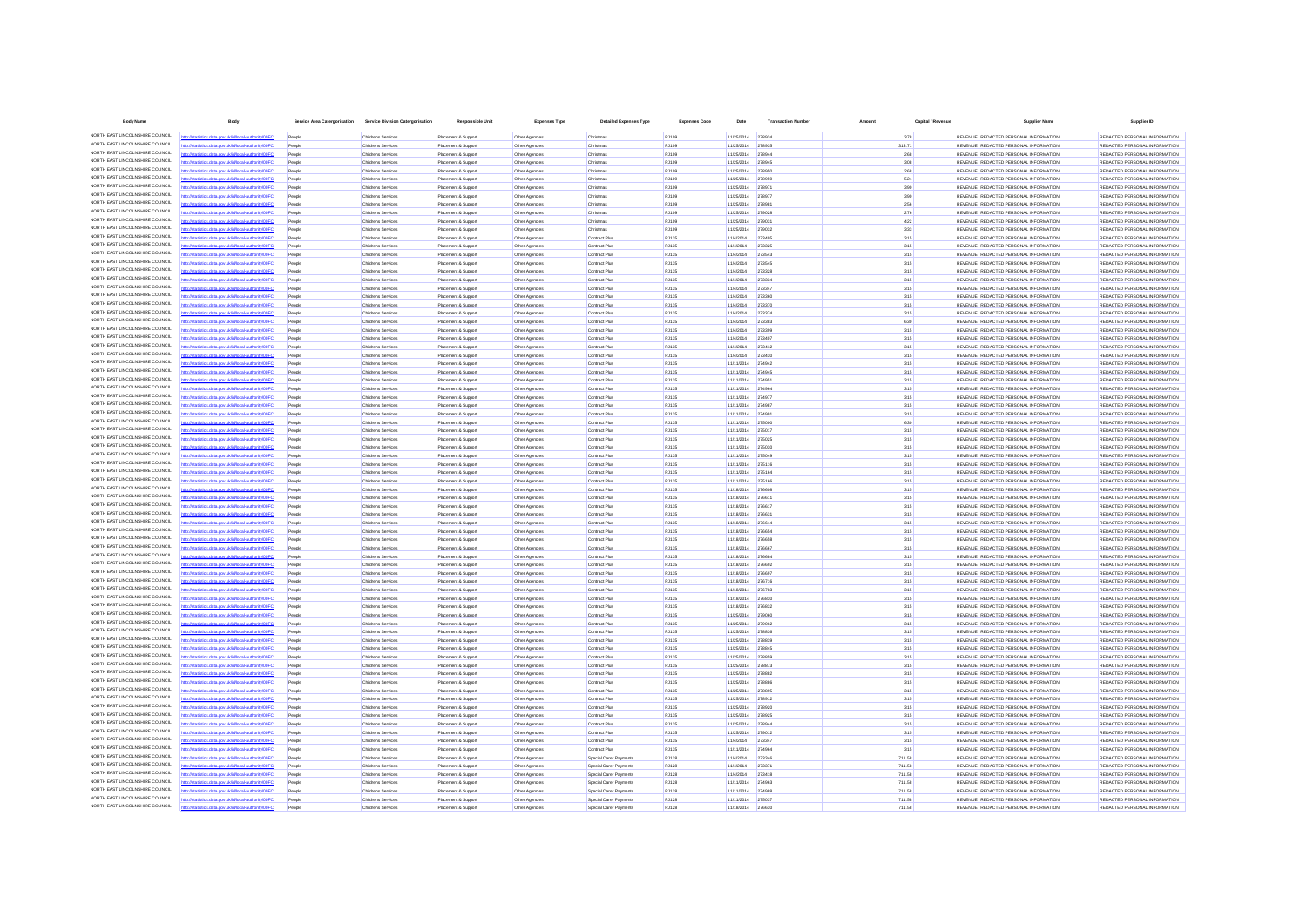| <b>Body Name</b>                                                   |                                                                                        |                  | Service Area Catergorisation Service Division Catergorisation | <b>Responsible Unit</b>                    | <b>Expenses Type</b>                            | <b>Detailed Expenses Type</b>                      | <b>Expenses Code</b>         | Date                                   | <b>Transaction Numbe</b> |                  | Capital / Revenue | <b>Supplier Name</b>                                                           | Supplier ID                                                    |
|--------------------------------------------------------------------|----------------------------------------------------------------------------------------|------------------|---------------------------------------------------------------|--------------------------------------------|-------------------------------------------------|----------------------------------------------------|------------------------------|----------------------------------------|--------------------------|------------------|-------------------|--------------------------------------------------------------------------------|----------------------------------------------------------------|
| NORTH EAST LINCOLNSHIRE COUNCIL                                    | http://statistics.data.gov.uk/id/local-authority/00FC                                  | People           | Childrens Services                                            | Placement & Sunnort                        | Other Agencies                                  | Special Carer Payments                             | <b>PJ128</b>                 | 11/18/2014 276655                      |                          | 711.58           |                   | REVENUE REDACTED PERSONAL INFORMATION                                          | REDACTED PERSONAL INFORMATION                                  |
| NORTH FAST LINCOLNSHIRE COUNCIL                                    | data.gov.uk/id/local-authorit                                                          | People           | Childrens Services                                            | Placement & Support                        | Other Agencies                                  | Special Carer Payments                             | PJ128                        | 11/18/2014 276704                      |                          | 711.58           |                   | REVENUE REDACTED PERSONAL INFORMATION                                          | REDACTED PERSONAL INFORMATION                                  |
| NORTH EAST LINCOLNSHIRE COUNCIL                                    | tics data nov uklidiocal authority/00EC                                                | Peopl            | Childrens Services                                            | Placement & Support                        | Other Agencies                                  | Special Carer Payments                             | <b>PJ128</b>                 | 11/25/2014 278858                      |                          | 711.58           |                   | REVENUE REDACTED PERSONAL INFORMATION                                          | REDACTED PERSONAL INFORMATION                                  |
| NORTH EAST LINCOLNSHIRE COUNCIL                                    | fics.data.gov.uk/id/local-authority/00FC                                               | People           | Childrens Services                                            | Placement & Support                        | Other Agencies                                  | Special Carer Payments                             | <b>PJ128</b>                 | 11/25/2014                             | 278883                   | 711.58           |                   | REVENUE REDACTED PERSONAL INFORMATION                                          | REDACTED PERSONAL INFORMATION                                  |
| NORTH EAST LINCOLNSHIRE COUNCIL<br>NORTH EAST LINCOLNSHIRE COUNCIL |                                                                                        | People           | Childrens Services                                            | Placement & Support                        | Other Agencies                                  | Special Carer Payments                             | PJ128                        | 11/25/2014                             | 278932                   | 711.58           |                   | REVENUE REDACTED PERSONAL INFORMATION                                          | REDACTED PERSONAL INFORMATION                                  |
| NORTH EAST LINCOLNSHIRE COUNCIL                                    | stics.data.gov.uk/id/local-authority/00FC                                              | People<br>People | Childrens Services<br>Childrens Services                      | Placement & Support<br>Placement & Support | Other Agencies<br>Other Agencies                | Child Care Payment<br>Child Care Payments          | PJ104<br>PJ104               | 11/4/2014<br>11/11/2014 274974         | 273357                   | 361<br>361       |                   | REVENUE REDACTED PERSONAL INFORMATION<br>REVENUE REDACTED PERSONAL INFORMATION | REDACTED PERSONAL INFORMATION<br>REDACTED PERSONAL INFORMATION |
| NORTH EAST LINCOLNSHIRE COUNCIL                                    | stics.data.gov.uk/id/local-authority/00FC                                              | Peopl            | Childrens Services                                            | Placement & Support                        | Other Agencies                                  | Child Care Payments                                | PJ104                        | 11/18/2014 27664                       |                          | 361              |                   | REVENUE REDACTED PERSONAL INFORMATION                                          | REDACTED PERSONAL INFORMATION                                  |
| NORTH EAST LINCOLNSHIRE COUNCIL                                    | tatistics.data.gov.uk/id/local-authority/00FC                                          | People           | Childrens Services                                            | Placement & Support                        | Other Agencies                                  | Child Care Payment                                 | PJ104                        | 11/25/2014 278870                      |                          | 361              |                   | REVENUE REDACTED PERSONAL INFORMATION                                          | REDACTED PERSONAL INFORMATION                                  |
| NORTH EAST LINCOLNSHIRE COUNCIL                                    |                                                                                        | People           | Childrens Services                                            | Placement & Support                        | Other Agencies                                  | Child Care Payments                                | PJ104                        | 11/25/2014                             | 278967                   | 1031.8           |                   | REVENUE REDACTED PERSONAL INFORMATION                                          | REDACTED PERSONAL INFORMATION                                  |
| NORTH EAST LINCOLNSHIRE COUNCIL                                    | stics.data.gov.uk/id/local-authori                                                     | People           | Childrens Services                                            | Placement & Suppo                          | Other Agencie                                   | Child Care Payment                                 | PJ104                        | 11/4/2014                              | 273576                   | 796              |                   | REVENUE REDACTED PERSONAL INFORMATION                                          | REDACTED PERSONAL INFORMATION                                  |
| NORTH EAST LINCOLNSHIRE COUNCIL                                    |                                                                                        | People           | Childrens Services                                            | Placement & Support                        | Other Agencies                                  | Custodianship/Residency                            | PJ117                        | 11/4/2014                              | 273482                   | 330.4            |                   | REVENUE REDACTED PERSONAL INFORMATION                                          | REDACTED PERSONAL INFORMATION                                  |
| NORTH EAST LINCOLNSHIRE COUNCIL<br>NORTH EAST LINCOLNSHIRE COUNCIL | stics.data.gov.uk/id/local-authority/00FC                                              | People           | Childrens Services                                            | Placement & Support                        | Other Agencies                                  | Custodianship/Residency                            | PJ117                        | 11/4/2014                              | 273557                   | 342.4            |                   | REVENUE REDACTED PERSONAL INFORMATION                                          | REDACTED PERSONAL INFORMATION                                  |
| NORTH EAST LINCOLNSHIRE COUNCIL                                    |                                                                                        | Peopl            | Childrens Services                                            | Placement & Support                        | Other Agencies                                  | Custodianship/Residency                            | PJ117                        | 11/4/2014                              | 273366                   | 271.42           |                   | REVENUE REDACTED PERSONAL INFORMATION                                          | REDACTED PERSONAL INFORMATION                                  |
| NORTH EAST LINCOLNSHIRE COUNCIL                                    | stics.data.gov.uk/id/local-authority/00FC                                              | People<br>Peopl  | Childrens Services<br>Childrens Services                      | Placement & Support<br>Placement & Support | Other Agencies<br>Other Agencies                | Custodianship/Residency<br>Custodianship/Residency | PJ117<br>PJ117               | 11/4/2014<br>11/4/2014                 | 273379<br>273384         | 320.85<br>273.95 |                   | REVENUE REDACTED PERSONAL INFORMATION<br>REVENUE REDACTED PERSONAL INFORMATION | REDACTED PERSONAL INFORMATION<br>REDACTED PERSONAL INFORMATION |
| NORTH EAST LINCOLNSHIRE COUNCIL                                    |                                                                                        | People           | Childrens Services                                            | Placement & Support                        | Other Agencies                                  | Custodianship/Residency                            | PJ117                        | 11/4/2014                              | 273395                   | 264.89           |                   | REVENUE REDACTED PERSONAL INFORMATION                                          | REDACTED PERSONAL INFORMATION                                  |
| NORTH EAST LINCOLNSHIRE COUNCIL                                    | stics.data.gov.uk/id/local-authority/00FC                                              | People           | Childrens Services                                            | Placement & Support                        | Other Agencies                                  | Custodianship/Residency                            | PJ117                        | 11/4/2014                              | 273475                   | 354.9            |                   | REVENUE REDACTED PERSONAL INFORMATION                                          | REDACTED PERSONAL INFORMATION                                  |
| NORTH EAST LINCOLNSHIRE COUNCIL                                    |                                                                                        | People           | Childrens Services                                            | Placement & Support                        | Other Agencies                                  | Custodianship/Residency                            | PJ117                        | 11/11/2014 274983                      |                          | 271.42           |                   | REVENUE REDACTED PERSONAL INFORMATION                                          | REDACTED PERSONAL INFORMATION                                  |
| NORTH FAST LINCOLNSHIRE COUNCIL                                    |                                                                                        | People           | Childrens Services                                            | Placement & Support                        | Other Agencies                                  | Custodianship/Residency                            | <b>PJ117</b>                 | 11/11/2014 274996                      |                          | 320.85           |                   | REVENUE REDACTED PERSONAL INFORMATION                                          | REDACTED PERSONAL INFORMATION                                  |
| NORTH EAST LINCOLNSHIRE COUNCIL                                    |                                                                                        | Peopl            | Childrens Services                                            | Placement & Suppor                         | Other Agencies                                  | Custodianship/Residency                            | PJ117                        | 11/11/2014                             |                          | 273.95           |                   | REVENUE REDACTED PERSONAL INFORMATION                                          | REDACTED PERSONAL INFORMATION                                  |
| NORTH EAST LINCOLNSHIRE COUNCIL<br>NORTH EAST LINCOLNSHIRE COUNCIL | on data associable throat authority in CO                                              | People           | Childrens Services                                            | Placement & Sunnort                        | Other Agencies                                  | Custodianship/Residency                            | <b>PJ117</b>                 | 11/11/2014 275013                      |                          | 264.89           |                   | REVENUE REDACTED PERSONAL INFORMATION                                          | REDACTED PERSONAL INFORMATION                                  |
| NORTH EAST LINCOLNSHIRE COUNCIL                                    | stics.data.gov.uk/id/local-authority/00FC                                              | People<br>People | Childrens Services<br>Childrens Services                      | Placement & Support<br>Placement & Support | Other Agencies<br>Other Agencies                | Custodianship/Residency<br>Custodianship/Residency | PJ117<br>PJ117               | 11/11/2014 275072<br>11/11/2014 275096 |                          | 445.09<br>354.9  |                   | REVENUE REDACTED PERSONAL INFORMATION<br>REVENUE REDACTED PERSONAL INFORMATION | REDACTED PERSONAL INFORMATION<br>REDACTED PERSONAL INFORMATION |
| NORTH EAST LINCOLNSHIRE COUNCIL                                    | stics.data.gov.uk/id/local-authority/00FC                                              | People           | Childrens Services                                            | Placement & Support                        | Other Agencies                                  | Custodianship/Residency                            | PJ117                        | 11/11/2014                             | 275103                   | 330.4            |                   | REVENUE REDACTED PERSONAL INFORMATION                                          | REDACTED PERSONAL INFORMATION                                  |
| NORTH EAST LINCOLNSHIRE COUNCIL                                    | cs.data.gov.uk/id/local-autho                                                          | Peopl            | Childrens Services                                            | Placement & Suppor                         | Other Agencies                                  | Custodianship/Residency                            | PJ117                        | 11/11/2014                             |                          | 342.4            |                   | REVENUE REDACTED PERSONAL INFORMATION                                          | REDACTED PERSONAL INFORMATION                                  |
| NORTH EAST LINCOLNSHIRE COUNCIL                                    |                                                                                        | People           | Childrens Services                                            | Placement & Support                        | Other Agencies                                  | Custodianship/Residency                            | PJ117                        | 11/18/2014                             | 276650                   | 271.42           |                   | REVENUE REDACTED PERSONAL INFORMATION                                          | REDACTED PERSONAL INFORMATION                                  |
| NORTH EAST LINCOLNSHIRE COUNCIL                                    | stics.data.gov.uk/id/local-authority/00FC                                              | People           | Childrens Services                                            | Placement & Support                        | Other Agencies                                  | Custodianship/Residency                            | PJ117                        | 11/18/2014 276663                      |                          | 320.85           |                   | REVENUE REDACTED PERSONAL INFORMATION                                          | REDACTED PERSONAL INFORMATION                                  |
| NORTH EAST LINCOLNSHIRE COUNCIL                                    | stics.data.gov.uk/id/local-authority/00FC                                              | Peopl            | Childrens Services                                            | Placement & Support                        | Other Agencies                                  | Custodianship/Residency                            | PJ117                        | 11/18/2014 276668                      |                          | 273.95           |                   | REVENUE REDACTED PERSONAL INFORMATION                                          | REDACTED PERSONAL INFORMATION                                  |
| NORTH EAST LINCOLNSHIRE COUNCIL                                    | istics.data.gov.uk/id/local-authority/00FC                                             | People           | Childrens Services                                            | Placement & Support                        | Other Agencies                                  | Custodianship/Residency                            | <b>PJ117</b>                 | 11/18/2014 276680                      |                          | 264.89           |                   | REVENUE REDACTED PERSONAL INFORMATION                                          | REDACTED PERSONAL INFORMATION                                  |
| NORTH EAST LINCOLNSHIRE COUNCIL                                    |                                                                                        | People           | Childrens Services                                            | Placement & Support                        | Other Agencies                                  | Custodianship/Residency                            | PJ117                        | 11/18/2014 276763                      |                          | 354.9            |                   | REVENUE REDACTED PERSONAL INFORMATION                                          | REDACTED PERSONAL INFORMATION                                  |
| NORTH EAST LINCOLNSHIRE COUNCIL<br>NORTH EAST LINCOLNSHIRE COUNCIL | ios data ony uklidihoai-authority/00EC                                                 | Peopl            | Childrens Services                                            | Placement & Suppo                          | Other Agencie                                   | Custodianship/Residency                            | PJ117                        | 11/18/2014                             | 276770                   | 330.4            |                   | REVENUE REDACTED PERSONAL INFORMATION                                          | REDACTED PERSONAL INFORMATION                                  |
| NORTH EAST LINCOLNSHIRE COUNCIL                                    | stics.data.gov.uk/id/local-authority/00FC                                              | People           | Childrens Services                                            | Placement & Support                        | Other Agencies                                  | Custodianship/Residency                            | PJ117                        | 11/18/2014 276844                      |                          | 342.4            |                   | REVENUE REDACTED PERSONAL INFORMATION                                          | REDACTED PERSONAL INFORMATION                                  |
| NORTH EAST LINCOLNSHIRE COUNCIL                                    | stics.data.gov.uk/id/local-authority/00FC                                              | People<br>People | Childrens Services<br>Childrens Services                      | Placement & Support<br>Placement & Support | Other Agencies<br>Other Agencies                | Custodianship/Residency<br>Custodianship/Residency | PJ117<br>PJ117               | 11/25/2014 279075<br>11/25/2014 278879 |                          | 342.4<br>271.42  |                   | REVENUE REDACTED PERSONAL INFORMATION<br>REVENUE REDACTED PERSONAL INFORMATION | REDACTED PERSONAL INFORMATION<br>REDACTED PERSONAL INFORMATION |
| NORTH EAST LINCOLNSHIRE COUNCIL                                    |                                                                                        | People           | Childrens Services                                            | Placement & Support                        | Other Agencies                                  | Custodianship/Residency                            | PJ117                        | 11/25/2014                             | 278891                   | 320.85           |                   | REVENUE REDACTED PERSONAL INFORMATION                                          | REDACTED PERSONAL INFORMATION                                  |
| NORTH EAST LINCOLNSHIRE COUNCIL                                    |                                                                                        | Peopl            | Childrens Services                                            | Placement & Suppor                         | Other Agencies                                  | Custodianship/Residency                            | PJ117                        | 11/25/2014                             |                          | 273.95           |                   | REVENUE REDACTED PERSONAL INFORMATION                                          | REDACTED PERSONAL INFORMATION                                  |
| NORTH EAST LINCOLNSHIRE COUNCIL                                    | istics.data.gov.uk/id/local-authority/00FC                                             | People           | Childrens Services                                            | Placement & Support                        | Other Agencies                                  | Custodianship/Residency                            | PJ117                        | 11/25/2014 278908                      |                          | 264.89           |                   | REVENUE REDACTED PERSONAL INFORMATION                                          | REDACTED PERSONAL INFORMATION                                  |
| NORTH EAST LINCOLNSHIRE COUNCIL                                    |                                                                                        | People           | Childrens Services                                            | Placement & Support                        | Other Agencies                                  | Custodianship/Residency                            | PJ117                        | 11/25/2014 278991                      |                          | 354.9            |                   | REVENUE REDACTED PERSONAL INFORMATION                                          | REDACTED PERSONAL INFORMATION                                  |
| NORTH EAST LINCOLNSHIRE COUNCIL                                    | istics.data.gov.uk/id/local-authority/00FC                                             | People           | Childrens Services                                            | Placement & Support                        | Other Agencies                                  | Custodianship/Residency                            | <b>PJ117</b>                 | 11/25/2014 278998                      |                          | 330.4            |                   | REVENUE REDACTED PERSONAL INFORMATION                                          | REDACTED PERSONAL INFORMATION                                  |
| NORTH EAST LINCOLNSHIRE COUNCIL                                    |                                                                                        | People           | Childrens Services                                            | Placement & Support                        | Other Agencies                                  | Custodianship/Residency                            | <b>PJ117</b>                 | 11/4/2014                              | 273564                   | 421.24           |                   | REVENUE REDACTED PERSONAL INFORMATION                                          | REDACTED PERSONAL INFORMATION                                  |
| NORTH EAST LINCOLNSHIRE COUNCIL                                    | stics.data.gov.uk/id/local-authority/00FC                                              | Peopl            | Childrens Services                                            | Placement & Suppor                         | Other Agencies                                  | Custodianship/Residency                            | PJ117                        | 11/18/2014                             |                          |                  | 408               | REVENUE REDACTED PERSONAL INFORMATION                                          | REDACTED PERSONAL INFORMATION                                  |
| NORTH EAST LINCOLNSHIRE COUNCIL<br>NORTH EAST LINCOLNSHIRE COUNCIL | istics.data.gov.uk/id/local-authority/00FC                                             | People           | Childrens Services                                            | Placement & Support                        | Private Contractors                             | Third Party Prov - Private                         | PH101                        | 11/27/2014 319703                      |                          |                  | 250               | REVENUE 100% ENTERTAINMENT                                                     | 123752                                                         |
| NORTH EAST LINCOLNSHIRE COUNCIL                                    | data.gov.uk/id/local-authority/00FC                                                    | People           | Childrens Services                                            | Placement & Support                        | Print Stationery / Gen Off Exp                  | Advertising                                        | LD104<br>LL119               | 11/24/2014 317947<br>11/5/2014         | 315014                   |                  | 750               | REVENUE LINCS FM GROUP LTD                                                     | 101523<br>101222                                               |
| NORTH EAST LINCOLNSHIRE COUNCIL                                    | stics.data.gov.uk/id/local-authority/00FC<br>ics data ony uklidiocal authority/00FC    | People<br>People | Childrens Services<br>Childrens Services                      | Placement & Support<br>Placement & Support | Miscellaneous Expense<br>Miscellaneous Expenses | Other Expenses General<br>Other Expenses General   | LL119                        | 11/13/2014                             | 314525                   | 935              | $-66$             | REVENUE AA RADIO CARS LTD<br><b>REVENUE NAVIGO</b>                             | 104262                                                         |
| NORTH EAST LINCOLNSHIRE COUNCIL                                    | tics.data.gov.uk/id/local-authority/00FC                                               | Peopl            | Childrens Services                                            | Placement & Suppor                         | Miscellaneous Expenses                          | Other Expenses General                             | LL119                        | 11/13/2014                             |                          |                  | $-66$             | REVENUE NAVIGO                                                                 | 104262                                                         |
| NORTH EAST LINCOLNSHIRE COUNCIL                                    | stics.data.gov.uk/id/local-authority/00FC                                              | People           | Childrens Services                                            | Placement & Support                        | Miscellaneous Expenses                          | Other Expenses General                             | LL119                        | 11/3/2014                              | 314567                   |                  | 475               | REVENUE REDACTED PERSONAL INFORMATION                                          | REDACTED PERSONAL INFORMATION                                  |
| NORTH EAST LINCOLNSHIRE COUNCIL                                    |                                                                                        | People           | Childrens Services                                            | Placement & Support                        | Private Contractors                             | Third Party Prov - Private                         | PH101                        | 11/27/2014 317946                      |                          | 27000            |                   | REVENUE CITY OF YORK COUNCIL                                                   | 100874                                                         |
| NORTH EAST LINCOLNSHIRE COUNCIL                                    | istics.data.gov.uk/id/local-authority/00FC                                             | People           | Childrens Services                                            | Placement & Support                        | Private Contractors                             | Third Party Prov - Private                         | PH101                        | 11/3/2014                              | 314569                   | 18000            |                   | REVENUE NORTH LINCOLNSHIRE COUNCIL                                             | 101186                                                         |
| NORTH EAST LINCOLNSHIRE COUNCIL                                    | stics.data.gov.uk/id/local-authority/00FC                                              | People           | Childrens Services                                            | Placement & Support                        | Private Contractors                             | Third Party Prov - Private                         | PH101                        | 11/3/2014                              | 314568                   | 18000            |                   | REVENUE NORTH LINCOLNSHIRE COUNCIL                                             | 101186                                                         |
| NORTH EAST LINCOLNSHIRE COUNCIL                                    | tics.data.gov.uk/id/local-authority/00FC                                               | People           | Childrens Services                                            | Placement & Support                        | Private Contractors                             | Third Party Prov - Private                         | PH101                        | 11/3/2014                              | 314570                   | 27000            |                   | REVENUE NORTH LINCOLNSHIRE COUNCIL                                             | 101186                                                         |
| NORTH EAST LINCOLNSHIRE COUNCIL<br>NORTH EAST LINCOLNSHIRE COUNCIL |                                                                                        | People           | Childrens Services                                            | Placement & Suppor                         | Private Contractor                              | Third Party Prov - Privat                          | PH101                        | 11/24/2014                             | 317948                   | 750              |                   | REVENUE FAMILIES FOR CHILDREN                                                  | 109586                                                         |
| NORTH EAST LINCOLNSHIRE COUNCIL                                    | ics.data.gov.uk/id/local-authority/00FC                                                | People           | Childrens Services                                            | Placement & Support                        | Other Agencies                                  | Additional Cost                                    | PJ114                        | 11/13/2014 316866                      |                          |                  | 575               | REVENUE HOLLIDAY CREATIVE MARKETING                                            | 112397<br>REDACTED PERSONAL INFORMATION                        |
| NORTH EAST LINCOLNSHIRE COUNCIL                                    | istics.data.gov.uk/id/local-authority/00FC<br>s data ony uklidiocal authority/00FC     | People<br>People | Childrens Services<br>Childrens Services                      | Placement & Support<br>Placement & Support | Other Agencies<br>Other Agencies                | Adoption Allowance<br>Adoption Allowance           | PJ118<br><b>PJ118</b>        | 11/4/2014<br>11/4/2014                 | 273559<br>273329         | 277<br>262.3     |                   | REVENUE REDACTED PERSONAL INFORMATION<br>REVENUE REDACTED PERSONAL INFORMATION | REDACTED PERSONAL INFORMATION                                  |
| NORTH EAST LINCOLNSHIRE COUNCIL                                    | tics.data.gov.uk/id/local-authority/00FC                                               | People           | Childrens Services                                            | Placement & Support                        | Other Agencies                                  | Adoption Allowance                                 | PJ118                        | 11/4/2014                              | 273356                   | 262.3            |                   | REVENUE REDACTED PERSONAL INFORMATION                                          | REDACTED PERSONAL INFORMATION                                  |
| NORTH EAST LINCOLNSHIRE COUNCIL                                    |                                                                                        | Peopl            | Childrens Services                                            | Placement & Suppor                         | Other Agencie                                   | <b>Adoption Allowano</b>                           | <b>PJ118</b>                 | 11/4/2014                              | 273365                   | 273.95           |                   | REVENUE REDACTED PERSONAL INFORMATION                                          | REDACTED PERSONAL INFORMATION                                  |
| NORTH EAST LINCOLNSHIRE COUNCIL                                    | ics.data.gov.uk/id/local-autho                                                         | People           | Childrens Services                                            | Placement & Support                        | Other Agencies                                  | Adoption Allowance                                 | <b>PJ118</b>                 | 11/4/2014                              | 273387                   | 250.13           |                   | REVENUE REDACTED PERSONAL INFORMATION                                          | REDACTED PERSONAL INFORMATION                                  |
| NORTH EAST LINCOLNSHIRE COUNCIL                                    | istics.data.gov.uk/id/local-authority/00FC                                             | Peopl            | Childrens Services                                            | Placement & Support                        | Other Agencies                                  | <b>Adoption Allowance</b>                          | <b>PJ118</b>                 | 11/4/2014                              | 273388                   | 302.55           |                   | REVENUE REDACTED PERSONAL INFORMATION                                          | REDACTED PERSONAL INFORMATION                                  |
| NORTH EAST LINCOLNSHIRE COUNCIL                                    | on data associable throat authority in CO                                              | People           | Childrens Services                                            | Placement & Support                        | Other Agencies                                  | Adoption Allowance                                 | <b>PJ118</b>                 | 11/4/2014                              | 273424                   | 256              |                   | REVENUE REDACTED PERSONAL INFORMATION                                          | REDACTED PERSONAL INFORMATION                                  |
| NORTH EAST LINCOLNSHIRE COUNCIL<br>NORTH EAST LINCOLNSHIRE COUNCIL | ics.data.gov.uk/id/local-authority/00FC                                                | People           | Childrens Services                                            | Placement & Support                        | Other Agencies                                  | <b>Adoption Allowance</b>                          | <b>PJ118</b>                 | 11/11/2014                             | 274946                   | 262.3            |                   | REVENUE REDACTED PERSONAL INFORMATION                                          | REDACTED PERSONAL INFORMATION                                  |
| NORTH EAST LINCOLNSHIRE COUNCIL                                    |                                                                                        | Peopl            | Childrens Services                                            | Placement & Support                        | Other Agencies                                  | Adoption Allowance                                 | PJ118                        | 11/11/2014                             | 274973                   | 262.3            |                   | REVENUE REDACTED PERSONAL INFORMATION                                          | REDACTED PERSONAL INFORMATION                                  |
| NORTH EAST LINCOLNSHIRE COUNCIL                                    | stics.data.gov.uk/id/local-authority/00FC<br>stics.data.gov.uk/id/local-authority/00FC | People<br>Peopl  | Childrens Services<br>Childrens Services                      | Placement & Support<br>Placement & Support | Other Agencies                                  | Adoption Allowance<br>Adoption Allowance           | <b>PJ118</b><br><b>PJ118</b> | 11/11/2014 274982<br>11/11/2014 275004 |                          | 273.95<br>250.13 |                   | REVENUE REDACTED PERSONAL INFORMATION<br>REVENUE REDACTED PERSONAL INFORMATION | REDACTED PERSONAL INFORMATION<br>REDACTED PERSONAL INFORMATION |
| NORTH EAST LINCOLNSHIRE COUNCIL                                    | ics data gov uklidiocal authority/00FC                                                 | People           | Childrens Services                                            | Placement & Support                        | Other Agencies                                  | Adoption Allowance                                 | <b>PJ118</b>                 | 11/11/2014                             | 275005                   | 302.55           |                   | REVENUE REDACTED PERSONAL INFORMATION                                          | REDACTED PERSONAL INFORMATION                                  |
| NORTH EAST LINCOLNSHIRE COUNCIL                                    | tics.data.gov.uk/id/local-authority/00FC                                               | People           | Childrens Services                                            | Placement & Support                        | Other Agencies<br>Other Agencies                | Adoption Allowance                                 | <b>PJ118</b>                 | 11/11/2014                             | 275043                   | 256              |                   | REVENUE REDACTED PERSONAL INFORMATION                                          | REDACTED PERSONAL INFORMATION                                  |
| NORTH EAST LINCOLNSHIRE COUNCIL                                    |                                                                                        | Peopl            | Childrens Services                                            | Placement & Support                        | Other Agencies                                  | Adoption Allowance                                 | PJ118                        | 11/11/2014                             | 275179                   | 277              |                   | REVENUE REDACTED PERSONAL INFORMATION                                          | REDACTED PERSONAL INFORMATION                                  |
| NORTH EAST LINCOLNSHIRE COUNCIL                                    | stics.data.gov.uk/id/local-authority/00FC                                              | People           | Childrens Services                                            | Placement & Support                        | Other Agencies                                  | Adoption Allowance                                 | <b>PJ118</b>                 | 11/18/2014 276612                      |                          | 262.3            |                   | REVENUE REDACTED PERSONAL INFORMATION                                          | REDACTED PERSONAL INFORMATION                                  |
| NORTH EAST LINCOLNSHIRE COUNCIL                                    | data.gov.uk/id/local-authority/00FC                                                    | People           | Childrens Services                                            | Placement & Support                        | Other Agencies                                  | Adoption Allowance                                 | <b>PJ118</b>                 | 11/18/2014 276640                      |                          | 262.3            |                   | REVENUE REDACTED PERSONAL INFORMATION                                          | REDACTED PERSONAL INFORMATION                                  |
| NORTH EAST LINCOLNSHIRE COUNCIL                                    | ics data gov uklidiocal authority/00FC                                                 | People           | Childrens Services                                            | Placement & Support                        | Other Agencies                                  | Adoption Allowance                                 | PJ118                        | 11/18/2014 276649                      |                          | 273.95           |                   | REVENUE REDACTED PERSONAL INFORMATION                                          | REDACTED PERSONAL INFORMATION                                  |
| NORTH EAST LINCOLNSHIRE COUNCIL                                    | stics.data.gov.uk/id/local-authority/00FC                                              | People           | Childrens Services                                            | Placement & Support                        | Other Agencies                                  | Adoption Allowance                                 | <b>PJ118</b>                 | 11/18/2014 276671                      |                          | 250.13           |                   | REVENUE REDACTED PERSONAL INFORMATION                                          | REDACTED PERSONAL INFORMATION                                  |
| NORTH EAST LINCOLNSHIRE COUNCIL                                    |                                                                                        | People           | Childrens Services                                            | Placement & Support                        | Other Agencies                                  | Adoption Allowance                                 | PJ118                        | 11/18/2014                             | 276672                   | 302.55           |                   | REVENUE REDACTED PERSONAL INFORMATION                                          | REDACTED PERSONAL INFORMATION                                  |
| NORTH EAST LINCOLNSHIRE COUNCIL<br>NORTH EAST LINCOLNSHIRE COUNCIL | stics.data.gov.uk/id/local-authority/00FC                                              | People           | Childrens Services                                            | Placement & Support                        | Other Agencies                                  | Adoption Allowance                                 | <b>PJ118</b>                 | 11/18/2014 276710                      |                          |                  | 256               | REVENUE REDACTED PERSONAL INFORMATION                                          | REDACTED PERSONAL INFORMATION                                  |
| NORTH EAST LINCOLNSHIRE COUNCIL                                    | cs.data.gov.uk/id/local-authority/00FC<br>stics data ony uklidlocal authority/ORC      | People           | Childrens Services                                            | Placement & Support                        | Other Agencies                                  | Adoption Allowance                                 | <b>PJ118</b>                 | 11/18/2014 276846                      |                          | 277              |                   | REVENUE REDACTED PERSONAL INFORMATION                                          | REDACTED PERSONAL INFORMATION                                  |
| NORTH EAST LINCOLNSHIRE COUNCIL                                    | stics.data.gov.uk/id/local-authority/00FC                                              | People<br>People | Childrens Services<br>Childrens Services                      | Placement & Support<br>Placement & Support | Other Agencies<br>Other Agencies                | <b>Adoption Allowance</b><br>Adoption Allowance    | <b>PJ118</b><br><b>PJ118</b> | 11/25/2014 279077<br>11/25/2014        | 278840                   | 277<br>262.3     |                   | REVENUE REDACTED PERSONAL INFORMATION<br>REVENUE REDACTED PERSONAL INFORMATION | REDACTED PERSONAL INFORMATION<br>REDACTED PERSONAL INFORMATION |
| NORTH EAST LINCOLNSHIRE COUNCIL                                    |                                                                                        | People           | Childrens Services                                            | Placement & Support                        | Other Agencies                                  | Adoption Allowance                                 | PJ118                        | 11/25/2014                             |                          | 262.3            |                   | REVENUE REDACTED PERSONAL INFORMATION                                          | REDACTED PERSONAL INFORMATION                                  |
| NORTH EAST LINCOLNSHIRE COUNCIL                                    | istics.data.gov.uk/id/local-authority/00FC                                             | People           | Childrens Services                                            | Placement & Support                        | Other Agencies                                  | <b>Adoption Allowance</b>                          | <b>PJ118</b>                 | 11/25/2014 278878                      |                          | 273.95           |                   | REVENUE REDACTED PERSONAL INFORMATION                                          | REDACTED PERSONAL INFORMATION                                  |
| NORTH EAST LINCOLNSHIRE COUNCIL                                    | ics.data.gov.uk/id/local-authority/00FC                                                | People           | Childrens Services                                            | Placement & Support                        | Other Agencies                                  | Adoption Allowance                                 | <b>PJ118</b>                 | 11/25/2014 278899                      |                          | 250.13           |                   | REVENUE REDACTED PERSONAL INFORMATION                                          | REDACTED PERSONAL INFORMATION                                  |
| NORTH EAST LINCOLNSHIRE COUNCIL                                    |                                                                                        |                  | Childrens Services                                            | Placement & Support                        | Other Agencies                                  | Adoption Allow                                     | PJ118                        | 11/25/2014                             |                          | 302.55           |                   | REVENUE REDACTED PERSONAL INFORMATION                                          | REDACTED PERSONAL INFORMATION                                  |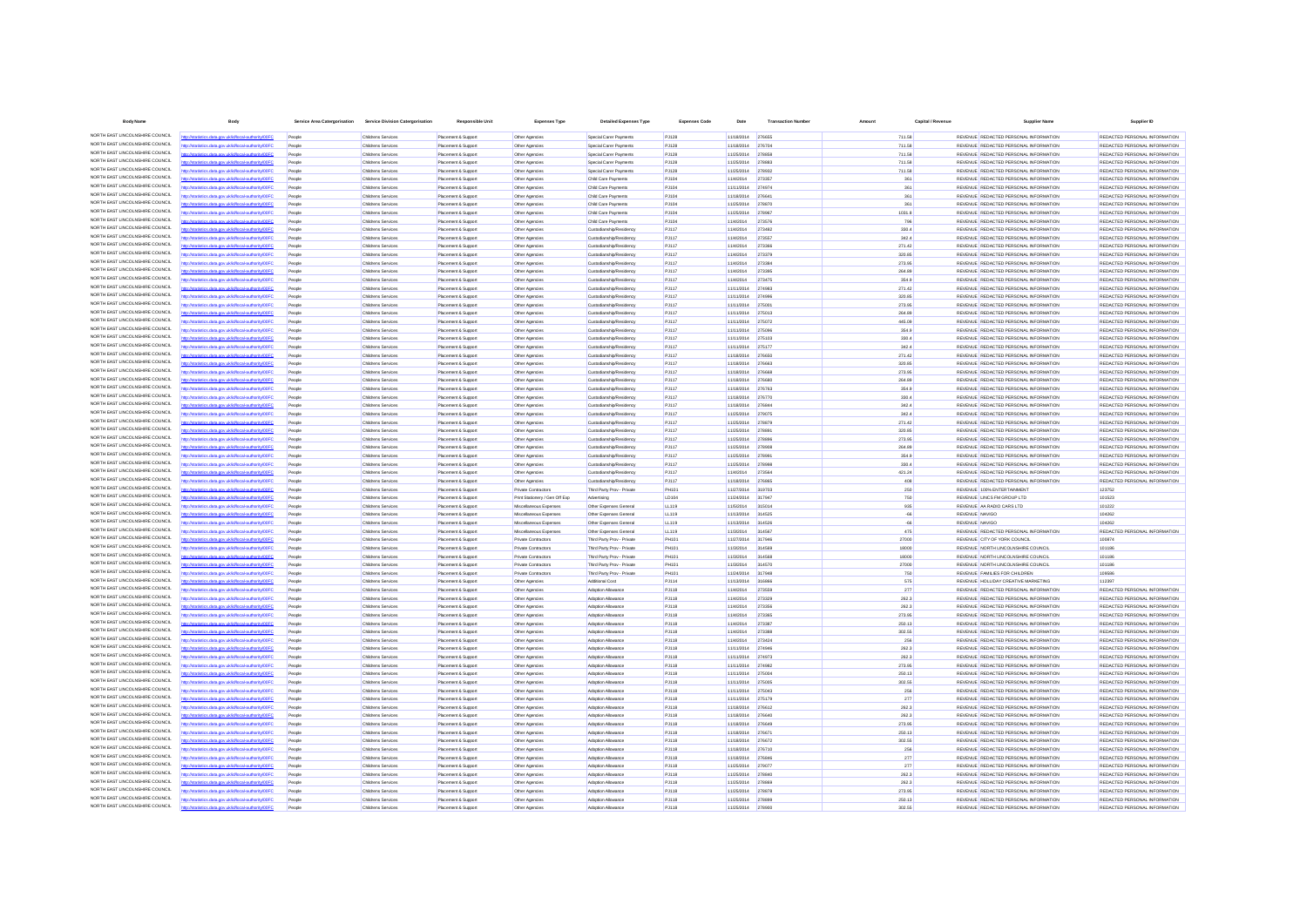| <b>Body Name</b>                                                   | Bod                                                                          | Service Area Catergorisation | <b>Service Division Catergorisation</b>  | <b>Responsible Unit</b>                    | <b>Expenses Type</b>                                             | <b>Detailed Expenses Type</b>                                    | <b>Expenses Code</b>         | Date                                   | <b>Transaction Number</b> |                  | Capital / Revenue | <b>Supplier Name</b>                                                             | <b>Supplier ID</b>                                             |
|--------------------------------------------------------------------|------------------------------------------------------------------------------|------------------------------|------------------------------------------|--------------------------------------------|------------------------------------------------------------------|------------------------------------------------------------------|------------------------------|----------------------------------------|---------------------------|------------------|-------------------|----------------------------------------------------------------------------------|----------------------------------------------------------------|
| NORTH EAST LINCOLNSHIRE COUNCIL                                    | ttp://statistics.data.gov.uk/id/local-authority/00FC                         | People                       | Childrens Services                       | Placement & Support                        | Other Agencies                                                   | <b>Adoption Allowance</b>                                        | PJ118                        | 11/25/2014 278938                      |                           | 256              |                   | REVENUE REDACTED PERSONAL INFORMATION                                            | REDACTED PERSONAL INFORMATION                                  |
| NORTH FAST LINCOLNSHIRE COUNCIL                                    | ukldhoal-autho                                                               | People                       | Childrens Services                       | Placement & Support                        | Other Agencies                                                   | Adoption Allowance                                               | PJ118                        | 11/4/2014                              | 273400                    | 1268             |                   | REVENUE REDACTED PERSONAL INFORMATION                                            | REDACTED PERSONAL INFORMATION                                  |
| NORTH EAST LINCOLNSHIRE COUNCIL                                    | ukldhoal-authority/DDFC                                                      | People                       | Childrens Services                       | Placement & Suppor                         | Other Agencies                                                   | <b>Adoption Allowance</b>                                        | <b>PJ118</b>                 | 11/4/2014                              | 273582                    | 44               |                   | REVENUE REDACTED PERSONAL INFORMATION                                            | REDACTED PERSONAL INFORMATION                                  |
| NORTH EAST LINCOLNSHIRE COUNCIL                                    | tics.data.gov.uk/id/local-auth<br><b>IDOFC</b>                               | People                       | Childrens Services                       | Placement & Support                        | Other Agencies                                                   | <b>Adoption Allowance</b>                                        | PJ118                        | 11/18/2014                             | 276710                    | 435.69           |                   | REVENUE REDACTED PERSONAL INFORMATION                                            | REDACTED PERSONAL INFORMATION                                  |
| NORTH EAST LINCOLNSHIRE COUNCIL<br>NORTH EAST LINCOLNSHIRE COUNCIL |                                                                              | People                       | Childrens Services                       | Placement & Support                        | Other Agencies                                                   | Adoption Allowance                                               | <b>PJ118</b>                 | 11/25/2014                             | 279072                    | 746.57           |                   | REVENUE REDACTED PERSONAL INFORMATION                                            | REDACTED PERSONAL INFORMATION                                  |
| NORTH EAST LINCOLNSHIRE COUNCIL                                    | stics.data.gov.uk/id/local-authority/00FC                                    | People<br>People             | Childrens Services<br>Childrens Services | Placement & Support<br>Placement & Support | Other Agencies<br>Other Agencies                                 | <b>Adoption Allowanc</b><br>Adoption Allowance                   | <b>PJ118</b><br><b>PJ118</b> | 11/4/2014<br>11/11/2014                | 273463<br>275084          | 340.32<br>340.32 |                   | REVENUE REDACTED PERSONAL INFORMATION<br>REVENUE REDACTED PERSONAL INFORMATION   | REDACTED PERSONAL INFORMATION<br>REDACTED PERSONAL INFORMATION |
| NORTH EAST LINCOLNSHIRE COUNCIL                                    | stics.data.gov.uk/id/local-authority/00FC                                    | People                       | Childrens Services                       | Placement & Suppor                         | Other Agencies                                                   | Adoption Allowance                                               | <b>PJ118</b>                 | 11/18/2014                             | 276751                    | 340.32           |                   | REVENUE REDACTED PERSONAL INFORMATION                                            | REDACTED PERSONAL INFORMATION                                  |
| NORTH EAST LINCOLNSHIRE COUNCIL                                    | statistics.data.gov.uk/id/local-authority/00FC                               | People                       | Childrens Services                       | Placement & Support                        | Other Agencies                                                   | Adoption Allowance                                               | PJ118                        | 11/25/2014                             | 278979                    | 340.32           |                   | REVENUE REDACTED PERSONAL INFORMATION                                            | REDACTED PERSONAL INFORMATION                                  |
| NORTH EAST LINCOLNSHIRE COUNCIL                                    |                                                                              | People                       | Childrens Services                       | Placement & Support                        | Other Agencies                                                   | Health Charges                                                   | PJ131                        | 11/5/2014                              | 315065                    | 600              |                   | REVENUE SHARON PEARCE                                                            | 125294                                                         |
| NORTH EAST LINCOLNSHIRE COUNCIL                                    | tics.data.gov.uk/id/local-auth                                               | People                       | Childrens Services                       | Placement & Suppo                          | Other Agencie                                                    | Other                                                            | PJ121                        | 11/24/2014                             | 318734                    | 276.41           |                   | REVENUE CLICK TRAVEL                                                             | 127476                                                         |
| NORTH EAST LINCOLNSHIRE COUNCIL                                    |                                                                              | People                       | Childrens Services                       | Placement & Support                        | Other Agencies                                                   | Other                                                            | PJ121                        | 11/21/2014 316807                      |                           | 1200             |                   | REVENUE LOCAL WORLD LIMITED                                                      | 118774                                                         |
| NORTH EAST LINCOLNSHIRE COUNCIL<br>NORTH EAST LINCOLNSHIRE COUNCIL | stics.data.gov.uk/id/local-authority/00FC                                    | People                       | Childrens Services                       | Placement & Suppor                         | Other Agencies                                                   | Setting Up                                                       | PJ111                        | 11/25/2014 279064                      |                           | 400              |                   | REVENUE REDACTED PERSONAL INFORMATION                                            | REDACTED PERSONAL INFORMATION                                  |
| NORTH EAST LINCOLNSHIRE COUNCIL                                    |                                                                              | Peopl<br>People              | Childrens Services<br>Childrens Services | Placement & Suppor<br>Placement & Support  | Print Stationery / Gen Off Exp<br>Print Stationery / Gen Off Exp | Advertising<br>Advertising                                       | LD104<br>LD104               | 11/10/2014<br>11/21/2014               | 309021<br>317985          | 1200<br>500      |                   | REVENUE LOCAL WORLD LIMITED<br>REVENUE JOHNSTON PUBLISHING LTD                   | 118774<br>112702                                               |
| NORTH EAST LINCOLNSHIRE COUNCIL                                    | stics.data.gov.uk/id/local-authority/00FC                                    | Peopl                        | Childrens Services                       | Placement & Suppor                         | Other Agencies                                                   | Panel Expenses                                                   | <b>PJ137</b>                 | 11/11/2014                             | 315484                    | 750              |                   | REVENUE SUE PRESTOP                                                              | 101956                                                         |
| NORTH EAST LINCOLNSHIRE COUNCIL                                    |                                                                              | People                       | Childrens Services                       | Placement & Support                        | Other Agencies                                                   | Panel Expenses                                                   | PJ137                        | 11/12/2014                             | 315412                    | 375              |                   | REVENUE MS LIZ DONOGHUE                                                          | 124626                                                         |
| NORTH EAST LINCOLNSHIRE COUNCIL                                    | stics.data.gov.uk/id/local-authority/00FC                                    | People                       | Childrens Services                       | Placement & Support                        | Private Contractors                                              | Third Party Prov - Private                                       | PH101                        | 11/14/2014 315897                      |                           | 3232.99          |                   | REVENUE HILLCREST CARE LTD                                                       | 120616                                                         |
| NORTH EAST LINCOLNSHIRE COUNCIL                                    | ics data ony uklidiocal authority/00FC                                       | People                       | Childrens Services                       | Placement & Suppor                         | Private Contractors                                              | Third Party Prov - Private                                       | PH101                        | 11/12/2014                             | 315898                    | 3188.66          |                   | REVENUE HILLCREST CARE LTD                                                       | 120616                                                         |
| NORTH FAST LINCOLNSHIRE COUNCIL<br>NORTH EAST LINCOLNSHIRE COUNCIL |                                                                              | People                       | Childrens Services                       | Placement & Support                        | Private Contractors                                              | Third Party Prov - Private                                       | PH101                        | 11/17/2014                             | 316982                    | 3257.08          |                   | REVENUE THE NATIONAL FOSTERING AGENCY                                            | 112225                                                         |
| NORTH EAST LINCOLNSHIRE COUNCIL                                    | tics.data.gov.uk/id/local-authr                                              | People                       | Childrens Services                       | Placement & Suppor                         | Private Contractors                                              | Third Party Prov - Private                                       | PH101<br>PH101               | 11/17/2014                             | 316984                    | 3385.2<br>3385.2 |                   | REVENUE THE NATIONAL FOSTERING AGENCY                                            | 112225<br>112225                                               |
| NORTH EAST LINCOLNSHIRE COUNCIL                                    | stics.data.gov.uk/id/local-authority/00FC                                    | People<br>People             | Childrens Services<br>Childrens Services | Placement & Support<br>Placement & Support | Private Contractor:<br>Private Contractors                       | Third Party Prov - Private<br>Third Party Prov - Private         | PH101                        | 11/17/2014<br>11/17/2014 316985        |                           | 2767.99          |                   | REVENUE THE NATIONAL FOSTERING AGENCY<br>REVENUE THE NATIONAL FOSTERING AGENCY   | 112225                                                         |
| NORTH EAST LINCOLNSHIRE COUNCIL                                    | stics.data.gov.uk/id/local-authority/00FC                                    | People                       | Childrens Services                       | Placement & Suppor                         | Private Contractors                                              | Third Party Prov - Private                                       | PH101                        | 11/17/2014                             | 316983                    | 2712.5           |                   | REVENUE THE NATIONAL FOSTERING AGENCY                                            | 112225                                                         |
| NORTH EAST LINCOLNSHIRE COUNCIL                                    | stics.data.gov.uk/id/local-authority/00FC                                    | People                       | Childrens Services                       | Placement & Support                        | Private Contractors                                              | Third Party Prov - Private                                       | PH101                        | 11/17/2014                             | 316987                    | 3295.8           |                   | REVENUE THE NATIONAL FOSTERING AGENCY                                            | 112225                                                         |
| NORTH EAST LINCOLNSHIRE COUNCIL                                    |                                                                              | People                       | Childrens Services                       | Placement & Suppor                         | Private Contractors                                              | Third Party Prov - Private                                       | PH101                        | 11/17/2014                             |                           | 878.88           |                   | REVENUE THE NATIONAL FOSTERING AGENCY                                            | 112225                                                         |
| NORTH EAST LINCOLNSHIRE COUNCIL                                    |                                                                              | Peopl                        | Childrens Services                       | Placement & Support                        | Private Contractor:                                              | Third Party Prov - Private                                       | PH101                        | 11/17/2014                             | 316986                    | 875              |                   | REVENUE THE NATIONAL FOSTERING AGENCY                                            | 112225                                                         |
| NORTH EAST LINCOLNSHIRE COUNCIL                                    | stics.data.gov.uk/id/local-authority/00FC                                    | People                       | Childrens Services                       | Placement & Support                        | Private Contractors                                              | Third Party Prov - Private                                       | PH101                        | 11/19/2014                             | 316991                    | 5026.34          |                   | REVENUE ACTION FOR CHILDREN SERVICES LTD                                         | 105607                                                         |
| NORTH EAST LINCOLNSHIRE COUNCIL<br>NORTH EAST LINCOLNSHIRE COUNCIL |                                                                              | People                       | Childrens Services                       | Placement & Support                        | Private Contractors                                              | Third Party Prov - Private                                       | PH101                        | 11/19/2014 316978                      |                           | 2900.67          |                   | REVENUE TREE HOUSE CARE FOSTERING SOLUTIONS LTD                                  | 101150                                                         |
| NORTH EAST LINCOLNSHIRE COUNCIL                                    | stics.data.gov.uk/id/local-authority/00FC                                    | People                       | Childrens Services                       | Placement & Support                        | Private Contractors                                              | Third Party Prov - Private                                       | PH101                        | 11/19/2014 316977                      |                           | 4971.3           |                   | REVENUE TREE HOUSE CARE FOSTERING SOLUTIONS LTD                                  | 101150                                                         |
| NORTH EAST LINCOLNSHIRE COUNCIL                                    | ing data any uklidional suttoda (DOCC)                                       | People<br>People             | Childrens Services<br>Childrens Services | Placement & Support<br>Placement & Suppor  | Private Contractors<br>Private Contractors                       | Third Party Prov - Private<br>Third Party Prov - Privat          | PH101<br>PH101               | 11/19/2014<br>11/17/2014               | 317312<br>316913          | 3121.7<br>2886.1 |                   | REVENUE FOSTER CARE ASSOCIATES LIMITED<br>REVENUE FOSTER CARE ASSOCIATES LIMITED | 101455<br>101455                                               |
| NORTH EAST LINCOLNSHIRE COUNCIL                                    | istics.data.gov.uk/id/local-authority/00FC                                   | People                       | Childrens Services                       | Placement & Support                        | Private Contractors                                              | Third Party Prov - Private                                       | PH101                        | 11/19/2014 316960                      |                           | 3286             |                   | REVENUE FOSTER CARE ASSOCIATES LIMITED                                           | 101455                                                         |
| NORTH EAST LINCOLNSHIRE COUNCIL                                    |                                                                              | People                       | Childrens Services                       | Placement & Suppor                         | Private Contractors                                              | Third Party Prov - Private                                       | PH101                        | 11/17/2014                             | 316883                    | 3220.28          |                   | REVENUE FOSTER CARE ASSOCIATES LIMITED                                           | 101455                                                         |
| NORTH EAST LINCOLNSHIRE COUNCIL                                    | stics.data.gov.uk/id/local-authority/00FC                                    | People                       | Childrens Services                       | Placement & Support                        | Private Contractors                                              | Third Party Prov - Private                                       | PH101                        | 11/19/2014                             | 316976                    | 465.5            |                   | REVENUE FOSTER CARE ASSOCIATES LIMITED                                           | 101455                                                         |
| NORTH EAST LINCOLNSHIRE COUNCIL                                    |                                                                              | People                       | Childrens Services                       | Placement & Support                        | Private Contractors                                              | Third Party Prov - Private                                       | PH101                        | 11/19/2014                             | 317319                    | 503.5            |                   | REVENUE FOSTER CARE ASSOCIATES LIMITED                                           | 101455                                                         |
| NORTH EAST LINCOLNSHIRE COUNCIL<br>NORTH EAST LINCOLNSHIRE COUNCIL |                                                                              | Peopl                        | Childrens Services                       | Placement & Suppo                          | Private Contractor                                               | Third Party Prov - Privat                                        | PH101                        | 11/19/2014                             | 31687                     | 331.5            |                   | REVENUE FOSTER CARE ASSOCIATES LIMITED                                           | 101455                                                         |
| NORTH EAST LINCOLNSHIRE COUNCIL                                    | stics.data.gov.uk/id/local-authority/00FC                                    | People                       | Childrens Services                       | Placement & Support                        | Private Contractors                                              | Third Party Prov - Private                                       | PH101                        | 11/19/2014 317321                      |                           | 2968             |                   | REVENUE FOSTER CARE ASSOCIATES LIMITED                                           | 101455                                                         |
| NORTH EAST LINCOLNSHIRE COUNCIL                                    | stics.data.gov.uk/id/local-authority/00FC                                    | People<br>People             | Childrens Services<br>Childrens Services | Placement & Support<br>Placement & Support | Private Contractors<br>Private Contractors                       | Third Party Prov - Private<br>Third Party Prov - Private         | PH101<br><b>PH101</b>        | 11/18/2014 317301<br>11/17/2014 316970 |                           | 3286<br>3187.42  |                   | REVENUE FOSTER CARE ASSOCIATES LIMITED<br>REVENUE FOSTER CARE ASSOCIATES LIMITED | 101455<br>101455                                               |
| NORTH EAST LINCOLNSHIRE COUNCIL                                    |                                                                              | People                       | Childrens Services                       | Placement & Support                        | Private Contractors                                              | Third Party Prov - Private                                       | PH101                        | 11/17/2014                             | 316971                    | 3187.42          |                   | REVENUE FOSTER CARE ASSOCIATES LIMITED                                           | 101455                                                         |
| NORTH EAST LINCOLNSHIRE COUNCIL                                    | tics.data.gov.uk/id/local-autho                                              | People                       | Childrens Services                       | Placement & Suppor                         | Private Contractors                                              | Third Party Prov - Private                                       | PH101                        | 11/19/2014                             |                           | 4380.3           |                   | REVENUE FOSTER CARE ASSOCIATES LIMITED                                           | 101455                                                         |
| NORTH EAST LINCOLNSHIRE COUNCIL                                    | stics.data.gov.uk/id/local-authority/00FC                                    | People                       | Childrens Services                       | Placement & Support                        | Private Contractors                                              | Third Party Prov - Private                                       | PH101                        | 11/19/2014 316990                      |                           | 3990             |                   | REVENUE PROGRESSIVE CARE                                                         | 124869                                                         |
| NORTH EAST LINCOLNSHIRE COUNCIL                                    | cs.data.gov.uk/id/local-authority/00FC                                       | People                       | Childrens Services                       | Placement & Support                        | Private Contractors                                              | Third Party Prov - Private                                       | PH101                        | 11/21/2014 317887                      |                           | 1207.5           |                   | REVENUE BEELINE TAXIS                                                            | 128002                                                         |
| NORTH EAST LINCOLNSHIRE COUNCIL<br>NORTH EAST LINCOLNSHIRE COUNCIL | stics.data.gov.uk/id/local-authority/00FC                                    | People                       | Childrens Services                       | Placement & Suppor                         | Private Contractors                                              | Third Party Prov - Private                                       | PH101                        | 11/24/2014                             | 317440                    | 682.5            |                   | REVENUE BEELINE TAXIS                                                            | 128002                                                         |
| NORTH EAST LINCOLNSHIRE COUNCIL                                    | cs.data.gov.uk/id/local-authority/00FC                                       | People<br>People             | Childrens Services<br>Childrens Services | Placement & Support<br>Placement & Suppor  | Rep Aterations Maint Building<br>Rep Alterations Maint Building  | Buildings - Regulations / Insc<br>Buildings - Regulations / Insp | GA103<br>GA103               | 11/19/2014<br>11/19/2014               | 316992                    | 500<br>500       |                   | REVENUE SUE RAWLINGS<br>REVENUE SUE RAWLINGS                                     | 119707<br>119707                                               |
| NORTH EAST LINCOLNSHIRE COUNCIL                                    | atistics.data.gov.uk/id/local-authority/00FC                                 | People                       | Childrens Services                       | Placement & Support                        | Equip / Furniture / Materials                                    | Equipment - Purchase                                             | LA101                        | 11/14/2014                             | 306045                    | 283.29           |                   | REVENUE DAVID BURY LTD                                                           | 103135                                                         |
| NORTH EAST LINCOLNSHIRE COUNCIL                                    |                                                                              | People                       | Childrens Services                       | Placement & Support                        | Catering                                                         | Provisions                                                       | LB101                        | 11/3/2014                              | 314489                    | 400.02           |                   | REVENUE W M MORRISON SUPERMARKETS PLC                                            | 100919                                                         |
| NORTH EAST LINCOLNSHIRE COUNCIL                                    | istics.data.gov.uk/id/local-authority/00FC                                   | People                       | Childrens Services                       | Placement & Suppor                         | Catering                                                         | Provision                                                        | LB101                        | 11/12/2014                             | 316427                    | 327.21           |                   | REVENUE W M MORRISON SUPERMARKETS PLC                                            | 100919                                                         |
| NORTH EAST LINCOLNSHIRE COUNCIL                                    | stics data ony uklidiocal authority/00FC                                     | People                       | Childrens Services                       | Placement & Support                        | Catering                                                         | Provisions                                                       | LB101                        | 11/27/2014                             | 319294                    | 384.91           |                   | REVENUE W M MORRISON SUPERMARKETS PLC                                            | 100919                                                         |
| NORTH EAST LINCOLNSHIRE COUNCIL                                    | tics.data.gov.uk/id/local-authority/00FC                                     | People                       | Childrens Services                       | Placement & Suppor                         | Miscellaneous Expenses                                           | Activities - Service Users                                       | LL114                        | 11/13/2014                             | 316108                    | 340.13           |                   | REVENUE PETTY CASH                                                               | REDACTED                                                       |
| NORTH EAST LINCOLNSHIRE COUNCIL<br>NORTH EAST LINCOLNSHIRE COUNCIL |                                                                              | Peopl                        | Childrens Services                       | Placement & Suppo                          | Other Agencie                                                    | Clothing                                                         | PJ106                        | 11/13/2014                             | 316108                    | 618.15           |                   | REVENUE PETTY CASH                                                               | REDACTED                                                       |
| NORTH EAST LINCOLNSHIRE COUNCIL                                    | data.gov.uk/id/local-auth                                                    | People                       | Childrens Services                       | Placement & Support                        | Rep Alterations Maint Building                                   | Buildings - Regulations / Insp.                                  | GA103                        | 11/27/2014 319292                      | 315024                    | 1760             |                   | REVENUE OFSTED                                                                   | 101836                                                         |
| NORTH EAST LINCOLNSHIRE COUNCIL                                    | stics.data.gov.uk/id/local-authority/00FC<br>ins data ony uklidional authori | Peopl<br>People              | Childrens Services<br>Childrens Services | Placement & Suppo<br>Safeguarding          | Communications And Computing<br>Miscelaneous Expenses            | Telephones<br>Legal Fees - General                               | LF112<br>LL103               | 11/5/2014<br>11/17/2014                | 317478                    | 412.22<br>327.73 |                   | REVENUE VIRGIN MEDIA<br>REVENUE LEXTOX DRUG & ALCOHOL TESTING                    | 107612<br>125634                                               |
| NORTH EAST LINCOLNSHIRE COUNCIL                                    | stics.data.gov.uk/id/local-authority/00FC                                    | People                       | Childrens Services                       | Safeguarding                               | Miscellaneous Expenses                                           | Legal Fees - General                                             | LL103                        | 11/3/2014                              | 314085                    | 308              |                   | REVENUE AD LITEM LEGAL SERVICES                                                  | 104447                                                         |
| NORTH EAST LINCOLNSHIRE COUNCIL                                    |                                                                              | Peopl                        | Childrens Services                       | Safeguardi                                 | Miscella<br>tous Expenses                                        | Legal Fees - Gener                                               | LL103                        | 11/3/2014                              | 314157                    | 1610             |                   | REVENUE AD LITEM LEGAL SERVICES                                                  | 104447                                                         |
| NORTH EAST LINCOLNSHIRE COUNCIL                                    | cs.data.gov.uk/id/local-authr                                                | People                       | Childrens Services                       | Safeguarding                               | Miscelaneous Expenses                                            | Legal Fees - General                                             | LL103                        | 11/3/2014                              | 314107                    | 1205.25          |                   | REVENUE REDACTED PERSONAL INFORMATION                                            | REDACTED PERSONAL INFORMATION                                  |
| NORTH EAST LINCOLNSHIRE COUNCIL                                    | istics.data.gov.uk/id/local-authority/00FC                                   | People                       | Childrens Services                       | Safeguarding                               | Miscellaneous Expenses                                           | Legal Fees - Genera                                              | LL103                        | 11/10/2014                             | 314053                    | 785.4            |                   | REVENUE QUALITY SOLICITORS BRADBURY ROBERTS & RABY                               | 121967                                                         |
| NORTH EAST LINCOLNSHIRE COUNCIL<br>NORTH EAST LINCOLNSHIRE COUNCIL | ing state and distinguishment and                                            | People                       | Childrens Services                       | Safeguarding                               | Miscellaneous Expenses                                           | Legal Fees - General                                             | LL103                        | 11/17/2014 317403                      |                           | 266.44           |                   | REVENUE BML PSYCHOLOGICAL CONSULTANCY                                            | 104475                                                         |
| NORTH EAST LINCOLNSHIRE COUNCIL                                    | ics.data.gov.uk/id/local-authority/00FC                                      | People                       | Childrens Services                       | Safeguarding                               | Miscelaneous Expenses                                            | Legal Fees - General                                             | LL103                        | 11/19/2014                             | 317824                    | 860.13           |                   | REVENUE LIZ HALL LTD                                                             | 120213                                                         |
| NORTH EAST LINCOLNSHIRE COUNCIL                                    | stics.data.gov.uk/id/local-authority/00FC                                    | People<br>People             | Childrens Services<br>Childrens Services | Safeguarding<br>Safeguarding               | Miscellaneous Expenses<br>Miscellaneous Expenses                 | Legal Fees - Genera<br>Legal Fees - General                      | LL103<br>LL103               | 11/19/2014<br>11/19/2014               | 317825<br>317844          | 282.6<br>612.3   |                   | REVENUE LEXTOX DRUG & ALCOHOL TESTING<br>REVENUE AD LITEM LEGAL SERVICES         | 125634<br>104447                                               |
| NORTH EAST LINCOLNSHIRE COUNCIL                                    | distics.data.gov.uk/id/local-authority/00FC                                  | Peopl                        | Childrens Services                       | Safeguarding                               | Miscellaneous Expenses                                           | Legal Fees - Genera                                              | LL103                        | 11/20/2014                             | 317486                    | 1400             |                   | REVENUE AD LITEM LEGAL SERVICES                                                  | 104447                                                         |
| NORTH EAST LINCOLNSHIRE COUNCIL                                    | os data gov ukřdíhoal-authority                                              | People                       | Childrens Services                       | Safeguarding                               | Miscellaneous Expenses                                           | Legal Fees - General                                             | LL103                        | 11/3/2014                              | 314077                    | 345              |                   | REVENUE BATES & MOUNTAIN SOLICITORS                                              | 105051                                                         |
| NORTH EAST LINCOLNSHIRE COUNCIL                                    | tics.data.gov.uk/id/local-authority/00FC                                     | People                       | Childrens Services                       | Safeguarding                               | Miscelaneous Expenses                                            | Legal Fees - General                                             | LL103                        | 11/3/2014                              | 314083                    | 3760             |                   | REVENUE AD LITEM LEGAL SERVICES                                                  | 104447                                                         |
| NORTH EAST LINCOLNSHIRE COUNCIL                                    |                                                                              | People                       | Childrens Services                       | Safeguarding                               | Miscellaneous Expenses                                           | Legal Fees - General                                             | LL103                        | 11/3/2014                              | 314156                    | 14228.92         |                   | REVENUE REDACTED PERSONAL INFORMATION                                            | REDACTED PERSONAL INFORMATION                                  |
| NORTH EAST LINCOLNSHIRE COUNCIL                                    | stics.data.gov.uk/id/local-authority/00FC                                    | People                       | Childrens Services                       | Safeguarding                               | Miscelaneous Expenses                                            | Legal Fees - General                                             | LL103                        | 11/19/2014                             | 317845                    | 4105             |                   | REVENUE REDACTED PERSONAL INFORMATION                                            | REDACTED PERSONAL INFORMATION                                  |
| NORTH EAST LINCOLNSHIRE COUNCIL<br>NORTH EAST LINCOLNSHIRE COUNCIL |                                                                              | People                       | Childrens Services                       | Safeguarding                               | Miscelaneous Expenses                                            | Legal Fees - General                                             | LL103                        | 11/3/2014                              | 314153                    | 4150             |                   | REVENUE AD LITEM LEGAL SERVICES                                                  | 104447                                                         |
| NORTH EAST LINCOLNSHIRE COUNCIL                                    |                                                                              | People<br>People             | Childrens Services                       | Safeguarding                               | Miscelaneous Expenses                                            | Legal Fees - Genera                                              | LL103<br>LL103               | 11/3/2014<br>11/3/2014                 | 314164                    | 1258<br>264.25   |                   | REVENUE REDACTED PERSONAL INFORMATION<br>REVENUE AD LITEM LEGAL SERVICES         | REDACTED PERSONAL INFORMATION<br>104447                        |
| NORTH EAST LINCOLNSHIRE COUNCIL                                    | tics.data.gov.uk/id/local-authority/00FC                                     | People                       | Childrens Services<br>Childrens Services | Safeguarding<br>Safeguarding               | Miscellaneous Expenses<br>Miscelaneous Expenses                  | Legal Fees - General<br>Legal Fees - General                     | LL103                        | 11/3/2014                              | 314100<br>314160          | 27287.5          |                   | REVENUE REDACTED PERSONAL INFORMATION                                            | REDACTED PERSONAL INFORMATION                                  |
| NORTH EAST LINCOLNSHIRE COUNCIL                                    | stics.data.gov.uk/id/local-authority/00FC                                    | People                       | Childrens Services                       | Safeguarding                               | Miscellaneous Expenses                                           | Legal Fees - General                                             | LL103                        | 11/3/2014                              | 314040                    | 5670             |                   | REVENUE AD LITEM LEGAL SERVICES                                                  | 104447                                                         |
| NORTH EAST LINCOLNSHIRE COUNCIL                                    | s.data.gov.uk/id/local-authori                                               | People                       | Childrens Services                       | Safeguarding                               | Miscelaneous Expenses                                            | Legal Fees - General                                             | LL103                        | 11/3/2014                              | 314071                    | 595              |                   | REVENUE REDACTED PERSONAL INFORMATION                                            | REDACTED PERSONAL INFORMATION                                  |
| NORTH EAST LINCOLNSHIRE COUNCIL                                    | dics data ony uklidiocal authority/OFC                                       | Peopl                        | Childrens Services                       | Safeguarding                               | Miscelaneous Expenses                                            | Legal Fees - Genera                                              | LL103                        | 11/3/2014                              | 314098                    | 4620             |                   | REVENUE AD LITEM LEGAL SERVICES                                                  | 104447                                                         |
| NORTH EAST LINCOLNSHIRE COUNCIL                                    | stics.data.gov.uk/id/local-authority/00FC                                    | People                       | Childrens Services                       | Safeguarding                               | Direct Employee Expenses                                         | Agency Staf                                                      | EA105                        | 11/11/2014                             | 315422                    | 412.65           |                   | REVENUE NONSTOP RECRUITMENT                                                      | 120715                                                         |
| NORTH EAST LINCOLNSHIRE COUNCIL<br>NORTH EAST LINCOLNSHIRE COUNCIL |                                                                              | People                       | Childrens Services                       | Safeguarding                               | Direct Employee Expenses                                         | Agency Staf                                                      | EA105                        | 11/26/2014                             | 317987                    | 283.5            |                   | REVENUE NONSTOP RECRUITMENT                                                      | 120715                                                         |
| NORTH EAST LINCOLNSHIRE COUNCIL                                    | stics.data.gov.uk/id/local-authority/00FC                                    | People                       | Childrens Services                       | Safeguarding                               | Direct Employee Expenses                                         | Agency Staf                                                      | EA105                        | 11/28/2014                             | 318545                    | 772.65           |                   | REVENUE NONSTOP RECRUITMENT                                                      | 120715                                                         |
| NORTH EAST LINCOLNSHIRE COUNCIL                                    | ics.data.gov.uk/id/local-authority/00FC                                      | People                       | Childrens Services<br>Childrens Services | Safeguarding                               | Direct Employee Expenses<br>Direct Employee Expenses             | Agency Staff<br>Agency Staf                                      | EA105<br>EA105               | 11/14/2014 315863<br>11/24/2014        | 318174                    | 1143<br>2042.4   |                   | REVENUE NONSTOP RECRUITMENT<br>REVENUE SANCTUARY PERSONNEL LTD                   | 120715<br>25055                                                |
|                                                                    |                                                                              |                              |                                          |                                            |                                                                  |                                                                  |                              |                                        |                           |                  |                   |                                                                                  |                                                                |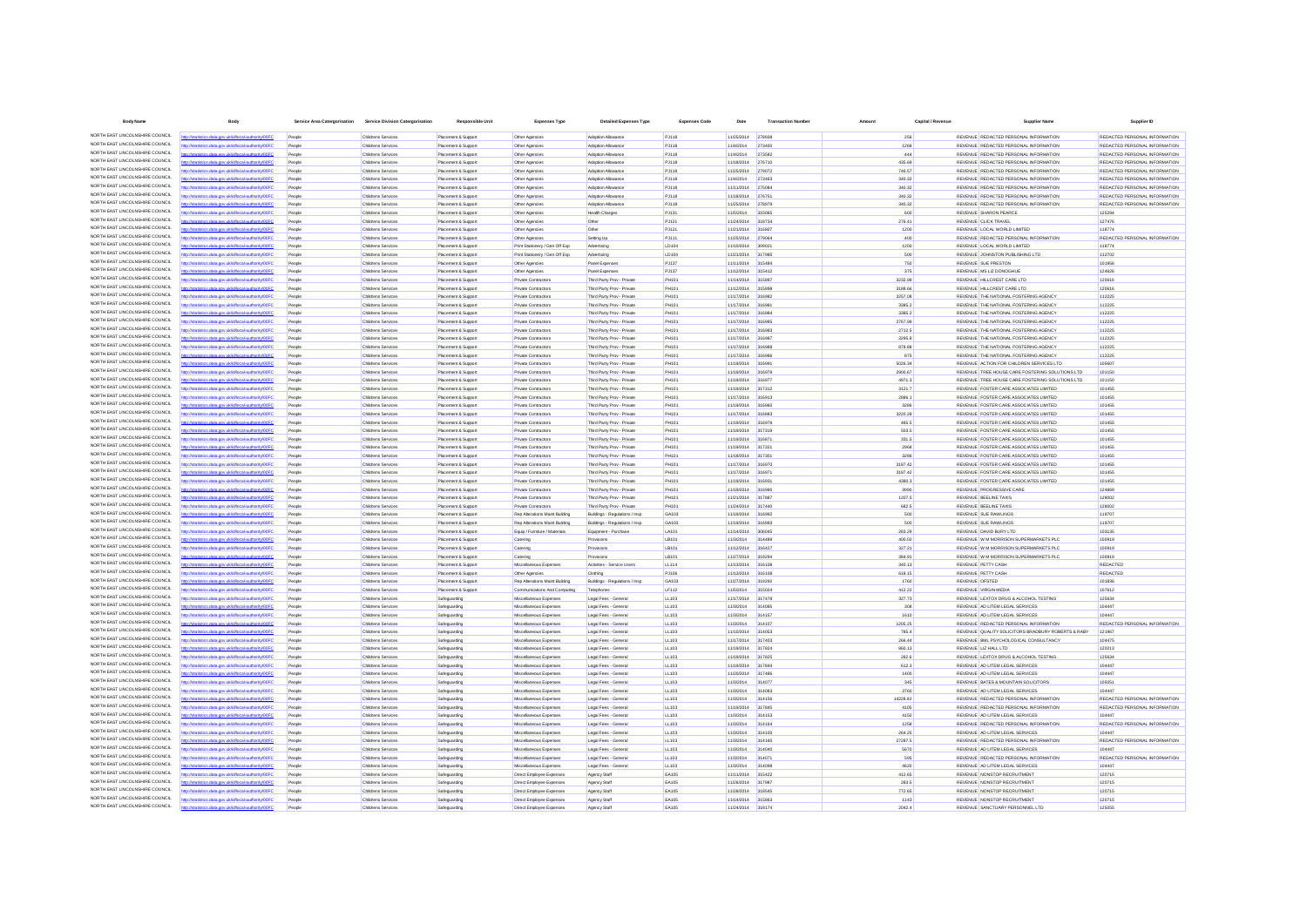| <b>Body Name</b>                                                    |                                                                                            |                  | Service Area Catergorisation Service Division Catergorisation | <b>Responsible Unit</b>                                | <b>Expenses Type</b>                                     | <b>Detailed Expenses Type</b>                                | <b>Expenses Code</b>         | Date                     | <b>Transaction Numbe</b> | Amoun             | Capital / Revenue    | <b>Supplier Name</b>                                                           |                                                                |
|---------------------------------------------------------------------|--------------------------------------------------------------------------------------------|------------------|---------------------------------------------------------------|--------------------------------------------------------|----------------------------------------------------------|--------------------------------------------------------------|------------------------------|--------------------------|--------------------------|-------------------|----------------------|--------------------------------------------------------------------------------|----------------------------------------------------------------|
| NORTH EAST LINCOLNSHIRE COUNCIL                                     | //statistics.data.gov.uk/id/local-authority/00FC                                           | People           | Childrens Services                                            | Safeguarding                                           | Direct Employee Expenses                                 | Agency Staff                                                 | <b>EA105</b>                 | 11/21/2014               | 318170                   | 1440.78           |                      | REVENUE SANCTUARY PERSONNEL LTD                                                | 125055                                                         |
| NORTH EAST LINCOLNSHIRE COUNCIL                                     |                                                                                            | People           | Childrens Service                                             | Saferuprdin                                            | Direct Employee Expenses                                 | Anency Staff                                                 | <b>FA105</b>                 | 11/21/2014               | 318178                   | 2042.4            |                      | REVENUE SANCTUARY PERSONNEL LTD                                                | 125055                                                         |
| NORTH EAST LINCOLNSHIRE COUNCIL<br>NORTH EAST LINCOLNSHIRE COUNCIL  |                                                                                            | People           | Childrens Services                                            | Safeguarding                                           | Direct Employee Expenses                                 | Agency Staff                                                 | <b>EA105</b>                 | 11/27/2014 318173        |                          | 2042.4            |                      | REVENUE SANCTUARY PERSONNEL LTD                                                | 125055                                                         |
| NORTH EAST LINCOLNSHIRE COUNCIL                                     | atistics.data.gov.uk/id/local-authority/00FC                                               | People<br>People | Childrens Services<br>Childrens Services                      | Safeguarding<br>Safeguarding                           | Direct Employee Expenses<br>Direct Employee Expenses     | Agency Staff<br>Agency Staff                                 | <b>FA105</b><br><b>EA105</b> | 11/20/2014<br>11/27/2014 | 318166<br>318175         | 414<br>2042.4     |                      | REVENUE SANCTUARY PERSONNEL LTD<br>REVENUE SANCTUARY PERSONNEL LTD             | 125055<br>125055                                               |
| NORTH EAST LINCOLNSHIRE COUNCIL                                     | fics.data.gov.uk/id/local-authority/00FC                                                   | People           | Childrens Services                                            | Safeguardin                                            | Direct Employee Expenses                                 | Agency Stat                                                  | EA105                        | 11/27/2014               | 318176                   | 2042.4            |                      | REVENUE SANCTUARY PERSONNEL LTD                                                | 125055                                                         |
| NORTH EAST LINCOLNSHIRE COUNCIL                                     |                                                                                            | People           | Childrens Services                                            | Saferuardo                                             | Direct Employee Expenses                                 | Agency Staff                                                 | EA105                        | 11/13/2014               | 316767                   | 1200              |                      | REVENUE SEVEN RESOURCING LTD                                                   | 125054                                                         |
| NORTH EAST LINCOLNSHIRE COUNCIL                                     | stics.data.gov.uk/id/local-authority/00FC                                                  | People           | Childrens Services                                            | Safeguarding                                           | Direct Employee Expenses                                 | Agency Staff                                                 | EA105                        | 11/11/2014               | 315839                   | 1681.65           |                      | REVENUE NONSTOP RECRUITMENT                                                    | 120715                                                         |
| NORTH EAST LINCOLNSHIRE COUNCIL<br>NORTH EAST LINCOLNSHIRE COUNCIL  | //statistics.data.gov.uk/id/local-authority/00FC                                           | People           | Childrens Services                                            | Safeguarding                                           | Direct Employee Expenses                                 | Agency Staff                                                 | EA105                        | 11/20/2014               | 318169                   | 2042.4            |                      | REVENUE SANCTUARY PERSONNEL LTD                                                | 125055                                                         |
| NORTH EAST LINCOLNSHIRE COUNCIL                                     | ns data ony uklidihoal-autho<br>fics.data.gov.uk/id/local-authority/00FC                   | People<br>People | Childrens Services<br>Childrens Services                      | Safeguarding<br>Safeguarding                           | Direct Employee Expenses<br>Direct Employee Expenses     | Agency Staff<br>Agency Stat                                  | <b>EA105</b><br>EA105        | 11/14/2014<br>11/20/2014 | 315862<br>317488         | 1409.7<br>1409.7  |                      | REVENUE NONSTOP RECRUITMENT<br>REVENUE NONSTOP RECRUITMEN                      | 120715<br>120715                                               |
| NORTH EAST LINCOLNSHIRE COUNCIL                                     |                                                                                            | People           | Childrens Service                                             | Safeguardin                                            | Direct Employee Expenses                                 | Agency Staff                                                 | <b>EA105</b>                 | 11/27/2014               | 319389                   | 2042.4            |                      | REVENUE SANCTUARY PERSONNEL LTD                                                | 125055                                                         |
| NORTH EAST LINCOLNSHIRE COUNCIL                                     | istics.data.gov.uk/id/local-authority/00FC                                                 | People           | Childrens Services                                            | Safeguarding                                           | Direct Employee Expenses                                 | Agency Staff                                                 | EA105                        | 11/26/2014               | 319393                   | 2042.4            |                      | REVENUE SANCTUARY PERSONNEL LTD                                                | 125055                                                         |
| NORTH EAST LINCOLNSHIRE COUNCIL                                     | ics.data.gov.uk/id/local-authority/00FC                                                    | People           | Childrens Services                                            | Safeguarding                                           | Direct Employee Expenses                                 | Agency Staff                                                 | EA105                        | 11/26/2014               | 319394                   | 2042.4            |                      | REVENUE SANCTUARY PERSONNEL LTD                                                | 125055                                                         |
| NORTH EAST LINCOLNSHIRE COUNCIL<br>NORTH EAST LINCOLNSHIRE COUNCIL  | ins data now uklidional authr                                                              | People           | Childrens Services                                            | Safeguarding                                           | Direct Employee Expenses                                 | Agency Staff                                                 | <b>EA105</b>                 | 11/24/2014               | 318145                   | 1480              |                      | REVENUE SEVEN RESOURCING LTD                                                   | 125054                                                         |
| NORTH EAST LINCOLNSHIRE COUNCIL                                     | stics.data.gov.uk/id/local-authority/00FC                                                  | People<br>People | Childrens Services                                            | Safeguarding<br>Safeguardin                            | Direct Employee Expenses                                 | Agency Stat                                                  | EA105<br>EA105               | 11/24/2014<br>11/26/2014 | 318134<br>31939          | 1681.65<br>2042.4 |                      | REVENUE NONSTOP RECRUITMENT<br>REVENUE SANCTUARY PERSONNEL LTD                 | 120715<br>125055                                               |
| NORTH EAST LINCOLNSHIRE COUNCIL                                     | stics.data.gov.uk/id/local-authority/00FC                                                  | People           | Childrens Service<br>Childrens Services                       | Safeguarding                                           | Direct Employee Expenses<br>Direct Employee Expenses     | Agency Stat<br>Agency Staff                                  | EA105                        | 11/17/2014               | 317493                   | 1409.7            |                      | REVENUE NONSTOP RECRUITMENT                                                    | 120715                                                         |
| NORTH EAST LINCOLNSHIRE COUNCIL                                     |                                                                                            | People           | Childrens Services                                            | Safeguarding                                           | Direct Employee Expenses                                 | Agency Staff                                                 | EA105                        | 11/26/2014               | 318678                   | 1409.7            |                      | REVENUE NONSTOP RECRUITMENT                                                    | 120715                                                         |
| NORTH EAST LINCOLNSHIRE COUNCIL                                     | os data cov uklidiocal authority/00EC.                                                     | People           | Childrens Services                                            | Safeguarding                                           | Direct Employee Expenses                                 | Agency Staff                                                 | <b>EA105</b>                 | 11/13/2014               | 315962                   | 2042.4            |                      | REVENUE SANCTUARY PERSONNEL LTD                                                | 125055                                                         |
| NORTH EAST LINCOLNSHIRE COUNCIL<br>NORTH EAST LINCOLNSHIRE COUNCIL  | tics.data.gov.uk/id/local-author                                                           | People           | Childrens Services                                            | Safeguarding                                           | Direct Employee Expenses                                 | <b>Agency Staff</b>                                          | EA105                        | 11/14/2014               | 315958                   | 414               |                      | REVENUE SANCTUARY PERSONNEL LTD                                                | 125055                                                         |
| NORTH EAST LINCOLNSHIRE COUNCIL                                     |                                                                                            | Peopl            | Childrens Service                                             |                                                        | Direct Employee Expenses                                 | Agency Staff                                                 | EA105                        | 11/14/2014               | 315960<br>315961         | 2042.4            |                      | REVENUE SANCTUARY PERSONNEL LTD                                                | 125055                                                         |
| NORTH EAST LINCOLNSHIRE COUNCIL                                     | statistics.data.gov.uk/id/local-authority/00FC                                             | People<br>People | Childrens Services<br>Childrens Services                      | Safeguarding<br>Safeguarding                           | Direct Employee Expenses<br>Direct Employee Expenses     | Agency Staff<br>Agency Staff                                 | EA105<br>EA105               | 11/13/2014<br>11/13/2014 | 315984                   | 2042.4<br>2042.4  |                      | REVENUE SANCTUARY PERSONNEL LTD<br>REVENUE SANCTUARY PERSONNEL LTD             | 125055<br>125055                                               |
| NORTH EAST LINCOLNSHIRE COUNCIL                                     | atistics.data.gov.uk/id/local-authority/00FC                                               | People           | Childrens Services                                            | Safeguarding                                           | Direct Employee Expenses                                 | Agency Staff                                                 | EA105                        | 11/13/2014               | 315985                   | 2263.2            |                      | REVENUE SANCTUARY PERSONNEL LTD                                                | 125055                                                         |
| NORTH FAST LINCOLNSHIRE COUNCIL                                     |                                                                                            | People           | <b>Childrens Services</b>                                     | Safeguarding                                           | Direct Employee Expenses                                 | Agency Staff                                                 | EA105                        | 11/3/2014                | 314512                   | 1409.7            |                      | REVENUE NONSTOP RECRUITMEN                                                     | 120715                                                         |
| NORTH EAST LINCOLNSHIRE COUNCIL<br>NORTH FAST LINCOLNSHIRE COLINCIL |                                                                                            | Peopl            | Childrens Service                                             | Safeguardin                                            | Direct Employee Expenses                                 | Agency Stat                                                  | <b>EA105</b>                 | 11/13/2014               | 315959                   | 1656              |                      | REVENUE SANCTUARY PERSONNEL LTD                                                | 125055                                                         |
| NORTH EAST LINCOLNSHIRE COUNCIL                                     | istics.data.gov.uk/id/local-authority/00FC                                                 | People           | Childrens Services                                            | Safeguarding                                           | Direct Employee Expenses                                 | Agency Staff                                                 | <b>EA105</b>                 | 11/10/2014               | 314521                   | 1409.7            |                      | REVENUE NONSTOP RECRUITMENT                                                    | 120715                                                         |
| NORTH EAST LINCOLNSHIRE COUNCIL                                     | distics.data.gov.uk/id/local-authority/00FC                                                | People<br>People | Childrens Services<br>Childrens Services                      | Safeguarding<br>Safeguarding                           | Direct Employee Expenses<br>Direct Employee Expenses     | Agency Staff<br>Agency Staff                                 | <b>EA105</b><br><b>EA105</b> | 11/17/2014<br>11/13/2014 | 316819<br>315981         | 2042.4<br>800.4   |                      | REVENUE SANCTUARY PERSONNEL LTD<br>REVENUE SANCTUARY PERSONNEL LTD             | 125055<br>125055                                               |
| NORTH FAST LINCOLNSHIRE COLINCIL                                    | tics data one uklidiocal autho                                                             | People           | Childrens Services                                            | Safeguarding                                           | Direct Employee Expenses                                 | Agency Staff                                                 | <b>EA105</b>                 | 11/13/2014               | 316825                   | 2042.4            |                      | REVENUE SANCTUARY PERSONNEL LTD                                                | 125055                                                         |
| NORTH EAST LINCOLNSHIRE COUNCIL                                     |                                                                                            | People           | Childrens Services                                            | Safeguardin                                            | Direct Employee Expenses                                 | Agency Stat                                                  | EA105                        | 11/17/2014               | 316818                   | 2042.4            |                      | REVENUE SANCTUARY PERSONNEL LTD                                                | 125055                                                         |
| NORTH EAST LINCOLNSHIRE COUNCIL                                     | statistics.data.gov.uk/id/local-authority/00FC                                             | People           | Childrens Services                                            | Safeguarding                                           | Direct Employee Expenses                                 | Agency Staff                                                 | <b>EA105</b>                 | 11/13/2014               | 315982                   | 2042.4            |                      | REVENUE SANCTUARY PERSONNEL LTD                                                | 125055                                                         |
| NORTH EAST LINCOLNSHIRE COUNCIL<br>NORTH EAST LINCOLNSHIRE COUNCIL  |                                                                                            | People           | Childrens Services                                            | Safeguarding                                           | Direct Employee Expenses                                 | Agency Staff                                                 | EA105                        | 11/13/2014               | 315983                   | 2042.4            |                      | REVENUE SANCTUARY PERSONNEL LTD                                                | 125055                                                         |
| NORTH EAST LINCOLNSHIRE COUNCIL                                     | atistics.data.gov.uk/id/local-authority/00FC                                               | People           | Childrens Services                                            | Safeguarding                                           | Direct Employee Expenses                                 | Agency Staff                                                 | EA105                        | 11/10/2014               | 314583                   | 1480              |                      | REVENUE SEVEN RESOURCING LTD                                                   | 125054                                                         |
| NORTH EAST LINCOLNSHIRE COUNCIL                                     |                                                                                            | People<br>People | Childrens Services<br>Childrens Services                      | Safeguarding<br>Safeguarding                           | Direct Employee Expenses<br>Direct Employee Expenses     | Agency Staff<br>Agency Stat                                  | <b>EA105</b><br>EA105        | 11/3/2014<br>11/17/2014  | 314751<br>31682          | 1681.65<br>2042.4 |                      | REVENUE NONSTOP RECRUITMENT<br>REVENUE SANCTUARY PERSONNEL LTD                 | 120715<br>125055                                               |
| NORTH EAST LINCOLNSHIRE COUNCIL                                     | stics.data.gov.uk/id/local-authority/00FC                                                  | People           | Childrens Services                                            | Safeguarding                                           | Direct Employee Expenses                                 | Agency Staff                                                 | <b>EA105</b>                 | 11/3/2014                | 314507                   | 1409.7            |                      | REVENUE NONSTOP RECRUITMENT                                                    | 120715                                                         |
| NORTH EAST LINCOLNSHIRE COUNCIL                                     |                                                                                            | People           | Childrens Services                                            | Safeguarding                                           | Indirect Employee Expenses                               | Removal Expenses - Employees                                 | EB111                        | 11/24/2014               | 278458                   | 1100              |                      | REVENUE REDACTED PERSONAL INFORMATION                                          | REDACTED PERSONAL INFORMATION                                  |
| NORTH EAST LINCOLNSHIRE COUNCIL                                     | istics.data.gov.uk/id/local-authority/00FC                                                 | People           | Childrens Services                                            | Safeguarding                                           | Indirect Employee Expenses                               | Removal Expenses - Employees                                 | EB111                        | 11/20/2014               | 276595                   | 855               |                      | REVENUE REDACTED PERSONAL INFORMATION                                          | REDACTED PERSONAL INFORMATION                                  |
| NORTH EAST LINCOLNSHIRE COUNCIL<br>NORTH EAST LINCOLNSHIRE COUNCIL  | ns data ony uklidihoakauth                                                                 | People           | Childrens Services                                            | Safeguarding                                           | Indirect Employee Expenses                               | Removal Expenses - Employees                                 | EB111                        | 11/18/2014               | 275846                   | 855               |                      | REVENUE REDACTED PERSONAL INFORMATION                                          | REDACTED PERSONAL INFORMATION                                  |
| NORTH EAST LINCOLNSHIRE COUNCIL                                     | ics.data.gov.uk/id/local-authority/00FC<br>Vstatistics.data.gov.uk/id/local-authority/00FC | People<br>People | Childrens Services<br>Childrens Services                      | Safeguarding<br>Safeguarding                           | Indirect Employee Expenses<br>Indirect Employee Expenses | Removal Expenses - Employees<br>Removal Expenses - Employees | EB111<br>EB111               | 11/27/2014<br>11/13/2014 | 279431<br>275843         | 1318.94<br>559    |                      | REVENUE REDACTED PERSONAL INFORMATION<br>REVENUE REDACTED PERSONAL INFORMATION | REDACTED PERSONAL INFORMATION<br>REDACTED PERSONAL INFORMATION |
| NORTH EAST LINCOLNSHIRE COUNCIL                                     | cs.data.gov.uk/id/local-authority/00FC                                                     | People           | Childrens Services                                            | Safeguarding                                           | Indirect Employee Expenses                               | Removal Expenses - Employees                                 | EB111                        | 11/13/2014               | 275844                   | 360               |                      | REVENUE REDACTED PERSONAL INFORMATION                                          | REDACTED PERSONAL INFORMATION                                  |
| NORTH EAST LINCOLNSHIRE COUNCIL                                     | tatistics.data.gov.uk/id/local-authority/00FC                                              | People           | Childrens Services                                            | Safeguarding                                           | Indirect Employee Expenses                               | <b>Staff Training</b>                                        | EB122                        | 11/11/2014               | 315454                   | 1166.35           |                      | REVENUE TRACEY HILL TRAINING & CONSULTANCY LIMITED                             | 121786                                                         |
| NORTH EAST LINCOLNSHIRE COUNCIL                                     | is data ony uklidional auth                                                                | People           | Childrens Services                                            | Safeguarding                                           | Public Transport                                         | Public Transport - Serv User                                 | JD102                        | 11/14/2014               | 316859                   | 2495              |                      | <b>REVENUE LINKS TAXIS</b>                                                     | 100546                                                         |
| NORTH EAST LINCOLNSHIRE COUNCIL<br>NORTH EAST LINCOLNSHIRE COUNCIL  | tics.data.gov.uk/id/local-authority/00FC                                                   | People           | Childrens Services                                            | Safeguarding                                           | Public Transport                                         | Public Transport - Serv User                                 | JD102                        | 11/3/2014                | 314679                   | 457.5             |                      | REVENUE COXONS CARS LIMITED                                                    | 100578                                                         |
| NORTH EAST LINCOLNSHIRE COUNCIL                                     | Vstatistics.data.gov.uk/id/local-authority/00FC                                            | People           | Childrens Services                                            | Safeguarding                                           | Private Contractors                                      | Third Party Prov - Private                                   | PH101                        | 11/17/2014               | 316789                   | 2730.4            |                      | REVENUE SAFER OUTLOOK CONSULTING LTD                                           | 111636                                                         |
| NORTH EAST LINCOLNSHIRE COUNCIL                                     | atistics.data.gov.uk/id/local-authority/00FC                                               | People<br>Peopl  | Childrens Services<br>Childrens Services                      | Safeguarding<br>Safeguarding                           | Other Agencies<br>Other Agencies                         | Section 17<br>Section 17                                     | PJ125<br>PJ125               | 11/3/2014<br>11/17/2014  | 272082<br>316864         | 400<br>1441.55    |                      | REVENUE REDACTED PERSONAL INFORMATION<br>REVENUE FAMILY SAFEGUARDING SERVICE   | REDACTED PERSONAL INFORMATION<br>110640                        |
| NORTH EAST LINCOLNSHIRE COUNCIL                                     | tins data ony uklidional-authori                                                           | People           | Childrens Services                                            | Safeguarding                                           | Other Agencies                                           | Section 17                                                   | PJ125                        | 11/3/2014                | 314754                   | 562.5             |                      | REVENUE QUAYSIDE CHILDCARE LTD.                                                | 127974                                                         |
| NORTH EAST LINCOLNSHIRE COUNCIL                                     | fics.data.gov.uk/id/local-authority/00FC                                                   | People           | Childrens Services                                            | Safeguarding                                           | Indirect Employee Expenses                               | Staff Training                                               | <b>EB122</b>                 | 11/3/2014                | 314070                   | 2750              |                      | REVENUE INDEPENDENT FAMILY SERVICE                                             | 104410                                                         |
| NORTH EAST LINCOLNSHIRE COUNCIL                                     |                                                                                            | Peopl            | Childrens Services                                            | Through Care & Disability                              | Direct Employee Expenses                                 | Agency Stat                                                  | EA105                        | 11/26/2014               |                          | 297.5             |                      | REVENUE HAYS SPECIALIST RECRUITMENT PLC                                        | 116564                                                         |
| NORTH EAST LINCOLNSHIRE COUNCIL<br>NORTH EAST LINCOLNSHIRE COUNCIL  | ns data ony uklidional-authr<br>tatistics.data.gov.uk/id/local-authority/00FC              | People<br>People | Childrens Services<br>Childrens Services                      | Through Care & Disability<br>Through Care & Disability | <b>Direct Transport Costs</b><br>Direct Transport Costs  | Voluntary Drivers Expenses<br>Voluntary Drivers Expenses     | <b>JA107</b><br><b>JA107</b> | 11/13/2014<br>11/13/2014 | 274631<br>274632         | 574.72<br>291.8   |                      | REVENUE REDACTED PERSONAL INFORMATION<br>REVENUE REDACTED PERSONAL INFORMATION | REDACTED PERSONAL INFORMATION<br>REDACTED PERSONAL INFORMATIO  |
| NORTH EAST LINCOLNSHIRE COUNCIL                                     | a stata zem uklidioent.nutkosi                                                             | People           | Childrens Services                                            | Through Care & Disability                              | Direct Transport Costs                                   | Voluntary Drivers Expenses                                   | 14107                        | 11/13/2014               | 274639                   | 809.76            |                      | REVENUE REDACTED PERSONAL INFORMATION                                          | REDACTED PERSONAL INFORMATION                                  |
| NORTH EAST LINCOLNSHIRE COUNCIL                                     | stics.data.gov.uk/id/local-authority/00FC                                                  | People           | Childrens Services                                            | Through Care & Disability                              | <b>Direct Transport Costs</b>                            | Voluntary Drivers Expenses                                   | <b>JA107</b>                 | 11/13/2014               | 274628                   | 299.43            |                      | REVENUE REDACTED PERSONAL INFORMATION                                          | REDACTED PERSONAL INFORMATION                                  |
| NORTH EAST LINCOLNSHIRE COUNCIL                                     |                                                                                            | Peopl            | Childrens Services                                            | Through Care & Disability                              | Direct Transport Cost                                    | /oluntary Drivers Expenses                                   | <b>JA107</b>                 | 11/13/2014               | 274629                   | 617.26            |                      | REVENUE REDACTED PERSONAL INFORMATION                                          | REDACTED PERSONAL INFORMATION                                  |
| NORTH EAST LINCOLNSHIRE COUNCIL                                     | tics data ony uklidingal autho                                                             | People           | Childrens Services                                            | Through Care & Disability                              | Private Contractors                                      | Third Party Prov - Private                                   | PH101                        | 11/5/2014                | 315042                   | 4740              |                      | REVENUE THE YOUTH JUSTICE BOARD                                                | 106472                                                         |
| NORTH EAST LINCOLNSHIRE COUNCIL<br>NORTH EAST LINCOLNSHIRE COUNCIL  | tatistics.data.gov.uk/id/local-authority/00FC                                              | People           | Childrens Services                                            | Through Care & Disability                              | Private Contractors                                      | Third Party Prov - Private                                   | PH101<br><b>PH101</b>        | 11/27/2014               | 318310                   | 1896              |                      | REVENUE THE YOUTH JUSTICE BOARD                                                | 106472                                                         |
| NORTH EAST LINCOLNSHIRE COUNCIL                                     | tics.data.gov.uk/id/local-authority/00FC                                                   | People<br>People | Childrens Services<br>Childrens Services                      | Through Care & Disability<br>Through Care & Disability | Private Contractors<br>Private Contractors               | Third Party Prov - Private<br>Third Party Prov - Private     | PH101                        | 11/28/2014<br>11/27/2014 | 318308<br>318309         | 4898<br>4740      |                      | REVENUE THE YOUTH JUSTICE BOARD<br>REVENUE THE YOUTH JUSTICE BOARD             | 106472<br>106472                                               |
| NORTH EAST LINCOLNSHIRE COUNCIL                                     |                                                                                            | People           | Childrens Services                                            | Through Care & Disability                              | Cleaning And Domestic Supples                            | Cleaning - Services                                          | GH102                        | 11/14/2014               | 315885                   | 250               |                      | REVENUE WENDY HAWKIN!                                                          | 122237                                                         |
| NORTH EAST LINCOLNSHIRE COUNCIL                                     | Vstatistics.data.gov.uk/id/local-authority/00FC                                            | People           | Childrens Services                                            | Through Care & Disability                              | Private Contractors                                      | Third Party Prov - Private                                   | PH101                        | 11/13/2014               | 316026                   | 2691.37           |                      | REVENUE SOUTH AYRSHIRE COUNCIL                                                 | 128079                                                         |
| NORTH EAST LINCOLNSHIRE COUNCIL                                     | distics.data.gov.uk/id/local-authority/00FC                                                | People           | Childrens Services                                            | Through Care & Disability                              | Private Contractors                                      | Third Party Prov - Privati                                   | PH101                        | 11/10/2014               | 313407                   | 16000             | <b>REVENUE</b> SCOPE |                                                                                | 102831                                                         |
| NORTH EAST LINCOLNSHIRE COUNCIL<br>NORTH EAST LINCOLNSHIRE COUNCIL  | ns data ony uklidional-authority                                                           | People           | Childrens Services                                            | Through Care & Disability                              | Private Contractor                                       | Third Party Prov - Privat                                    | PH101                        | 11/17/2014               | 316029                   | 15876.52          |                      | REVENUE HUMBERCARE LTD                                                         | 100311                                                         |
| NORTH EAST LINCOLNSHIRE COUNCIL                                     | stics.data.gov.uk/id/local-authority/00FC                                                  | People<br>People | Childrens Services<br>Childrens Services                      | Through Care & Disability<br>Through Care & Disability | Other Agencies<br>Other Agencies                         | <b>Housing Benefit</b><br><b>Housing Benefi</b>              | PJ134<br><b>PJ134</b>        | 11/4/2014<br>11/11/2014  | 273352<br>274969         | 260<br>260        |                      | REVENUE REDACTED PERSONAL INFORMATION<br>REVENUE REDACTED PERSONAL INFORMATION | REDACTED PERSONAL INFORMATION<br>REDACTED PERSONAL INFORMATION |
| NORTH EAST LINCOLNSHIRE COUNCIL                                     | stics.data.gov.uk/id/local-authority/00FC                                                  | People           | Childrens Services                                            | Through Care & Disability                              | Other Agencies                                           | <b>Housing Benefit</b>                                       | PJ134                        | 11/18/2014               | 276636                   | 260               |                      | REVENUE REDACTED PERSONAL INFORMATION                                          | REDACTED PERSONAL INFORMATION                                  |
| NORTH EAST LINCOLNSHIRE COUNCIL                                     |                                                                                            | People           | Childrens Services                                            | Through Care & Disability                              | Other Agencies                                           | <b>Housing Benefit</b>                                       | PJ134                        | 11/25/2014               | 278864                   | 260               |                      | REVENUE REDACTED PERSONAL INFORMATION                                          | REDACTED PERSONAL INFORMATION                                  |
| NORTH EAST LINCOLNSHIRE COUNCIL                                     |                                                                                            | People           | Childrens Services                                            | Through Care & Disability                              | Other Agencies                                           | <b>Housing Benefit</b>                                       | PJ134                        | 11/11/2014               | 275010                   | 252.32            |                      | REVENUE REDACTED PERSONAL INFORMATION                                          | REDACTED PERSONAL INFORMATION                                  |
| NORTH EAST LINCOLNSHIRE COUNCIL                                     | stics.data.gov.uk/id/local-authority/00FC                                                  | People           | Childrens Services                                            | Through Care & Disability                              | Other Agencies                                           | Leaving Care Grant                                           | PJ116                        | 11/13/2014               | 316030                   | 542               |                      | REVENUE UNITED CARPETS                                                         | 109007                                                         |
| NORTH EAST LINCOLNSHIRE COUNCIL<br>NORTH EAST LINCOLNSHIRE COUNCIL  | stics.data.gov.uk/id/local-authority/00FC                                                  | People           | Childrens Services                                            | Through Care & Disability<br>Through Care & Disability | Other Agencies                                           | Leaving Care Grant                                           | PJ116<br>PJ116               | 11/13/2014               | 309238                   | 354.16<br>418.02  |                      | REVENUE UNITED CARPETS                                                         | 109007<br>101032                                               |
| NORTH EAST LINCOLNSHIRE COUNCIL                                     |                                                                                            | People<br>People | <b>Childrens Services</b><br>Childrens Services               | Through Care & Disability                              | Other Agencies<br>Other Agencies                         | Leaving Care Grant<br>Leaving Care Grant                     | PJ116                        | 11/5/2014<br>11/20/2014  | 314026<br>317500         | 651.69            |                      | REVENUE ARGOS BUSINESS SOLUTIONS<br>REVENUE ARGOS BUSINESS SOLUTIONS           | 101032                                                         |
| NORTH EAST LINCOLNSHIRE COUNCIL                                     | istics.data.gov.uk/id/local-authority/00FC                                                 | Peopl            | Childrens Services                                            | Through Care & Disability                              | Other Agencies                                           | <b>Leaving Care Grant</b>                                    | PJ116                        | 11/3/2014                | 314753                   | $-127.48$         |                      | REVENUE ARGOS BUSINESS SOLUTIONS                                               | 101032                                                         |
| NORTH EAST LINCOLNSHIRE COUNCIL                                     | stics.data.gov.uk/id/local-authority/00FC                                                  | People           | Childrens Services                                            | Through Care & Disability                              | Other Agencies                                           | Personal Allowance                                           | PJ122                        | 11/13/2014               | 316503                   | 1596.75           |                      | REVENUE 16+ SERVICES                                                           | 100943                                                         |
| NORTH EAST LINCOLNSHIRE COUNCIL<br>NORTH EAST LINCOLNSHIRE COUNCIL  |                                                                                            | People           | Childrens Services                                            | Through Care & Disability                              | Other Agencies                                           | Section 24                                                   | PJ120                        | 11/13/2014               | 316503                   | 339.25            |                      | REVENUE 16+ SERVICES                                                           | 100943                                                         |
| NORTH EAST LINCOLNSHIRE COUNCIL                                     | stics.data.gov.uk/id/local-authority/00FC                                                  | People           | Childrens Services                                            | Through Care & Disability                              | Other Agencies                                           | University                                                   | PJ129                        | 11/25/2014               | 278963                   | 595               |                      | REVENUE REDACTED PERSONAL INFORMATION                                          | REDACTED PERSONAL INFORMATION                                  |
| NORTH EAST LINCOLNSHIRE COUNCIL                                     | cs.data.gov.uk/id/local-authority/00FC                                                     | People           | Childrens Services<br>Childrens Services                      | Through Care & Disability<br>Through Care & Disability | Other Agencies                                           | University                                                   | PJ129<br>PJ129               | 11/18/2014<br>11/4/2014  | 276735                   | 550               |                      | REVENUE REDACTED PERSONAL INFORMATION<br>REVENUE REDACTED PERSONAL INFORMATION | REDACTED PERSONAL INFORMATION<br>REDACTED PERSONAL INFORMATION |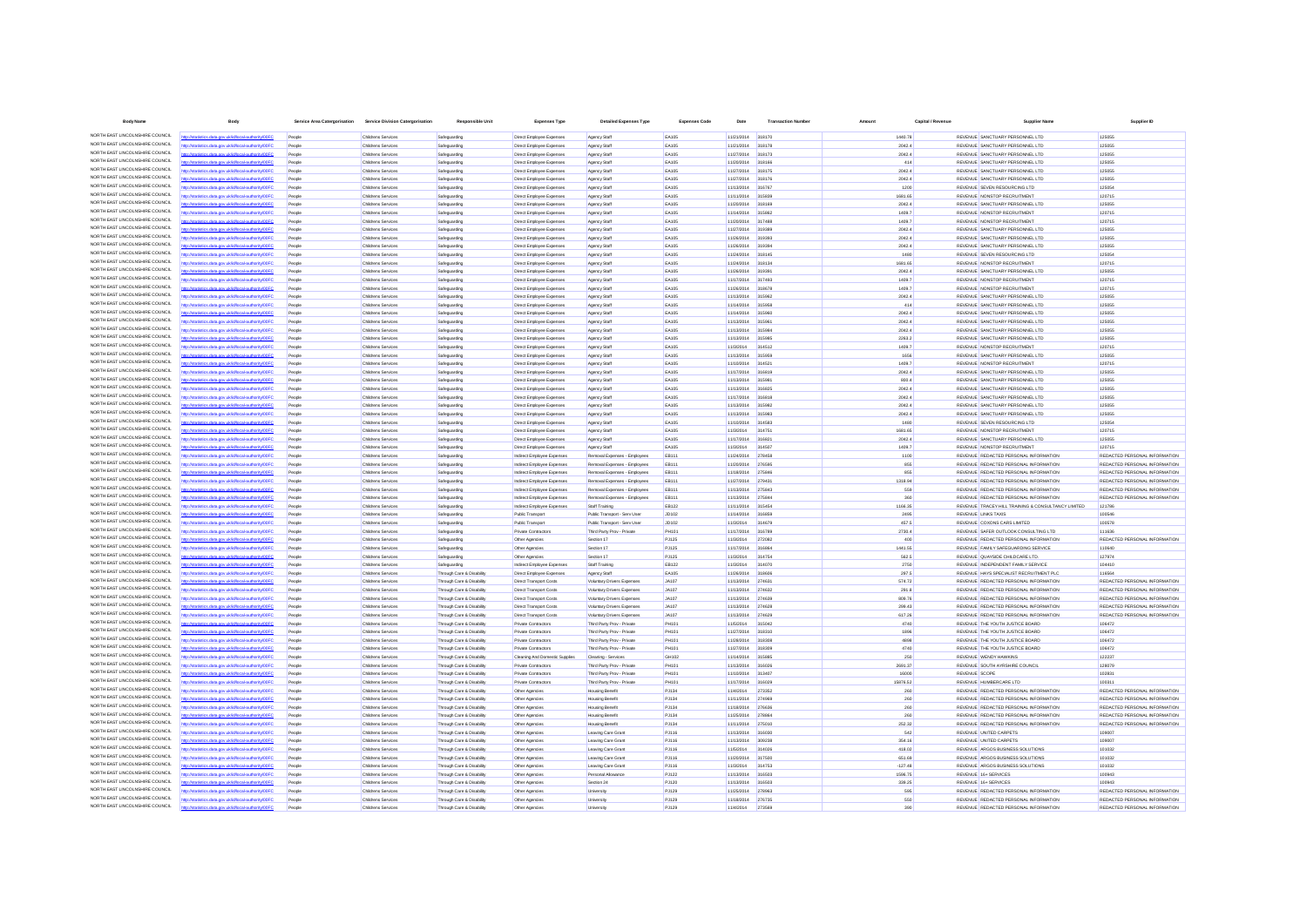| <b>Body Name</b>                                                   |                                                                                        | Service Area Catergorisation | Service Division Catergorisation         | <b>Responsible Unit</b>                                      | <b>Expenses Type</b>                       | <b>Detailed Expenses Type</b>                                | <b>Expenses Code</b> | Date                     | <b>Transaction Number</b> | Amount             | Capital / Revenue | <b>Supplier Name</b>                                                                   | Supplier ID                                                    |
|--------------------------------------------------------------------|----------------------------------------------------------------------------------------|------------------------------|------------------------------------------|--------------------------------------------------------------|--------------------------------------------|--------------------------------------------------------------|----------------------|--------------------------|---------------------------|--------------------|-------------------|----------------------------------------------------------------------------------------|----------------------------------------------------------------|
| NORTH EAST LINCOLNSHIRE COUNCIL                                    | ttp://statistics.data.gov.uk/id/local-authority/00FC                                   | People                       | Childrens Services                       | Through Care & Disability                                    | Contract Hire-Operating Leases             | Vehicles - Contract Hire                                     | JC101                | 11/13/2014               | 315965                    | 295.61             |                   | REVENUE NORTHGATE VEHICLE HIRE LTD                                                     | 109432                                                         |
| NORTH EAST LINCOLNSHIRE COUNCIL                                    |                                                                                        | Penni                        | Childrens Services                       | Through Care & Disability                                    | Car Alovances                              | Travel - Employees                                           | <b>JE101</b>         | 11/24/2014               | 318740                    | 276.41             |                   | REVENUE CUCK TRAVEL                                                                    | 127476                                                         |
| NORTH EAST LINCOLNSHIRE COUNCIL                                    |                                                                                        | People                       | Childrens Services                       | Through Care & Disability                                    | Private Contractors                        | Third Party Prov - Private                                   | PH101                | 11/4/2014                | 273404                    | 329.5              |                   | REVENUE REDACTED PERSONAL INFORMATION                                                  | REDACTED PERSONAL INFORMATION                                  |
| NORTH EAST LINCOLNSHIRE COUNCIL<br>NORTH EAST LINCOLNSHIRE COUNCIL | distics.data.gov.uk/id/local-authority/00FC                                            | People                       | Childrens Services                       | Through Care & Disability                                    | Private Contractors                        | Third Party Prov - Private                                   | <b>PH101</b>         | 11/4/2014                | 273433                    | 257.3              |                   | REVENUE REDACTED PERSONAL INFORMATION                                                  | REDACTED PERSONAL INFORMATION                                  |
| NORTH EAST LINCOLNSHIRE COUNCIL                                    | cs.data.gov.uk/id/local-authority/00FC                                                 | People<br>People             | Childrens Services<br>Childrens Services | Through Care & Disability<br>Through Care & Disability       | Private Contractors<br>Private Contractors | Third Party Prov - Private<br>Third Party Prov - Private     | PH101<br>PH101       | 11/4/2014<br>11/11/2014  | 273456<br>275022          | 1212.15<br>329.5   |                   | REVENUE REDACTED PERSONAL INFORMATION<br>REVENUE REDACTED PERSONAL INFORMATION         | REDACTED PERSONAL INFORMATION<br>REDACTED PERSONAL INFORMATION |
| NORTH EAST LINCOLNSHIRE COUNCIL                                    |                                                                                        | People                       | Childrens Services                       | Through Care & Disability                                    | Private Contractors                        | Third Party Prov - Private                                   | PH101                | 11/11/2014               | 275052                    | 257.3              |                   | REVENUE REDACTED PERSONAL INFORMATION                                                  | REDACTED PERSONAL INFORMATION                                  |
| NORTH EAST LINCOLNSHIRE COUNCIL                                    | stics.data.gov.uk/id/local-authority/00FC                                              | People                       | Childrens Services                       | Through Care & Disability                                    | Private Contractors                        | Third Party Prov - Private                                   | PH101                | 11/11/2014 275077        |                           | 1212.15            |                   | REVENUE REDACTED PERSONAL INFORMATION                                                  | REDACTED PERSONAL INFORMATION                                  |
| NORTH EAST LINCOLNSHIRE COUNCIL                                    | ttp://statistics.data.gov.uk/id/local-authority/00FC                                   | People                       | Childrens Services                       | Through Care & Disability                                    | Private Contractors                        | Third Party Prov - Private                                   | PH101                | 11/18/2014 276689        |                           | 329.5              |                   | REVENUE REDACTED PERSONAL INFORMATION                                                  | REDACTED PERSONAL INFORMATION                                  |
| NORTH EAST LINCOLNSHIRE COUNCIL<br>NORTH EAST LINCOLNSHIRE COUNCIL | ins data gov uklidiheal-author                                                         | People                       | Childrens Services                       | Through Care & Disability                                    | Private Contractors                        | Third Party Prov - Private                                   | PH101                | 11/18/2014               | 276719                    | 257.3              |                   | REVENUE REDACTED PERSONAL INFORMATION                                                  | REDACTED PERSONAL INFORMATION                                  |
| NORTH EAST LINCOLNSHIRE COUNCIL                                    | cs.data.gov.uk/id/local-authority/00FC                                                 | People                       | Childrens Services                       | Through Care & Disability                                    | Private Contractors                        | Third Party Prov - Private                                   | PH101                | 11/18/2014               | 276744                    | 2264.07            |                   | REVENUE REDACTED PERSONAL INFORMATION                                                  | REDACTED PERSONAL INFORMATION                                  |
| NORTH EAST LINCOLNSHIRE COUNCIL                                    | stics.data.gov.uk/id/local-authority/00FC                                              | People<br>People             | Childrens Services<br>Childrens Services | Through Care & Disability<br>Through Care & Disability       | Private Contractor<br>Private Contractors  | Third Party Prov - Privat<br>Third Party Prov - Private      | PH101<br>PH101       | 11/25/2014<br>11/25/2014 | 278917<br>278972          | 329.5<br>1223.28   |                   | REVENUE REDACTED PERSONAL INFORMATION<br>REVENUE REDACTED PERSONAL INFORMATION         | REDACTED PERSONAL INFORMATION<br>REDACTED PERSONAL INFORMATION |
| NORTH EAST LINCOLNSHIRE COUNCIL                                    | cs.data.gov.uk/id/local-authority/00FC                                                 | People                       | Childrens Services                       | Integ Local Service Delivery                                 | Other Agencies                             | Nursery Educ Fund - Standard                                 | PJ139                | 11/5/2014                | 315394                    | 256.73             |                   | REVENUE ALISON'S CHILDMINDING SERVICES                                                 | 119740                                                         |
| NORTH EAST LINCOLNSHIRE COUNCIL                                    | cs.data.gov.uk/id/local-authr                                                          | People                       | Childrens Services                       | Integ Local Service Delivery                                 | Other Agencies                             | Nursery Educ Fund - Standard                                 | PJ139                | 11/5/2014                | 315393                    | 747                |                   | REVENUE AMANDA'S CHILDMINDING                                                          | 119739                                                         |
| NORTH EAST LINCOLNSHIRE COUNCIL                                    | tics.data.gov.uk/id/local-authority/00FC                                               | People                       | Childrens Services                       | Integ Local Service Delivery                                 | Other Agencies                             | Nursery Educ Fund - Standard                                 | PJ139                | 11/5/2014                | 315404                    | 3337.43            |                   | REVENUE AMANDA PHILLIPS CHILDMINDING                                                   | 124241                                                         |
| NORTH EAST LINCOLNSHIRE COUNCIL<br>NORTH EAST LINCOLNSHIRE COUNCIL |                                                                                        | Peopl                        | Childrens Service                        | Integ Local Service Delivery                                 | Other Agencie                              | Nursery Educ Fund - Standard                                 | PJ139                | 11/5/2014                | 315324                    | 10855.8            |                   | REVENUE FOR UNDER FIVES LTD                                                            | 100647                                                         |
| NORTH EAST LINCOLNSHIRE COUNCIL                                    | stics.data.gov.uk/id/local-authority/00FC                                              | People<br>People             | Childrens Services<br>Childrens Services | Integ Local Service Delivery<br>Integ Local Service Delivery | Other Agencies<br>Other Agencies           | Nursery Educ Fund - Standard<br>Nursery Educ Fund - Standard | PJ139<br>PJ139       | 11/5/2014<br>11/5/2014   | 315369<br>315370          | 7182<br>34034.4    |                   | REVENUE BUTTERFLIES DAY NURSERY<br>REVENUE BUTTERFLIES DAY NURSERY                     | 101694<br>101694                                               |
| NORTH EAST LINCOLNSHIRE COUNCIL                                    | ns data ony uklidihoakautho                                                            | People                       | Childrens Services                       | Integ Local Service Delivery                                 | Other Agencies                             | Nursery Educ Fund - Standard                                 | PJ139                | 11/5/2014                | 315329                    | 31220.21           |                   | REVENUE FOR UNDER FIVES LTD                                                            | 100647                                                         |
| NORTH EAST LINCOLNSHIRE COUNCIL                                    | cs.data.gov.uk/id/local-author                                                         | People                       | Childrens Services                       | Integ Local Service Delivery                                 | Other Agencies                             | Nursery Educ Fund - Standard                                 | PJ139                | 11/5/2014                | 315338                    | 5029.8             |                   | REVENUE CLOVERFIELDS PRE SCHOOL                                                        | 100971                                                         |
| NORTH EAST LINCOLNSHIRE COUNCIL                                    |                                                                                        | Peopl                        | Childrens Services                       | Integ Local Service Delivery                                 | Other Agencie                              | Nursery Educ Fund - Standard                                 | PJ139                | 11/5/2014                | 315328                    | 8855.79            |                   | REVENUE FOR UNDER FIVES LTD                                                            | 100647                                                         |
| NORTH EAST LINCOLNSHIRE COUNCIL                                    | istics.data.gov.uk/id/local-authority/00FC                                             | People                       | Childrens Services                       | Integ Local Service Delivery                                 | Other Agencies                             | Nursery Educ Fund - Standard                                 | PJ139                | 11/5/2014                | 315332                    | 1474.38            |                   | REVENUE FOR UNDER FIVES LTD                                                            | 100647                                                         |
| NORTH EAST LINCOLNSHIRE COUNCIL<br>NORTH EAST LINCOLNSHIRE COUNCIL |                                                                                        | People                       | Childrens Services                       | Integ Local Service Delivery                                 | Other Agencies                             | Nursery Educ Fund - Standard                                 | PJ139                | 11/5/2014                | 315354                    | 31357.13           |                   | REVENUE FIRST STEPS GRIMSBY LIMITED                                                    | 101411                                                         |
| NORTH FAST LINCOLNSHIRE COUNCIL                                    | stics.data.gov.uk/id/local-authority/00FC<br>stics.data.gov.uk/id/local-authorit       | People<br>People             | Childrens Services<br>Childrens Services | Integ Local Service Delivery<br>Integ Local Service Delivery | Other Agencies<br>Other Agencies           | Nursery Educ Fund - Standard<br>Nursery Educ Fund - Standard | PJ139<br>PJ139       | 11/5/2014<br>11/5/2014   | 315355<br>315408          | 13338<br>2567.27   |                   | REVENUE FIRST STEPS GRIMSBY LIMITED<br>REVENUE FIRST STEPS WITH SURE START             | 101411<br>126658                                               |
| NORTH EAST LINCOLNSHIRE COUNCIL                                    |                                                                                        | People                       | Childrens Services                       | meg Local Service Delivery                                   | Other Agencie                              | Nursery Educ Fund - Standard                                 | PJ139                | 11/5/2014                | 315327                    | 5134.5             |                   | REVENUE FOR UNDER FIVES LTD                                                            | 100647                                                         |
| NORTH EAST LINCOLNSHIRE COUNCIL                                    | stics.data.gov.uk/id/local-authority/00FC                                              | People                       | Childrens Services                       | Integ Local Service Delivery                                 | Other Agencies                             | Nursery Educ Fund - Standard                                 | PJ139                | 11/5/2014                | 315331                    | 5229               |                   | REVENUE FOR UNDER FIVES LTD                                                            | 100647                                                         |
| NORTH EAST LINCOLNSHIRE COUNCIL                                    |                                                                                        | People                       | Childrens Services                       | Integ Local Service Delivery                                 | Other Agencies                             | Nursery Educ Fund - Standard                                 | PJ139                | 11/5/2014                | 315378                    | 5537.93            |                   | REVENUE HAVEN METHODIST PRE-SCHOOL                                                     | 102286                                                         |
| NORTH EAST LINCOLNSHIRE COUNCIL<br>NORTH EAST LINCOLNSHIRE COUNCIL | stics.data.gov.uk/id/local-authority/00FC                                              | People                       | Childrens Services                       | Integ Local Service Delivery                                 | Other Agencies                             | Nursery Educ Fund - Standard                                 | PJ139                | 11/5/2014                | 315345                    | 3660.3             |                   | REVENUE HEALING VILLAGE NURSERY                                                        | 101096                                                         |
| NORTH EAST LINCOLNSHIRE COUNCIL                                    |                                                                                        | People                       | Childrens Services                       | Integ Local Service Delivery                                 | Other Agencies                             | Nursery Educ Fund - Standard                                 | PJ139                | 11/5/2014                | 315344                    | 1797.08            |                   | REVENUE HEALING VILLAGE NURSERY                                                        | 101096                                                         |
| NORTH EAST LINCOLNSHIRE COUNCIL                                    | stics.data.gov.uk/id/local-authority/00FC                                              | People<br>People             | Childrens Services<br>Childrens Services | Integ Local Service Delivery<br>Integ Local Service Delivery | Other Agencies<br>Other Agencies           | Nursery Educ Fund - Standard<br>Nursery Educ Fund - Standard | PJ139<br>PJ139       | 11/5/2014<br>11/5/2014   | 315348<br>315401          | 3311.7<br>12315.47 |                   | REVENUE HUMBERSTON C E PRE SCHOOL<br>REVENUE IMMINGHAM DAY CARE                        | 101153<br>122312                                               |
| NORTH EAST LINCOLNSHIRE COUNCIL                                    |                                                                                        | People                       | Childrens Services                       | Integ Local Service Delivery                                 | Other Agencies                             | Nursery Educ Fund - Standard                                 | PJ139                | 11/5/2014                | 315402                    | 2823.66            |                   | REVENUE IMMINGHAM DAY CARE                                                             | 122312                                                         |
| NORTH EAST LINCOLNSHIRE COUNCIL                                    | stics.data.gov.uk/id/local-authority/00FC                                              | People                       | Childrens Services                       | Integ Local Service Delivery                                 | Other Agencies                             | Nursery Educ Fund - Standard                                 | PJ139                | 11/5/2014                | 315343                    | 2860.65            |                   | REVENUE MMINGHAM DAY NURSERY                                                           | 100998                                                         |
| NORTH EAST LINCOLNSHIRE COUNCIL                                    |                                                                                        | People                       | Childrens Services                       | Integ Local Service Delivery                                 | Other Agencies                             | Nursery Educ Fund - Standard                                 | PJ139                | 11/5/2014                | 315342                    | 3416.7             |                   | REVENUE IMMINGHAM DAY NURSERY                                                          | 100996                                                         |
| NORTH EAST LINCOLNSHIRE COUNCIL<br>NORTH EAST LINCOLNSHIRE COUNCIL |                                                                                        | People                       | Childrens Services                       | Integ Local Service Delivery                                 | Other Agencies                             | Nursery Educ Fund - Standard                                 | PJ139                | 11/5/2014                |                           | 256.73             |                   | REVENUE REDACTED PERSONAL INFORMATION                                                  | REDACTED PERSONAL INFORMATION                                  |
| NORTH EAST LINCOLNSHIRE COUNCIL                                    | stics.data.gov.uk/id/local-authority/00FC                                              | People                       | Childrens Services                       | Integ Local Service Delivery                                 | Other Agencies                             | Nursery Educ Fund - Standard                                 | PJ139                | 11/5/2014                | 315323                    | 1760.4             |                   | REVENUE REDACTED PERSONAL INFORMATION                                                  | REDACTED PERSONAL INFORMATION                                  |
| NORTH EAST LINCOLNSHIRE COUNCIL                                    | stics.data.gov.uk/id/local-authority/00FC                                              | People<br>People             | Childrens Services<br>Childrens Services | Integ Local Service Delivery<br>Integ Local Service Delivery | Other Agencies<br>Other Agencies           | Nursery Educ Fund - Standard<br>Nursery Educ Fund - Standard | PJ139<br>PJ139       | 11/5/2014<br>11/5/2014   | 315335<br>315334          | 846.45<br>9352.13  |                   | REVENUE JUDY CLARK PLAYGROUP<br>REVENUE JUDY CLARK PLAYGROUP                           | 100939<br>100939                                               |
| NORTH EAST LINCOLNSHIRE COUNCIL                                    | tics data ony uklidiocal-authority/00EC                                                | People                       | Childrens Services                       | Integ Local Service Delivery                                 | Other Agencies                             | Nursery Educ Fund - Standard                                 | PJ139                | 11/5/2014                | 315403                    | 1540.35            |                   | REVENUE LITTLE FLIERS CHILDMINDING                                                     | 124171                                                         |
| NORTH EAST LINCOLNSHIRE COUNCIL                                    | ics.data.gov.uk/id/local-authority/00FC                                                | People                       | Childrens Services                       | Integ Local Service Delivery                                 | Other Agencies                             | Nursery Educ Fund - Standard                                 | PJ139                | 11/5/2014                | 315410                    | 1026.9             |                   | REVENUE REDACTED PERSONAL INFORMATION                                                  | REDACTED PERSONAL INFORMATION                                  |
| NORTH EAST LINCOLNSHIRE COUNCIL                                    | stics.data.gov.uk/id/local-authority/00FC                                              | People                       | Childrens Services                       | Integ Local Service Delivery                                 | Other Agencies                             | Nursery Educ Fund - Standard                                 | PJ139                | 11/5/2014                | 315411                    | 586.8              |                   | REVENUE LEAP AHEAD NURSERIES                                                           | 128017                                                         |
| NORTH EAST LINCOLNSHIRE COUNCIL<br>NORTH EAST LINCOLNSHIRE COUNCIL | data.gov.uk/id/local-author.                                                           | People                       | Childrens Services                       | Integ Local Service Delivery                                 | Other Agencies                             | Nursery Educ Fund - Standard                                 | PJ139                | 11/5/2014                | 315385                    | 6581.94            |                   | REVENUE LISLE MARSDEN CHILDCARE LIMITED                                                | 110493                                                         |
| NORTH EAST LINCOLNSHIRE COUNCIL                                    | stics.data.gov.uk/id/local-authority/00FC                                              | Peopl<br>People              | Childrens Services<br>Childrens Services | Integ Local Service Delivery<br>Integ Local Service Delivery | Other Agencies<br>Other Agencies           | Nursery Educ Fund - Standard                                 | PJ139<br>PJ139       | 11/5/2014<br>11/5/2014   | 315386<br>315389          | 11528.7<br>5904.68 |                   | REVENUE LISLE MARSDEN CHILDCARE LIMITED                                                | 110493<br>111058                                               |
| NORTH EAST LINCOLNSHIRE COUNCIL                                    | ics.data.gov.uk/id/local-authori                                                       | People                       | Childrens Services                       | Integ Local Service Delivery                                 | Other Agencies                             | Nursery Educ Fund - Standard<br>Nursery Educ Fund - Standard | PJ139                | 11/5/2014                | 315388                    | 1228.37            |                   | REVENUE LITTLE BLOSSOMS DAY NURSERY<br>REVENUE LITTLE BLOSSOMS DAY NURSERY             | 111058                                                         |
| NORTH EAST LINCOLNSHIRE COUNCIL                                    | istics.data.gov.uk/id/local-authority/00FC                                             | People                       | Childrens Services                       | Integ Local Service Delivery                                 | Other Agencies                             | Nursery Educ Fund - Standard                                 | PJ139                | 11/5/2014                | 315409                    | 880.2              |                   | REVENUE LITTLE GEMS                                                                    | 127347                                                         |
| NORTH EAST LINCOLNSHIRE COUNCIL                                    | cs.data.gov.uk/id/local-autho                                                          | People                       | Childrens Services                       | Integ Local Service Delivery                                 | Other Agencies                             | Nursery Educ Fund - Standard                                 | PJ139                | 11/5/2014                | 315363                    | 1254.29            |                   | REVENUE CLEETHORPES CHILDCARE                                                          | 101591                                                         |
| NORTH EAST LINCOLNSHIRE COUNCIL                                    | istics.data.gov.uk/id/local-authority/00FC                                             | People                       | Childrens Services                       | Integ Local Service Delivery                                 | Other Agencies                             | Nursery Educ Fund - Standard                                 | PJ139                | 11/5/2014                | 315362                    | 6673.2             |                   | REVENUE CLEETHORPES CHILDCARE                                                          | 101591                                                         |
| NORTH EAST LINCOLNSHIRE COUNCIL<br>NORTH EAST LINCOLNSHIRE COUNCIL | ins data ony uklidional authr                                                          | People                       | Childrens Services                       | Integ Local Service Delivery                                 | Other Agencies                             | Nursery Educ Fund - Standard                                 | PJ139                | 11/5/2014                | 315367                    | 22701.83           |                   | REVENUE GRIMSBY INSTITUTE FOR FHE                                                      | 101649                                                         |
| NORTH EAST LINCOLNSHIRE COUNCIL                                    | ics.data.gov.uk/id/local-authority/00FC                                                | People<br>Peopl              | Childrens Services<br>Childrens Services | Integ Local Service Delivery<br>nteg Local Service Delivery  | Other Agencies<br>Other Agencie            | Nursery Educ Fund - Standard<br>Nursery Educ Fund - Standard | PJ139<br>PJ139       | 11/5/2014<br>11/5/2014   | 315368<br>315365          | 8924.16<br>7068.52 |                   | REVENUE GRIMSBY INSTITUTE FOR FHE<br>REVENUE CLEETHORPES CHILDCARE                     | 101649<br>101591                                               |
| NORTH FAST LINCOLNSHIRE COUNCIL                                    | ns data ony uklidingal-autho                                                           | People                       | Childrens Services                       | Integ Local Service Delivery                                 | Other Agencies                             | Nursery Educ Fund - Standard                                 | PJ139                | 11/5/2014                | 315361                    | 4799.06            |                   | REVENUE CLEETHORPES CHILDCARE                                                          | 101591                                                         |
| NORTH EAST LINCOLNSHIRE COUNCIL                                    | stics.data.gov.uk/id/local-authority/00FC                                              | Peopl                        | Childrens Services                       | Integ Local Service Delivery                                 | Other Agencies                             | Nursery Educ Fund - Standard                                 | PJ139                | 11/5/2014                | 315406                    | 11545.29           |                   | REVENUE MOSAIC CHILDCARE CENTRE                                                        | 126097                                                         |
| NORTH EAST LINCOLNSHIRE COUNCIL                                    |                                                                                        | People                       | Childrens Services                       | Integ Local Service Delivery                                 | Other Agencies                             | Nursery Educ Fund - Standard                                 | PJ139                | 11/5/2014                | 315407                    | 1344.6             |                   | REVENUE MOSAIC CHILDCARE CENTRE                                                        | 126097                                                         |
| NORTH EAST LINCOLNSHIRE COUNCIL<br>NORTH EAST LINCOLNSHIRE COUNCIL | stics.data.gov.uk/id/local-authority/00FC                                              | People                       | Childrens Services                       | Integ Local Service Delivery                                 | Other Agencies                             | Nursery Educ Fund - Standard                                 | PJ139                | 11/5/2014                | 315339                    | 5868.1             |                   | REVENUE NEW WALTHAM TRACKERS PLAYGROUP                                                 | 100972                                                         |
| NORTH EAST LINCOLNSHIRE COUNCIL                                    |                                                                                        | People<br>People             | Childrens Services<br>Childrens Services | nteg Local Service Delivery<br>Integ Local Service Delivery  | Other Agencies<br>Other Agencies           | Nursery Educ Fund - Standard<br>Nursery Educ Fund - Standard | PJ139<br>PJ139       | 11/5/2014<br>11/5/2014   | 315356<br>315358          | 3491.46<br>7855.12 |                   | REVENUE PRECIOUS TIMES CHILDCARE SERVICES<br>REVENUE PRECIOUS TIMES CHILDCARE SERVICES | 101420<br>101420                                               |
| NORTH EAST LINCOLNSHIRE COUNCIL                                    | stics.data.gov.uk/id/local-authority/00FC                                              | People                       | Childrens Services                       | Integ Local Service Delivery                                 | Other Agencies                             | Nursery Educ Fund - Standard                                 | PJ139                | 11/5/2014                | 315357                    | 13606.43           |                   | REVENUE PRECIOUS TIMES CHILDCARE SERVICES                                              | 101420                                                         |
| NORTH EAST LINCOLNSHIRE COUNCIL                                    | or data assumblidheed authoritating?                                                   | People                       | Childrens Services                       | Integ Local Service Delivery                                 | Other Agencies                             | Nursery Educ Fund - Standard                                 | PJ139                | 11/5/2014                | 315359                    | 8261.82            |                   | REVENUE PRECIOUS TIMES CHILDCARE SERVICES                                              | 101420                                                         |
| NORTH EAST LINCOLNSHIRE COUNCIL                                    | ics.data.gov.uk/id/local-authority/00FC                                                | People                       | Childrens Services                       | Integ Local Service Delivery                                 | Other Agencies                             | Nursery Educ Fund - Standard                                 | PJ139                | 11/5/2014                | 315326                    | 13679.78           |                   | REVENUE FOR UNDER FIVES LTD                                                            | 100647                                                         |
| NORTH EAST LINCOLNSHIRE COUNCIL<br>NORTH EAST LINCOLNSHIRE COUNCIL |                                                                                        | People                       | Childrens Services                       | Integ Local Service Delivery                                 | Other Agencies                             | Nursery Educ Fund - Standard                                 | PJ139                | 11/5/2014                | 31534                     | 2413.22            |                   | REVENUE READY TEDDY GO                                                                 | 100973                                                         |
| NORTH EAST LINCOLNSHIRE COUNCIL                                    | stics.data.gov.uk/id/local-authority/00FC<br>stics.data.gov.uk/id/local-authority/00FC | People<br>People             | Childrens Services<br>Childrens Services | Integ Local Service Delivery<br>Integ Local Service Delivery | Other Agencies                             | Nursery Educ Fund - Standard<br>Nursery Educ Fund - Standard | PJ139<br>PJ139       | 11/5/2014<br>11/5/2014   | 315340<br>315392          | 889.76<br>256.73   |                   | REVENUE READY TEDDY GO<br>REVENUE REDACTED PERSONAL INFORMATION                        | 100973<br>REDACTED PERSONAL INFORMATION                        |
| NORTH EAST LINCOLNSHIRE COUNCIL                                    | cs data gov ukřdíhoal-authoritvi00EC                                                   | People                       | Childrens Services                       | Integ Local Service Delivery                                 | Other Agencies<br>Other Agencies           | Nursery Educ Fund - Standard                                 | PJ139                | 11/5/2014                | 315373                    | 1283.63            |                   | REVENUE REDACTED PERSONAL INFORMATION                                                  | REDACTED PERSONAL INFORMATION                                  |
| NORTH EAST LINCOLNSHIRE COUNCIL                                    | tics.data.gov.uk/id/local-authority/00FC                                               | People                       | Childrens Services                       | Integ Local Service Delivery                                 | Other Agencies                             | Nursery Educ Fund - Standard                                 | PJ139                | 11/5/2014                | 315366                    | 2310.53            |                   | REVENUE CLEETHORPES CHILDCARE                                                          | 101591                                                         |
| NORTH EAST LINCOLNSHIRE COUNCIL                                    |                                                                                        | People                       | Childrens Services                       | Integ Local Service Delivery                                 | Other Agencies                             | Nursery Educ Fund - Standard                                 | PJ139                | 11/5/2014                | 315364                    | 4984.98            |                   | REVENUE CLEETHORPES CHILDCARE                                                          | 101591                                                         |
| NORTH EAST LINCOLNSHIRE COUNCIL                                    | stics.data.gov.uk/id/local-authority/00FC                                              | People                       | Childrens Services                       | Integ Local Service Delivery                                 | Other Agencies                             | Nursery Educ Fund - Standard                                 | PJ139                | 11/5/2014                | 315391                    | 22579.58           |                   | REVENUE ORMISTON SOUTH PARADE ACADEMY                                                  | 111750                                                         |
| NORTH EAST LINCOLNSHIRE COUNCIL<br>NORTH EAST LINCOLNSHIRE COUNCIL |                                                                                        | People                       | Childrens Services                       | Integ Local Service Delivery                                 | Other Agencies                             | Nursery Educ Fund - Standard                                 | PJ139                | 11/5/2014                | 315390                    | 4104               |                   | REVENUE ORMISTON SOUTH PARADE ACADEMY                                                  | 111750                                                         |
| NORTH EAST LINCOLNSHIRE COUNCIL                                    |                                                                                        | People<br>People             | Childrens Services                       | Integ Local Service Delivery                                 | Other Agencies                             | Nursery Educ Fund - Standard                                 | PJ139                | 11/5/2014                | 315325                    | 6701.75            |                   | REVENUE FOR UNDER FIVES LTD                                                            | 100647<br>100647                                               |
| NORTH EAST LINCOLNSHIRE COUNCIL                                    | stics.data.gov.uk/id/local-authority/00FC                                              | People                       | Childrens Services<br>Childrens Services | Integ Local Service Delivery<br>Integ Local Service Delivery | Other Agencies<br>Other Agencies           | Nursery Educ Fund - Standard<br>Nursery Educ Fund - Standard | PJ139<br>PJ139       | 11/5/2014<br>11/5/2014   | 315330<br>315396          | 697.2<br>6528.15   |                   | REVENUE FOR UNDER FIVES LTD<br>REVENUE ST CHRISTOPHERS PRE SCHOOL                      | 121589                                                         |
| NORTH EAST LINCOLNSHIRE COUNCIL                                    | stics.data.gov.uk/id/local-authority/00FC                                              | People                       | Childrens Services                       | Integ Local Service Delivery                                 | Other Agencies                             | Nursery Educ Fund - Standard                                 | PJ139                | 11/5/2014                | 315337                    | 3046.47            |                   | REVENUE ST JAMES SCHOOL                                                                | 100940                                                         |
| NORTH EAST LINCOLNSHIRE COUNCIL                                    | s.data.gov.uk/id/local-author                                                          | People                       | Childrens Services                       | Integ Local Service Delivery                                 | Other Agencies                             | Nursery Educ Fund - Standard                                 | PJ139                | 11/5/2014                | 315336                    | 5692.14            |                   | REVENUE ST JAMES SCHOOL                                                                | 100940                                                         |
| NORTH EAST LINCOLNSHIRE COUNCIL<br>NORTH EAST LINCOLNSHIRE COUNCIL | dics data ony uklidiocal authority/OFC                                                 | Peopl                        | Childrens Services                       | Integ Local Service Delivery                                 | Other Agencies                             | Nursery Educ Fund - Standard                                 | PJ139                | 11/5/2014                | 315371                    | 3149.16            |                   | REVENUE ST MARGARETS PRE-SCHOOL                                                        | 101724                                                         |
| NORTH EAST LINCOLNSHIRE COUNCIL                                    | stics.data.gov.uk/id/local-authority/00FC                                              | People                       | Childrens Services                       | Integ Local Service Delivery                                 | Other Agencies                             | Nursery Educ Fund - Standard                                 | PJ139                | 11/5/2014                | 315372                    | 3602.2             |                   | REVENUE ST MARGARETS PRE-SCHOOL                                                        | 101724                                                         |
| NORTH EAST LINCOLNSHIRE COUNCIL                                    | stics.data.gov.uk/id/local-authority/00FC                                              | People<br>People             | Childrens Services<br>Childrens Services | Integ Local Service Delivery<br>Integ Local Service Delivery | Other Agencies<br>Other Agencies           | Nursery Educ Fund - Standard<br>Nursery Educ Fund - Standard | PJ139<br>PJ139       | 11/5/2014<br>11/5/2014   | 315333<br>315350          | 16434<br>16039.2   |                   | REVENUE ST MARTINS PREPARATORY SCHOOL<br>REVENUE ST PETERS CHILDREN CENTRE             | 100889<br>101322                                               |
| NORTH EAST LINCOLNSHIRE COUNCIL                                    | cs.data.gov.uk/id/local-authority/00FC                                                 | People                       | Childrens Services                       | Integ Local Service Delivery                                 | Other Agencies                             | Nursery Educ Fund - Standard                                 | PJ139                | 11/5/2014                | 315351                    | 2335.62            |                   | REVENUE ST PETERS CHILDREN CENTRE                                                      | 101322                                                         |
| NORTH EAST LINCOLNSHIRE COUNCIL                                    |                                                                                        |                              | Childrens Services                       | Integ Local Service Delivery                                 |                                            | Nursery Educ Fund - Standard                                 | PJ139                | 11/5/2014                |                           | 12579.53           |                   | REVENUE THE AVENUE PLAYGROUP                                                           | 103168                                                         |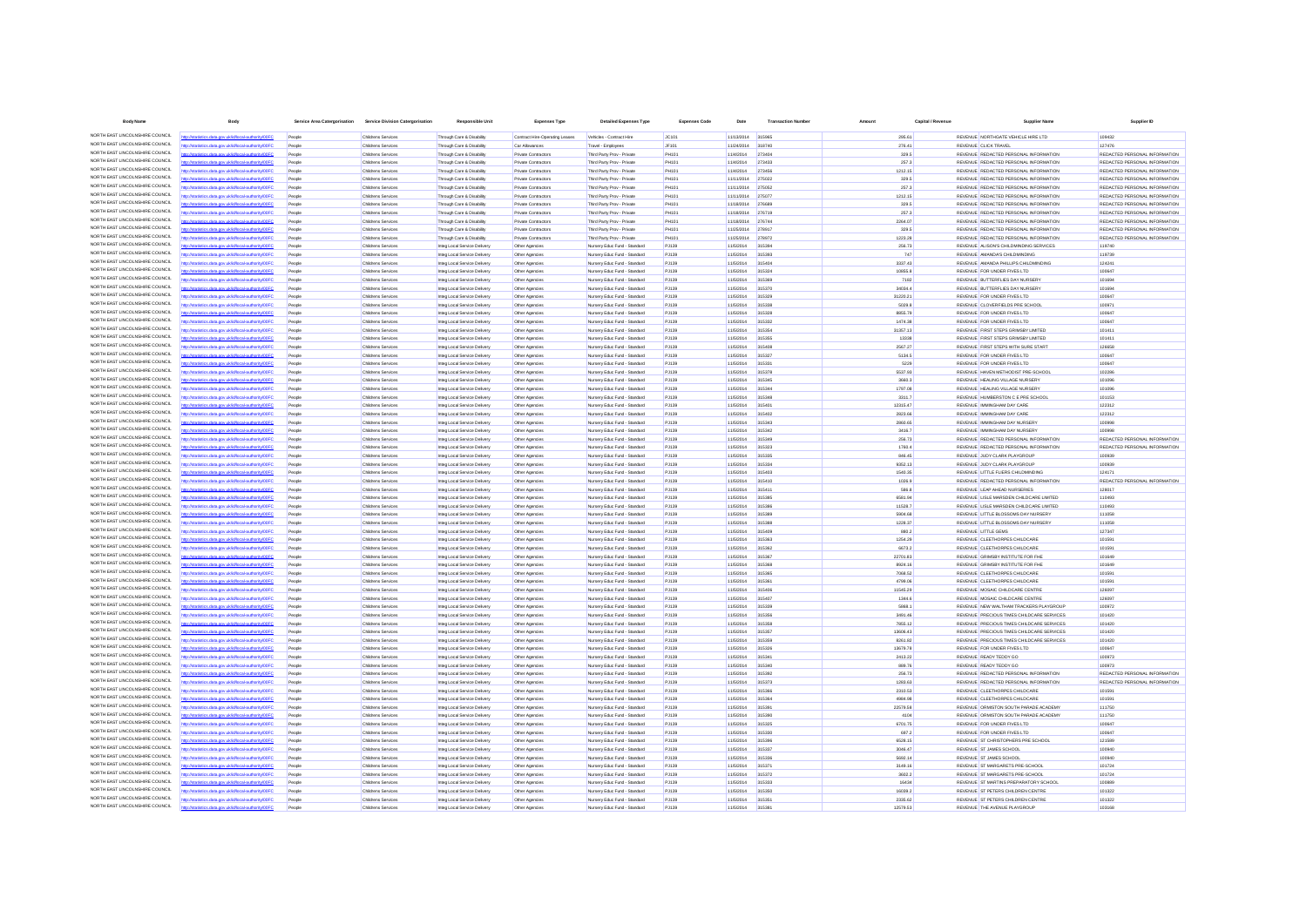|                                                                    |                                                                                     | Service Area Catergorisation | <b>Service Division Catergorisation</b>                 | Responsible Unit                                             | <b>Expenses Type</b>                                         | <b>Detailed Expenses Type</b>                                  | <b>Expenses Code</b> | Date                     | <b>Transaction Numbe</b> | Amoun                                   | Capital / Revenue | <b>Supplier Name</b>                                                                                                 |                                                                |
|--------------------------------------------------------------------|-------------------------------------------------------------------------------------|------------------------------|---------------------------------------------------------|--------------------------------------------------------------|--------------------------------------------------------------|----------------------------------------------------------------|----------------------|--------------------------|--------------------------|-----------------------------------------|-------------------|----------------------------------------------------------------------------------------------------------------------|----------------------------------------------------------------|
| NORTH EAST LINCOLNSHIRE COUNCIL                                    | ttp://statistics.data.gov.uk/id/local-authority/00FC                                | People                       | Childrens Services                                      | nteg Local Service Delivery                                  | Other Agencies                                               | Nursery Educ Fund - Standard                                   | PJ139                | 11/5/2014                | 315382                   | 2126.46                                 |                   | REVENUE THE AVENUE PLAYGROUP                                                                                         | 103168                                                         |
| NORTH EAST LINCOLNSHIRE COUNCIL                                    |                                                                                     | Penni                        | Childrens Services                                      | Integ Local Service Deliven                                  | Other Agencies                                               | Nursery Educ Fund - Standard                                   | P.1139               | 11/5/2014                | 315346                   | 410.76                                  |                   | REVENUE THE CHILDRENS HOUSE                                                                                          | 101141                                                         |
| NORTH EAST LINCOLNSHIRE COUNCIL                                    |                                                                                     | People                       | Childrens Services                                      | Integ Local Service Delivery                                 | Other Agencies                                               | Nursery Educ Fund - Standard                                   | PJ139                | 11/5/2014                | 315347                   | 3915.94                                 |                   | REVENUE THE CHILDRENS HOUSE                                                                                          | 101141                                                         |
| NORTH EAST LINCOLNSHIRE COUNCIL<br>NORTH EAST LINCOLNSHIRE COUNCIL | distics.data.gov.uk/id/local-authority/00FC                                         | People                       | Childrens Services                                      | Integ Local Service Delivery                                 | Other Agencies                                               | Nursery Educ Fund - Standard                                   | P.1139               | 11/5/2014                | 315376                   | 7701.75                                 |                   | REVENUE HUMBERSTON VILLAGE NURSERY                                                                                   | 102006                                                         |
| NORTH EAST LINCOLNSHIRE COUNCIL                                    | ics.data.gov.uk/id/local-author                                                     | People<br>People             | Childrens Services<br>Childrens Services                | Integ Local Service Delivery                                 | Other Agencies<br>Other Agencies                             | Nursery Educ Fund - Standard<br>Nursery Educ Fund - Standard   | PJ139<br>PJ139       | 11/5/2014<br>11/5/2014   | 315375<br>315397         | 871.5<br>256.73                         |                   | REVENUE HUMBERSTON VILLAGE NURSERY<br>REVENUE REDACTED PERSONAL INFORMATION                                          | 102006<br>REDACTED PERSONAL INFORMATION                        |
| NORTH EAST LINCOLNSHIRE COUNCIL                                    |                                                                                     | People                       | Childrens Services                                      | Integ Local Service Delivery<br>Integ Local Service Delivery | Other Agencies                                               | Nursery Educ Fund - Standard                                   | PJ139                | 11/5/2014                | 315350                   | 941.33                                  |                   | REVENUE REDACTED PERSONAL INFORMATION                                                                                | REDACTED PERSONAL INFORMATION                                  |
| NORTH EAST LINCOLNSHIRE COUNCIL                                    | stics.data.gov.uk/id/local-authority/00FC                                           | People                       | Childrens Services                                      | Integ Local Service Delivery                                 | Other Agencies                                               | Nursery Educ Fund - Standard                                   | PJ139                | 11/5/2014                | 315399                   | 256.73                                  |                   | REVENUE LITTLE TWINKLES                                                                                              | 122217                                                         |
| NORTH EAST LINCOLNSHIRE COUNCIL                                    | ttp://statistics.data.gov.uk/id/local-authority/00FC                                | People                       | Childrens Services                                      | Integ Local Service Delivery                                 | Other Agencies                                               | Nursery Educ Fund - Standard                                   | PJ139                | 11/5/2014                | 315384                   | 6298.32                                 |                   | REVENUE WALTHAM LEAS PRE-SCHOOL                                                                                      | 108236                                                         |
| NORTH EAST LINCOLNSHIRE COUNCIL                                    | ics data ony ukkilocal-autho                                                        | People                       | Childrens Services                                      | Integ Local Service Delivery                                 | Other Agencies                                               | Nursery Educ Fund - Standard                                   | PJ139                | 11/5/2014                | 315383                   | 8749.86                                 |                   | REVENUE WALTHAM LEAS PRE-SCHOOL                                                                                      | 108236                                                         |
| NORTH EAST LINCOLNSHIRE COUNCIL                                    | ics.data.gov.uk/id/local-authority/00FC                                             | People                       | Childrens Services                                      | Integ Local Service Delivery                                 | Other Agencies                                               | Nursery Educ Fund - Standard                                   | PJ139                | 11/5/2014                | 315353                   | 3992.94                                 |                   | REVENUE WENDOVER PRE-SCHOOL                                                                                          | 101350                                                         |
| NORTH EAST LINCOLNSHIRE COUNCIL<br>NORTH EAST LINCOLNSHIRE COUNCIL |                                                                                     | Peopl                        | Childrens Service                                       | Integ Local Service Delivery                                 | Other Agencie                                                | Nursery Educ Fund - Standard                                   | PJ139                | 11/5/2014                | 315352                   | 6493.92                                 |                   | REVENUE WENDOVER PRE-SCHOOL                                                                                          | 101350                                                         |
| NORTH EAST LINCOLNSHIRE COUNCIL                                    | stics.data.gov.uk/id/local-authority/00FC<br>cs.data.gov.uk/id/local-authority/00FC | People<br>People             | Childrens Services<br>Childrens Services                | Integ Local Service Delivery<br>Integ Local Service Delivery | Other Agencies                                               | Nursery Educ Fund - Standard<br>Nursery Educ Fund - Standard   | PJ139<br>PJ139       | 11/5/2014<br>11/5/2014   | 315380<br>315379         | 18388.85<br>1338.93                     |                   | REVENUE WIZ KIDZ<br>REVENUE WIZ KIDZ                                                                                 | 102424<br>102424                                               |
| NORTH EAST LINCOLNSHIRE COUNCIL                                    | cs.data.gov.uk/id/local-auth                                                        | People                       | Childrens Services                                      | Integ Local Service Delivery                                 | Other Agencies<br>Other Agencies                             | Nursery Educ Fund - Standard                                   | PJ139                | 11/24/2014               | 318686                   | 12896                                   |                   | REVENUE REDACTED PERSONAL INFORMATION                                                                                | REDACTED PERSONAL INFORMATION                                  |
| NORTH EAST LINCOLNSHIRE COUNCIL                                    | stics.data.gov.uk/id/local-authority/00FC                                           | People                       | Childrens Services                                      | Integ Local Service Delivery                                 | Communications And Computing                                 | Postage                                                        | LF111                | 11/24/2014               | 318140                   | 500                                     |                   | REVENUE FRANCOTYP-POSTALIA LTD                                                                                       | 12249                                                          |
| NORTH EAST LINCOLNSHIRE COUNCIL                                    |                                                                                     | Peopl                        | Childrens Service                                       | nteg Local Service Delivery                                  | Private Contractor                                           | Third Party Prov - Privat                                      | PH101                | 11/17/2014               | 316794                   | 9779                                    |                   | REVENUE N LINCS & GOOLE HOSPITALS NHS                                                                                | 111074                                                         |
| NORTH EAST LINCOLNSHIRE COUNCIL                                    | stics.data.gov.uk/id/local-authority/00FC                                           | People                       | Childrens Services                                      | Integ Local Service Delivery                                 | Private Contractors                                          | Third Party Prov - Private                                     | PH101                | 11/11/2014               | 315421                   | 1250                                    |                   | <b>REVENUE NSPCC</b>                                                                                                 | 101307                                                         |
| NORTH EAST LINCOLNSHIRE COUNCIL                                    |                                                                                     | People                       | Childrens Services                                      | Integ Local Service Delivery                                 | Private Contractors                                          | Third Party Prov - Private                                     | PH101                | 11/12/2014               | 315597                   | 1250                                    |                   | REVENUE NSPCC                                                                                                        | 101307                                                         |
| NORTH EAST LINCOLNSHIRE COUNCIL<br>NORTH EAST LINCOLNSHIRE COUNCIL | ns data ony uklidional auth                                                         | People                       | Childrens Services                                      | Integ Local Service Delivery                                 | Private Contractors                                          | Third Party Prov - Private                                     | PH101                | 11/27/2014               | 318318                   | 2350                                    |                   | REVENUE NO WAY TRUST LTD                                                                                             | 107262                                                         |
| NORTH EAST LINCOLNSHIRE COUNCIL                                    | ics.data.gov.uk/id/local-autho                                                      | People<br>Peopl              | Childrens Services<br>Childrens Services                | Integ Local Service Delivery<br>Serco Contrac                | Private Contractors<br>Catering                              | Third Party Prov - Private                                     | PH101<br>LB101       | 11/5/2014<br>11/20/2014  | 315320<br>317507         | 571.28<br>8507.05                       |                   | REVENUE VOLUNTARY ACTION NORTH EAST LINCOLNSHIRE<br>REVENUE DAIRY CREST LTD                                          | 103631<br>101743                                               |
| NORTH EAST LINCOLNSHIRE COUNCIL                                    | istics.data.gov.uk/id/local-authority/00FC                                          | People                       | Childrens Services                                      | Serco Contract                                               | Private Contractors                                          | Third Party Prov - Private                                     | PH101                | 11/20/2014               | 317506                   | 107307.75                               |                   | REVENUE SERCO SHARED SERVICES CENTRE                                                                                 | 101875                                                         |
| NORTH EAST LINCOLNSHIRE COUNCIL                                    |                                                                                     | People                       | Chief Nurse                                             | Chief Nurse And Clinical Comm                                | Other Agencies                                               | <b>Health Charges</b>                                          | PJ131                | 11/19/2014               | 317908                   | 825                                     |                   | REVENUE CASTLEROCK RECRUITMENT GROUP                                                                                 | 119098                                                         |
| NORTH EAST LINCOLNSHIRE COUNCIL                                    | stics.data.gov.uk/id/local-authority/00FC                                           | People                       | Chief Nurse                                             | Chief Nurse And Clinical Comm                                | Private Contractors                                          | Third Party Prov - Private                                     | PH101                | 11/17/2014               | 315888                   | 187869.33                               |                   | REVENUE LINCS PARTNERSHIP NHS FOUNDATION TRUST                                                                       | 105021                                                         |
| NORTH FAST LINCOLNSHIRE COUNCIL                                    | stics.data.gov.uk/id/local-authorit                                                 | Resource                     | Chief Executive                                         | Chief Exec & Support                                         | Expenses                                                     | Course/Conf Accom - Employees                                  | LH102                | 11/24/2014               | 318139                   | 263.33                                  |                   | REVENUE NYS CORPORATE                                                                                                | 10244                                                          |
| NORTH EAST LINCOLNSHIRE COUNCIL<br>NORTH EAST LINCOLNSHIRE COUNCIL |                                                                                     | Reso                         | Chief Executiv                                          | Chief Exec & Support                                         | Print Stationery / Gen Off Exp                               | Photocopier - Running Costs                                    | LD102                | 11/24/2014               | 317855                   | 500                                     |                   | REVENUE BRADLEY YOUTH FESTIVAL                                                                                       | 128436                                                         |
| NORTH EAST LINCOLNSHIRE COUNCIL                                    | stics.data.gov.uk/id/local-authority/00FC                                           | Resource                     | Chief Executive                                         | Chief Exec & Support                                         | Contributions To Provisions                                  | Contributions - Communities                                    | LK101                | 11/18/2014               | 317847                   | 445.85                                  |                   | REVENUE HOLY FAMILY CATHOLIC ACADEMY                                                                                 | 128432                                                         |
| NORTH EAST LINCOLNSHIRE COUNCIL                                    | stics.data.gov.uk/id/local-authority/00FC                                           | Resources<br>Resources       | Chief Executive<br>Chief Executive                      | Chief Exec & Support<br>Chief Exec & Support                 | Contributions To Provisions<br>Contributions To Provisions   | Contributions - Communities<br>Contributions - Communities     | LK101<br>LK101       | 11/27/2014<br>11/27/2014 | 318298<br>318299         | 1250<br>500                             |                   | REVENUE EMPOWER EMPLOYABILITY MENTORING PROGRAMME 118831<br>REVENUE EMPOWER EMPLOYABILITY MENTORING PROGRAMME 118831 |                                                                |
| NORTH EAST LINCOLNSHIRE COUNCIL                                    |                                                                                     | Resources                    | Chief Executive                                         | Chief Exec & Support                                         | Contributions To Provisions                                  | Contributions - Communities                                    | LK101                | 11/20/2014               | 318219                   | 1000                                    |                   | REVENUE JOHN HARRISON FOUNDATION                                                                                     | 128431                                                         |
| NORTH EAST LINCOLNSHIRE COUNCIL                                    |                                                                                     | Resource                     | Chief Executive                                         | Chief Exec & Support                                         | Contributions To Provisions                                  | Contributions - Third Sector                                   | LK102                | 11/24/2014               | 317854                   | 500                                     |                   | REVENUE BRADLEY YOUTH FESTIVAL                                                                                       | 128436                                                         |
| NORTH EAST LINCOLNSHIRE COUNCIL                                    | stics.data.gov.uk/id/local-authority/00FC                                           | Resources                    | Chief Executive                                         | Chief Exec & Support                                         | Contributions To Provisions                                  | Contributions - Third Sector                                   | LK102                | 11/24/2014               | 317856                   | 909.53                                  |                   | REVENUE GET HOOKED ON POSITIVE ACTIVITIES                                                                            | 111758                                                         |
| NORTH EAST LINCOLNSHIRE COUNCIL                                    |                                                                                     | Resources                    | Chief Executive                                         | Chief Exec & Support                                         | Contributions To Provisions                                  | Contributions - Third Sector                                   | LK102                | 11/18/2014               | 317846                   | 250                                     |                   | REVENUE JOHN HARRISON FOUNDATION                                                                                     | 128431                                                         |
| NORTH EAST LINCOLNSHIRE COUNCIL<br>NORTH EAST LINCOLNSHIRE COUNCIL | stics.data.gov.uk/id/local-authority/00FC                                           | Resource                     | Chief Executive                                         | Chief Exec & Support                                         | Contributions To Provisions                                  | Contributions - Third Sector                                   | LK102                | 11/20/2014               | 317850                   | 250                                     |                   | REVENUE JOHN HARRISON FOUNDATION                                                                                     | 128431                                                         |
| NORTH EAST LINCOLNSHIRE COUNCIL                                    |                                                                                     | Resource                     | Chief Executive<br>Chief Executive                      | Chief Exec & Support<br>Chief Exec & Support                 | Contributions To Provisions<br>Contributions To Provisions   | Contributions - Third Sector                                   | LK102<br>LK102       | 11/24/2014<br>11/24/2014 | 317857                   | 1000<br>500                             |                   | REVENUE FIELD VIEW CRISIS ACCOMODATION<br>REVENUE JOHN HARRISON FOUNDATION                                           | 124979<br>12843                                                |
| NORTH EAST LINCOLNSHIRE COUNCIL                                    | stics.data.gov.uk/id/local-authority/00FC                                           | Resources                    | Chief Executive                                         | Chief Exec & Support                                         | Contributions To Provisions                                  | Contributions - Third Sector<br>Contributions - Third Sector   | LK102                | 11/24/2014               | 316800                   | 1270                                    |                   | REVENUE J W PLATER LTD                                                                                               | 100555                                                         |
| NORTH EAST LINCOLNSHIRE COUNCIL                                    |                                                                                     | Resources                    | Chief Executive                                         | Chief Exec & Support                                         | Contributions To Provisions                                  | Contributions - Third Sector                                   | LK102                | 11/20/2014               | 317851                   | 250                                     |                   | REVENUE WEST MARSH DEVELOPMENT TRUST                                                                                 | 105846                                                         |
| NORTH EAST LINCOLNSHIRE COUNCIL                                    | istics.data.gov.uk/id/local-authority/00FC                                          | Resource                     | Chief Executive                                         | Chief Exec & Support                                         | Contributions To Provisions                                  | Contributions - Third Sector                                   | LK102                | 11/20/2014               | 317853                   | 1500                                    |                   | REVENUE WEST MARSH FORWARD                                                                                           | 119298                                                         |
| NORTH EAST LINCOLNSHIRE COUNCIL                                    | tics data ony uklidlocal authority/00EC                                             | Resources                    | Chief Executive                                         | Chief Exec & Support                                         | Contributions To Provisions                                  | Contributions - Communities                                    | LK101                | 11/26/2014               | 318637                   | 370                                     |                   | REVENUE UNIFY EVENTS SOCIETY                                                                                         | 128374                                                         |
| NORTH EAST LINCOLNSHIRE COUNCIL                                    | ics.data.gov.uk/id/local-authority/00FC                                             | Resource                     | Chief Executive                                         | Chief Exec & Support                                         | Consultancy                                                  | Consultancy                                                    | PL101                | 11/19/2014               | 317595                   | 500                                     |                   | REVENUE SCHOFIELD SWEENEY                                                                                            | 107117                                                         |
| NORTH EAST LINCOLNSHIRE COUNCIL<br>NORTH EAST LINCOLNSHIRE COUNCIL | stics.data.gov.uk/id/local-authority/00FC                                           | Resources                    | Chief Executive                                         | Chief Exec & Support                                         | Consultancy                                                  | Consultancy                                                    | PL101                | 11/21/2014               | 317447                   | 9955.19                                 |                   | REVENUE V4 SERVICES LTD                                                                                              | 127732                                                         |
| NORTH EAST LINCOLNSHIRE COUNCIL                                    | stics.data.gov.uk/id/local-authority/00FC                                           | Resources<br>Resource        | Finance<br>Finance                                      | Accountancy<br>Accountancy                                   | Direct Employee Expenses<br>Direct Employee Expenses         | Agency Staff<br>Agency Staff                                   | EA105<br>EA105       | 11/26/2014<br>11/26/2014 | 317878<br>317888         | 1333.2<br>1666.5                        |                   | REVENUE BADENOCH & CLARK<br>REVENUE BADENOCH & CLARK                                                                 | 101427<br>101427                                               |
| NORTH EAST LINCOLNSHIRE COUNCIL                                    |                                                                                     | Resource                     | Finance                                                 | Accountancy                                                  | Public Transport                                             | Public Transport - Employees                                   | JD101                | 11/24/2014               | 318894                   |                                         |                   | REVENUE CLICK TRAVEL                                                                                                 | 127476                                                         |
| NORTH EAST LINCOLNSHIRE COUNCIL                                    | tics.data.gov.uk/id/local-authori                                                   | Resource                     | Finance                                                 | Accountancy                                                  | Consultancy                                                  | Consultancy                                                    | PL101                | 11/14/2014               | 316114                   | 8901.74                                 |                   | REVENUE INSIGHT MSC LTD                                                                                              | 125514                                                         |
| NORTH EAST LINCOLNSHIRE COUNCIL                                    | istics.data.gov.uk/id/local-authority/00FC                                          | Resource                     | Finance                                                 | Benefit Payments & Subsidy                                   | <b>Housing Benefit</b>                                       | Rent Allow General                                             | OC101                | 11/6/2014                | 315621                   | $-164.25$                               |                   | REVENUE BARNSLEY METROPOLITAN BOROUGH COUNCIL                                                                        | 127930                                                         |
| NORTH EAST LINCOLNSHIRE COUNCIL                                    | cs.data.gov.uk/id/local-autho                                                       | Resources                    | Finance                                                 | Chief Finance Officer                                        | Miscelaneous Expenses                                        | Other Supplies & Services                                      | LL110                | 11/14/2014               | 313643                   | 956                                     |                   | REVENUE ROTHERHAM MBC - HR SHARED SERVICE CENTRE                                                                     | 127602                                                         |
| NORTH EAST LINCOLNSHIRE COUNCIL                                    | istics.data.gov.uk/id/local-authority/00FC                                          | Resource                     | Finance                                                 | Local Taxation & Benefits                                    | Indirect Employee Expenses                                   | Redundancy                                                     | EB109                | 11/3/2014                | 314721                   | REDACTED PERSONAL INFORMATION           |                   | REVENUE EAST RIDING OF YORKSHIRE                                                                                     | 100377                                                         |
| NORTH EAST LINCOLNSHIRE COUNCIL<br>NORTH EAST LINCOLNSHIRE COUNCIL | ics data ony ukldihoakautho                                                         | Resources                    | Finance                                                 | Local Taxation & Benefits                                    | Communications And Computing                                 | Computer S/Ware - Maintenance                                  | LF102                | 11/28/2014               | 319638                   | 670.96                                  |                   | REVENUE NORTHGATE INFORMATION SOLUTIONS UK LTD                                                                       | 101841<br>101841                                               |
| NORTH EAST LINCOLNSHIRE COUNCIL                                    | ics.data.gov.uk/id/local-authority/00FC                                             | Resources<br>Reso            | Finance<br>Finance                                      | Local Taxation & Benefits<br>Local Taxation & Benefits       | Communications And Computing<br>Communications And Computing | Computer S/Ware - Maintenance<br>Computer S/Ware - Maintenance | LF102<br>LF102       | 11/6/2014<br>11/20/2014  | 315139<br>318203         | 1101.54<br>715.31                       |                   | REVENUE NORTHGATE INFORMATION SOLUTIONS UK LTD<br>REVENUE NORTHGATE INFORMATION SOLUTIONS UK LTD                     | 101841                                                         |
| NORTH FAST LINCOLNSHIRE COUNCIL                                    | ns data ony uklidingal-autho                                                        | Resources                    | Finance                                                 | Local Taxation & Benefits                                    | Communications And Computing                                 | Computer S/Ware - Maintenance                                  | LF102                | 11/28/2014               | 319638                   | 293.55                                  |                   | REVENUE NORTHGATE INFORMATION SOLUTIONS UK LTD                                                                       | 101841                                                         |
| NORTH EAST LINCOLNSHIRE COUNCIL                                    | stics.data.gov.uk/id/local-authority/00FC                                           | Resource                     | Finance                                                 | Local Taxation & Benefits                                    | Communications And Computing                                 | Computer S/Ware - Maintenance                                  | LF102                | 11/6/2014                | 315139                   | 313.84                                  |                   | REVENUE NORTHGATE INFORMATION SOLUTIONS UK LTD                                                                       | 101841                                                         |
| NORTH EAST LINCOLNSHIRE COUNCIL                                    |                                                                                     | Resource                     | Finance                                                 | Local Taxation & Benefits                                    | Miscellaneous Expenses                                       | Debt Recovery Costs                                            | LL111                | 11/18/2014               | 317333                   | 322.18                                  |                   | REVENUE NEWLYN                                                                                                       | 123422                                                         |
| NORTH EAST LINCOLNSHIRE COUNCIL<br>NORTH EAST LINCOLNSHIRE COUNCIL | stics.data.gov.uk/id/local-authority/00FC                                           | Resource                     | Finance                                                 | Local Taxation & Benefits                                    | Communications And Computing                                 | Computer S/Ware - Maintenance                                  | LF102                | 11/6/2014                | 315139                   | 338.78                                  |                   | REVENUE NORTHGATE INFORMATION SOLUTIONS UK LTD                                                                       | 101841                                                         |
| NORTH EAST LINCOLNSHIRE COUNCIL                                    |                                                                                     |                              | Finance                                                 | Local Taxation & Benefits                                    | Communications And Computing                                 |                                                                | LF111                | 11/24/2014               | 317865                   |                                         |                   | REVENUE ROYAL MAIL GROUP PLC                                                                                         | 101082                                                         |
| NORTH EAST LINCOLNSHIRE COUNCIL                                    | stics.data.gov.uk/id/local-authority/00FC                                           | Resources<br>Resource        | Finance<br>Finance                                      | Local Taxation & Benefits<br>Local Taxation & Benefits       | Miscellaneous Expenses<br>Contributions To Provisions        | Other Expenses General<br>Contributions - Third Sector         | LL119<br>LK102       | 11/6/2014<br>11/13/2014  | 314206<br>315558         | 7330.71<br>22000                        |                   | <b>REVENUE DATATANK</b><br>REVENUE CAT ZERO                                                                          | 127576<br>114975                                               |
| NORTH EAST LINCOLNSHIRE COUNCIL                                    | or data assumblidheed, subscituto@C                                                 | Resources                    | Finance                                                 | Local Taxation & Benefits                                    | Contributions To Provisions                                  | Contributions - Third Sector                                   | LK102                | 11/4/2014                | 315013                   | 57800                                   |                   | REVENUE IN E LINCS CREDIT UNION                                                                                      | 101415                                                         |
| NORTH EAST LINCOLNSHIRE COUNCIL                                    | ics.data.gov.uk/id/local-authority/00FC                                             | Resources                    | Finance                                                 | Local Taxation & Benefits                                    | Private Contractors                                          | Third Party Prov - Private                                     | PH101                | 11/10/2014               | 274634                   | 420                                     |                   | REVENUE REDACTED PERSONAL INFORMATION                                                                                | REDACTED PERSONAL INFORMATION                                  |
| NORTH EAST LINCOLNSHIRE COUNCIL                                    |                                                                                     |                              | Finance                                                 | Local Taxation & Benefits                                    | Private Contractors                                          | Third Party Prov - Private                                     | PH101                | 11/3/2014                | 272529                   | 580                                     |                   | REVENUE REDACTED PERSONAL INFORMATION                                                                                | REDACTED PERSONAL INFORMATION                                  |
| NORTH EAST LINCOLNSHIRE COUNCIL                                    | stics.data.gov.uk/id/local-authority/00FC                                           | Resources                    | Finance                                                 | Local Taxation & Benefits                                    | Private Contractors                                          | Third Party Prov - Private                                     | PH101                | 11/13/2014               | 275817                   | 450                                     |                   | REVENUE REDACTED PERSONAL INFORMATION                                                                                | REDACTED PERSONAL INFORMATION                                  |
| NORTH EAST LINCOLNSHIRE COUNCIL<br>NORTH EAST LINCOLNSHIRE COUNCIL | stics.data.gov.uk/id/local-authority/00FC                                           | Resource                     | Finance                                                 | Local Taxation & Benefits                                    | Private Contractors                                          | Third Party Prov - Private                                     | PH101                | 11/24/2014               | 278459                   | 280                                     |                   | REVENUE REDACTED PERSONAL INFORMATION                                                                                | REDACTED PERSONAL INFORMATION                                  |
| NORTH EAST LINCOLNSHIRE COUNCIL                                    |                                                                                     | Resource<br>Resources        | Finance                                                 | Local Taxation & Benefits                                    | Private Contractors                                          | Third Party Prov - Privat                                      | PH101<br>PH101       | 11/27/2014               | 279791<br>277996         | 470<br>1210                             |                   | REVENUE REDACTED PERSONAL INFORMATION                                                                                | REDACTED PERSONAL INFORMATION                                  |
| NORTH EAST LINCOLNSHIRE COUNCIL                                    | tics.data.gov.uk/id/local-author                                                    |                              | Finance<br>Finance                                      | Local Taxation & Benefits<br>Local Taxation & Benefits       | Private Contractors<br>Private Contractors                   | Third Party Prov - Private<br>Third Party Prov - Private       | PH101                | 11/24/2014<br>11/17/2014 | 276250                   | 570                                     |                   | REVENUE REDACTED PERSONAL INFORMATION<br>REVENUE REDACTED PERSONAL INFORMATION                                       | REDACTED PERSONAL INFORMATION<br>REDACTED PERSONAL INFORMATION |
| NORTH EAST LINCOLNSHIRE COUNCIL                                    | stics.data.gov.uk/id/local-authority/00FC                                           | Resources                    | Finance                                                 | Local Taxation & Benefits                                    | Private Contractors                                          | Third Party Prov - Private                                     | PH101                | 11/24/2014               | 277992                   | 570                                     |                   | REVENUE REDACTED PERSONAL INFORMATION                                                                                | REDACTED PERSONAL INFORMATION                                  |
| NORTH EAST LINCOLNSHIRE COUNCIL                                    |                                                                                     | Resources                    | Finance                                                 | Local Taxation & Benefits                                    | Private Contractors                                          | Third Party Prov - Private                                     | PH101                | 11/13/2014               | 275818                   | 310                                     |                   | REVENUE REDACTED PERSONAL INFORMATION                                                                                | REDACTED PERSONAL INFORMATION                                  |
| NORTH EAST LINCOLNSHIRE COUNCIL                                    |                                                                                     | Resource                     | Finance                                                 | Local Taxation & Benefits                                    | Private Contractors                                          | Third Party Prov - Privat                                      | PH101                | 11/3/2014                | 314792                   | 266.2                                   |                   | REVENUE PAYPOINT PLC                                                                                                 | 120455                                                         |
| NORTH EAST LINCOLNSHIRE COUNCIL                                    | stics.data.gov.uk/id/local-authority/00FC                                           | Resources                    | Finance                                                 | Local Taxation & Benefits                                    | Private Contractors                                          | Third Party Prov - Private                                     | PH101                | 11/20/2014               | 317981                   | 250.32                                  |                   | REVENUE PAYPOINT PLC                                                                                                 | 120455                                                         |
| NORTH EAST LINCOLNSHIRE COUNCIL                                    |                                                                                     | Resource                     | Finance                                                 | Local Taxation & Benefits                                    | Private Contractors                                          | Third Party Prov - Private                                     | PH101                | 11/25/2014               | 319274                   | 259.89                                  |                   | REVENUE PAYPOINT PLC                                                                                                 | 120455                                                         |
| NORTH EAST LINCOLNSHIRE COUNCIL<br>NORTH EAST LINCOLNSHIRE COUNCIL | stics.data.gov.uk/id/local-authority/00FC                                           | Resource                     | Finance                                                 | Local Taxation & Benefits                                    | Private Contractors                                          | Third Party Prov - Private                                     | PH101                | 11/4/2014                | 273320                   | 1360                                    |                   | REVENUE REDACTED PERSONAL INFORMATION                                                                                | REDACTED PERSONAL INFORMATION                                  |
| NORTH EAST LINCOLNSHIRE COUNCIL                                    | dics data ony uklidiocal authority/00FC                                             | Resources<br>Resource        | Strategic Business Support<br>Strategic Business Suppor | Coroners<br>Coroners                                         | Direct Employee Expenses<br>Print Stationery / Gen Off Exp   | Printing And Stationery                                        | EA101<br>LD103       | 11/10/2014<br>11/5/2014  | 315426<br>314979         | REDACTED PERSONAL INFORMATION<br>257.16 |                   | REVENUE REDACTED PERSONAL INFORMATION<br>REVENUE LYRECO UK LIMITED                                                   | REDACTED PERSONAL INFORMATION<br>101120                        |
| NORTH EAST LINCOLNSHIRE COUNCIL                                    | stics.data.gov.uk/id/local-authority/00FC                                           | Resources                    | Strategic Business Support                              | Coroners                                                     | Other Agencies                                               | Post Mortems                                                   | PJ148                | 11/27/2014               | 318303                   | 275.53                                  |                   | REVENUE REDACTED PERSONAL INFORMATION                                                                                | REDACTED PERSONAL INFORMATION                                  |
| NORTH EAST LINCOLNSHIRE COUNCIL                                    |                                                                                     | Resource                     | Strategic Business Support                              | Coroners                                                     | Other Agencies                                               | Post Mortems                                                   | PJ148                | 11/17/2014               | 316914                   | 591.9                                   |                   | REVENUE REDACTED PERSONAL INFORMATION                                                                                | REDACTED PERSONAL INFORMATION                                  |
| NORTH EAST LINCOLNSHIRE COUNCIL                                    | stics.data.gov.uk/id/local-authority/00FC                                           | Resource                     | Strategic Business Support                              | Coroners                                                     | Other Agencies                                               | Post Mortems                                                   | PJ148                | 11/5/2014                | 315458                   | 252.49                                  |                   | REVENUE UNIVERSITY HOSPITALS OF LEICESTER NHS TRUST                                                                  | 107238                                                         |
| NORTH EAST LINCOLNSHIRE COUNCIL<br>NORTH EAST LINCOLNSHIRE COUNCIL | cs.data.gov.uk/id/local-authority/00FC                                              | Resources                    | Strategic Business Support                              | Coroners                                                     | Other Agencies                                               | Post Mortems                                                   | PJ148                | 11/14/2014 316858        |                          | 520                                     |                   | REVENUE N LINCS & GOOLE HOSPITALS NHS                                                                                | 111074                                                         |
|                                                                    |                                                                                     |                              | Strategic Business Support                              | Democratic Services                                          | Print Stationery / Gen Off Exp                               |                                                                | LD <sub>104</sub>    | 11/21/2014               |                          |                                         |                   | REVENUE BAUER RADIO LTD                                                                                              | 122350                                                         |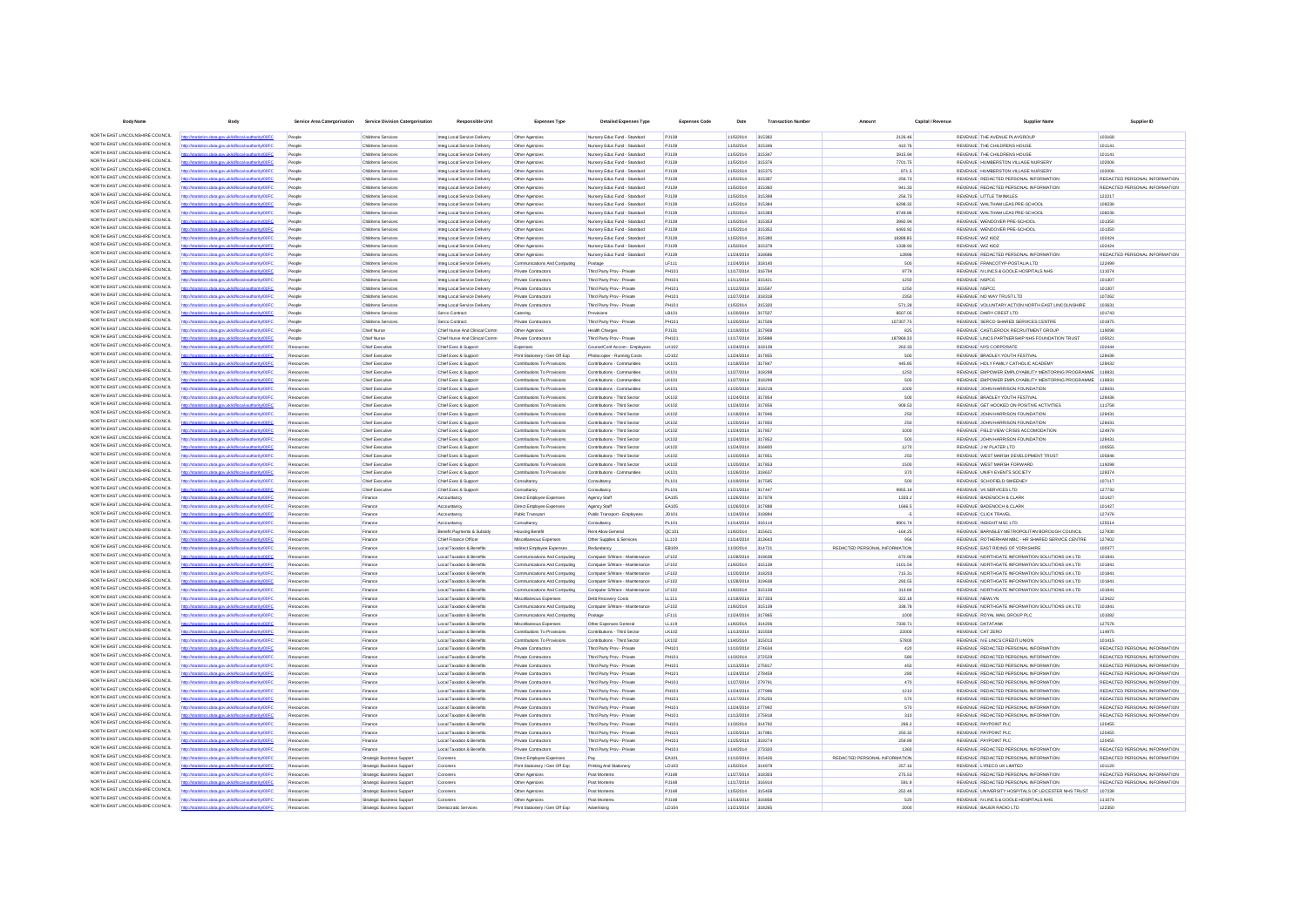| <b>Body Name</b>                                                   |                                                                                           |                        | Service Area Catergorisation Service Division Catergorisation | Responsible Unit                                                 | <b>Expenses Type</b>                                            | <b>Detailed Expenses Type</b>                                | <b>Expenses Code</b>         | Date                     | <b>Transaction Number</b> | Amount                                                         | Capital / Revenue |                                                                                 | Supplier ID                                                    |
|--------------------------------------------------------------------|-------------------------------------------------------------------------------------------|------------------------|---------------------------------------------------------------|------------------------------------------------------------------|-----------------------------------------------------------------|--------------------------------------------------------------|------------------------------|--------------------------|---------------------------|----------------------------------------------------------------|-------------------|---------------------------------------------------------------------------------|----------------------------------------------------------------|
| NORTH EAST LINCOLNSHIRE COUNCIL                                    | ttp://statistics.data.gov.uk/id/local-authority/00FC                                      | Resources              | Strategic Business Support                                    | Democratic Services                                              | Communications And Computing                                    | Postage                                                      | LF111                        | 11/3/2014                | 314511                    | 536.33                                                         |                   | REVENUE ROYAL MAIL GROUP PLC                                                    | 101082                                                         |
| NORTH EAST LINCOLNSHIRE COUNCIL                                    |                                                                                           | <b>Derniens</b>        | Strategic Rusiness Support                                    | Democratic Service                                               | Communications And Computing                                    | Postage                                                      | <b>IF111</b>                 | 11/26/2014               | 318681                    | 844.91                                                         |                   | REVENUE ROYAL MAIL GROUP PLC                                                    | 101082                                                         |
| NORTH EAST LINCOLNSHIRE COUNCIL                                    | .data.gov.uk/id/local-authority/00FC                                                      | Resources              | Strategic Business Support                                    | Democratic Services                                              | Miscelaneous Expenses                                           | Other Expenses General                                       | LL119                        | 11/28/2014               | 318577                    | 350                                                            |                   | REVENUE W R CULLUM                                                              | 100811                                                         |
| NORTH EAST LINCOLNSHIRE COUNCIL<br>NORTH EAST LINCOLNSHIRE COUNCIL | atistics.data.gov.uk/id/local-authority/00FC                                              | Resources              | Strategic Business Support                                    | Legal Services                                                   | Indirect Employee Expenses                                      | Mandatory Compensation                                       | <b>FR106</b>                 | 11/5/2014                | 274068                    | REDACTED PERSONAL INFORMATION                                  |                   | REVENUE REDACTED PERSONAL INFORMATION                                           | REDACTED PERSONAL INFORMATION                                  |
| NORTH EAST LINCOLNSHIRE COUNCIL                                    | ics.data.gov.uk/id/local-authority/00FC                                                   | Resources<br>Resources | Strategic Business Support                                    | <b>Legal Services</b><br>Legal Service                           | Indirect Employee Expenses                                      | Mandatory Compensation                                       | <b>EB106</b><br><b>EB106</b> | 11/5/2014<br>11/5/2014   | 274069<br>274070          | REDACTED PERSONAL INFORMATION<br>REDACTED PERSONAL INFORMATION |                   | REVENUE REDACTED PERSONAL INFORMATION<br>REVENUE REDACTED PERSONAL INFORMATION  | REDACTED PERSONAL INFORMATION<br>REDACTED PERSONAL INFORMATION |
| NORTH EAST LINCOLNSHIRE COUNCIL                                    |                                                                                           | Resources              | Strategic Business Support<br>Strategic Business Support      | Legal Service                                                    | Indirect Employee Expenses<br>Indirect Employee Expenses        | Mandatory Compensation<br>Professional Fees - Employees      | EB115                        | 11/13/2014               | 275592                    | 352                                                            |                   | REVENUE REDACTED PERSONAL INFORMATION                                           | REDACTED PERSONAL INFORMATION                                  |
| NORTH EAST LINCOLNSHIRE COUNCIL                                    | stics.data.gov.uk/id/local-authority/00FC                                                 | Resources              | Strategic Business Support                                    | Legal Services                                                   | Indirect Employee Expenses                                      | Professional Fees - Employees                                | EB115                        | 11/19/2014 318186        |                           | 2464                                                           |                   | REVENUE LAW SOCIETY                                                             | 123683                                                         |
| NORTH EAST LINCOLNSHIRE COUNCIL                                    | Wstatistics.data.gov.uk/id/local-authority/00FC                                           | Resources              | Strategic Business Support                                    | Legal Service                                                    | Grants And Subscriptions                                        | Subscription                                                 | LJ101                        | 11/13/2014               | 316829                    | 307.44                                                         |                   | REVENUE JORDANS PUBLISHING LIMITED                                              | 107733                                                         |
| NORTH EAST LINCOLNSHIRE COUNCIL                                    | cs data gov ukřdílocal authority/00EC                                                     | Resources              | Strategic Business Support                                    | <b>Legal Services</b>                                            | Consultancy                                                     | Consultancy                                                  | PL101                        | 11/11/2014               | 315879                    | 1300                                                           |                   | REVENUE BOND DICKINSON LLP                                                      | 121775                                                         |
| NORTH EAST LINCOLNSHIRE COUNCIL                                    | cs.data.gov.uk/id/local-authority/00FC                                                    | Resources              | Strategic Business Support                                    | Legal Service                                                    | Consultancy                                                     | Consultancy                                                  | PL101                        | 11/12/2014               | 315595                    | 750                                                            |                   | REVENUE WILKIN CHAPMAN LLF                                                      | 110675                                                         |
| NORTH EAST LINCOLNSHIRE COUNCIL<br>NORTH EAST LINCOLNSHIRE COUNCIL |                                                                                           | Resource               | Strategic Business Suppor                                     | Legal Service                                                    | Consultancy                                                     | Consultancy                                                  | PL101                        | 11/11/2014               | 315182                    | 793.8                                                          |                   | REVENUE FIREBYRD FAMILY WORKS LTD                                               | 128210                                                         |
| NORTH EAST LINCOLNSHIRE COUNCIL                                    | tistics.data.gov.uk/id/local-authority/00FC                                               | Resources              | Strategic Business Support                                    | <b>Legal Services</b>                                            | Consultancy                                                     | Consultancy                                                  | PL101                        | 11/17/2014 317343        |                           | 8663.02                                                        |                   | REVENUE OVE ARUP & PARTNERS INTERNATIONAL LTD                                   | 106464                                                         |
| NORTH EAST LINCOLNSHIRE COUNCIL                                    | S.data.gov.uk/id/local-authority/00FC                                                     | Resources<br>Resources | Strategic Business Support<br>Strategic Business Support      | Legal Services<br>Registrars                                     | Consultancy<br>Miscelaneous Expenses                            | Consultancy<br>Other Expenses General                        | PL101<br>LL119               | 11/18/2014<br>11/11/2014 | 318006<br>315828          | 2977.5<br>1958.66                                              |                   | <b>REVENUE WALKER MORRIS</b><br>REVENUE MILTON KEYNES COUNCIL                   | 126411<br>102969                                               |
| NORTH EAST LINCOLNSHIRE COUNCIL                                    | tics.data.gov.uk/id/local-authority/00FC                                                  |                        | Strategic Business Support                                    | Town Hall                                                        | Contract Hire-Operating Leases                                  | Vehicles - Contract Hire                                     | JC101                        | 11/21/2014               | 318267                    | 255                                                            |                   | REVENUE APEX CARS                                                               | 102226                                                         |
| NORTH EAST LINCOLNSHIRE COUNCIL                                    |                                                                                           | Res                    | Strategic Business Support                                    | Town Hall                                                        | Miscellaneous Expense                                           | Civic Regalia And Events                                     | LL117                        | 11/19/2014               | 316777                    | 1000                                                           |                   | REVENUE JG AUDIO PRODUCTION SERVICES                                            | 128283                                                         |
| NORTH EAST LINCOLNSHIRE COUNCIL                                    | stics.data.gov.uk/id/local-authority/00FC                                                 | Resources              | Strategic Business Support                                    | Town Hall                                                        | Miscellaneous Expenses                                          | Hospitality                                                  | LL112                        | 11/14/2014               | 315873                    | 839.64                                                         |                   | REVENUE VALLIN CATERING                                                         | 100567                                                         |
| NORTH EAST LINCOLNSHIRE COUNCIL                                    |                                                                                           | Resources              | Strategic Business Support                                    | Customer Services                                                | Equip / Furniture / Materials                                   | Goods For Resale                                             | LA123                        | 11/17/2014 316448        |                           | 1164                                                           |                   | REVENUE NORTHGATE INFORMATION SOLUTIONS UK LTD                                  | 101841                                                         |
| NORTH EAST LINCOLNSHIRE COUNCIL                                    |                                                                                           | Resources              | Strategic Business Support                                    | Customer Service                                                 | Private Contractors                                             | External Security Services                                   | PH103                        | 11/17/2014               | 316455                    | 292.74                                                         |                   | REVENUE ALLPAY LIMITED                                                          | 112919                                                         |
| NORTH EAST LINCOLNSHIRE COUNCIL<br>NORTH EAST LINCOLNSHIRE COUNCIL | ics.data.gov.uk/id/local-authority/00FC                                                   | Resources              | Strategic Business Support                                    | Customer Service                                                 | Private Contractors                                             | <b>External Security Services</b>                            | PH103                        | 11/17/2014               | 316798                    | 4297.24                                                        |                   | REVENUE ALLPAY LIMITED                                                          | 112919                                                         |
| NORTH EAST LINCOLNSHIRE COUNCIL                                    |                                                                                           | Resources              | Strategic Business Suppor                                     | Human Resource                                                   | Indirect Employee Expenses                                      | Staff Training                                               | EB122                        | 11/13/2014               | 315488                    | 600                                                            |                   | REVENUE WOMENS AID<br>REVENUE DISCLOSURE & BARRING SERVICE                      | 100326                                                         |
| NORTH EAST LINCOLNSHIRE COUNCIL                                    | stics.data.gov.uk/id/local-authority/00FC                                                 | Resources              | Strategic Business Support<br>Strategic Business Support      | Human Resource:<br>Human Resources                               | Indirect Employee Expenses<br>Miscellaneous Expenses            | <b>Disclosure Checks</b><br>Other Supplies & Services        | EB124<br>LL110               | 11/12/2014<br>11/3/2014  | 316121<br>314742          | 5500<br>10486.7                                                |                   | REVENUE INTUITION DISCOVERY & DEVELOPMENT LTD                                   | 119180<br>104760                                               |
| NORTH EAST LINCOLNSHIRE COUNCIL                                    | stics.data.gov.uk/id/local-authority/00FC                                                 | Resources              | Strategic Business Support                                    | Human Resources                                                  | Indirect Employee Expenses                                      | Staff Training                                               | <b>EB122</b>                 | 11/13/2014               | 314747                    | 800                                                            |                   | REVENUE INTUITION DISCOVERY & DEVELOPMENT LTD                                   | 104760                                                         |
| NORTH FAST LINCOLNSHIRE COLINCIL                                   |                                                                                           | Resources              | Strategic Business Support                                    | Human Resources                                                  | Consultancy                                                     | Consultancy                                                  | PL101                        | 11/21/2014               | 317621                    | 6187.5                                                         |                   | REVENUE IMPROVEMENT DEVELOPMENT GROWTH LTD                                      | 104765                                                         |
| NORTH EAST LINCOLNSHIRE COUNCIL                                    |                                                                                           | Res                    | Strategic Business Suppor                                     |                                                                  | Indirect Employee Expenses                                      | Staff Trainin                                                | <b>EB122</b>                 | 11/10/2014               | 313683                    | 1050                                                           |                   | REVENUE MRS S BARNSLE                                                           | 101143                                                         |
| NORTH FAST LINCOLNSHIRE COUNCIL                                    | stics.data.gov.uk/id/local-authority/00FC                                                 | Resources              | Strategic Business Support                                    | Human Resources                                                  | Indirect Employee Expenses                                      | Staff Training                                               | <b>EB122</b>                 | 11/13/2014               | 314565                    | 450                                                            |                   | REVENUE TECHNIQUES FOR CHANGE LTD                                               | 122972                                                         |
| NORTH EAST LINCOLNSHIRE COUNCIL<br>NORTH EAST LINCOLNSHIRE COUNCIL |                                                                                           | Resources              | Strategic Business Support                                    | Human Resources                                                  | Indirect Employee Expenses                                      | Staff Training                                               | <b>EB122</b>                 | 11/17/2014 316021        |                           | 523                                                            |                   | REVENUE IRENE BALLAM INITIATIVES                                                | 103822                                                         |
| NORTH FAST LINCOLNSHIRE COUNCIL                                    | stics.data.gov.uk/id/local-authority/00FC                                                 | Resources              | Strategic Business Support                                    | Human Resources                                                  | Indirect Employee Expenses                                      | Medical Expenses - Employees                                 | EB112                        | 11/12/2014               | 316462                    | 377.5                                                          |                   | REVENUE EA BROADBURN DISPENSING CHEMIST                                         | 101135                                                         |
| NORTH EAST LINCOLNSHIRE COUNCIL                                    |                                                                                           | Resources              | Strategic Business Support<br>Strategic Business Support      | Human Resources<br>Human Resource                                | Indirect Employee Expenses<br>Indirect Employee Expenses        | Medical Expenses - Employees<br>Medical Expenses - Employees | <b>EB112</b><br>EB112        | 11/3/2014<br>11/19/2014  | 314687<br>316963          | 462.46<br>610.5                                                |                   | REVENUE N LINCS & GOOLE HOSPITALS NHS<br>REVENUE PUROSEARCH                     | 111074<br>127387                                               |
| NORTH EAST LINCOLNSHIRE COUNCIL                                    | stics.data.gov.uk/id/local-authority/00FC                                                 | Resources              | Strategic Business Support                                    | Human Resource:                                                  | Indirect Employee Expenses                                      | Medical Expenses - Employees                                 | EB112                        | 11/19/2014               | 316964                    | 561                                                            |                   | REVENUE PUROSEARCH                                                              | 127387                                                         |
| NORTH EAST LINCOLNSHIRE COUNCIL                                    |                                                                                           | Resources              | Strategic Business Support                                    | Human Resources                                                  | Indirect Employee Expenses                                      | Medical Expenses - Employees                                 | EB112                        | 11/19/2014 316968        |                           | 585.75                                                         |                   | REVENUE PUROSEARCH                                                              | 127387                                                         |
| NORTH EAST LINCOLNSHIRE COUNCIL                                    | stics.data.gov.uk/id/local-authority/00FC                                                 | Resources              | Strategic Business Support                                    | Human Resources                                                  | Indirect Employee Expenses                                      | Medical Expenses - Employees                                 | <b>EB112</b>                 | 11/21/2014               | 316969                    | 775.5                                                          |                   | REVENUE PUROSEARCH                                                              | 127387                                                         |
| NORTH EAST LINCOLNSHIRE COUNCIL                                    |                                                                                           | Resources              | Strategic Business Support                                    | Human Resources                                                  | Indirect Employee Expenses                                      | Medical Expenses - Employees                                 | EB112                        | 11/19/2014               | 317291                    | 363                                                            |                   | REVENUE EA BROADBURN DISPENSING CHEMIST                                         | 101135                                                         |
| NORTH EAST LINCOLNSHIRE COUNCIL<br>NORTH EAST LINCOLNSHIRE COUNCIL |                                                                                           |                        | Strategic Business Support                                    | Human Resources                                                  | Indirect Employee Expenses                                      | Medical Expenses - Employees                                 | EB112                        | 11/24/2014               | 318133                    | 820                                                            |                   | REVENUE NORTH LINCOLNSHIRE COUNCI                                               | 101186                                                         |
| NORTH EAST LINCOLNSHIRE COUNCIL                                    | stics.data.gov.uk/id/local-authority/00FC                                                 | Resources              | Strategic Business Support                                    | Human Resources                                                  | Indirect Employee Expenses                                      | Staff Training                                               | <b>EB122</b>                 | 11/25/2014               | 277894                    | 1416.65                                                        |                   | REVENUE REDACTED PERSONAL INFORMATION                                           | REDACTED PERSONAL INFORMATION                                  |
| NORTH EAST LINCOLNSHIRE COUNCIL                                    | istics.data.gov.uk/id/local-authority/00FC                                                | Resources<br>Resources | Strategic Business Support<br>Strategic Business Suppor       | Human Resources<br>Human Resources                               | Indirect Employee Expenses<br>Indirect Employee Expenses        | Staff Training<br>Staff Advertising                          | <b>EB122</b><br>EB113        | 11/25/2014<br>11/26/2014 | 277993<br>319536          | 1416.65<br>920                                                 |                   | REVENUE REDACTED PERSONAL INFORMATION<br>REVENUE PENNA COMMUNICATIONS           | REDACTED PERSONAL INFORMATION<br>102320                        |
| NORTH EAST LINCOLNSHIRE COUNCIL                                    | tics data ony uklidiocal-authority/ODEC                                                   | Resources              | Strategic Business Support                                    | Communications And Marketing                                     | Equip / Furniture / Materials                                   | Equipment - Purchase                                         | LA101                        | 11/5/2014                | 313766                    | 535                                                            |                   | REVENUE ESSENTRA SECURITY                                                       | 125053                                                         |
| NORTH EAST LINCOLNSHIRE COUNCIL                                    | ics.data.gov.uk/id/local-authority/00FC                                                   | Resources              | Strategic Business Support                                    | Communications And Marketing                                     | Equip / Furniture / Materials                                   | Equipment - Purchase                                         | LA101                        | 11/28/2014               | 317446                    | 620.74                                                         |                   | REVENUE THE PAPER COMPANY LIMITED                                               | 100761                                                         |
| NORTH EAST LINCOLNSHIRE COUNCIL                                    | stics.data.gov.uk/id/local-authority/00FC                                                 | Resources              | Strategic Business Support                                    | Communications And Marketing                                     | Equip / Furniture / Materials                                   | Equipment - Purchase                                         | LA101                        | 11/28/2014               | 317457                    | $-97.7$                                                        |                   | REVENUE THE PAPER COMPANY LIMITED                                               | 100761                                                         |
| NORTH EAST LINCOLNSHIRE COUNCIL                                    | cs.data.gov.uk/id/local-authority/00FC                                                    | Resources              | Strategic Business Support                                    | Communications And Marketing                                     | Equip / Furniture / Materials                                   | Equipment - Purchase                                         | LA101                        | 11/20/2014 317876        |                           | $-10.26$                                                       |                   | REVENUE THE PAPER COMPANY LIMITED                                               | 100761                                                         |
| NORTH EAST LINCOLNSHIRE COUNCIL                                    | istics.data.gov.uk/id/local-authority/00FC                                                | Resources              | Strategic Business Support                                    | Communications And Marketing                                     | Equip / Furniture / Materials                                   | Equipment - Purchase                                         | LA101                        | 11/20/2014               | 31788                     | $-39.51$                                                       |                   | REVENUE THE PAPER COMPANY LIMITED                                               | 100761                                                         |
| NORTH EAST LINCOLNSHIRE COUNCIL<br>NORTH EAST LINCOLNSHIRE COUNCIL |                                                                                           | Resources              | Strategic Business Support                                    | Communications And Marketing                                     | Equip / Furniture / Materials                                   | Equipment - Purchase                                         | LA101                        | 11/21/2014               | 317940                    | 363.88                                                         |                   | REVENUE ELLIOTT BAXTER & COMPANY LIMITED                                        | 101996                                                         |
| NORTH EAST LINCOLNSHIRE COUNCIL                                    | ics.data.gov.uk/id/local-authority/00FC<br>statistics.data.gov.uk/id/local-authority/00FC | Resources<br>Resources | Strategic Business Support<br>Strategic Business Support      | Communications And Marketing<br>Communications And Marketing     | Equip / Furniture / Materials<br>Print Stationery / Gen Off Exp | Equipment - Purchase                                         | LA101<br>LD102               | 11/14/2014<br>11/3/2014  | 316478<br>314683          | 496.5<br>996.96                                                |                   | REVENUE PDC-BIG<br>REVENUE UNITED CARLTON OFFICE SYSTEMS LTD                    | 127593<br>101652                                               |
| NORTH EAST LINCOLNSHIRE COUNCIL                                    |                                                                                           | Resources              | Strategic Business Support                                    | Communications And Marketing                                     | Print Stationery / Gen Off Exp                                  | Photocopier - Running Costs<br>Photocopier - Running Costs   | LD102                        | 11/28/2014               | 318607                    | 760                                                            |                   | REVENUE UNITED CARLTON OFFICE SYSTEMS LTD                                       | 101652                                                         |
| NORTH EAST LINCOLNSHIRE COUNCIL                                    | stics.data.gov.uk/id/local-authority/00FC                                                 | Resources              | Strategic Business Support                                    | Communications And Marketing                                     | Print Stationery / Gen Off Exp                                  | Photocopier - Running Costs                                  | LD102                        | 11/3/2014                | 314684                    | 5323                                                           |                   | REVENUE XEROX (UK) LIMITED                                                      | 100953                                                         |
| NORTH EAST LINCOLNSHIRE COUNCIL                                    |                                                                                           | Resources              | Strategic Business Support                                    | Communications And Marketing                                     | Print Stationery / Gen Off Exp                                  | Photocopier - Running Costs                                  | LD102                        | 11/3/2014                | 314685                    | 2500.79                                                        |                   | REVENUE XEROX FINANCE                                                           | 100572                                                         |
| NORTH EAST LINCOLNSHIRE COUNCIL                                    | ics.data.gov.uk/id/local-authority/00FC                                                   | Resources              | Strategic Business Support                                    | Communications And Marketing                                     | Private Contractors                                             | Third Party Prov - Private                                   | PH101                        | 11/3/2014                | 314488                    | 1650                                                           |                   | REVENUE SYSTEMATIC PRINT MANAGEMENT LTD                                         | 101147                                                         |
| NORTH EAST LINCOLNSHIRE COUNCIL                                    |                                                                                           |                        | Strategic Business Suppor                                     |                                                                  | Private Contractors                                             | Third Party Prov - Private                                   | PH101                        | 11/21/2014               | 316878                    | 825                                                            |                   | REVENUE AR PRINTING LTD                                                         | 100596                                                         |
| NORTH EAST LINCOLNSHIRE COUNCIL<br>NORTH EAST LINCOLNSHIRE COUNCIL | ins data ony uklidingal-authori                                                           | Resources              | Strategic Business Support                                    | Communications And Marketing                                     | Private Contractors                                             | Third Party Prov - Private                                   | PH101                        | 11/24/2014               | 318993                    | 525                                                            |                   | REVENUE SYSTEMATIC PRINT MANAGEMENT LTD                                         | 101147                                                         |
| NORTH EAST LINCOLNSHIRE COUNCIL                                    | stics.data.gov.uk/id/local-authority/00FC                                                 | Resources<br>Resources | Strategic Business Support<br>Strategic Business Support      | Communications And Marketing                                     | Private Contractors<br>Private Contractors                      | Third Party Prov - Private                                   | PH101<br><b>PH101</b>        | 11/24/2014<br>11/11/2014 | 31899<br>315482           | 320<br>480                                                     |                   | REVENUE SYSTEMATIC PRINT MANAGEMENT LTD<br>REVENUE TOTAL SIGNS AND GRAPHICS LTD | 101147<br>104775                                               |
| NORTH EAST LINCOLNSHIRE COUNCIL                                    | tics.data.gov.uk/id/local-authority/00FC                                                  | Resources              | Strategic Business Support                                    | Communications And Marketing<br>Communications And Marketing     | Private Contractors                                             | Third Party Prov - Private<br>Third Party Prov - Private     | PH101                        | 11/21/2014               | 315899                    | 398.4                                                          |                   | REVENUE TOTAL SIGNS AND GRAPHICS LTD                                            | 104775                                                         |
| NORTH EAST LINCOLNSHIRE COUNCIL                                    |                                                                                           |                        | Strategic Business Support                                    |                                                                  | Private Contractors                                             | Third Party Prov - Privati                                   | PH101                        | 11/21/2014               | 318293                    | 528.3                                                          |                   | REVENUE TOTAL SIGNS AND GRAPHICS LTD                                            | 104775                                                         |
| NORTH FAST LINCOLNSHIRE COUNCIL                                    | ics data ony uklidiocal authority/00EC                                                    | Resources              | Strategic Business Support                                    | Communications And Marketing                                     | Private Contractors                                             | Third Party Prov - Private                                   | PH101                        | 11/17/2014               | 317334                    | 803.4                                                          |                   | REVENUE TOTAL SIGNS AND GRAPHICS LTD                                            | 104775                                                         |
| NORTH EAST LINCOLNSHIRE COUNCIL                                    | distics.data.gov.uk/id/local-authority/00FC                                               | Resources              | Strategic Business Support                                    | Communications And Marketing                                     | Direct Employee Expenses                                        | Agency Staft                                                 | <b>EA105</b>                 | 11/19/2014               | 316870                    | 2400                                                           |                   | REVENUE WALTON MEDIA LTD                                                        | 126989                                                         |
| NORTH EAST LINCOLNSHIRE COUNCIL                                    |                                                                                           | Resources              | Strategic Business Support                                    | Business & Admin Supp Clusters                                   | Print Stationery / Gen Off Exp                                  | Printing And Stationery                                      | LD103                        | 11/11/2014               | 315425                    | $-48.18$                                                       |                   | REVENUE LYRECO UK LIMITED                                                       | 101120                                                         |
| NORTH EAST LINCOLNSHIRE COUNCIL                                    | tics.data.gov.uk/id/local-authority/00FC                                                  | Resources              | Strategic Business Support                                    | Business & Admin Supp Clusters                                   | Print Stationery / Gen Off Exp                                  | Printing And Stationery                                      | LD103                        | 11/17/2014               | 314999                    | 375                                                            |                   | REVENUE CANFORD AUDIO PLC                                                       | 103123                                                         |
| NORTH EAST LINCOLNSHIRE COUNCIL<br>NORTH EAST LINCOLNSHIRE COUNCIL |                                                                                           |                        | Strategic Business Support                                    | Business & Admin Supp Clusters                                   | Communications And Computing                                    |                                                              | LF111                        | 11/24/2014               | 317989                    | 817.43                                                         |                   | REVENUE PITNEY BOWES LIMITED                                                    | 101236                                                         |
| NORTH EAST LINCOLNSHIRE COUNCIL                                    | stics.data.gov.uk/id/local-authority/00FC<br>stics.data.gov.uk/id/local-authority/00FC    | Resources<br>Resources | Strategic Business Support<br>Strategic Business Support      | Business & Admin Supp Clusters<br>Business & Admin Supp Clusters | Communications And Computing<br>Communications And Computing    | Postage                                                      | LF111<br>LF111               | 11/24/2014<br>11/24/2014 | 318185<br>318180          | 1031.87<br>1750.62                                             |                   | REVENUE ROYAL MAIL GROUP PLC<br>REVENUE ROYAL MAIL GROUP PLC                    | 101082<br>101082                                               |
| NORTH EAST LINCOLNSHIRE COUNCIL                                    | cs data gov ukřdílocal authority/00EC                                                     | Resources              | Strategic Business Support                                    | Business & Admin Supp Clusters                                   | Communications And Computing                                    | Postage<br>Postage                                           | LF111                        | 11/10/2014               | 315972                    | 1316.56                                                        |                   | REVENUE ROYAL MAIL GROUP PLC                                                    | 101082                                                         |
| NORTH EAST LINCOLNSHIRE COUNCIL                                    | ics.data.gov.uk/id/local-authority/00FC                                                   | Resources              | Strategic Business Support                                    | Business & Admin Supp Clusters                                   | Communications And Computing                                    | Postage                                                      | LF111                        | 11/10/2014               | 315974                    | 1969.3                                                         |                   | REVENUE ROYAL MAIL GROUP PLC                                                    | 101082                                                         |
| NORTH EAST LINCOLNSHIRE COUNCIL                                    |                                                                                           |                        | Strategic Business Support                                    | Business & Admin Supp Clusters                                   | Communications And Computing                                    | Postage                                                      | LF111                        | 11/3/2014                |                           | 1348.44                                                        |                   | REVENUE ROYAL MAIL GROUP PLC                                                    | 101082                                                         |
| NORTH EAST LINCOLNSHIRE COUNCIL                                    | stics.data.gov.uk/id/local-authority/00FC                                                 | Resources              | Strategic Business Support                                    | Business & Admin Supp Clusters                                   | Communications And Computing                                    | Postage                                                      | LF111                        | 11/27/2014               | 318183                    | 1331.17                                                        |                   | REVENUE ROYAL MAIL GROUP PLC                                                    | 101082                                                         |
| NORTH EAST LINCOLNSHIRE COUNCIL                                    |                                                                                           | Resources              | Strategic Business Support                                    | Business & Admin Supp Clusters                                   | Communications And Computing                                    | Postage                                                      | LF111                        | 11/20/2014               | 317873                    | 1211.57                                                        |                   | REVENUE ROYAL MAIL GROUP PLC                                                    | 101082                                                         |
| NORTH EAST LINCOLNSHIRE COUNCIL<br>NORTH EAST LINCOLNSHIRE COUNCIL |                                                                                           | Resources              | Strategic Business Support                                    | Business & Admin Supp Clusters                                   | Communications And Computing                                    | Postage                                                      | LF111                        | 11/26/2014               | 319371                    | 1127.66                                                        |                   | REVENUE ROYAL MAIL GROUP PLO                                                    | 101082                                                         |
| NORTH EAST LINCOLNSHIRE COUNCIL                                    | tics.data.gov.uk/id/local-authority/00FC                                                  | Resources              | Strategic Business Support                                    | Business & Admin Supp Clusters                                   | Communications And Computing                                    | Postage                                                      | LF111                        | 11/26/2014               | 318680                    | 1202.57                                                        |                   | REVENUE ROYAL MAIL GROUP PLC                                                    | 101082                                                         |
| NORTH EAST LINCOLNSHIRE COUNCIL                                    | stics.data.gov.uk/id/local-authority/00FC                                                 | Resources<br>Resources | Strategic Business Support<br>Strategic Business Support      | Business & Admin Supp Clusters<br>Business & Admin Supp Clusters | Communications And Computing<br>Equip / Furniture / Materials   | Postage<br>Office Equipment - Purchase                       | LF111<br>LA110               | 11/27/2014<br>11/19/2014 | 319373<br>316924          | 291.25<br>630.04                                               |                   | REVENUE ROYAL MAIL GROUP PLC<br>REVENUE STOR-A-FILE LTD                         | 101082<br>124466                                               |
| NORTH EAST LINCOLNSHIRE COUNCIL                                    |                                                                                           | Resources              | Strategic Director Resources                                  | Director And Support                                             | Indirect Employee Expenses                                      | Staff Training                                               | <b>EB122</b>                 | 11/21/2014 317545        |                           | 275                                                            |                   | REVENUE CHARTERED INSTITUTE OF INTERNAL AUDITORS                                | 112412                                                         |
| NORTH EAST LINCOLNSHIRE COUNCIL                                    | ics data ony uklidiocal authority/00EC                                                    | Resources              | Strategic Director Resources                                  | Director And Suppor                                              | Indirect Employee Expenses                                      | Staff Training                                               | EB122                        | 11/27/2014               | 319585                    | 290                                                            |                   | REVENUE CIPFA BUSINESS LIMITED                                                  | 102338                                                         |
| NORTH EAST LINCOLNSHIRE COUNCIL                                    | tics.data.gov.uk/id/local-authority/00FC                                                  | Resources              | Strategic Director Resources                                  | Director And Support                                             | Indirect Employee Expenses                                      | Staff Training                                               | <b>EB122</b>                 | 11/3/2014                | 314509                    | 795                                                            |                   | REVENUE HENLEY BUSINESS SCHOOL LTD                                              | 127173                                                         |
| NORTH EAST LINCOLNSHIRE COUNCIL                                    |                                                                                           | Resources              | Strategic Director Resources                                  | Director And Suppor                                              | Indirect Employee Expenses                                      | Staff Training                                               | EB122                        | 11/26/2014               | 319535                    | 1039                                                           |                   | REVENUE THE GRIMSBY INSTITUTE OF FURTHER                                        | 102742                                                         |
| NORTH EAST LINCOLNSHIRE COUNCIL                                    | istics.data.gov.uk/id/local-authority/00FC                                                | Resources              | Strategic Director Resources                                  | <b>Director And Support</b>                                      | Indirect Employee Expenses                                      | Staff Training                                               | <b>EB122</b>                 | 11/26/2014               | 318925                    | 1039                                                           |                   | REVENUE THE GRIMSBY INSTITUTE OF FURTHER                                        | 102742                                                         |
| NORTH EAST LINCOLNSHIRE COUNCIL<br>NORTH EAST LINCOLNSHIRE COUNCIL | cs.data.gov.uk/id/local-authority/00FC                                                    | Resources              | Strategic Director Resources                                  | <b>Director And Support</b>                                      | Indirect Employee Expenses                                      | Staff Training                                               | EB122                        | 11/26/2014 318924        |                           | 1039                                                           |                   | REVENUE THE GRIMSBY INSTITUTE OF FURTHER                                        | 102742                                                         |
|                                                                    |                                                                                           |                        |                                                               | lead Commission & Info Systems                                   | Direct Employee Expenses                                        | Agency Stat                                                  | EA105                        | 11/11/2014               |                           | 1500                                                           |                   | REVENUE MECOS LTD                                                               | 128199                                                         |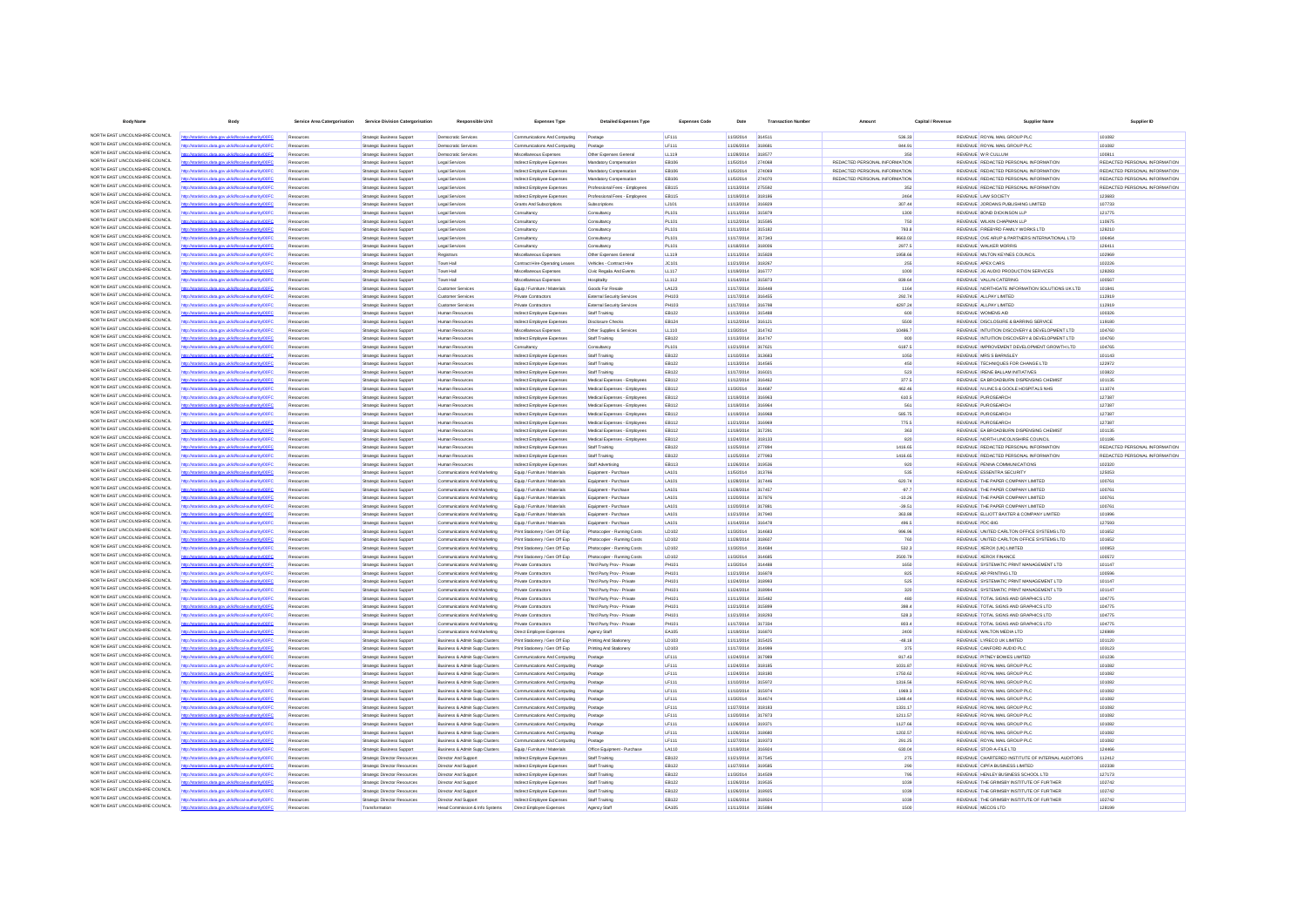| <b>Body Name</b>                                                   |                                                                                   |                        | Service Area Catergorisation Service Division Catergorisation | Responsible Unit                                         | <b>Expenses Type</b>                                             | <b>Detailed Expenses Type</b>                                | <b>Expenses Code</b>         | Date                                   | <b>Transaction Number</b><br>Amount    | Capital / Revenue |                                                                                        |                               |
|--------------------------------------------------------------------|-----------------------------------------------------------------------------------|------------------------|---------------------------------------------------------------|----------------------------------------------------------|------------------------------------------------------------------|--------------------------------------------------------------|------------------------------|----------------------------------------|----------------------------------------|-------------------|----------------------------------------------------------------------------------------|-------------------------------|
| NORTH EAST LINCOLNSHIRE COUNCIL                                    | //statistics.data.gov.uk/id/local-authority/00FC                                  | Resources              | Transformation                                                | Head Commission & Info Systems                           | Direct Employee Expenses                                         | Agency Staff                                                 | EA105                        | 11/13/2014                             | 316529<br>4750                         |                   | REVENUE MECOS LTD                                                                      | 128199                        |
| NORTH EAST LINCOLNSHIRE COUNCIL                                    |                                                                                   | Resources              | Transformation                                                | Information Technology                                   | Communications And Computing                                     | Telephone                                                    | LF112                        | 11/24/2014                             | 458.7<br>318136                        |                   | <b>REVENUE VIRGIN MEDIA</b>                                                            | 107612                        |
| NORTH EAST LINCOLNSHIRE COUNCIL                                    |                                                                                   | Resources              | Transformation                                                | Information Technology                                   | Communications And Computing                                     | Telephones                                                   | LF112                        | 11/24/2014 318179                      | 2724                                   |                   | REVENUE VIRGIN MEDIA                                                                   | 107612                        |
| NORTH EAST LINCOLNSHIRE COUNCIL<br>NORTH EAST LINCOLNSHIRE COUNCIL | atistics.data.gov.uk/id/local-authority/00FC                                      | Resources              | Transformation                                                | Information Technology                                   | Communications And Computing                                     | Telephones                                                   | LF112                        | 11/24/2014                             | 261.55<br>318138                       |                   | <b>REVENUE VIRGIN MEDIA</b>                                                            | 107612                        |
| NORTH EAST LINCOLNSHIRE COUNCIL                                    | ics.data.gov.uk/id/local-authority/00FC                                           | Resources              | Transformation<br>Transformation                              | Information Technology<br>Information Technology         | Communications And Computing<br>Communications And Computing     | Telephones<br>Computer H/Ware - Maintenance                  | LF112<br>LF106               | 11/26/2014<br>11/6/2014                | 317988<br>11556.05<br>315515<br>400    |                   | REVENUE VODAFONE LIMITED<br>REVENUE NHS NORTH YORKSHIRE AND HUMBER CSU                 | 101324<br>121292              |
| NORTH EAST LINCOLNSHIRE COUNCIL                                    |                                                                                   | Resource<br>Resource   | Transformation                                                | Information Technology                                   | Communications And Computing                                     | Computer H/Ware - Purchases                                  | <b>LF105</b>                 | 11/13/2014                             | 379.9<br>315547                        |                   | <b>REVENUE MICRON CPG</b>                                                              | 101848                        |
| NORTH EAST LINCOLNSHIRE COUNCIL                                    | stics.data.gov.uk/id/local-authority/00FC                                         | Resources              | Transformation                                                | Information Technology                                   | Communications And Computing                                     | Computer H/Ware - Purchases                                  | LF105                        | 11/24/2014 318135                      | 864.87                                 |                   | REVENUE VIRGIN MEDIA                                                                   | 107612                        |
| NORTH EAST LINCOLNSHIRE COUNCIL                                    | y/statistics.data.gov.uk/id/local-authority/00FC                                  | Resources              | Transformation                                                | Information Technology                                   | Communications And Computing                                     | Computer H/Ware - Purchases                                  | LF105                        | 11/13/2014 315091                      | 23863.88                               |                   | REVENUE TRUSTMARQUE SOLUTIONS LTD                                                      | 101275                        |
| NORTH EAST LINCOLNSHIRE COUNCIL                                    | ins data nov ukřdíhoal-authoritvi00EC                                             | Resources              | Transformation                                                | Information Technology                                   | Communications And Computing                                     | Computer H/Ware - Purchases                                  | LF105                        | 11/17/2014                             | 317466<br>$-412.25$                    |                   | REVENUE GREENWORLD ELECTRONICS LTD                                                     | 109085                        |
| NORTH EAST LINCOLNSHIRE COUNCIL<br>NORTH EAST LINCOLNSHIRE COUNCIL | ics.data.gov.uk/id/local-authority/00FC                                           | Resources              | Transformation                                                | Information Technology                                   | Communications And Computing                                     | Computer H/Ware - Purchases                                  | LF105                        | 11/17/2014                             | 317454<br>412.25                       |                   | REVENUE GREENWORLD ELECTRONICS LTD                                                     | 109085                        |
| NORTH EAST LINCOLNSHIRE COUNCIL                                    | istics.data.gov.uk/id/local-authority/00FC                                        | Resource<br>Resources  | Transformation<br>Transformation                              | Information Technolog<br>Information Technology          | Communications And Computing<br>Communications And Computing     | Computer H/Ware - Purchase<br>Computer H/Ware - Purchases    | LF105<br>LF105               | 11/27/2014<br>11/27/2014 319927        | 319926<br>856.5<br>$-578$              |                   | REVENUE GREENWORLD ELECTRONICS LTD<br>REVENUE GREENWORLD ELECTRONICS LTD               | 109085<br>109085              |
| NORTH EAST LINCOLNSHIRE COUNCIL                                    | ics.data.gov.uk/id/local-authority/00FC                                           | Resources              | Transformation                                                | Information Technology                                   | Communications And Computing                                     | Computer H/Ware - Purchases                                  | LF105                        | 11/17/2014 317466                      | $-493.85$                              |                   | REVENUE GREENWORLD ELECTRONICS LTD                                                     | 109085                        |
| NORTH EAST LINCOLNSHIRE COUNCIL                                    | s.data.gov.uk/id/local-autho                                                      | Resources              | Transformation                                                | Information Technology                                   | Communications And Computing                                     | Computer H/Ware - Purchases                                  | LF105                        | 11/17/2014                             | 317454<br>1189.5                       |                   | REVENUE GREENWORLD ELECTRONICS LTD                                                     | 109085                        |
| NORTH EAST LINCOLNSHIRE COUNCIL                                    | stics.data.gov.uk/id/local-authority/00FC                                         | Resources              | Transformation                                                | Information Technology                                   | Communications And Computing                                     | Computer H/Ware - Purchases                                  | LF105                        | 11/17/2014                             | 760.87<br>317549                       |                   | REVENUE VODAFONE LIMITED                                                               | 103661                        |
| NORTH EAST LINCOLNSHIRE COUNCIL<br>NORTH EAST LINCOLNSHIRE COUNCIL |                                                                                   | Resource               | Transformation                                                | Information Technolog                                    | Communications And Computing                                     | uter H/Ware - Purchases                                      | LF105                        | 11/17/2014                             | 317549<br>1012.5                       |                   | REVENUE VODAFONE LIMITED                                                               | 103661                        |
| NORTH EAST LINCOLNSHIRE COUNCIL                                    | istics.data.gov.uk/id/local-authority/00FC                                        | Resources<br>Resources | Transformation<br>Transformation                              | Information Technology<br>Information Technology         | Communications And Computing                                     | Computer H/Ware - Purchases<br>Computer H/Ware - Purchases   | LF105<br>LF105               | 11/20/2014 316409<br>11/17/2014 316856 | 1364.13<br>1880                        |                   | REVENUE SPECIALIST COMPUTER CENTRES PLC<br>REVENUE VIGLEN LIMITED                      | 110715<br>100883              |
| NORTH EAST LINCOLNSHIRE COUNCIL                                    | is data ony uklidional autho                                                      | Resources              | Transformation                                                | Information Technology                                   | Communications And Computing<br>Communications And Computing     | Computer H/Ware - Purchases                                  | LF105                        | 11/21/2014 315864                      | 395                                    |                   | REVENUE WEIGHTRON BILANCIAI LTD                                                        | 108729                        |
| NORTH EAST LINCOLNSHIRE COUNCIL                                    | tics.data.gov.uk/id/local-authority/00FC                                          | Resources              | Transformation                                                | Information Technology                                   | Communications And Computing                                     | Computer S/Ware - Maintenance                                | LF102                        | 11/26/2014                             | 3215.46<br>318945                      |                   | REVENUE APD COMMUNICATIONS LTD                                                         | 101972                        |
| NORTH EAST LINCOLNSHIRE COUNCIL                                    |                                                                                   | Resource               | Transformatio                                                 | Information Technolog                                    | Communications And Computing                                     | uter S/Ware - Maintenance                                    | LF102                        | 11/20/2014                             | 317869<br>6000                         |                   | REVENUE TRIBAL EDUCATION LIMITED                                                       | 103641                        |
| NORTH EAST LINCOLNSHIRE COUNCIL                                    | istics.data.gov.uk/id/local-authority/00FC                                        | Resources              | Transformation                                                | Information Technology                                   | Communications And Computing                                     | Computer S/Ware - Purchases                                  | LF101                        | 11/11/2014 315115                      | 5333.33                                |                   | REVENUE HUBSTONE LIMITED                                                               | 105799                        |
| NORTH EAST LINCOLNSHIRE COUNCIL<br>NORTH EAST LINCOLNSHIRE COUNCIL |                                                                                   | Resources              | Transformation                                                | Information Technology<br>Information Technology         | Communications And Computing                                     | Computer S/Ware - Purchases<br>Computer S/Ware - Purchases   | LF101                        | 11/11/2014 315115                      | 1666.67                                |                   | REVENUE HUBSTONE LIMITED<br>REVENUE HUBSTONE LIMITED                                   | 105799<br>105799              |
| NORTH FAST LINCOLNSHIRE COLINCIL                                   | atistics.data.gov.uk/id/local-authority/00FC<br>lics.data.gov.uk/id/local-autho   | Resources<br>Resource  | Transformation<br>Transformation                              | Information Technology                                   | Communications And Computing<br>Print Stationery / Gen Off Exp   | Photocopier - Running Costs                                  | LF101<br>LD102               | 11/11/2014<br>11/28/2014               | 7333.33<br>315115<br>365.54<br>31940   |                   | REVENUE UNITED CARLTON OFFICE SYSTEMS LTD                                              | 101652                        |
| NORTH EAST LINCOLNSHIRE COUNCIL                                    |                                                                                   | Resource               | Transformat                                                   |                                                          | Print Stationery / Gen Off Exp                                   | Photocopier - Running Costs                                  | LD102                        | 11/27/2014                             | 319379<br>264.45                       |                   | REVENUE UNITED CARLTON OFFICE SYSTEMS LTD                                              | 101652                        |
| NORTH EAST LINCOLNSHIRE COUNCIL                                    | stics.data.gov.uk/id/local-authority/00FC                                         | Resources              | Transformation                                                | Information Technology                                   | Print Stationery / Gen Off Exp                                   | Photocopier - Running Costs                                  | LD102                        | 11/28/2014                             | 319361<br>711.87                       |                   | REVENUE UNITED CARLTON OFFICE SYSTEMS LTD                                              | 101652                        |
| NORTH EAST LINCOLNSHIRE COUNCIL                                    |                                                                                   | Resources              | Transformation                                                | Information Technology                                   | Print Stationery / Gen Off Exp                                   | Photocopier - Running Costs                                  | LD102                        | 11/19/2014 317623                      | 914.37                                 |                   | REVENUE UNITED CARLTON OFFICE SYSTEMS LTD                                              | 101652                        |
| NORTH EAST LINCOLNSHIRE COUNCIL<br>NORTH EAST LINCOLNSHIRE COUNCIL | istics.data.gov.uk/id/local-authority/00FC                                        | Resources              | Transformation                                                | Information Technology                                   | Print Stationery / Gen Off Exp                                   | Photocopier - Running Costs                                  | LD102                        | 11/21/2014 318296                      | 304.31                                 |                   | REVENUE UNITED CARLTON OFFICE SYSTEMS LTD                                              | 101652                        |
| NORTH EAST LINCOLNSHIRE COUNCIL                                    | ins data ony uklidional aut                                                       | Resources<br>Resource  | Transformation<br>Transformati                                | Information Technology<br>Information Technolog          | Print Stationery / Gen Off Exp<br>Print Stationery / Gen Off Exp | Printing And Stationery<br>Printing And Stationery           | LD103<br>LD103               | 11/5/2014<br>11/27/2014                | 315453<br>869.17<br>319379<br>971.46   |                   | REVENUE UNITED CARLTON OFFICE SYSTEMS LTD<br>REVENUE UNITED CARLTON OFFICE SYSTEMS LTD | 101652<br>101652              |
| NORTH EAST LINCOLNSHIRE COUNCIL                                    | istics.data.gov.uk/id/local-authority/00FC                                        | Resources              | Transformation                                                | Information Technology                                   | Print Stationery / Gen Off Exp                                   | Printing And Stationery                                      | LD103                        | 11/28/2014 319361                      | 604.55                                 |                   | REVENUE UNITED CARLTON OFFICE SYSTEMS LTD                                              | 101652                        |
| NORTH EAST LINCOLNSHIRE COUNCIL                                    |                                                                                   | Resources              | Transformation                                                | Information Technology                                   | Print Stationery / Gen Off Exp                                   | Printing And Stationery                                      | LD103                        | 11/28/2014 319644                      | 267.51                                 |                   | REVENUE UNITED CARLTON OFFICE SYSTEMS LTD                                              | 101652                        |
| NORTH EAST LINCOLNSHIRE COUNCIL                                    | distics.data.gov.uk/id/local-authority/00FC                                       | Resources              | Transformation                                                | Information Technology                                   | Print Stationery / Gen Off Exp                                   | Printing And Stationery                                      | LD103                        | 11/28/2014                             | 574.99<br>319639                       |                   | REVENUE UNITED CARLTON OFFICE SYSTEMS LTD                                              | 101652                        |
| NORTH EAST LINCOLNSHIRE COUNCIL<br>NORTH EAST LINCOLNSHIRE COUNCIL | is data ony uklidional autho                                                      | Resources              | Transformation                                                | Information Technology                                   | Print Stationery / Gen Off Exp                                   | Printing And Stationery                                      | LD103                        | 11/27/2014                             | 319367<br>770.52                       |                   | REVENUE UNITED CARLTON OFFICE SYSTEMS LTD                                              | 101652                        |
| NORTH EAST LINCOLNSHIRE COUNCIL                                    | stics.data.gov.uk/id/local-authority/00FC                                         | Resources<br>Resources | Transformation<br>Transformation                              | Information Technology<br>Central Commissioning & Delive | Premises Insurance<br>Catering                                   | Premises Insurance - Premiums<br>Purchase School Meals       | GK101<br>LB103               | 11/17/2014<br>11/14/2014 317327        | 31739<br>3517.8<br>44784.6             |                   | REVENUE AON LIMITED PREMIUM ACCOUNTS<br>REVENUE CYGNET CATERING                        | 101519<br>108880              |
| NORTH EAST LINCOLNSHIRE COUNCIL                                    |                                                                                   | Resources              | Transformation                                                | Central Commissioning & Delive                           | Catering                                                         | Purchase School Meals                                        | LB103                        | 11/14/2014 317326                      | 233685.9                               |                   | REVENUE CYGNET CATERING                                                                | 108880                        |
| NORTH EAST LINCOLNSHIRE COUNCIL                                    | istics.data.gov.uk/id/local-authority/00FC                                        | Resources              | Transformation                                                | Central Commissioning & Delve                            | Catering                                                         | Purchase School Meals                                        | LB103                        | 11/26/2014                             | 318690<br>$-18$                        |                   | REVENUE CYGNET CATERING                                                                | 108880                        |
| NORTH EAST LINCOLNSHIRE COUNCIL                                    | ins data one uklidihoakauth                                                       | Resources              | Transformation                                                | Central Commissioning & Delive                           | Private Contractors                                              | Contract Payments                                            | <b>PH105</b>                 | 11/10/2014                             | 311804<br>17024.39                     |                   | REVENUE MATRIX SCM LTD                                                                 | 108117                        |
| NORTH EAST LINCOLNSHIRE COUNCIL<br>NORTH EAST LINCOLNSHIRE COUNCIL | cs.data.gov.uk/id/local-authority/00FC                                            | Resources              | Transformation                                                | Central Commissioning & Delve                            | Private Contractors                                              | Contract Payments                                            | PH105                        | 11/26/2014                             | 5930.41<br>313172                      |                   | REVENUE MATRIX SCM LTD                                                                 | 108117                        |
| NORTH EAST LINCOLNSHIRE COUNCIL                                    | //statistics.data.gov.uk/id/local-authority/00FC                                  | Resources              | Transformation                                                | Informatics And Research                                 | Miscellaneous Expenses                                           | Legal Fees - Genera                                          | LL103                        | 11/17/2014 317480                      | 250                                    |                   | REVENUE BEETENSON & GIBBON SOLICITORS                                                  | 100514                        |
| NORTH EAST LINCOLNSHIRE COUNCIL                                    | s.data.gov.uk/id/local-authori<br>distics.data.gov.uk/id/local-authority/00FC     | Place<br>Place         | Environment<br>Environmen                                     | Safer Communities P/Ship<br>Cemeteries & Crematorium     | Government Departments<br>Indirect Employee Expenses             | Third Party Prov - Govt Depts<br><b>Staff Training</b>       | PE101<br>EB122               | 11/5/2014 314636<br>11/12/2014         | 8838.65<br>315054<br>450               |                   | REVENUE PCC HUMBERSIDE<br>REVENUE THE MORLEY - YOUNG PARTNERSHIP LTD                   | 120398<br>128192              |
| NORTH EAST LINCOLNSHIRE COUNCIL                                    | ins data one uklidihoakautho                                                      | Place                  | Environmen                                                    | Cemeteries & Crematorium                                 | Grounds Maintenance Costs                                        | Grounds Maintenance                                          | GJ101                        | 11/5/2014                              | 530<br>314068                          |                   | REVENUE JOE CARR                                                                       | 112295                        |
| NORTH EAST LINCOLNSHIRE COUNCIL                                    | tics.data.gov.uk/id/local-authority/00FC                                          | Place                  | Environmen                                                    | Cemeteries & Crematorium                                 | Customer And Client Receipts                                     | Fees/Chrgs-O/Side Scope Vat 4                                | VC125                        | 11/6/2014                              | 288<br>273318                          |                   | REVENUE REDACTED PERSONAL INFORMATION                                                  | REDACTED PERSONAL INFORMATION |
| NORTH EAST LINCOLNSHIRE COUNCIL<br>NORTH EAST LINCOLNSHIRE COUNCIL | stics.data.gov.uk/id/local-authority/00FC                                         | Place                  | Environmen                                                    | Cemeteries & Crematorium                                 | Indirect Employee Expenses                                       | Staff Training                                               | <b>EB122</b>                 | 11/21/2014                             | 317633<br>475                          |                   | REVENUE INSTITUTE OF CEMETERY & CREMATORIUM                                            | 101460                        |
| NORTH EAST LINCOLNSHIRE COUNCIL                                    | istics.data.gov.uk/id/local-authority/00FC                                        | Place<br>Place         | Environmen<br>Environmen                                      | Cemeteries & Crematorium<br>Cemeteries & Crematorium     | Rates<br>Equip / Furniture / Materials                           | Rates<br>Equipment - Purchase                                | GD101<br>LA101               | 11/3/2014<br>11/5/2014                 | 6726.76<br>314594<br>314101<br>385     |                   | REVENUE COFELY WORKPLACE LIMITED<br>REVENUE GRANART LTD                                | 123983<br>124002              |
| NORTH EAST LINCOLNSHIRE COUNCIL                                    | tics data ony uklidiheal-authority/00FC                                           | Place                  | Environmen                                                    | Cemeteries & Crematorium                                 | Equip / Furniture / Materials                                    | Equipment - Purchase                                         | LA101                        | 11/10/2014                             | 314105<br>410                          |                   | REVENUE GRANART LTD                                                                    | 124002                        |
| NORTH EAST LINCOLNSHIRE COUNCIL                                    | tics.data.gov.uk/id/local-authority/00FC                                          | Place                  | Environmen                                                    | Cemeteries & Crematorium                                 | Equip / Furniture / Materials                                    | Equipment - Purchase                                         | LA101                        | 11/21/2014                             | 611.77<br>317812                       |                   | REVENUE F G MARSHALL LTD                                                               | 100549                        |
| NORTH EAST LINCOLNSHIRE COUNCIL                                    |                                                                                   | Place                  | Environmen                                                    | Cemeteries & Crematorium                                 | Equip / Furniture / Materials                                    | Equipment - Purchase                                         | LA101                        | 11/5/2014                              | 31410<br>520                           |                   | REVENUE GRANART LTD                                                                    | 124002                        |
| NORTH FAST LINCOLNSHIRE COUNCIL<br>NORTH EAST LINCOLNSHIRE COUNCIL | ics data nov uklidiocal author<br>mnFC                                            | Place                  | Environmen                                                    | Cemeteries & Crematorium                                 | Equip / Furniture / Materials                                    | Equipment - Purchase                                         | LA101                        | 11/21/2014 318272                      | 391.86                                 |                   | REVENUE BRIDGE INSURANCE BROKERS LTD                                                   | 128411                        |
| NORTH EAST LINCOLNSHIRE COUNCIL                                    | atistics.data.gov.uk/id/local-authority/00FC                                      | Place<br>Place         | Environmen<br>Environmen                                      | Cemeteries & Crematorium<br>Cemeteries & Crematorium     | Private Contractors<br>Private Contractors                       | Third Party Prov - Privati<br>Third Party Prov - Private     | PH101<br><b>PH101</b>        | 11/26/2014<br>11/12/2014               | 319582<br>$-30$<br>7130.98<br>315826   |                   | REVENUE THE YABOO COMPANY LTD<br>REVENUE THE YABOO COMPANY LTD                         | 121780<br>121780              |
| NORTH EAST LINCOLNSHIRE COUNCIL                                    | stics.data.gov.uk/id/local-authority/00FC                                         | Place                  | Environmen                                                    | Garage & Fleet Strategy                                  | <b>Direct Transport Costs</b>                                    | Vehicles - Repairs And Maint                                 | <b>JA105</b>                 | 11/13/2014                             | 316268<br>250                          |                   | REVENUE B A BUSH & SON LTD                                                             | 101828                        |
| NORTH EAST LINCOLNSHIRE COUNCIL                                    |                                                                                   | Place                  | Environmen                                                    | Garage & Fleet Strateg                                   | Direct Transport Cost                                            | Vehicles - Repairs And Main                                  | <b>JA105</b>                 | 11/17/2014                             | 317438<br>1097.31                      |                   | REVENUE FLEET FACTORS LTD                                                              | 100886                        |
| NORTH FAST LINCOLNSHIRE COUNCIL                                    | s data ony uklidional auth                                                        | Place                  | Environmen                                                    | Garage & Fleet Strategy                                  | <b>Direct Transport Costs</b>                                    | Vehicles - Repairs And Maint                                 | <b>JA105</b>                 | 11/17/2014 317439                      | 2393.7                                 |                   | REVENUE FLEET FACTORS LTD                                                              | 100886                        |
| NORTH EAST LINCOLNSHIRE COUNCIL<br>NORTH EAST LINCOLNSHIRE COUNCIL | istics.data.gov.uk/id/local-authority/00FC                                        | Place                  | Environmen                                                    | Garage & Fleet Strategy                                  | Direct Transport Costs                                           | Vehicles - Repairs And Maint                                 | JA105                        | 11/17/2014 317437                      | 4414.59                                |                   | REVENUE FLEET FACTORS LTD                                                              | 100886                        |
| NORTH EAST LINCOLNSHIRE COUNCIL                                    | ing above your plotter and authority<br>stics.data.gov.uk/id/local-authority/00FC | Place<br>Place         | Environmen<br>Environmen                                      | Garage & Fleet Strategy<br>Garage & Fleet Strategy       | Direct Transport Cost<br><b>Direct Transport Costs</b>           | Vehicles - Repairs And Maint<br>Vehicles - Repairs And Maint | <b>JA105</b><br><b>JA105</b> | 11/25/2014<br>11/17/2014               | 283.87<br>319181<br>430<br>317404      |                   | REVENUE B A BUSH & SON LTD<br>REVENUE B A BUSH & SON LTD                               | 101828<br>101828              |
| NORTH EAST LINCOLNSHIRE COUNCIL                                    |                                                                                   | Place                  | Environmen                                                    | Garage & Fleet Strategy                                  | Direct Transport Cost                                            | Vehicles - Repairs And Maint                                 | JA105                        | 11/17/2014                             | 317405<br>519.3                        |                   | REVENUE B A BUSH & SON LTD                                                             | 101828                        |
| NORTH EAST LINCOLNSHIRE COUNCIL                                    | stics.data.gov.uk/id/local-authority/00FC                                         | Place                  | Environmen                                                    | Garage & Fleet Strategy                                  | <b>Direct Transport Costs</b>                                    | Vehicles - Repairs And Maint                                 | <b>JA105</b>                 | 11/24/2014 317400                      | 617.74                                 |                   | REVENUE B A BUSH & SON LTD                                                             | 101828                        |
| NORTH EAST LINCOLNSHIRE COUNCIL                                    | latistics.data.gov.uk/id/local-authority/00FC                                     | Place                  | Environmen                                                    | Garage & Fleet Strategy                                  | Direct Transport Costs                                           | Vehicles - Repairs And Main                                  | JA105                        | 11/6/2014                              | 314534<br>259.65                       |                   | REVENUE B A BUSH & SON LTD                                                             | 101828                        |
| NORTH EAST LINCOLNSHIRE COUNCIL<br>NORTH EAST LINCOLNSHIRE COUNCIL | ics data ony uklidiocal authority/00EC                                            | Place                  | Environmen                                                    | Garage & Fleet Strateg                                   | Direct Transport Cost                                            | Vehicles - Repairs And Main                                  | <b>JA105</b>                 | 11/6/2014                              | 314536<br>430                          |                   | REVENUE B A BUSH & SON LTD                                                             | 101828                        |
| NORTH EAST LINCOLNSHIRE COUNCIL                                    | stics.data.gov.uk/id/local-authority/00FC                                         | Place<br>Place         | Environmen<br>Environmen                                      | Garage & Fleet Strategy<br>Garage & Fleet Strategy       | <b>Direct Transport Costs</b><br>Direct Transport Costs          | Vehicles - Repairs And Maint<br>Vehicles - Repairs And Maint | <b>JA105</b><br>JA105        | 11/6/2014<br>11/6/2014                 | 283.87<br>314533<br>314539<br>316.52   |                   | REVENUE B A BUSH & SON LTD<br>REVENUE B A BUSH & SON LTD                               | 101828<br>101828              |
| NORTH EAST LINCOLNSHIRE COUNCIL                                    | stics.data.gov.uk/id/local-authority/00FC                                         | Place                  | Environment                                                   | Garage & Fleet Strategy                                  | <b>Direct Transport Costs</b>                                    | Vehicles - Repairs And Maint                                 | <b>JA105</b>                 | 11/17/2014                             | 316324<br>259.65                       |                   | REVENUE B A BUSH & SON LTD                                                             | 101828                        |
| NORTH EAST LINCOLNSHIRE COUNCIL                                    |                                                                                   | Place                  | Environmen                                                    | Garage & Fleet Strategy                                  | <b>Direct Transport Costs</b>                                    | Vehicles - Repairs And Maint                                 | <b>JA105</b>                 | 11/27/2014 319196                      | 259.65                                 |                   | REVENUE B A BUSH & SON LTD                                                             | 101828                        |
| NORTH EAST LINCOLNSHIRE COUNCIL                                    |                                                                                   | Place                  | Environmen                                                    | Garage & Fleet Strategy                                  | Direct Transport Cost                                            | Vehicles - Repairs And Main                                  | <b>JA105</b>                 | 11/24/2014                             | 317399<br>739.8                        |                   | REVENUE ECON ENGINEERING LTD                                                           | 103943                        |
| NORTH EAST LINCOLNSHIRE COUNCIL<br>NORTH EAST LINCOLNSHIRE COUNCIL | stics.data.gov.uk/id/local-authority/00FC                                         | Place                  | Environmen                                                    | Garage & Fleet Strategy                                  | <b>Direct Transport Costs</b>                                    | Vehicles - Repairs And Maint                                 | <b>JA105</b>                 | 11/24/2014                             | 1103.07<br>317397                      |                   | REVENUE FLEET FACTORS LTD                                                              | 100886                        |
| NORTH EAST LINCOLNSHIRE COUNCIL                                    | istics.data.gov.uk/id/local-authority/00FC                                        | Place<br>Place         | Environmen<br>Environmen                                      | Garage & Fleet Strategy<br>Garage & Fleet Strategy       | Direct Transport Costs<br><b>Direct Transport Costs</b>          | Vehicles - Repairs And Maint<br>Vehicles - Repairs And Maint | JA105<br><b>JA105</b>        | 11/24/2014<br>11/19/2014               | 3034.89<br>317398<br>1416.73<br>317814 |                   | REVENUE FLEET FACTORS LTD<br>REVENUE FLEET FACTORS LTD                                 | 100886<br>100886              |
| NORTH EAST LINCOLNSHIRE COUNCIL                                    | s.data.gov.uk/id/local-author                                                     | Place                  | Environmen                                                    | Garage & Fleet Strategy                                  | <b>Direct Transport Costs</b>                                    | Vehicles - Repairs And Maint                                 | <b>JA105</b>                 | 11/19/2014 317815                      | 3872.71                                |                   | REVENUE FLEET FACTORS LTD                                                              | 100886                        |
| NORTH EAST LINCOLNSHIRE COUNCIL                                    | stics data ony uklidiocal authority/OPC                                           | Place                  | Environmen                                                    | Garage & Fleet Strategy                                  | Direct Transport Cost                                            | Vehicles - Repairs And Maint                                 | <b>JA105</b>                 | 11/21/2014                             | 317816<br>582.04                       |                   | REVENUE FLEET FACTORS LTD                                                              | 100886                        |
| NORTH EAST LINCOLNSHIRE COUNCIL                                    | stics.data.gov.uk/id/local-authority/00FC                                         | Place                  | Environmen                                                    | Garage & Fleet Strategy                                  | <b>Direct Transport Costs</b>                                    | Vehicles - Repairs And Maint                                 | <b>JA105</b>                 | 11/24/2014                             | 317813<br>2429.01                      |                   | REVENUE FLEET FACTORS LTD                                                              | 100886                        |
| NORTH EAST LINCOLNSHIRE COUNCIL<br>NORTH EAST LINCOLNSHIRE COUNCIL |                                                                                   | Place                  | Environmen                                                    | Garage & Fleet Strategy                                  | <b>Direct Transport Costs</b>                                    | Vehicles - Repairs And Maint                                 | JA105                        | 11/28/2014                             | 747.6<br>318563                        |                   | REVENUE FLEET FACTORS LTD                                                              | 100886                        |
| NORTH EAST LINCOLNSHIRE COUNCIL                                    | istics.data.gov.uk/id/local-authority/00FC                                        | Place                  | Environmen                                                    | Garage & Fleet Strategy                                  | <b>Direct Transport Costs</b>                                    | Vehicles - Repairs And Maint                                 | <b>JA105</b>                 | 11/28/2014                             | 2234.89<br>318554                      |                   | REVENUE FLEET FACTORS LTD<br>REVENUE FLEET FACTORS LTD                                 | 100886                        |
| NORTH EAST LINCOLNSHIRE COUNCIL                                    | cs.data.gov.uk/id/local-authority/00FC                                            | Place                  | Environment                                                   | Garage & Fleet Strategy<br>Garage & Fleet Strateg        | <b>Direct Transport Costs</b><br>Direct Transport Costs          | Vehicles - Repairs And Maint<br>Vehicles - Repairs And Main  | <b>JA105</b><br><b>JA105</b> | 11/28/2014 318557<br>11/6/2014         | 3750.13<br>314545<br>296.98            |                   | REVENUE FLEET FACTORS LTD                                                              | 100886<br>100886              |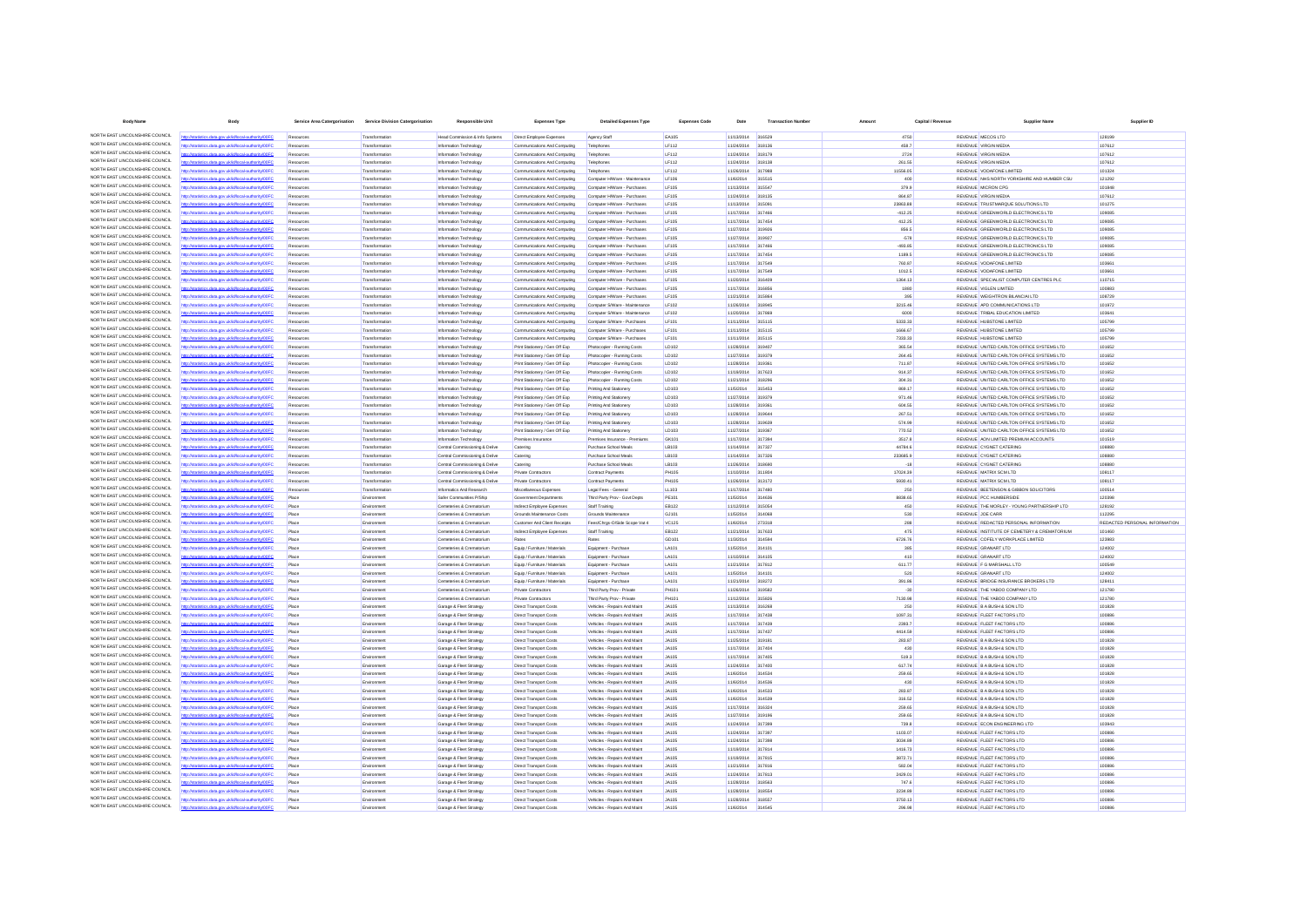| <b>Body Name</b>                                                    |                                                                                          |                | Service Area Catergorisation Service Division Catergorisation | Responsible Unit                                               | <b>Expenses Type</b>                                             | <b>Detailed Expenses Type</b>                                  | <b>Expenses Code</b>         | Date                            | <b>Transaction Number</b> | Amount                                                             | Capital / Revenue   | <b>Supplier Name</b>                                                                     | Supplier ID      |
|---------------------------------------------------------------------|------------------------------------------------------------------------------------------|----------------|---------------------------------------------------------------|----------------------------------------------------------------|------------------------------------------------------------------|----------------------------------------------------------------|------------------------------|---------------------------------|---------------------------|--------------------------------------------------------------------|---------------------|------------------------------------------------------------------------------------------|------------------|
| NORTH EAST LINCOLNSHIRE COUNCIL                                     | //statistics.data.gov.uk/id/local-authority/00FC                                         | Place          | Environmen                                                    | Garage & Fleet Strategy                                        | Direct Transport Costs                                           | Vehicles - Repairs And Maint                                   | <b>JA105</b>                 | 11/6/2014                       | 314548                    | 3314.39                                                            |                     | REVENUE FLEET FACTORS LTD                                                                | 100886           |
| NORTH EAST LINCOLNSHIRE COUNCIL<br>NORTH FAST LINCOLNSHIRE COLINCIL |                                                                                          | Place          |                                                               | <b>Sarage &amp; Fleet Strategy</b>                             | Direct Transport Costs                                           | Vehicles - Repairs And Mair                                    | <b>JA105</b>                 | 11/6/2014                       |                           | 4137.97                                                            |                     | REVENUE FLEET FACTORS LTD                                                                | 10088            |
| NORTH EAST LINCOLNSHIRE COUNCIL                                     | s data ony uklidingal-auth<br>tatistics.data.gov.uk/id/local-authority/00FC              | Place          | Environment<br>Environmen                                     | Garage & Fleet Strategy                                        | <b>Direct Transport Costs</b>                                    | Vehicles - Repairs And Maint                                   | <b>JA105</b><br><b>JA105</b> | 11/6/2014                       | 314547                    | 513.67                                                             |                     | REVENUE FLEET FACTORS LTD                                                                | 100886<br>108065 |
| NORTH EAST LINCOLNSHIRE COUNCIL                                     | tics data ony uklidiocal authorit                                                        | Place<br>Place | Environmen                                                    | Garage & Fleet Strategy<br>Garage & Fleet Strategy             | Direct Transport Costs<br>Direct Transport Costs                 | Vehicles - Repairs And Main<br>Vehicles - Repairs And Maint    | <b>JA105</b>                 | 11/13/2014<br>11/6/2014         | 316333<br>314543          | 371.25<br>264.51                                                   |                     | REVENUE NORTHSIDE TRUCK AND VAN LTD<br>REVENUE NORTHSIDE TRUCK AND VAN LTD               | 108065           |
| NORTH EAST LINCOLNSHIRE COUNCIL                                     | stics.data.gov.uk/id/local-authority/00FC                                                | Place          | Environmen                                                    | Garage & Fleet Strategy                                        | <b>Direct Transport Costs</b>                                    | Vehicles - Repairs And Maint                                   | <b>JA105</b>                 | 11/27/2014                      | 319409                    | 425                                                                |                     | REVENUE P A DE STE CROIX & SON                                                           | 103824           |
| NORTH EAST LINCOLNSHIRE COUNCIL                                     |                                                                                          | Place          | Environmen                                                    | Garage & Fleet Strategy                                        | Equip / Furniture / Materials                                    |                                                                | LA104                        | 11/25/2014                      | 318933                    | 3078                                                               |                     | REVENUE OXLEY SHUTTERS LIMITED                                                           | 100931           |
| NORTH EAST LINCOLNSHIRE COUNCIL<br>NORTH EAST LINCOLNSHIRE COUNCIL  | stics.data.gov.uk/id/local-authority/00FC                                                | Place          | Environmen                                                    | Garage & Fleet Strategy                                        | Clothes Uniforms And Laundry                                     | Laundry                                                        | LC103                        | 11/10/2014                      | 314949                    | 349.72<br>450                                                      |                     | REVENUE JOHNSONS APPARELMASTER                                                           | 100810           |
| NORTH EAST LINCOLNSHIRE COUNCIL                                     | statistics.data.gov.uk/id/local-authority/00FC<br>s data ony uklidihoal-authority/00FC   | Place<br>Place | Environmen<br>Environmen                                      | Grounds And Street Cleansing<br>Grounds And Street Cleansing   | Rep Alterations Maint Building<br>Rep Aterations Maint Building  | Buildings - Repairs And Main<br>Buildings - Repairs And Maint  | GA102<br>GA102               | 11/10/2014<br>11/11/2014        | 314096<br>315990          | 1250.73                                                            |                     | REVENUE HARRISON EXTERNAL DISPLAY SYSTEMS<br>REVENUE COFELY WORKPLACE LIMITED            | 106573<br>123983 |
| NORTH EAST LINCOLNSHIRE COUNCIL                                     | tics.data.gov.uk/id/local-authority/00FC                                                 | Place          | Environmen                                                    | Grounds And Street Cleansing                                   | Rep Alterations Maint Building                                   | Buildings - Repairs And Maint                                  | GA102                        | 11/17/2014                      | 315877                    | 255.99                                                             |                     | REVENUE BRIANPLANT (HUMBERSIDE) LTD                                                      | 100583           |
| NORTH EAST LINCOLNSHIRE COUNCIL                                     |                                                                                          | Place          | Environmen                                                    | Grounds And Street Cleansing                                   | Rep Alterations Maint Building                                   | Buildings - Repairs And Main                                   | GA102                        | 11/13/2014                      | 316761                    | 2400                                                               |                     | REVENUE BCJ CONSTRUCTION LTD                                                             | 112224           |
| NORTH EAST LINCOLNSHIRE COUNCIL                                     | istics.data.gov.uk/id/local-authority/00FC                                               | Place          | Environmen                                                    | Grounds And Street Cleansing                                   | Rep Aterations Maint Building                                    | Buildings - Repairs And Maint                                  | GA102                        | 11/5/2014                       | 312344                    | 868                                                                |                     | REVENUE CONSTRUCTION SERVICES DIRECT LTD                                                 | 124419           |
| NORTH EAST LINCOLNSHIRE COUNCIL<br>NORTH EAST LINCOLNSHIRE COUNCIL  | data.gov.uk/id/local-autho<br>cs data gov ukřdílocal authority/00EC                      | Place          | Environmen                                                    | Grounds And Street Cleansing                                   | Rep Alterations Maint Building                                   | Buildings - Repairs And Maint                                  | GA102<br>GA102               | 11/13/2014 315473<br>11/5/2014  |                           | 1300<br>580                                                        |                     | REVENUE HODSON & KAUSS                                                                   | 100620<br>124419 |
| NORTH EAST LINCOLNSHIRE COUNCIL                                     | stics.data.gov.uk/id/local-authority/00FC                                                | Place<br>Place | Environmen<br>Environmen                                      | Grounds And Street Cleansing<br>Grounds And Street Cleansing   | Rep Alterations Maint Building<br>Rep Alterations Maint Building | Buildings - Repairs And Maint<br>Buildings - Repairs And Maint | GA102                        | 11/27/2014                      | 312344<br>318313          | 1810                                                               |                     | REVENUE CONSTRUCTION SERVICES DIRECT LTD<br>REVENUE BCJ CONSTRUCTION LTD                 | 112224           |
| NORTH EAST LINCOLNSHIRE COUNCIL                                     |                                                                                          | Place          | Environmen                                                    | Grounds And Street Cleansing                                   | Direct Transport Costs                                           | Vehicles - Running Costs                                       | <b>JA104</b>                 | 11/4/2014                       | 314975                    | 471.13                                                             |                     | REVENUE ALLSTAR BUSINESS SOLUTIONS LTD                                                   | 108278           |
| NORTH EAST LINCOLNSHIRE COUNCIL                                     | stics.data.gov.uk/id/local-authority/00FC                                                | Place          | Environmen                                                    | Grounds And Street Cleansing                                   | Equip / Furniture / Materials                                    | Equipment - Maintenance                                        | LA104                        | 11/26/2014                      | 317821                    | 285                                                                |                     | REVENUE LANDMARK TRADING                                                                 | 105499           |
| NORTH EAST LINCOLNSHIRE COUNCIL<br>NORTH EAST LINCOLNSHIRE COUNCIL  |                                                                                          | Place          | Environmen                                                    | Grounds And Street Cleansing                                   | Equip / Furniture / Materials                                    | Equipment - Purchase                                           | LA101                        | 11/10/2014                      | 314596                    | 537                                                                |                     | REVENUE RAINER SECURITY PRODUCTS LTD                                                     | 100623           |
| NORTH EAST LINCOLNSHIRE COUNCIL                                     | stics.data.gov.uk/id/local-autho<br>itwO0FC                                              | Place<br>Place | Environmen<br>Environmen                                      | Grounds And Street Cleansing<br>Grounds And Street Cleansing   | Equip / Furniture / Materials<br>Equip / Furniture / Materials   | Equipment - Purchase<br>Equipment - Purchase                   | LA101<br>LA101               | 11/20/2014<br>11/26/2014        | 316535<br>317982          | 389.5<br>1168.5                                                    |                     | REVENUE JACKSON BUILDING CENTRES LTD<br>REVENUE JACKSON BUILDING CENTRES LTD             | 100817<br>100817 |
| NORTH EAST LINCOLNSHIRE COUNCIL                                     |                                                                                          | Place          | Environmen                                                    | Grounds And Street Cleansing                                   | Equip / Furniture / Materials                                    | Equipment - Purchase                                           | LA101                        | 11/20/2014                      | 317344                    | 1320                                                               |                     | REVENUE FLEET LINE MARKERS LIMITED                                                       | 100595           |
| NORTH EAST LINCOLNSHIRE COUNCIL                                     | istics.data.gov.uk/id/local-authority/00FC                                               | Place          | Environmen                                                    | Grounds And Street Cleansing                                   | Equip / Furniture / Materials                                    | Equipment - Purchase                                           | LA101                        | 11/5/2014                       | 314480                    | 9600                                                               |                     | REVENUE KRN HOUSE PLANTS                                                                 | 100540           |
| NORTH EAST LINCOLNSHIRE COUNCIL                                     |                                                                                          | Place          | Environmen                                                    | Grounds And Street Cleansing                                   | Equip / Furniture / Materials                                    | Equipment - Purchase                                           | LA101                        | 11/5/2014                       | 313803                    | 482.68                                                             |                     | REVENUE LANDSCAPE SUPPLY CO                                                              | 108953           |
| NORTH EAST LINCOLNSHIRE COUNCIL<br>NORTH EAST LINCOLNSHIRE COUNCIL  | datistics.data.gov.uk/id/local-authority/00FC                                            | Place          | Environmen                                                    | Grounds And Street Cleansing                                   | Communications And Computing                                     | Telephones                                                     | LF112                        | 11/17/2014                      | 316530                    | 456                                                                |                     | REVENUE RADPHONE LTD                                                                     | 101671           |
| NORTH EAST LINCOLNSHIRE COUNCIL                                     | stics.data.gov.uk/id/local-authority/00FC                                                | Place          | Environmen                                                    | Grounds And Street Cleansing                                   | Private Contractors                                              | Third Party Prov - Private                                     | PH101                        | 11/26/2014                      | 318964                    | 1733.62                                                            |                     | REVENUE GRIMSBY OPERATIONS LTD                                                           | 101116           |
| NORTH EAST LINCOLNSHIRE COUNCIL                                     | stics.data.gov.uk/id/local-authority/00FC                                                | Place<br>Place | Environmen<br>Environmen                                      | Grounds And Street Cleansing<br>Grounds And Street Cleansing   | Private Contractors<br><b>Direct Transport Costs</b>             | Third Party Prov - Private<br>Vehicles - Running Costs         | PH101<br><b>JA104</b>        | 11/14/2014<br>11/4/2014         | 316439<br>314975          | 2100<br>275.87                                                     |                     | REVENUE DIRECT TRAFFIC MANAGEMENT LTD<br>REVENUE ALLSTAR BUSINESS SOLUTIONS LTD          | 101518<br>108278 |
| NORTH EAST LINCOLNSHIRE COUNCIL                                     |                                                                                          | Place          | Environmen                                                    | Grounds And Street Cleansing                                   | Communications And Computing                                     | Telephones                                                     | LF112                        | 11/17/2014 316530               |                           | 264                                                                |                     | REVENUE RADPHONE LTD                                                                     | 101671           |
| NORTH EAST LINCOLNSHIRE COUNCIL                                     | istics.data.gov.uk/id/local-authority/00FC                                               | Place          | Environmen                                                    | Grounds And Street Cleansing                                   | Private Contractors                                              | Third Party Prov - Private                                     | PH101                        | 11/13/2014                      | 315508                    | 910                                                                |                     | REVENUE HIRST CONSERVATION                                                               | 108145           |
| NORTH EAST LINCOLNSHIRE COUNCIL                                     | ics data ony uklidingal-auth                                                             | Place          | Environmen                                                    | Grounds And Street Cleansing                                   | Rep Aterations Maint Building                                    | Buildings - Repairs And Maint                                  | GA102                        | 11/10/2014                      | 315155                    | 388.96                                                             |                     | REVENUE HARROQUIP PUMP SYSTEMS                                                           | 103412           |
| NORTH EAST LINCOLNSHIRE COUNCIL                                     |                                                                                          | Place          | Environmen                                                    | Grounds And Street Cleansing                                   | Rep Alterations Maint Building                                   | Buildings - Repairs And Maint                                  | GA102                        | 11/10/2014                      | 315156                    | 388.96                                                             |                     | REVENUE HARROQUIP PUMP SYSTEMS                                                           | 103412           |
| NORTH EAST LINCOLNSHIRE COUNCIL<br>NORTH EAST LINCOLNSHIRE COUNCIL  | atistics.data.gov.uk/id/local-authority/00FC                                             | Place          | Environmen                                                    | Grounds And Street Cleansing                                   | Rep Alterations Maint Building                                   | Buildings - Repairs And Maint                                  | GA102                        | 11/10/2014                      | 315154                    | 2250                                                               |                     | REVENUE HARROQUIP PUMP SYSTEMS                                                           | 103412           |
| NORTH EAST LINCOLNSHIRE COUNCIL                                     | datistics.data.gov.uk/id/local-authority/00FC                                            | Place<br>Place | Environmen<br>Environmen                                      | Grounds And Street Cleansing<br>Neighbourhood Serv Mgmt A/C    | Rep Alterations Maint Building<br>Private Contractors            | Buildings - Repairs And Maint<br>Third Party Prov - Private    | GA102<br>PH101               | 11/13/2014<br>11/19/2014        | 316760<br>316792          | 1715<br>4598.08                                                    |                     | REVENUE BCJ CONSTRUCTION LTD<br>REVENUE SLR CONSULTING LTD                               | 112224<br>127818 |
| NORTH EAST LINCOLNSHIRE COUNCIL                                     | ns data ony uklidional-authr                                                             | Place          | Environmen                                                    | <b>Waste Services</b>                                          | Rep Alterations Maint Building                                   | Buildings - Repairs And Maint                                  | GA102                        | 11/26/2014                      | 316119                    | 336                                                                |                     | REVENUE ESE LTD                                                                          | 106583           |
| NORTH EAST LINCOLNSHIRE COUNCIL                                     |                                                                                          | Place          | Environmen                                                    | Waste Services                                                 | Rep Alterations Maint Building                                   | Buildings - Repairs And Maint                                  | GA102                        | 11/26/2014                      | 316119                    | 4017                                                               |                     | REVENUE ESE LTD                                                                          | 106583           |
| NORTH EAST LINCOLNSHIRE COUNCIL                                     | istics.data.gov.uk/id/local-authority/00FC                                               | Place          | Environmen                                                    | Waste Services                                                 | Clothes Uniforms And Laundry                                     | Protective Clothin                                             | LC101                        | 11/5/2014                       | 314759                    | 461                                                                |                     | REVENUE PARKER MERCHANTING                                                               | 109415           |
| NORTH EAST LINCOLNSHIRE COUNCIL                                     |                                                                                          | Place          | Environmen                                                    | <b>Waste Services</b>                                          | Clothes Uniforms And Laundry                                     | Protective Clothing                                            | LC101                        | 11/12/2014                      | 316437                    | 584.7                                                              |                     | REVENUE SORBUS INTERNATIONAL LTD                                                         | 122947           |
| NORTH EAST LINCOLNSHIRE COUNCIL<br>NORTH EAST LINCOLNSHIRE COUNCIL  | atistics.data.gov.uk/id/local-authority/00FC                                             | Place          | Environmen                                                    | Waste Services                                                 | Clothes Uniforms And Laundry                                     | Protective Clothing                                            | LC101                        | 11/12/2014                      | 316437                    | 519.42                                                             |                     | REVENUE SORBUS INTERNATIONAL LTD                                                         | 122947           |
| NORTH EAST LINCOLNSHIRE COUNCIL                                     | tics data ony ukliditional authority/00FC<br>tics.data.gov.uk/id/local-authority/00FC    | Place<br>Place | Environmen<br>Environmen                                      | Waste Disposal And Strategy<br>Waste Disposal And Strategy     | Private Contractors<br>Private Contractors                       | Contract Payments<br>Contract Payments Landfil Tax             | <b>PH105</b><br>PH106        | 11/11/2014<br>11/11/2014        | 316504<br>316504          | REDACTED COMMERCIALLY SENSITIVE<br>REDACTED COMMERCIALLY SENSITIVE |                     | REVENUE NEWLINCS DEVELOPMENT LTD<br>REVENUE NEWLINCS DEVELOPMENT LTD                     | 101125<br>101125 |
| NORTH EAST LINCOLNSHIRE COUNCIL                                     | statistics.data.gov.uk/id/local-authority/00FC                                           | Place          | Environmen                                                    | <b>Highways Dso</b>                                            | <b>Dio Holding</b>                                               | Depot Fuel Holding Account                                     | <b>1 M101</b>                | 11/17/2014                      | 316881                    | 1678.2                                                             |                     | REVENUE CERTAS ENERGY                                                                    | 124794           |
| NORTH EAST LINCOLNSHIRE COUNCIL                                     | tics data nov uklidiocal authority/00FC                                                  | Place          | Environmen                                                    | <b>Highways Dsg</b>                                            | Dio Holding                                                      | Depot Fuel Holding Account                                     | LM101                        | 11/17/2014 316903               |                           | 18102.6                                                            |                     | REVENUE HARVEST ENERGY LTD                                                               | 102544           |
| NORTH EAST LINCOLNSHIRE COUNCIL                                     | statistics.data.gov.uk/id/local-authority/00FC                                           | Place          | Environmen                                                    | Highways Dso                                                   | <b>Dio Holding</b>                                               | Depot Fuel Holding Account                                     | LM101                        | 11/17/2014                      | 316907                    | 18102.6                                                            |                     | REVENUE HARVEST ENERGY LTD                                                               | 102544           |
| NORTH EAST LINCOLNSHIRE COUNCIL                                     |                                                                                          | Place          | Environmen                                                    | Highways Dso                                                   | <b>Dio Holding</b>                                               | Depot Fuel Holding Account                                     | <b>1 M101</b>                | 11/17/2014                      | 316898                    | 1358.25                                                            |                     | REVENUE CERTAS ENERGY                                                                    | 124794           |
| NORTH EAST LINCOLNSHIRE COUNCIL<br>NORTH EAST LINCOLNSHIRE COUNCIL  | tics.data.gov.uk/id/local-autho<br>Vstatistics.data.gov.uk/id/local-authority/00FC       | Place          | Environmen<br>Environmen                                      | <b>Highways Structure</b>                                      | <b>Energy Costs</b><br>Private Contractors                       | Electricity                                                    | GB102<br><b>PH101</b>        | 11/6/2014<br>11/3/2014          | 315573<br>314234          | 559.1<br>967.2                                                     |                     | REVENUE NETWORK RAIL<br>REVENUE NORTHERN POWERGRID (YORKSHIRE) PLC                       | 103407<br>108328 |
| NORTH FAST LINCOLNSHIRE COUNCIL                                     | ics data ony uklidingal-author                                                           | Place<br>Place | Environmen                                                    | Street Lighting<br>Street Lighting                             | Private Contractors                                              | Third Party Prov - Private<br>Third Party Prov - Private       | PH101                        | 11/3/2014                       | 314235                    | 460.34                                                             |                     | REVENUE NORTHERN POWERGRID (YORKSHIRE) PLC                                               | 108328           |
| NORTH EAST LINCOLNSHIRE COUNCIL                                     | tatistics.data.gov.uk/id/local-authority/00FC                                            | Place          | Environmen                                                    | <b>Street Lighting</b>                                         | Private Contractors                                              | Third Party Prov - Private                                     | PH101                        | 11/6/2014                       | 314232                    | 483.6                                                              |                     | REVENUE NORTHERN POWERGRID (YORKSHIRE) PLC                                               | 108328           |
| NORTH EAST LINCOLNSHIRE COUNCIL                                     |                                                                                          | Place          | Environmen                                                    | Street Lighting                                                | Private Contractors                                              | Third Party Prov - Private                                     | <b>PH101</b>                 | 11/24/2014                      | 317859                    | 3597.12                                                            |                     | REVENUE J MCCANN & CO LTD                                                                | 100841           |
| NORTH EAST LINCOLNSHIRE COUNCIL                                     | stics.data.gov.uk/id/local-authority/00FC                                                | Place          | Environmen                                                    | Street Lighting                                                | Rep Alterations Maint Building                                   | Street Lighting-General Maint                                  | GA111                        | 11/24/2014                      | 317859                    | 1023.73                                                            |                     | REVENUE J MCCANN & CO LTD                                                                | 100841           |
| NORTH EAST LINCOLNSHIRE COUNCIL<br>NORTH EAST LINCOLNSHIRE COUNCIL  |                                                                                          | Place          | Environmen                                                    | Street Lighting                                                | Rep Alterations Maint Building                                   | Street Lighting-General Maint                                  | GA111                        | 11/24/2014                      | 317859                    | 2458.98                                                            |                     | REVENUE J MCCANN & CO LTD                                                                | 100841           |
| NORTH EAST LINCOLNSHIRE COUNCIL                                     | cs.data.gov.uk/id/local-authr                                                            | Place          | Environmen                                                    | Street Lighting                                                | Rep Alterations Maint Building                                   | Street Lighting-General Maint                                  | GA111                        | 11/24/2014                      | 317859                    | 1202.91                                                            |                     | REVENUE J MCCANN & CO LTD                                                                | 100841           |
| NORTH EAST LINCOLNSHIRE COUNCIL                                     | Vstatistics.data.gov.uk/id/local-authority/00FC                                          | Place<br>Place | Environmen<br>Environmen                                      | Street Lighting<br>Street Lighting                             | Rep Alterations Maint Building<br>Rep Alterations Maint Building | Traffic Mgmt-Irrecoverable Dam<br>Traffic Signs / Signals      | GA115<br>GA113               | 11/24/2014<br>11/24/2014        | 317859<br>317859          | 3611.71<br>1336.06                                                 |                     | REVENUE J MCCANN & CO LTD<br>REVENUE J MCCANN & CO LTD                                   | 100841<br>100841 |
| NORTH EAST LINCOLNSHIRE COUNCIL                                     | stics.data.gov.uk/id/local-authority/00FC                                                | Place          | Environmen                                                    | Street Lighting                                                | Rep Alterations Maint Building                                   | Traffic Signs / Signals                                        | GA113                        | 11/24/2014                      | 317859                    | 467.22                                                             |                     | REVENUE J MCCANN & CO LTD                                                                | 100841           |
| NORTH EAST LINCOLNSHIRE COUNCIL                                     |                                                                                          | Place          | Environmen                                                    | Street Lighting                                                | Private Contractors                                              | Third Party Prov - Private                                     | PH101                        | 11/13/2014                      | 315842                    | 647.16                                                             |                     | REVENUE NORTHERN POWERGRID (YORKSHIRE) PLC                                               | 108328           |
| NORTH EAST LINCOLNSHIRE COUNCIL                                     | ins data now uklidional authr                                                            | Place          | Environmen                                                    | Street Lighting                                                | Private Contractors                                              | Third Party Prov - Private                                     | PH101                        | 11/24/2014                      | 317859                    | 1115.74                                                            |                     | REVENUE J MCCANN & CO LTD                                                                | 100841           |
| NORTH EAST LINCOLNSHIRE COUNCIL<br>NORTH EAST LINCOLNSHIRE COUNCIL  | statistics.data.gov.uk/id/local-authority/00FC                                           | Place          | Environmen                                                    | Street Lighting                                                | Rep Alterations Maint Building                                   | Street Lighting - Energy                                       | GA110                        | 11/24/2014                      | 318590                    | 699.97                                                             |                     | REVENUE NPOWER LIMITED                                                                   | 101414           |
| NORTH EAST LINCOLNSHIRE COUNCIL                                     |                                                                                          | Place          | Environmen                                                    | Street Lighting                                                | Rep Alterations Maint Building                                   | Street Lighting-General Main                                   | GA111                        | 11/24/2014                      | 317859                    | 11180.66                                                           |                     | REVENUE J MCCANN & CO LTD                                                                | 100841           |
| NORTH EAST LINCOLNSHIRE COUNCIL                                     | tics.data.gov.uk/id/local-authority/00FC                                                 | Place<br>Place | Environmen<br>Environmen                                      | Street Lighting<br>Street Lighting                             | Rep Alterations Maint Building<br>Rep Alterations Maint Building | Street Lighting-General Maint<br>Street Lighting-General Main  | GA111<br>GA111               | 11/24/2014<br>11/3/2014         | 317859<br>314233          | 5615.5<br>539.99                                                   |                     | REVENUE J MCCANN & CO LTD<br>REVENUE NORTHERN POWERGRID (YORKSHIRE) PLC                  | 100841<br>108328 |
| NORTH EAST LINCOLNSHIRE COUNCIL                                     | tatistics.data.gov.uk/id/local-authority/00FC                                            | Place          | Environmen                                                    | Street Lighting                                                | Rep Alterations Maint Building                                   | Street Light-Irrecoverable Dam                                 | GA112                        | 11/24/2014                      | 317859                    | 537.76                                                             |                     | REVENUE J MCCANN & CO LTD                                                                | 100841           |
| NORTH EAST LINCOLNSHIRE COUNCIL                                     | Wstatistics.data.gov.uk/id/local-authority/00FC                                          | Place          | Environmen                                                    | Street Lighting                                                | Rep Alterations Maint Building                                   | Traffic Mgmt-Irrecoverable Dam                                 | GA115                        | 11/24/2014 317859               |                           | 311.31                                                             |                     | REVENUE J MCCANN & CO LTD                                                                | 100841           |
| NORTH EAST LINCOLNSHIRE COUNCIL                                     | stics data ony uklidiocal authority/00FC                                                 | Place          | Environmen                                                    | Street Lighting                                                | Rep Aterations Maint Building                                    | Traffic Signs / Signals                                        | GA113                        | 11/24/2014                      | 317859                    | 1614.76                                                            |                     | REVENUE J MCCANN & CO LTD                                                                | 100841           |
| NORTH EAST LINCOLNSHIRE COUNCIL                                     | stics.data.gov.uk/id/local-authority/00FC                                                | Place          | Environmen                                                    | Street Lighting                                                | Rep Alterations Maint Building                                   | Traffic Signs / Signals                                        | GA113                        | 11/24/2014                      | 317859                    | 2923.81                                                            |                     | REVENUE J MCCANN & CO LTD                                                                | 100841           |
| NORTH EAST LINCOLNSHIRE COUNCIL<br>NORTH EAST LINCOLNSHIRE COUNCIL  |                                                                                          | Place          | Environmen                                                    | Street Lighting                                                | Private Contractors                                              | Third Party Prov - Private                                     | PH101                        | 11/24/2014                      | 317859                    | 1675.28                                                            |                     | REVENUE J MCCANN & CO LTD                                                                | 100841           |
| NORTH EAST LINCOLNSHIRE COUNCIL                                     | stics.data.gov.uk/id/local-authority/00FC                                                | Place<br>Place | Environmen<br>Environmen                                      | Street Lighting<br>Street Lighting                             | Private Contractors<br>Private Contractors                       | Third Party Prov - Private<br>Third Party Prov - Private       | PH101<br>PH101               | 11/13/2014<br>11/13/2014 315820 | 315817                    | 348.21<br>1243.56                                                  |                     | REVENUE NORTHERN POWERGRID (YORKSHIRE) PLC<br>REVENUE NORTHERN POWERGRID (YORKSHIRE) PLC | 108328<br>108328 |
| NORTH EAST LINCOLNSHIRE COUNCIL                                     |                                                                                          | Place          | Environmen                                                    | Drug / Alcohol Action Service                                  | Private Contractors                                              | Contract Payments                                              | PH105                        | 11/17/2014                      | 316763                    | 342.99                                                             | <b>REVENUE RAPt</b> |                                                                                          | 128325           |
| NORTH EAST LINCOLNSHIRE COUNCIL                                     | stics.data.gov.uk/id/local-authority/00FC                                                | Place          | Environmen                                                    | Drug / Alcohol Action Service                                  | Private Contractors                                              | Contract Payments                                              | PH105                        | 11/12/2014                      | 316052                    | 16000                                                              |                     | REVENUE BIRKWOOD MEDICAL CENTRE                                                          | 120420           |
| NORTH EAST LINCOLNSHIRE COUNCIL                                     |                                                                                          | Place          | Environmen                                                    | Drug / Alcohol Action Service                                  | Private Contractors                                              | Contract Payments                                              | PH105                        | 11/11/2014                      | 315511                    | 2450                                                               |                     | REVENUE DR I D S CHALMERS & DR V O MEIER                                                 | 104521           |
| NORTH EAST LINCOLNSHIRE COUNCIL                                     | stics.data.gov.uk/id/local-authority/00FC                                                | Place          | Environmen                                                    | Drug / Alcohol Action Service                                  | Private Contractors                                              | Contract Payments                                              | PH105                        | 11/28/2014                      | 318300                    | 32494.92                                                           |                     | REVENUE NHS BUSINESS SERVICES AUTHORITY                                                  | 127751           |
| NORTH EAST LINCOLNSHIRE COUNCIL<br>NORTH EAST LINCOLNSHIRE COUNCIL  | <b>IDDFC</b><br>:s.data.gov.uk/id/local-autho                                            | Place          | Environmen                                                    | Drug / Alcohol Action Service                                  | Private Contractors                                              | Contract Payments                                              | PH105                        | 11/10/2014                      | 315019                    | 187555.55                                                          |                     | REVENUE CARE PLUS GROUP                                                                  | 106467           |
| NORTH EAST LINCOLNSHIRE COUNCIL                                     | distics.data.cov.uk/id/local-authority/00FC<br>stics.data.gov.uk/id/local-authority/00FC | Place<br>Place | Environmen<br>Environmen                                      | Drug / Alcohol Action Service<br>Drug / Alcohol Action Service | Private Contractors<br>Private Contractors                       | Contract Payments<br>Contract Payments                         | PH105<br>PH105               | 11/17/2014<br>11/12/2014        | 317294<br>316055          | 12500<br>4000                                                      |                     | REVENUE FREELANCE NEEDLE EXCHANGE LIMITED<br>REVENUE BIRKWOOD MEDICAL CENTRE             | 119999<br>120420 |
| NORTH EAST LINCOLNSHIRE COUNCIL                                     |                                                                                          | Place          | Environmen                                                    | Drug / Alcohol Action Service                                  | Private Contractors                                              | Contract Payments                                              | PH105                        | 11/11/2014                      | 31551                     | 616.6                                                              |                     | REVENUE DR I D S CHALMERS & DR V O MEIER                                                 | 104521           |
| NORTH EAST LINCOLNSHIRE COUNCIL                                     | istics.data.gov.uk/id/local-authority/00FC                                               | Place          | Environmen                                                    | Drug / Alcohol Action Service                                  | Private Contractors                                              | Contract Payments                                              | PH105                        | 11/14/2014                      | 315892                    | 1449.01                                                            |                     | REVENUE PELHAM MEDICAL GROUP                                                             | 104350           |
| NORTH EAST LINCOLNSHIRE COUNCIL                                     | ics.data.gov.uk/id/local-authority/00FC                                                  | Place          | Environment                                                   | Drug / Alcohol Action Service                                  | Private Contractors                                              | Contract Payments                                              | PH105                        | 11/11/2014 315891               |                           | 1418.18                                                            |                     | REVENUE PELHAM MEDICAL GROUP                                                             | 104350           |
| NORTH EAST LINCOLNSHIRE COUNCIL                                     |                                                                                          |                |                                                               | Drug / Alcohol Action Service                                  | Private Contractors                                              | Contract Payment                                               | PH105                        | 11/17/2014                      |                           | 15833.33                                                           |                     | REVENUE FREELANCE NEEDLE EXCHANGE LIMITED                                                |                  |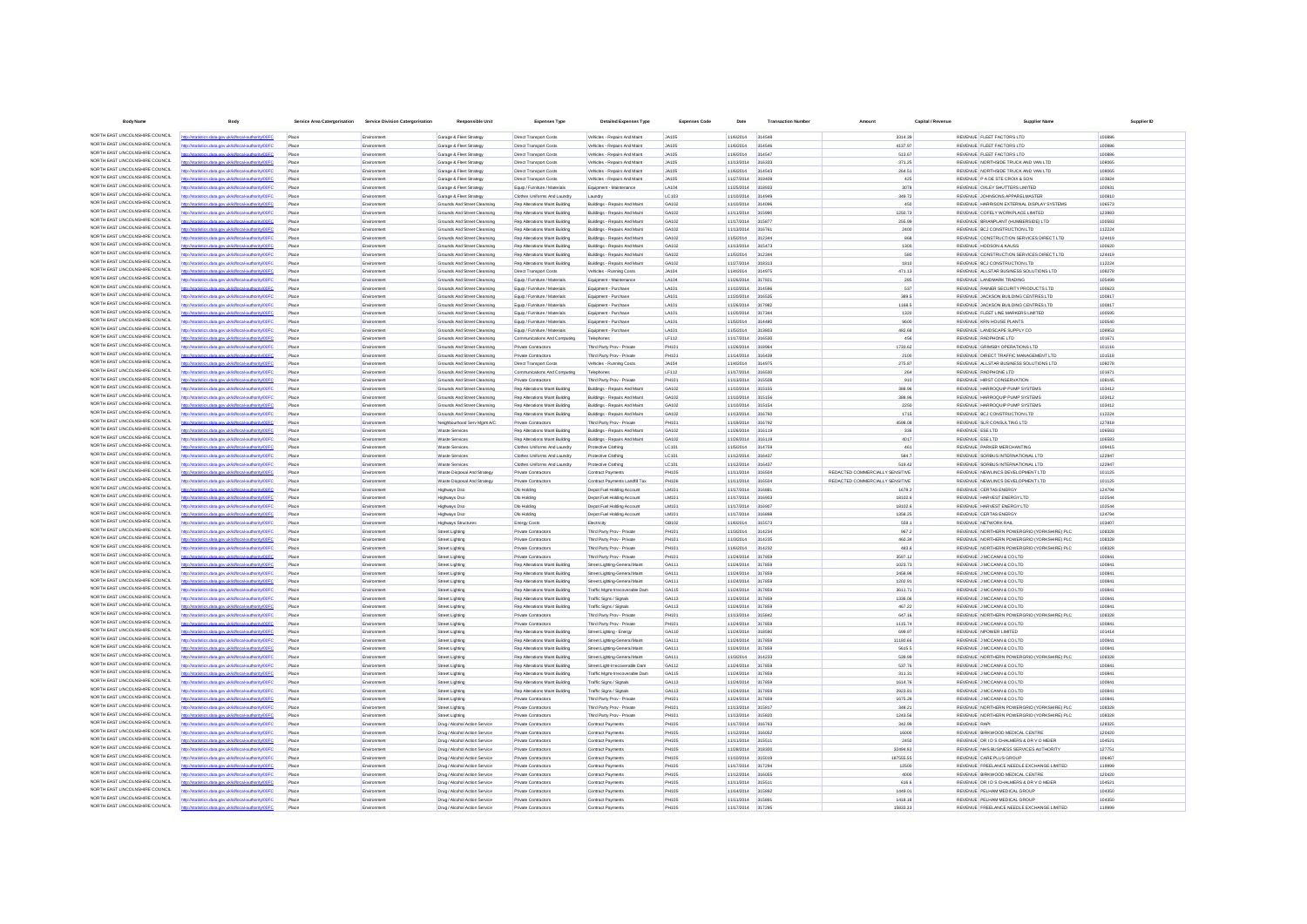| <b>Body Name</b>                                                    |                                                                                                      |                | Service Area Catergorisation Service Division Catergorisation | Responsible Unit                                                       | <b>Expenses Type</b>                                             | <b>Detailed Expenses Type</b>                            | <b>Expenses Code</b> | Date                            | <b>Transaction Number</b> | Amount                                 | Capital / Revenue | <b>Supplier Name</b>                                                                                        | <b>Supplier ID</b>            |
|---------------------------------------------------------------------|------------------------------------------------------------------------------------------------------|----------------|---------------------------------------------------------------|------------------------------------------------------------------------|------------------------------------------------------------------|----------------------------------------------------------|----------------------|---------------------------------|---------------------------|----------------------------------------|-------------------|-------------------------------------------------------------------------------------------------------------|-------------------------------|
| NORTH EAST LINCOLNSHIRE COUNCIL                                     | //statistics.data.gov.uk/id/local-authority/00FC                                                     | Place          | Environment                                                   | Drug / Alcohol Action Service                                          | Private Contractors                                              | <b>Contract Payments</b>                                 | <b>PH105</b>         | 11/12/2014                      | 316059                    | 299.78                                 |                   | REVENUE AAH PHARMACEUTICALS LTD (AGENT FOR GSK)                                                             | 128293                        |
| NORTH EAST LINCOLNSHIRE COUNCIL                                     |                                                                                                      | Place          |                                                               | mmunity Protecti                                                       |                                                                  | Staff Trainin                                            | EB122                | 11/10/2014                      |                           | 1125                                   |                   | REVENUE CIVICA UK LIMITED                                                                                   | 103029                        |
| NORTH FAST LINCOLNSHIRE COLINCIL<br>NORTH EAST LINCOLNSHIRE COUNCIL | s data ony uklidingal-auth                                                                           | Place          | Environment                                                   | Community Protection                                                   | Clothes Uniforms And Laundry                                     | Protective Clothing                                      | LC101                | 11/5/2014                       | 314527                    | $-102.72$                              |                   | REVENUE PARKER MERCHANTING                                                                                  | 109415                        |
| NORTH EAST LINCOLNSHIRE COUNCIL                                     | statistics.data.gov.uk/id/local-authority/00FC<br>tics data ony uklidiocal-authorit                  | Place<br>Place | Environmen<br>Environmen                                      | Community Protection<br>Community Protection                           | Print Stationery / Gen Off Exp<br>Print Stationery / Gen Off Exp | Publicity<br>Publicity                                   | LD105<br>LD105       | 11/26/2014<br>11/26/2014        | 317806<br>317935          | 759.5<br>312.48                        |                   | REVENUE PARKER MERCHANTING<br>REVENUE PARKER MERCHANTING                                                    | 109415<br>109415              |
| NORTH EAST LINCOLNSHIRE COUNCIL                                     | stics.data.gov.uk/id/local-authority/00FC                                                            | Place          | Environmen                                                    | Community Protection                                                   | Print Stationery / Gen Off Exp                                   | Publicity                                                | LD105                | 11/5/2014                       | 315046                    | 353                                    |                   | REVENUE LOCAL WORLD LIMITED                                                                                 | 118774                        |
| NORTH EAST LINCOLNSHIRE COUNCIL                                     |                                                                                                      | Place          | Environmen                                                    | Community Protection                                                   | Print Stationery / Gen Off Exp                                   | Publicity                                                | LD105                | 11/26/2014                      | 317935                    | 2135.7                                 |                   | REVENUE PARKER MERCHANTING                                                                                  | 109415                        |
| NORTH EAST LINCOLNSHIRE COUNCIL                                     | stics.data.gov.uk/id/local-authority/00FC                                                            | Place          | Environmen                                                    | Community Protection                                                   | Print Stationery / Gen Off Exp                                   | Publicity                                                | LD105                | 11/26/2014                      | 317806                    | 405                                    |                   | REVENUE PARKER MERCHANTING                                                                                  | 109415                        |
| NORTH EAST LINCOLNSHIRE COUNCIL<br>NORTH EAST LINCOLNSHIRE COUNCIL  | Vstatistics.data.gov.uk/id/local-authority/00FC<br>os data nov uklidiocal authority/00FC             | Place          | Environmen                                                    | Community Protection                                                   | Print Stationery / Gen Off Exp                                   | Publicity<br>Publicity                                   | LD105<br>LD105       | 11/26/2014<br>11/26/2014        | 317935                    | 2138.4                                 |                   | REVENUE PARKER MERCHANTING<br>REVENUE PARKER MERCHANTING                                                    | 109415<br>109415              |
| NORTH EAST LINCOLNSHIRE COUNCIL                                     | tics.data.gov.uk/id/local-authority/00FC                                                             | Place<br>Place | Environmen<br>Environmen                                      | Community Protection<br>Community Protection                           | Print Stationery / Gen Off Exp<br>Private Contractors            | Third Party Prov - Private                               | PH101                | 11/17/2014                      | 317806<br>316469          | 405<br>350                             |                   | REVENUE EMPOWER EMPLOYABILITY MENTORING PROGRAMME                                                           | 118831                        |
| NORTH EAST LINCOLNSHIRE COUNCIL                                     |                                                                                                      | Place          | Environmen                                                    | Community Protection                                                   | Private Contractors                                              | Third Party Prov - Privati                               | PH101                | 11/11/2014                      | 315601                    | 3872.04                                |                   | REVENUE SANGREAT KENNELS                                                                                    | 103270                        |
| NORTH EAST LINCOLNSHIRE COUNCIL                                     | istics.data.gov.uk/id/local-authority/00FC                                                           | Place          | Environmen                                                    | Community Protection                                                   | Other Agencies                                                   | Statutory Burials                                        | PJ147                | 11/19/2014                      | 317822                    | 987.88                                 |                   | REVENUE KETTLE FUNERAL DIRECTORS                                                                            | 108454                        |
| NORTH EAST LINCOLNSHIRE COUNCIL<br>NORTH EAST LINCOLNSHIRE COUNCIL  | data.gov.uk/id/local-autho                                                                           | Place          | Environmen                                                    | Community Protection                                                   | Other Agencies                                                   | Statutory Burials                                        | PJ147                | 11/19/2014                      | 317820                    | 1086                                   |                   | REVENUE KETTLE FUNERAL DIRECTORS                                                                            | 108454                        |
| NORTH EAST LINCOLNSHIRE COUNCIL                                     | cs data gov ukřdílocal authority/00EC                                                                | Place<br>Place | Environmen<br>Environmen                                      | Community Protection                                                   | Equip / Furniture / Materials                                    | Equipment - Purchase                                     | LA101<br>LL110       | 11/5/2014<br>11/13/2014         | 314969<br>314669          | $-57.5$<br>420                         |                   | REVENUE ARCO LTD<br>REVENUE A HUGHES & SON (SKELLINGTHORPE) LTD                                             | 100509<br>110788              |
| NORTH EAST LINCOLNSHIRE COUNCIL                                     | stics.data.gov.uk/id/local-authority/00FC                                                            | Place          | Environmen                                                    | Community Protection<br>Community Protection                           | Miscelaneous Expenses<br>Miscellaneous Expenses                  | Other Supplies & Services<br>Other Supplies & Services   | LL110                | 11/13/2014                      | 314669                    | 3150                                   |                   | REVENUE A HUGHES & SON (SKELLINGTHORPE) LTD                                                                 | 110788                        |
| NORTH EAST LINCOLNSHIRE COUNCIL                                     | stics.data.gov.uk/id/local-authority/00FC                                                            | Place          | Environmen                                                    | Community Protection                                                   | Equip / Furniture / Materials                                    | Equipment - Purchase                                     | LA101                | 11/14/2014                      | 315917                    | 250                                    |                   | REVENUE INSTITUTE OF LICENSING                                                                              | 108785                        |
| NORTH EAST LINCOLNSHIRE COUNCIL                                     |                                                                                                      | Place          | Environmen                                                    | Community Protection                                                   | Equip / Furniture / Materials                                    | Goods For Resalt                                         | LA123                | 11/17/2014 316528               |                           | 432.08                                 |                   | REVENUE VIP SYSTEM LTD                                                                                      | 101697                        |
| NORTH EAST LINCOLNSHIRE COUNCIL<br>NORTH EAST LINCOLNSHIRE COUNCIL  |                                                                                                      | Place          | Environmen                                                    | Community Protection                                                   | Equip / Furniture / Materials                                    | Goods For Resalt                                         | LA123                | 11/17/2014                      | 316528                    | 273.36                                 |                   | REVENUE VIP SYSTEM LTD                                                                                      | 101697                        |
| NORTH EAST LINCOLNSHIRE COUNCIL                                     | stics.data.gov.uk/id/local-autho<br><b>itwOOFC</b>                                                   | Place          | Environmen                                                    | Community Protection                                                   | Direct Employee Expenses                                         | Agency Staff                                             | EA105                | 11/13/2014                      | 315976                    | 1199.65                                |                   | REVENUE KENYON BLOCK CONSULTANTS                                                                            | 101878                        |
| NORTH EAST LINCOLNSHIRE COUNCIL                                     | istics.data.gov.uk/id/local-authority/00FC                                                           | Place<br>Place | Environmen<br>Environmen                                      | Community Protection<br>Community Protection                           | Indirect Employee Expenses<br>Miscelaneous Expense               | Redundancy<br>Environmental/Health Analysis              | EB109<br>LL120       | 11/11/2014<br>11/14/2014        | 315516<br>315915          | REDACTED PERSONAL INFORMATION<br>787.5 |                   | REVENUE EAST RIDING OF YORKSHIRI<br>REVENUE RECOGNISING EXCELLENCE LTD                                      | 100377<br>128183              |
| NORTH EAST LINCOLNSHIRE COUNCIL                                     |                                                                                                      | Place          | Environmen                                                    | Community Protection                                                   | Private Contractors                                              | Third Party Prov - Private                               | PH101                | 11/17/2014 315966               |                           | 2439.2                                 |                   | REVENUE BRUEL & KJAER UK LTD                                                                                | 105421                        |
| NORTH EAST LINCOLNSHIRE COUNCIL                                     | datistics.data.gov.uk/id/local-authority/00FC                                                        | Place          | Environmen                                                    | Community Protection                                                   | Private Contractors                                              | Third Party Prov - Privat                                | PH101                | 11/17/2014                      | 315966                    | 1192                                   |                   | REVENUE BRUEL & KJAER UK LTD                                                                                | 105421                        |
| NORTH EAST LINCOLNSHIRE COUNCIL                                     | stics.data.gov.uk/id/local-authority/00FC                                                            | Place          | Environmen                                                    | Community Protection                                                   | Private Contractors                                              | Third Party Prov - Private                               | PH101                | 11/3/2014                       | 314693                    | 250                                    |                   | REVENUE LANDMARK INFORMATION GROUP LTD                                                                      | 106593                        |
| NORTH EAST LINCOLNSHIRE COUNCIL<br>NORTH EAST LINCOLNSHIRE COUNCIL  |                                                                                                      | Place          | Environmen                                                    | Community Protection                                                   | Private Contractors                                              | Third Party Prov - Private                               | PH101                | 11/17/2014                      | 315966                    | 1522                                   |                   | REVENUE BRUEL & KJAER UK LTD                                                                                | 105421                        |
| NORTH EAST LINCOLNSHIRE COUNCIL                                     | stics.data.gov.uk/id/local-authority/00FC                                                            | Place          | Economy                                                       | Community Learning Services                                            | Public Transport                                                 | Public Transport - Serv User                             | JD102                | 11/10/2014                      | 314597                    | 320                                    |                   | REVENUE STAGECOACH SERVICES<br>REVENUE COMMUNITY LEARNING SERVICES                                          | 101404                        |
| NORTH EAST LINCOLNSHIRE COUNCIL                                     | istics.data.gov.uk/id/local-authority/00FC                                                           | Place<br>Place | Economy<br>Economy                                            | Community Learning Services<br>Community Learning Services             | Public Transport<br>Miscellaneous Expense                        | Public Transport - Serv User<br>Other Expenses General   | JD102<br>LL119       | 11/24/2014 318103<br>11/10/2014 | 314029                    | 329.9<br>416.75                        |                   | REVENUE THE FREE TEST COMPANY UK LTD                                                                        | 110690<br>127040              |
| NORTH EAST LINCOLNSHIRE COUNCIL                                     | ics data ony uklidiocal-auth                                                                         | Place          | Economy                                                       | Community Learning Services                                            | Miscellaneous Expenses                                           | Other Expenses General                                   | LL119                | 11/24/2014                      | 318103                    | 259.55                                 |                   | REVENUE COMMUNITY LEARNING SERVICES                                                                         | 110690                        |
| NORTH EAST LINCOLNSHIRE COUNCIL                                     |                                                                                                      | Place          | Economy                                                       | Community Learning Services                                            | Miscelaneous Expenses                                            | Other Expenses General                                   | LL119                | 11/25/2014                      | 278020                    | 263.6                                  |                   | REVENUE REDACTED PERSONAL INFORMATION                                                                       | REDACTED PERSONAL INFORMATION |
| NORTH EAST LINCOLNSHIRE COUNCIL                                     | tatistics.data.gov.uk/id/local-authority/00FC                                                        | Place          | Economy                                                       | Community Learning Services                                            | Communications And Computing                                     | Computer H/Ware - Maintenance                            | LF106                | 11/17/2014                      | 316804                    | 700                                    |                   | REVENUE IT SERVICES (GRIMSBY) LTD                                                                           | 101060                        |
| NORTH EAST LINCOLNSHIRE COUNCIL<br>NORTH EAST LINCOLNSHIRE COUNCIL  |                                                                                                      | Place          | Economy                                                       | Community Learning Services                                            | Communications And Computing                                     | Computer H/Ware - Purchases                              | LF105                | 11/11/2014 315519               |                           | 24100                                  |                   | REVENUE CARE PLUS GROUP                                                                                     | 106467                        |
| NORTH EAST LINCOLNSHIRE COUNCIL                                     | datistics.data.gov.uk/id/local-authority/00FC<br>ns data ony uklidional-authr                        | Place<br>Place | Economy<br>Economy                                            | Community Learning Services<br>Community Learning Services             | Communications And Computing<br>Miscellaneous Expenses           | Computer H/Ware - Purchases<br>Exam Fees                 | LF105<br>LL115       | 11/11/2014<br>11/20/2014        | 315519<br>318205          | 10250<br>256.1                         |                   | REVENUE CARE PLUS GROUP<br>REVENUE COMMUNITY LEARNING CENTRE                                                | 106467<br>110635              |
| NORTH EAST LINCOLNSHIRE COUNCIL                                     |                                                                                                      | Place          | Economy                                                       | Community Learning Services                                            | Miscellaneous Expenses                                           | Exam Fees                                                | LL115                | 11/13/2014                      | 316909                    | 420.54                                 |                   | REVENUE CIA TRAINING LTD                                                                                    | 122073                        |
| NORTH EAST LINCOLNSHIRE COUNCIL                                     | istics.data.gov.uk/id/local-authority/00FC                                                           | Place          | Economy                                                       | Community Learning Services                                            | Miscellaneous Expenses                                           | Other Expenses General                                   | LL119                | 11/20/2014                      | 317452                    | $-61.83$                               |                   | REVENUE AUTOBAR VENDING SERVICES LTD                                                                        | 112259                        |
| NORTH EAST LINCOLNSHIRE COUNCIL                                     |                                                                                                      | Place          | Economy                                                       | Community Learning Services                                            | Miscelaneous Expenses                                            | Other Expenses General                                   | LL119                | 11/20/2014                      | 318205                    | 254.56                                 |                   | REVENUE COMMUNITY LEARNING CENTRE                                                                           | 110635                        |
| NORTH EAST LINCOLNSHIRE COUNCIL<br>NORTH EAST LINCOLNSHIRE COUNCIL  | atistics.data.gov.uk/id/local-authority/00FC                                                         | Place          | Economy                                                       | Environmen                                                             | Miscelaneous Expenses                                            | Environmental/Health Analysis                            | LL120                | 11/26/2014                      | 317870                    | 639.4                                  |                   | REVENUE ALCONTROL LABORATORIES                                                                              | 100899                        |
| NORTH EAST LINCOLNSHIRE COUNCIL                                     | tics data nov uklidiocal authority/00FC<br>tics.data.gov.uk/id/local-authority/00FC                  | Place<br>Place | Fronomy<br>Economy                                            | Beach Safety<br>Beach Safety                                           | Equip / Furniture / Materials<br>Equip / Furniture / Materials   | Equipment - Purchase<br>Equipment - Purchase             | 1.4101<br>LA101      | 11/17/2014<br>11/19/2014        | 300497<br>317632          | 1450<br>535                            |                   | REVENUE VISIONTEC 2000 LTD<br>REVENUE LINCS RADIO LTD                                                       | 108957<br>124410              |
| NORTH EAST LINCOLNSHIRE COUNCIL                                     | statistics.data.gov.uk/id/local-authority/00FC                                                       | Place          | Fronomy                                                       | Discovery Centre                                                       | Equip / Furniture / Materials                                    | <b>Goods For Resale</b>                                  | 1.4123               | 11/13/2014                      | 316867                    | $-3.16$                                |                   | REVENUE HILL INTERIORS                                                                                      | 127681                        |
| NORTH EAST LINCOLNSHIRE COUNCIL                                     | tics data nov uklidiocal authority/00FC                                                              | Place          | Economy                                                       | Discovery Centre                                                       | Equip / Furniture / Materials                                    | Equipment - Purchase                                     | LA101                | 11/3/2014                       | 314704                    | 349.99                                 |                   | REVENUE SYLVESTER-KEAL LTD                                                                                  | 100593                        |
| NORTH EAST LINCOLNSHIRE COUNCIL                                     | statistics.data.gov.uk/id/local-authority/00FC                                                       | Place          | Economy                                                       | Discovery Centre                                                       | Equip / Furniture / Materials                                    | Goods For Resalt                                         | LA123                | 11/5/2014                       | 315101                    | 423.23                                 |                   | REVENUE NEWMANS FRUIT                                                                                       | 101663                        |
| NORTH EAST LINCOLNSHIRE COUNCIL<br>NORTH EAST LINCOLNSHIRE COUNCIL  |                                                                                                      | Place          | Economy                                                       | <b>Discovery Centre</b>                                                | Equip / Furniture / Materials                                    | Goods For Resalt                                         | LA123                | 11/5/2014                       | 315134                    | 318.47                                 |                   | REVENUE HOLDSWORTH LTD                                                                                      | 121021                        |
| NORTH EAST LINCOLNSHIRE COUNCIL                                     | tics.data.gov.uk/id/local-autho<br><b>tylOOFC</b><br>Vstatistics.data.gov.uk/id/local-authority/00FC | Place<br>Place | Economy<br>Econom                                             | Discovery Centre<br>Discovery Centre                                   | Equip / Furniture / Materials<br>Equip / Furniture / Materials   | Goods For Resalt<br><b>Goods For Resalt</b>              | LA123<br>LA123       | 11/11/2014<br>11/11/2014        | 315146<br>315316          | 256.69<br>299.54                       |                   | REVENUE HOLDSWORTH LTD<br>REVENUE HOLDSWORTH LTD                                                            | 121021<br>121021              |
| NORTH FAST LINCOLNSHIRE COLINCIL                                    | ics data ony uklidingal-author                                                                       | Place          | Economy                                                       | Discovery Centre                                                       | Equip / Furniture / Materials                                    | Goods For Resalt                                         | LA123                | 11/12/2014                      | 316837                    | 296.82                                 |                   | REVENUE HOLDSWORTH LTD                                                                                      | 121021                        |
| NORTH EAST LINCOLNSHIRE COUNCIL                                     | tatistics.data.gov.uk/id/local-authority/00FC                                                        | Place          | Economy                                                       | Marketing And Promotion                                                | Equip / Furniture / Materials                                    | Promotion                                                | LA124                | 11/3/2014                       | 314699                    | 299                                    |                   | REVENUE JOHNSTON PUBLISHING LTD                                                                             | 112702                        |
| NORTH EAST LINCOLNSHIRE COUNCIL                                     |                                                                                                      | Place          | Economy                                                       | Marketing And Promotion                                                | Equip / Furniture / Materials                                    | Promotion                                                | LA124                | 11/3/2014                       | 314698                    | 1500                                   |                   | REVENUE FRONTIER FIREWORKS LTD                                                                              | 126516                        |
| NORTH EAST LINCOLNSHIRE COUNCIL<br>NORTH EAST LINCOLNSHIRE COUNCIL  | stics.data.gov.uk/id/local-authority/00FC                                                            | Place          | Economy                                                       | Marketing And Promotion                                                | Equip / Furniture / Materials                                    | Promotions                                               | LA124                | 11/5/2014                       | 314993                    | 1080                                   |                   | REVENUE MANTA BRC LTD                                                                                       | 102230                        |
| NORTH EAST LINCOLNSHIRE COUNCIL                                     | ns data ony uklidional authr                                                                         | Place<br>Place | Economy<br>Economy                                            | Marketing And Promotion<br>Marketing And Promotion                     | Equip / Furniture / Materials<br>Equip / Furniture / Materials   | Promotion                                                | LA124<br>LA124       | 11/13/2014<br>11/26/2014        | 316031                    | 3364<br>433.33                         |                   | REVENUE RIVERSIDE PRINT AND DISPLAY LIMITED<br>REVENUE SOMERBY VINEYARDS LIMITED                            | 128206<br>128138              |
| NORTH EAST LINCOLNSHIRE COUNCIL                                     | Vstatistics.data.gov.uk/id/local-authority/00FC                                                      | Place          | Economy                                                       | Museums & N F Heritage Centre                                          | Equip / Furniture / Materials                                    | Promotions<br>Equipment - Purchase                       | LA101                | 11/11/2014 314645               | 318949                    | 1400                                   |                   | REVENUE DAVID EVERINGHAM CONSERVATION LTD                                                                   | 101667                        |
| NORTH EAST LINCOLNSHIRE COUNCIL                                     |                                                                                                      | Place          | Economy                                                       | Museums & N F Heritage Centre                                          | Equip / Furniture / Materials                                    | Equipment - Purchase                                     | LA101                | 11/27/2014                      | 319547                    | 650                                    |                   | REVENUE FUTURE CLEANING SERVICES LTD                                                                        | 102557                        |
| NORTH EAST LINCOLNSHIRE COUNCIL                                     | stics.data.gov.uk/id/local-authority/00FC                                                            | Place          | Economy                                                       | Museums & N F Heritage Centre                                          | Equip / Furniture / Materials                                    | Equipment - Purchase                                     | LA101                | 11/27/2014                      | 319286                    | 600                                    |                   | REVENUE EAST COAST PICTURES LTD                                                                             | 102719                        |
| NORTH EAST LINCOLNSHIRE COUNCIL<br>NORTH EAST LINCOLNSHIRE COUNCIL  |                                                                                                      | Place          | Economy                                                       | Museums & N F Heritage Centre                                          | Equip / Furniture / Materials                                    | Equipment - Purchase                                     | LA101                | 11/14/2014                      | 315914                    | 1633                                   |                   | REVENUE SYLVESTER-KEAL LTD                                                                                  | 100593                        |
| NORTH EAST LINCOLNSHIRE COUNCIL                                     | ins data now uklidional authr<br>statistics.data.gov.uk/id/local-authority/00FC                      | Place<br>Place | Economy<br>Economy                                            | Museums & N F Heritage Centre<br>Museums & N F Heritage Centre         | Print Stationery / Gen Off Exp<br>Print Stationery / Gen Off Exp | Advertising<br>Advertising                               | LD104<br>LD104       | 11/13/2014<br>11/13/2014        | 317322<br>317313          | $-100$<br>$-100$                       |                   | REVENUE W M WALTON & CO LTD ** USE SUPPLIER 128186**<br>REVENUE W M WALTON & CO LTD ** USE SUPPLIER 128186* | 100568<br>100568              |
| NORTH EAST LINCOLNSHIRE COUNCIL                                     |                                                                                                      | Place          | Economy                                                       | Tourist Information Centre                                             | Private Contractors                                              | Third Party Prov - Private                               | PH101                | 11/6/2014                       | 315804                    | REDACTED COMMERCIALLY SENSITIVE        |                   | REVENUE ATG LONDON LTD                                                                                      | 120889                        |
| NORTH EAST LINCOLNSHIRE COUNCIL                                     | stics.data.gov.uk/id/local-authority/00FC                                                            | Place          | Economy                                                       | Tourist Information Centre                                             | Private Contractors                                              | Third Party Prov - Private                               | PH101                | 11/24/2014                      | 318104                    | 252                                    |                   | REVENUE GRIMSBY MINSTER ARTS & EVENTS PROJECT                                                               | 103636                        |
| NORTH EAST LINCOLNSHIRE COUNCIL                                     |                                                                                                      | Place          | Economy                                                       | <b>Tourist Information Centre</b>                                      | Private Contractors                                              | Third Party Prov - Private                               | PH101                | 11/13/2014                      | 316343                    | 5454                                   |                   | REVENUE HUMBER BRIDGE BOARD                                                                                 | 101054                        |
| NORTH EAST LINCOLNSHIRE COUNCIL                                     | statistics.data.gov.uk/id/local-authority/00FC                                                       | Place          | Economy                                                       | <b>Tourist Information Centre</b>                                      | Private Contractors                                              | Third Party Prov - Private                               | PH101                | 11/13/2014                      | 316344                    | 5211                                   |                   | REVENUE HUMBER BRIDGE BOARD                                                                                 | 101054                        |
| NORTH EAST LINCOLNSHIRE COUNCIL<br>NORTH EAST LINCOLNSHIRE COUNCIL  | ttp://statistics.data.gov.uk/id/local-authority/00FC                                                 | Place          | Economy                                                       | <b>Tourist Information Centre</b>                                      | Private Contractors                                              | Third Party Prov - Private                               | PH101                | 11/12/2014                      | 315955                    | 1662.1                                 |                   | REVENUE NATIONAL EXPRESS LTD                                                                                | 100835                        |
| NORTH EAST LINCOLNSHIRE COUNCIL                                     | stics data ony uklidiocal authority/00FC<br>stics.data.gov.uk/id/local-authority/00FC                | Place<br>Place | Economy<br>Economy                                            | <b>Tourist Information Centre</b><br><b>Tourist Information Centre</b> | Private Contractors<br>Private Contractors                       | Third Party Prov - Private<br>Third Party Prov - Private | PH101<br>PH101       | 11/12/2014<br>11/24/2014        | 315956<br>318001          | 1539.9<br>729                          |                   | REVENUE NATIONAL EXPRESS LTD<br>REVENUE GRIMSBY MINSTER ARTS & EVENTS PROJECT                               | 100835<br>103636              |
| NORTH EAST LINCOLNSHIRE COUNCIL                                     |                                                                                                      | Place          | Economy                                                       | <b>Tourist Information Centre</b>                                      | Private Contractors                                              | Third Party Prov - Private                               | PH101                | 11/24/2014                      | 318114                    | 444                                    |                   | REVENUE MRS SUSAN HAMPSON                                                                                   | 124198                        |
| NORTH EAST LINCOLNSHIRE COUNCIL                                     | istics.data.gov.uk/id/local-authority/00FC                                                           | Place          | Economy                                                       | Highways Plan Out Of Scope                                             | Customer And Client Receipts                                     | Fees/Chros-Std Vat 7                                     | VC119                | 11/3/2014                       | 314651                    | 19699.17                               |                   | REVENUE COFELY WORKPLACE LIMITED                                                                            | 123983                        |
| NORTH EAST LINCOLNSHIRE COUNCIL                                     |                                                                                                      | Place          | Economy                                                       | Community Investment Team                                              | Communications And Computing                                     | Computer S/Ware - Maintenance                            | LF102                | 11/3/2014                       | 314775                    | 676.65                                 |                   | REVENUE WELCOM SOFTWARE LLP                                                                                 | 104463                        |
| NORTH EAST LINCOLNSHIRE COUNCIL<br>NORTH EAST LINCOLNSHIRE COUNCIL  |                                                                                                      | Place          | Economy                                                       | Community Investment Team                                              | Private Contractors                                              | Third Party Prov - Privat                                | PH101                | 11/13/2014                      | 315445                    | 2559.38                                |                   | REVENUE SMILE 4 YOU LTD                                                                                     | 108683                        |
| NORTH EAST LINCOLNSHIRE COUNCIL                                     | stics.data.gov.uk/id/local-authority/00FC                                                            | Place<br>Place | Economy<br>Economy                                            | Community Investment Team                                              | Private Contractors                                              | Third Party Prov - Private<br>Third Party Prov - Private | PH101<br>PH101       | 11/3/2014<br>11/3/2014          | 314743<br>314744          | 583.68<br>583.68                       |                   | REVENUE VOLUNTARY ACTION NORTH EAST LINCOLNSHIRE<br>REVENUE VOLUNTARY ACTION NORTH EAST LINCOLNSHIRE        | 103631<br>103631              |
| NORTH EAST LINCOLNSHIRE COUNCIL                                     | stics.data.gov.uk/id/local-authority/00FC                                                            | Place          | Economy                                                       | Community Investment Team<br>Community Investment Team                 | Private Contractors<br>Private Contractors                       | Third Party Prov - Private                               | PH101                | 11/17/2014                      | 316810                    | 581.44                                 |                   | REVENUE LYNX RECYCLING & RECOVERY LTD                                                                       | 110011                        |
| NORTH EAST LINCOLNSHIRE COUNCIL                                     | s.data.gov.uk/id/local-autho<br><b>ODFC</b>                                                          | Place          | Economy                                                       | Community Investment Team                                              | Private Contractors                                              | Third Party Prov - Private                               | PH101                | 11/19/2014                      | 316923                    | 1034.84                                |                   | REVENUE VICTOR AQUATICS                                                                                     | 122700                        |
| NORTH EAST LINCOLNSHIRE COUNCIL                                     | distics.data.cov.uk/id/local-authority/00FC                                                          | Place          | Economy                                                       | Community Investment Team                                              | Private Contractors                                              | Third Party Prov - Private                               | PH101                | 11/21/2014                      | 318551                    | 1828.13                                |                   | REVENUE WEB VISUAL LTD                                                                                      | 124828                        |
| NORTH EAST LINCOLNSHIRE COUNCIL<br>NORTH EAST LINCOLNSHIRE COUNCIL  | stics.data.gov.uk/id/local-authority/00FC                                                            | Place          | Economy                                                       | Community Investment Team                                              | Private Contractors                                              | Third Party Prov - Private                               | PH101                | 11/21/2014                      | 318560                    | 281.25                                 |                   | REVENUE WEB VISUAL LTD                                                                                      | 124828                        |
| NORTH EAST LINCOLNSHIRE COUNCIL                                     | istics.data.gov.uk/id/local-authority/00FC                                                           | Place<br>Place | Economy<br>Economy                                            | Community Investment Team<br>Community Investment Team                 | Private Contractors<br>Private Contractors                       | Third Party Prov - Private<br>Third Party Prov - Private | PH101<br>PH101       | 11/27/2014<br>11/5/2014         | 319321<br>314958          | 403.84<br>1230.45                      |                   | REVENUE GRAND DESIGN SERVICES<br>REVENUE PRIORY GUEST HOUSE                                                 | 123032<br>102054              |
| NORTH EAST LINCOLNSHIRE COUNCIL                                     | ics.data.gov.uk/id/local-authority/00FC                                                              | Place          | Economy                                                       | Community Investment Team                                              | Private Contractors                                              | Third Party Prov - Private                               | PH101                | 11/3/2014 314749                |                           | 832.92                                 |                   | REVENUE PRIORY GUEST HOUSE                                                                                  | 102054                        |
| NORTH EAST LINCOLNSHIRE COUNCIL                                     |                                                                                                      |                |                                                               |                                                                        | Private Contractors                                              | Third Party Prov - Privati                               | PH101                | 11/21/2014                      |                           | 1447.2                                 |                   | REVENUE L EDWARDS (BUTCHERS) LTD                                                                            | 102812                        |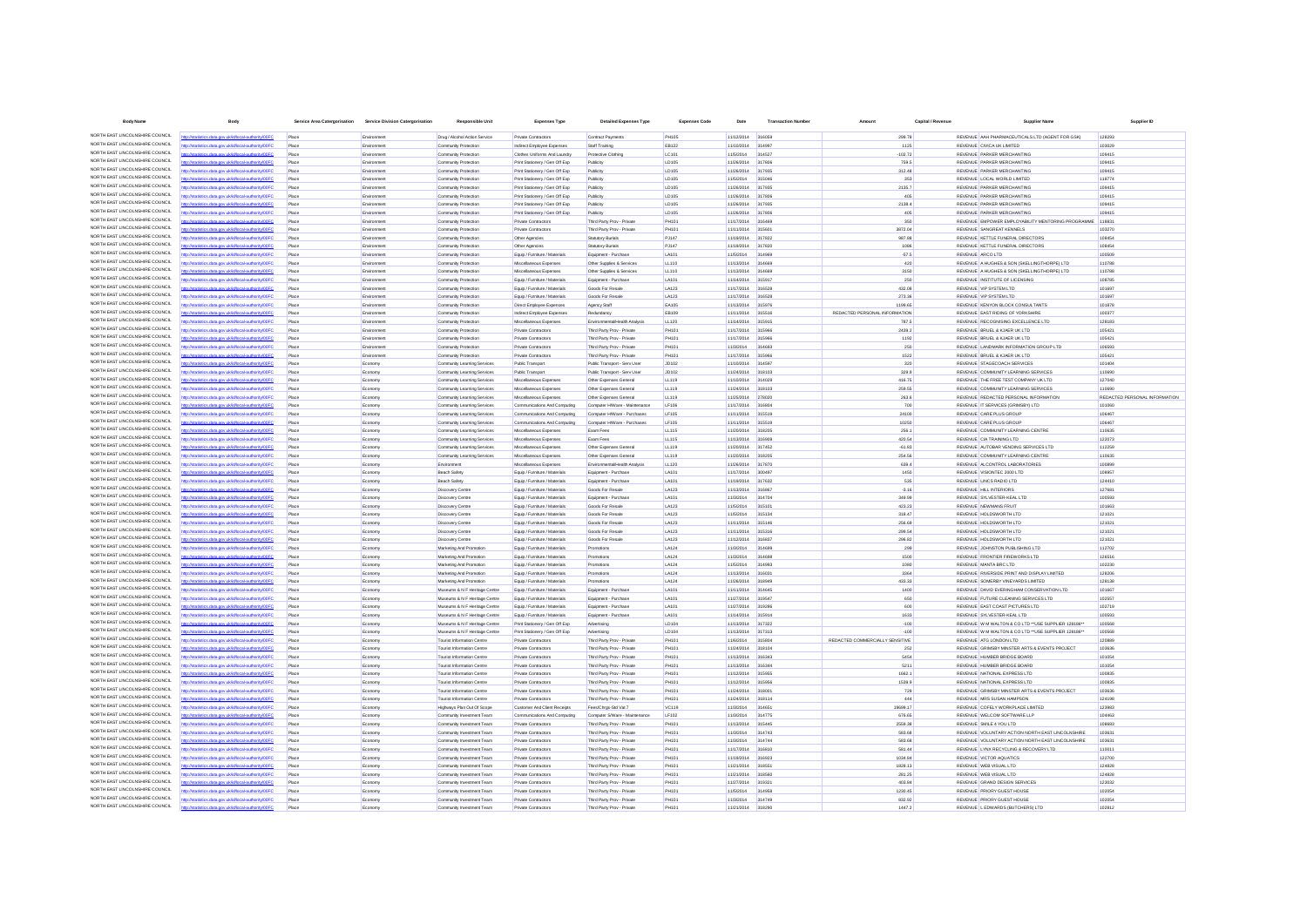| <b>Body Name</b>                                                    |                                                                                                 | Service Area Catergorisation | <b>Service Division Catergorisation</b> | Responsible Unit                                       | <b>Expenses Type</b>                                | <b>Detailed Expenses Type</b>                                  | <b>Expenses Code</b>  | Date                            | <b>Transaction Numbe</b> | Amount                                                             | Capital / Revenue  | <b>Supplier Name</b>                                                           |                  |
|---------------------------------------------------------------------|-------------------------------------------------------------------------------------------------|------------------------------|-----------------------------------------|--------------------------------------------------------|-----------------------------------------------------|----------------------------------------------------------------|-----------------------|---------------------------------|--------------------------|--------------------------------------------------------------------|--------------------|--------------------------------------------------------------------------------|------------------|
| NORTH EAST LINCOLNSHIRE COUNCIL                                     | //statistics.data.gov.uk/id/local-authority/00FC                                                | Place                        | Economy                                 | Community Investment Team                              | Private Contractors                                 | Third Party Prov - Private                                     | PH101                 | 11/5/2014                       | 315461                   | 2247                                                               |                    | REVENUE ALPHA CV SERVICES LTD                                                  | 125591           |
| NORTH EAST LINCOLNSHIRE COUNCIL                                     |                                                                                                 | Place                        | Fronomy                                 | Community Investment Team                              | Private Contractors                                 | Third Party Prov - Privat                                      | PH101                 | 11/5/2014                       | 315057                   | 656.24                                                             |                    | <b>REVENUE FLIAN HUNTER</b>                                                    | 127843           |
| NORTH EAST LINCOLNSHIRE COUNCIL<br>NORTH EAST LINCOLNSHIRE COUNCIL  |                                                                                                 | Place                        | Economy                                 | Community Investment Team                              | Private Contractors                                 | Third Party Prov - Private                                     | PH101                 | 11/5/2014                       | 315060                   | 959.12                                                             |                    | <b>REVENUE EUAN HUNTER</b>                                                     | 127843           |
| NORTH EAST LINCOLNSHIRE COUNCIL                                     | tatistics.data.gov.uk/id/local-authority/00FC                                                   | Place<br>Place               | Economy<br>Economy                      | Community Investment Team<br>Community Investment Team | Private Contractors<br>Private Contractors          | Third Party Prov - Private<br>Third Party Prov - Private       | <b>PH101</b><br>PH101 | 11/11/2014<br>11/12/2014        | 315448<br>315498         | 320<br>1157                                                        |                    | REVENUE GRIMSBY FISH DOCK ENTERPRISES LTD<br>REVENUE WINDOW FILM APPLICATIONS  | 110874<br>127966 |
| NORTH EAST LINCOLNSHIRE COUNCIL                                     | fics.data.gov.uk/id/local-authority/00FC                                                        | Place                        | Economy                                 | Community Investment Team                              | Private Contractors                                 | Third Party Prov - Private                                     | PH101                 | 11/10/2014                      |                          | 911.63                                                             |                    | REVENUE MAINLINE CYCLES                                                        | 127500           |
| NORTH EAST LINCOLNSHIRE COUNCIL                                     |                                                                                                 | Place                        | Fonnomy                                 | Community Investment Team                              | Private Contractors                                 | Third Party Prov - Private                                     | PH101                 | 11/20/2014                      | 318231                   | 858.16                                                             |                    | REVENUE MAINSERVE TRADE SOLUTIONS LTD                                          | 121419           |
| NORTH EAST LINCOLNSHIRE COUNCIL                                     | istics.data.gov.uk/id/local-authority/00FC                                                      | Place                        | Economy                                 | Community Investment Team                              | Private Contractors                                 | Third Party Prov - Private                                     | PH101                 | 11/11/2014 315450               |                          | 723.05                                                             |                    | REVENUE GRIMSBY FISH DOCK ENTERPRISES LTD                                      | 110874           |
| NORTH EAST LINCOLNSHIRE COUNCIL<br>NORTH EAST LINCOLNSHIRE COUNCIL  | //statistics.data.gov.uk/id/local-authority/00FC                                                | Place                        | Economy                                 | Community Investment Team                              | Private Contractors                                 | Third Party Prov - Private                                     | <b>PH101</b>          | 11/11/2014 315448               |                          | 581.9                                                              |                    | REVENUE GRIMSBY FISH DOCK ENTERPRISES LTD                                      | 110874           |
| NORTH EAST LINCOLNSHIRE COUNCIL                                     | ns data ony uklidihoal-autho<br>fics.data.gov.uk/id/local-authority/00FC                        | Place<br>Place               | Economy<br>Economy                      | Community Investment Team<br>Community Investment Team | Private Contractors<br>Private Contractors          | Third Party Prov - Private<br>Third Party Prov - Private       | PH101<br>PH101        | 11/13/2014<br>11/14/2014        | 316752<br>315919         | 553<br>1384.6                                                      |                    | REVENUE LYNX RECYCLING & RECOVERY LTD<br>REVENUE SAFE AND SECURE LTD           | 110011<br>103936 |
| NORTH EAST LINCOLNSHIRE COUNCIL                                     |                                                                                                 | Place                        | Econom                                  | Community Investment Team                              | Private Contractor                                  | Third Party Prov - Privati                                     | PH101                 | 11/14/2014                      | 316753                   | 414.75                                                             |                    | REVENUE LYNX RECYCLING & RECOVERY LTD                                          | 110011           |
| NORTH EAST LINCOLNSHIRE COUNCIL                                     | Vstatistics.data.gov.uk/id/local-authority/00FC                                                 | Place                        | Economy                                 | Community Investment Team                              | Private Contractors                                 | Third Party Prov - Private                                     | PH101                 | 11/20/2014                      | 318306                   | 1920                                                               |                    | REVENUE PIPPINS WHOLESALE LTD                                                  | 107047           |
| NORTH EAST LINCOLNSHIRE COUNCIL                                     | stics.data.gov.uk/id/local-authority/00FC                                                       | Place                        | Economy                                 | Community Investment Team                              | Private Contractors                                 | Third Party Prov - Private                                     | PH101                 | 11/12/2014                      | 315479                   | 1680                                                               |                    | REVENUE BLACK FISH BRANDING SOLUTIONS                                          | 120696           |
| NORTH EAST LINCOLNSHIRE COUNCIL<br>NORTH EAST LINCOLNSHIRE COUNCIL  | ics data ony ukkölneakautho                                                                     | Place                        | Economy                                 | Community Investment Team                              | Private Contractors                                 | Third Party Prov - Private                                     | PH101                 | 11/21/2014                      | 318526                   | 750                                                                |                    | REVENUE DE FONTENAY LTD T/A LASER RED                                          | 128426           |
| NORTH EAST LINCOLNSHIRE COUNCIL                                     | stics.data.gov.uk/id/local-authority/00FC                                                       | Place<br>Place               | Economy<br>Econom                       | Community Investment Team                              | Other Agencies<br>Other Agencie                     | Grants Pd Over To Third Party<br>Grants Pd Over To Third Party | <b>PJ138</b><br>PJ138 | 11/20/2014<br>11/20/2014        | 318311<br>318312         | 420.5<br>3509                                                      |                    | REVENUE HODSON & KAUSS<br>REVENUE HODSON & KAUSS                               | 100620<br>100620 |
| NORTH EAST LINCOLNSHIRE COUNCIL                                     | stics.data.gov.uk/id/local-authority/00FC                                                       | Place                        | Economy                                 | Community Investment Team                              | Other Agencies                                      | Grants Pd Over To Third Party                                  | PJ138                 | 11/12/2014                      | 315806                   | 16584                                                              |                    | REVENUE JEMBUILD LTD                                                           | 116707           |
| NORTH EAST LINCOLNSHIRE COUNCIL                                     | fics.data.gov.uk/id/local-authority/00FC                                                        | Place                        | Economy                                 | Community Investment Team                              | Other Agencies                                      | Grants Pd Over To Third Party                                  | PJ138                 | 11/28/2014 319572               |                          | 31003                                                              |                    | REVENUE FOWLER AND HOLDEN LTD                                                  | 107391           |
| NORTH EAST LINCOLNSHIRE COUNCIL                                     | ics data gov ukřdílocal authority/00FC                                                          | Place                        | Economy                                 | Community Investment Team                              | Other Agencies                                      | Grants Pd Over To Third Party                                  | PJ138                 | 11/11/2014                      | 316255                   | 12802.46                                                           |                    | REVENUE GRAYS HEATING LTD                                                      | 128179           |
| NORTH EAST LINCOLNSHIRE COUNCIL<br>NORTH EAST LINCOLNSHIRE COUNCIL  | tics.data.gov.uk/id/local-authority/00FC                                                        | Place                        | Economy                                 | Community Investment Team                              | Other Agencies                                      | Grants Pd Over To Third Party                                  | <b>PJ138</b>          | 11/20/2014                      | 318314                   | 7196.54                                                            |                    | REVENUE GRAYS HEATING LTD                                                      | 128179           |
| NORTH EAST LINCOLNSHIRE COUNCIL                                     | Vstatistics.data.gov.uk/id/local-authority/00FC                                                 | Place<br>Place               | Econom<br>Economy                       | Community Investment Team                              | Other Agencie<br>Other Agencies                     | Grants Pd Over To Third Party<br>Grants Pd Over To Third Party | PJ138<br>PJ138        | 11/12/2014<br>11/10/2014        | 316356<br>315964         | 4583<br>2289.95                                                    |                    | REVENUE GSB PRINT & DESIGN LTD<br>REVENUE LYNX RECYCLING & RECOVERY LTD        | 101553<br>110011 |
| NORTH EAST LINCOLNSHIRE COUNCIL                                     |                                                                                                 | Place                        | Economy                                 | Community Investment Team                              | Other Agencies                                      | Grants Pd Over To Third Party                                  | PJ138                 | 11/21/2014 317536               |                          | 314.94                                                             |                    | REVENUE LYNX RECYCLING & RECOVERY LTD                                          | 110011           |
| NORTH EAST LINCOLNSHIRE COUNCIL                                     | atistics.data.gov.uk/id/local-authority/00FC                                                    | Place                        | Economy                                 | Community Investment Team                              | Other Agencies                                      | Grants Pd Over To Third Party                                  | PJ138                 | 11/17/2014                      | 317535                   | 18750                                                              |                    | REVENUE DE SMET ROSEDOWNS LTD                                                  | 124528           |
| NORTH FAST LINCOLNSHIRE COUNCIL                                     |                                                                                                 | Place                        | Economy                                 | Community Investment Team                              | Other Agencies                                      | Grants Pd Over To Third Party                                  | PJ138                 | 11/17/2014                      | 317402                   | 35620.5                                                            |                    | REVENUE LIVWELL LTD                                                            | 126662           |
| NORTH EAST LINCOLNSHIRE COUNCIL<br>NORTH FAST LINCOLNSHIRE COLINCIL |                                                                                                 | Place                        | Econom                                  |                                                        | Other Agencie                                       | Grants Pd Over To Third Party                                  | PJ138                 | 11/24/2014                      | 31895                    | 56000                                                              |                    | REVENUE BENSON PARK LTD                                                        | 125760           |
| NORTH EAST LINCOLNSHIRE COUNCIL                                     | istics.data.gov.uk/id/local-authority/00FC                                                      | Place                        | Economy                                 | Community Investment Team                              | Other Agencies                                      | Grants Pd Over To Third Party                                  | PJ138                 | 11/10/2014                      | 315807                   | 31220.05                                                           |                    | REVENUE JOHN SOMERSCALES LTD                                                   | 124302           |
| NORTH EAST LINCOLNSHIRE COUNCIL                                     | distics.data.gov.uk/id/local-authority/00FC                                                     | Place<br>Place               | Economy<br>Economy                      | Community Investment Team<br>Community Investment Team | Other Agencies<br>Other Agencies                    | Grants Pd Over To Third Party<br>Grants Pd Over To Third Party | PJ138<br>PJ138        | 11/20/2014 318307<br>11/17/2014 | 317559                   | 67581.81<br>34222.56                                               |                    | REVENUE TECHNICAL ABSORBANTS LTD<br>REVENUE NEWBY LEISURE LTD                  | 125088<br>101227 |
| NORTH FAST LINCOLNSHIRE COLINCIL                                    | tins data now uklidional author                                                                 | Place                        | Economy                                 | Community Investment Team                              | Other Agencies                                      | Grants Pd Over To Third Party                                  | PJ138                 | 11/24/2014                      | 318939                   | 34142.41                                                           |                    | REVENUE NEILL & BROWN ITD                                                      | 124369           |
| NORTH EAST LINCOLNSHIRE COUNCIL                                     |                                                                                                 | Place                        | Economy                                 | Community Investment Team                              | Other Agencies                                      | Grants Pd Over To Third Party                                  | PJ138                 | 11/3/2014                       | 314243                   | 17329.04                                                           |                    | REVENUE SANGWIN HOLDINGS LTD                                                   | 125453           |
| NORTH EAST LINCOLNSHIRE COUNCIL                                     | Vstatistics.data.gov.uk/id/local-authority/00FC                                                 | Place                        | Economy                                 | Community Investment Team                              | Other Agencies                                      | Grants Pd Over To Third Party                                  | PJ138                 | 11/21/2014                      | 318593                   | 111759.59                                                          |                    | REVENUE COLT HOLDINGS LTD                                                      | 126616           |
| NORTH EAST LINCOLNSHIRE COUNCIL<br>NORTH EAST LINCOLNSHIRE COUNCIL  |                                                                                                 | Place                        | Economy                                 | Community Investment Team                              | Other Agencies                                      | Grants Pd Over To Third Party                                  | PJ138                 | 11/12/2014 316346               |                          | 12943.97                                                           |                    | REVENUE WHITE OUTLINE LTD T/A ROCKCITY                                         | 126868           |
| NORTH FAST LINCOLNSHIRE COLINCIL                                    | tatistics.data.gov.uk/id/local-authority/00FC                                                   | Place<br>Place               | Economy<br>Economy                      | Community Investment Team<br>Community Investment Team | Other Agencies<br>Other Agencies                    | Grants Pd Over To Third Party<br>Grants Pd Over To Third Party | PJ138<br>PJ138        | 11/10/2014<br>11/10/2014        | 316131<br>315805         | 1250<br>126170.06                                                  |                    | REVENUE CHALLENGER HANDLING LTD<br>REVENUE HSH COLDSTORES LTD                  | 126393<br>127072 |
| NORTH EAST LINCOLNSHIRE COUNCIL                                     |                                                                                                 | Place                        | Economy                                 | Community Investment Team                              | Other Agencies                                      | Grants Pd Over To Third Party                                  | PJ138                 | 11/13/2014                      | 316908                   | 8367.7                                                             |                    | REVENUE THE BIO-D COMPANY LTD                                                  | 126871           |
| NORTH EAST LINCOLNSHIRE COUNCIL                                     | istics.data.gov.uk/id/local-authority/00FC                                                      | Place                        | Economy                                 | Community Investment Team                              | Other Agencies                                      | Grants Pd Over To Third Party                                  | PJ138                 | 11/3/2014                       | 314777                   | 24000                                                              |                    | REVENUE JAINES SEAFOOD                                                         | 114282           |
| NORTH EAST LINCOLNSHIRE COUNCIL                                     |                                                                                                 | Place                        | Economy                                 | Community Investment Team                              | Other Agencies                                      | Grants Pd Over To Third Party                                  | PJ138                 | 11/21/2014 318583               |                          | 55530.74                                                           |                    | REVENUE VICTORIA PLUM LTD                                                      | 127848           |
| NORTH EAST LINCOLNSHIRE COUNCIL<br>NORTH EAST LINCOLNSHIRE COUNCIL  | distics.data.gov.uk/id/local-authority/00FC                                                     | Place                        | Economy                                 | Community Investment Team                              | Other Agencies                                      | Grants Pd Over To Third Party                                  | PJ138                 | 11/10/2014                      | 315603                   | 1317.25                                                            |                    | <b>REVENUE RENCO NETS</b>                                                      | 107073           |
| NORTH EAST LINCOLNSHIRE COUNCIL                                     | ics data ony uklidiocal-auth<br>tics.data.gov.uk/id/local-authority/00FC                        | Place<br>Place               | Economy<br>Economy                      | Community Investment Team                              | Other Agencies<br>Other Agencies                    | Grants Pd Over To Third Party<br>Grants Pd Over To Third Party | PJ138<br>PJ138        | 11/3/2014<br>11/10/2014         | 314193<br>315564         | 2187<br>10135                                                      |                    | REVENUE CLEARVIEW SCAFFOLDING SERVICES LTD<br>REVENUE BLACKROW ENGINEERING LTD | 127278<br>111748 |
| NORTH EAST LINCOLNSHIRE COUNCIL                                     | Vstatistics.data.gov.uk/id/local-authority/00FC                                                 | Place                        | Economy                                 | Community Investment Team<br>Community Investment Team | Other Agencies                                      | Grants Pd Over To Third Party                                  | PJ138                 | 11/3/2014                       | 314778                   | 34633.8                                                            |                    | REVENUE HD TOOLING LTD                                                         | 127194           |
| NORTH EAST LINCOLNSHIRE COUNCIL                                     | cs.data.gov.uk/id/local-authorit                                                                | Place                        | Economy                                 | Community Investment Team                              | Other Agencies                                      | Grants Pd Over To Third Party                                  | PJ138                 | 11/3/2014                       | 314776                   | 9600                                                               |                    | REVENUE INTERNET BROADCASTING COMPANY                                          | 127785           |
| NORTH EAST LINCOLNSHIRE COUNCIL                                     | tatistics.data.gov.uk/id/local-authority/00FC                                                   | Place                        | Economy                                 | Community Investment Team                              | Other Agencies                                      | Grants Pd Over To Third Party                                  | PJ138                 | 11/17/2014                      | 317537                   | 7925                                                               |                    | REVENUE GLOBAL APPAREL LTD                                                     | 128294           |
| NORTH EAST LINCOLNSHIRE COUNCIL<br>NORTH EAST LINCOLNSHIRE COUNCIL  | ns data ony uklidional-authr                                                                    | Place                        | Economy                                 | Community Investment Team                              | Other Agencies                                      | Grants Pd Over To Third Party                                  | PJ138                 | 11/3/2014                       | 314959                   | 32880                                                              |                    | REVENUE P & H PRECISION LTD                                                    | 128074           |
| NORTH EAST LINCOLNSHIRE COUNCIL                                     | fics.data.gov.uk/id/local-authority/00FC<br>//statistics.data.gov.uk/id/local-authority/00FC    | Place<br>Place               | Economy<br>Economy                      | Community Investment Team<br>Community Investment Team | Other Agencies<br>Other Agencies                    | Grants Pd Over To Third Party<br>Grants Pd Over To Third Party | PJ138<br>PJ138        | 11/10/2014<br>11/10/2014        | 315605<br>315950         | 15738<br>19500                                                     |                    | REVENUE PLANTAVILTD<br>REVENUE FAMOUS4FRAMING                                  | 127880<br>128081 |
| NORTH EAST LINCOLNSHIRE COUNCIL                                     |                                                                                                 | Place                        | Economy                                 | Community Investment Team                              | Other Agencies                                      | Grants Pd Over To Third Party                                  | PJ138                 | 11/21/2014 318587               |                          | 412.09                                                             |                    | REVENUE BIG SKY PUBLISHING LTD                                                 | 119601           |
| NORTH EAST LINCOLNSHIRE COUNCIL                                     | atistics.data.gov.uk/id/local-authority/00FC                                                    | Place                        | Economy                                 | Community Investment Team                              | Other Agencies                                      | Grants Pd Over To Third Party                                  | PJ138                 | 11/10/2014                      | 315951                   | 9765                                                               |                    | REVENUE MPH FULFILMENT LTD                                                     | 128058           |
| NORTH EAST LINCOLNSHIRE COUNCIL                                     | tics data ony uklidingal-authority/00FC                                                         | Place                        | Economy                                 | Community Investment Team                              | Other Agencies                                      | Grants Pd Over To Third Party                                  | PJ138                 | 11/10/2014                      | 315987                   | 9766.19                                                            |                    | REVENUE RIVA FOODS LTD                                                         | 127061           |
| NORTH EAST LINCOLNSHIRE COUNCIL<br>NORTH EAST LINCOLNSHIRE COUNCIL  | stics.data.gov.uk/id/local-authority/00FC                                                       | Place                        | Economy                                 | Community Investment Team                              | Other Agencies                                      | Grants Pd Over To Third Party                                  | PJ138                 | 11/13/2014                      | 316709                   | 53494.04                                                           |                    | REVENUE MARTIN WILLIAMS (HULL) LTD                                             | 122299           |
| NORTH EAST LINCOLNSHIRE COUNCIL                                     | ins data now uklidional authr                                                                   | Place<br>Place               | Economy<br>Economy                      | Community Investment Team<br>Community Investment Team | Other Agencies<br>Other Agencies                    | Grants Pd Over To Third Party<br>Grants Pd Over To Third Party | PJ138<br>PJ138        | 11/10/2014<br>11/18/2014        | 315953<br>317884         | 98629<br>24626                                                     |                    | REVENUE REGROUP (UK) LTD<br>REVENUE REGROUP (UK) LTD                           | 105678<br>105678 |
| NORTH EAST LINCOLNSHIRE COUNCIL                                     | tatistics.data.gov.uk/id/local-authority/00FC                                                   | Place                        | Economy                                 | Community Investment Team                              | Private Contractors                                 | Third Party Prov - Private                                     | PH101                 | 11/14/2014                      | 316520                   | 1500                                                               |                    | REVENUE CLUGSTON CONSTRUCTION LTD                                              | 128320           |
| NORTH EAST LINCOLNSHIRE COUNCIL                                     | the other areas shifted because a though                                                        | Place                        | Economy                                 | Community Investment Team                              | Private Contractors                                 | Third Party Prov - Private                                     | <b>PH101</b>          | 11/12/2014                      | 316130                   | soo                                                                |                    | REVENUE HUMBER CHEMICAL FOCUS LTD                                              | 101684           |
| NORTH EAST LINCOLNSHIRE COUNCIL<br>NORTH EAST LINCOLNSHIRE COUNCIL  | stics.data.gov.uk/id/local-authority/00FC                                                       | Place                        | Economy                                 | Community Investment Team                              | Private Contractors                                 | Third Party Prov - Private                                     | PH101                 | 11/10/2014                      | 315948                   | 3000                                                               |                    | REVENUE J COULTAS & COMPANY LTD                                                | 127228           |
| NORTH EAST LINCOLNSHIRE COUNCIL                                     | tics data ony uklidingal autho                                                                  | Place<br>Place               | Economy<br>Economy                      | Community Investment Team<br>Community Investment Team | Private Contractor<br>Private Contractors           | Third Party Prov - Private<br>Third Party Prov - Private       | PH101<br>PH101        | 11/5/2014<br>11/26/2014         | 315094<br>318920         | 3000<br>3000                                                       |                    | REVENUE WESTFIELD PLANT & MANAGEMENT SERVICES<br>REVENUE JOHN WHITGIFT ACADEMY | 127389<br>106898 |
| NORTH EAST LINCOLNSHIRE COUNCIL                                     | datistics.data.gov.uk/id/local-authority/00FC                                                   | Place                        | Economy                                 | Community Investment Team                              | Private Contractors                                 | Third Party Prov - Private                                     | PH101                 | 11/17/2014                      | 316027                   | 500                                                                |                    | REVENUE MARINE RESCUE TECHNOLOGIES LTD                                         | 128197           |
| NORTH EAST LINCOLNSHIRE COUNCIL                                     |                                                                                                 | Place                        | Econom                                  | Community Investment Team                              | Contributions To Provisions                         | Contributions - Other                                          | LK103                 | 11/28/2014                      | 319399                   | 13716.54                                                           | <b>REVENUE DWP</b> |                                                                                | 127724           |
| NORTH EAST LINCOLNSHIRE COUNCIL                                     | tics.data.gov.uk/id/local-authority/00FC                                                        | Place                        | Economy                                 | Community Investment Team                              | Other Agencies                                      | Grants Pd Over To Third Party                                  | PJ138                 | 11/17/2014                      | 317561                   | 58312.8                                                            |                    | REVENUE PPS EAST LTD                                                           | 125743           |
| NORTH EAST LINCOLNSHIRE COUNCIL<br>NORTH EAST LINCOLNSHIRE COUNCIL  |                                                                                                 | Place                        | Economy                                 | Retained Functio                                       | Rep Alterations Maint Building                      | Buildings - Repairs And Main                                   | GA102                 | 11/11/2014                      | 316094                   | 362                                                                |                    | REVENUE COFELY WORKPLACE LIMITED                                               | 123983           |
| NORTH EAST LINCOLNSHIRE COUNCIL                                     | Vstatistics.data.gov.uk/id/local-authority/00FC<br>atistics.data.gov.uk/id/local-authority/00FC | Place<br>Place               | Economy<br>Economy                      | Retained Function<br>Retained Function                 | Miscellaneous Expenses<br>Grounds Maintenance Costs | Legal Fees - General<br>Grounds Maintenance                    | LL103<br>GJ101        | 11/24/2014<br>11/13/2014        | 319141<br>316496         | 1750<br>275.71                                                     |                    | REVENUE LANDMARK CHAMBERS<br>REVENUE FUTURE CLEANING SERVICES LTD              | 102475<br>102557 |
| NORTH EAST LINCOLNSHIRE COUNCIL                                     | ics data gov uklidiocal authority                                                               | Place                        | Economy                                 | Drainage & Coastal Defence                             | Miscellaneous Expense                               | Other Interest Charged                                         | LL124                 | 11/17/2014                      | 314514                   | 300                                                                |                    | REVENUE VEOLIA ES CLEANAWAY (UK) LTD                                           | 101783           |
| NORTH EAST LINCOLNSHIRE COUNCIL                                     | stics.data.gov.uk/id/local-authority/00FC                                                       | Place                        | Economy                                 | <b>Transport Policy</b>                                | Rates                                               | Rates                                                          | GD101                 | 11/13/2014                      | 316408                   | 7670.56                                                            |                    | REVENUE NORTH EAST LINCOLNSHIRE COUNCIL                                        | 100894           |
| NORTH EAST LINCOLNSHIRE COUNCIL                                     |                                                                                                 | Place                        | Economy                                 | <b>Transport Policy</b>                                | Rates                                               | Rates                                                          | GD101                 | 11/17/2014                      | 316418                   | 1979.32                                                            |                    | REVENUE NORTH EAST LINCOLNSHIRE COUNCIL                                        | 100894           |
| NORTH EAST LINCOLNSHIRE COUNCIL<br>NORTH EAST LINCOLNSHIRE COUNCIL  | stics.data.gov.uk/id/local-authority/00FC                                                       | Place                        | Economy                                 | <b>Transport Policy</b>                                | Communications And Computing                        | Computer S/Ware - Maintenance                                  | LF102                 | 11/24/2014                      | 317859                   | 7732.5                                                             |                    | REVENUE J MCCANN & CO LTD                                                      | 100841           |
| NORTH EAST LINCOLNSHIRE COUNCIL                                     |                                                                                                 | Place<br>Place               | Economy<br>Economy                      | <b>Transport Policy</b><br><b>Transport Policy</b>     | Miscellaneous Expenses<br>Miscelaneous Expense      | Other Expenses Genera<br>Other Expenses Genera                 | LL119<br>LL119        | 11/3/2014<br>11/3/2014          | 314691<br>314740         | 5313<br>690                                                        |                    | REVENUE BRITISH CYCLING<br>REVENUE STYLEBRANDS MARKETING LTD                   | 112716<br>125130 |
| NORTH EAST LINCOLNSHIRE COUNCIL                                     | stics.data.gov.uk/id/local-authority/00FC                                                       | Place                        | Economy                                 | <b>Transport Policy</b>                                | Consultancy                                         | Consultancy                                                    | PL101                 | 11/10/2014                      | 311711                   | 22987.58                                                           |                    | REVENUE COFELY WORKPLACE LIMITED                                               | 123983           |
| NORTH EAST LINCOLNSHIRE COUNCIL                                     |                                                                                                 | Place                        | Economy                                 | <b>Transport Policy</b>                                | Private Contractors                                 | Concessionary Fares                                            | PH104                 | 11/19/2014                      | 317628                   | REDACTED COMMERCIALLY SENSITIVE                                    |                    | REVENUE GY CLPS & DISTRICT DIAL A RIDE                                         | 100980           |
| NORTH EAST LINCOLNSHIRE COUNCIL                                     | stics.data.gov.uk/id/local-authority/00FC                                                       | Place                        | Economy                                 | <b>Transport Policy</b>                                | Private Contractors                                 | Concessionary Fares                                            | PH104                 | 11/21/2014                      | 317297                   | REDACTED COMMERCIALLY SENSITIVE                                    |                    | REVENUE STAGECOACH SERVICES                                                    | 101404           |
| NORTH EAST LINCOLNSHIRE COUNCIL<br>NORTH EAST LINCOLNSHIRE COUNCIL  | s.data.gov.uk/id/local-autho<br><b>IDDFC</b>                                                    | Place                        | Economy                                 | <b>Transport Policy</b>                                | Private Contractors                                 | Concessionary Fares                                            | PH104                 | 11/3/2014                       | 314650                   | REDACTED COMMERCIALLY SENSITIVE                                    |                    | REVENUE YORCARD LTD                                                            | 110755           |
| NORTH EAST LINCOLNSHIRE COUNCIL                                     | istics.data.gov.uk/id/local-authority/00FC<br>stics.data.gov.uk/id/local-authority/00FC         | Place<br>Place               | Economy<br>Economy                      | <b>Transport Policy</b><br><b>Transport Policy</b>     | Private Contractors<br>Private Contractors          | Subsidies<br>Subsidies                                         | PH102<br>PH102        | 11/19/2014<br>11/20/2014        | 317848<br>317622         | REDACTED COMMERCIALLY SENSITIVE<br>REDACTED COMMERCIALLY SENSITIVE |                    | REVENUE STAGECOACH SERVICES<br>REVENUE STAGECOACH SERVICES                     | 101404<br>101404 |
| NORTH EAST LINCOLNSHIRE COUNCIL                                     |                                                                                                 | Place                        | Economy                                 | <b>Transport Policy</b>                                | Private Contractors                                 | Contract Payments                                              | PH105                 | 11/13/2014                      | 316033                   | 14990.58                                                           |                    | REVENUE KIER FPS LTD                                                           | 101159           |
| NORTH EAST LINCOLNSHIRE COUNCIL                                     | istics.data.gov.uk/id/local-authority/00FC                                                      | Place                        | Economy                                 | <b>Transport Policy</b>                                | Private Contractors                                 | Contract Payments                                              | PH105                 | 11/3/2014                       | 314632                   | 787.5                                                              |                    | REVENUE TRAPEZE GROUP UK LTD                                                   | 101970           |
| NORTH EAST LINCOLNSHIRE COUNCIL                                     | cs.data.gov.uk/id/local-authority/00FC                                                          | Place                        | Economy                                 | <b>Transport Policy</b>                                | Private Contractors                                 | Contract Payments                                              | PH105                 | 11/17/2014 314634               |                          | 448.44                                                             |                    | REVENUE TRAPEZE GROUP UK LTD                                                   | 101970           |
| NORTH EAST LINCOLNSHIRE COUNCIL                                     |                                                                                                 |                              | Culture Leisure & Sport                 | Community Support Mgmt A/C                             | Direct Employee Expenses                            | Agency Staft                                                   | EA105                 | 11/27/2014                      |                          | 14260                                                              |                    | REVENUE SOLACE ENTERPRISES                                                     | 00785            |